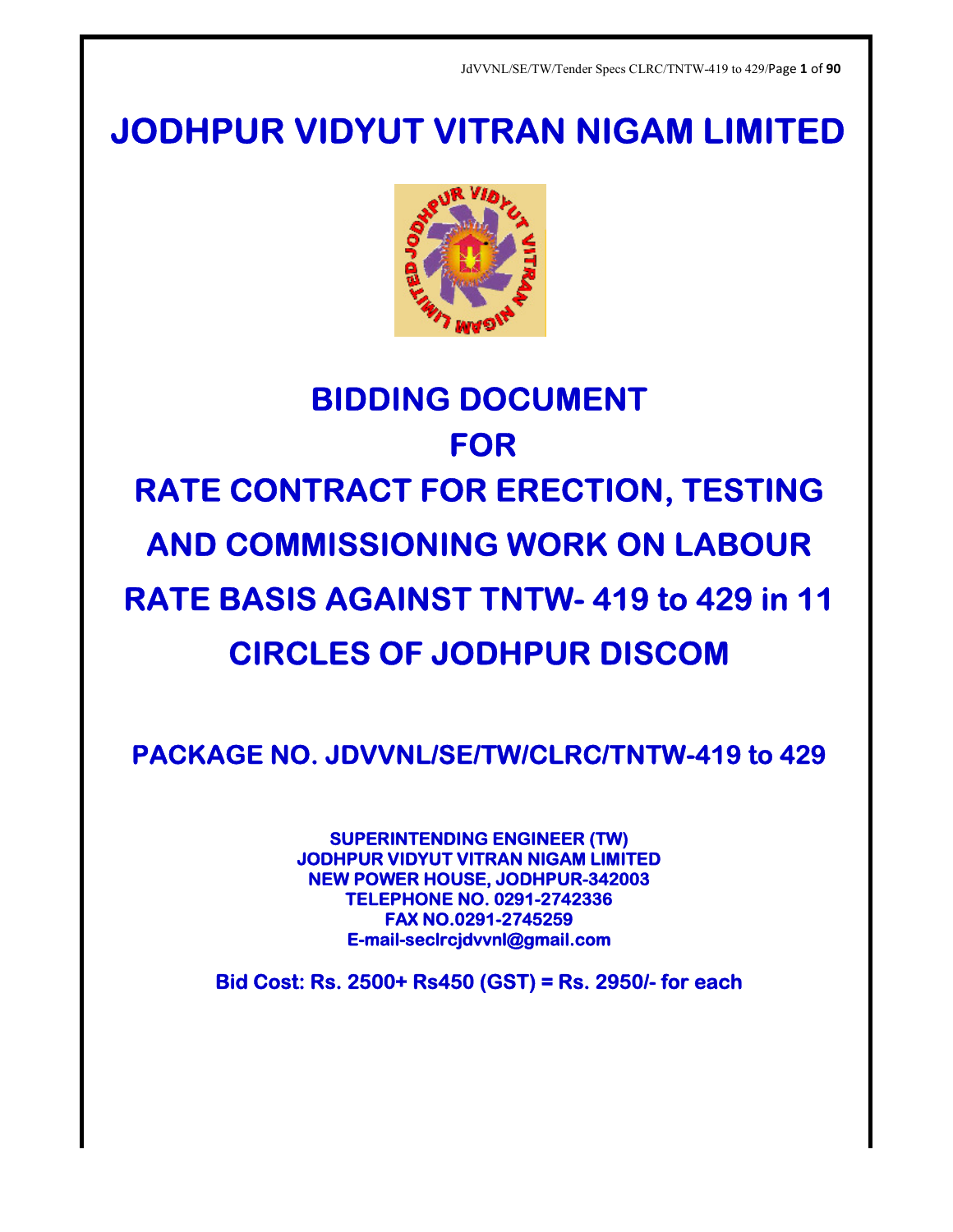## **JODHPUR VIDYUT VITRAN NIGAM LIMITED**



## Table of Contents:

| S.No | <b>Particulars</b>                                                                             | Page<br>No. |
|------|------------------------------------------------------------------------------------------------|-------------|
| 1.   | <b>SECTION-I INSTRUCTION TO BIDDERS (ITB)</b>                                                  | $3 - 14$    |
| 2.   | SECTION-II GENERAL CONDITIONS OF CONTRACT (GCC)                                                | $15 - 37$   |
| 3.   | SECTION- III ,PART -A ERECTION CONDITIONS OF CONTRACT<br><b>(ECC)- GENERAL REQUIREMENT</b>     | $38 - 52$   |
| 4.   | SECTION - III , PART -B ERECTION CONDITIONS OF CONTRACT<br><b>(ECC)- TECHNICAL REQUIREMENT</b> | 53-72       |
| 5.   | <b>SECTION - IV PRE QUALIFICATION REQUIREMENT</b>                                              | 73-75       |
| 6.   | <b>SECTION- V (SCHEDULE &amp; FORMS)</b>                                                       | 76-87       |
| 7.   | <b>Annexure-I(Scope of Work)</b>                                                               | 88-89       |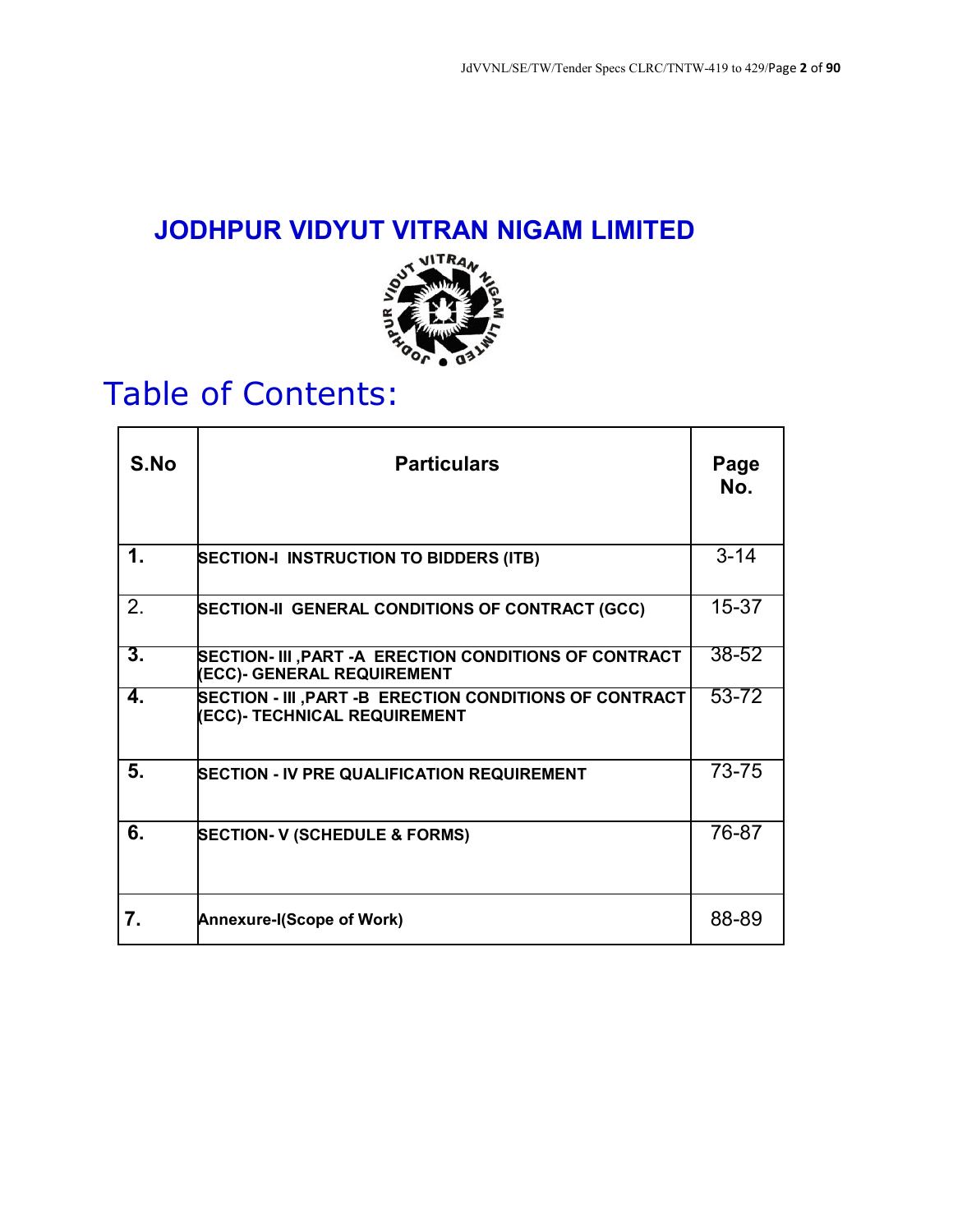## **SECTION-I**

#### **INSTRUCTION TO BIDDERS (ITB)**

#### **1.0 GENERAL INSTRUCTIONS**

The JODHPUR Vidyut Vitran Nigam Ltd, or any authority designated herein after called 'OWNER' will receive bids in respect of services as set forth in the accompanying specification. All bids shall be prepared and submitted in accordance with these instructions. The Bidder, in his own interest is requested to read very carefully these instructions and the terms and conditions as incorporated in General Conditions of Contract and Technical specification before filling the Bid proposal form. If he has any doubt as to the meaning of this specification or any portion thereof, he shall before submitting the Bid, refer the same to the Superintending Engineer (TW)**,** JDVVNL , Jodhpur in writing well in time before the specified date of opening of Bids so that such doubts may be clarified. Submission of the Bid shall be deemed to be the conclusive proof of the fact that the Bidder has acquainted himself and is in agreement with all the instructions, terms and conditions governing the specification, unless otherwise specifically indicated / commented by him in his Bid.

Bids submitted after the time and date fixed for receipt of bids as set out in the invitation to Bid may be rejected.

The works referred herein shall cover the entire scope of the proposal which include commissioning and erection & commissioning of equipment including the successful completion of performance and guarantee tests which the owner desires to get executed.

#### **2.0 INTRODUCTION OF WORK:**

Jodhpur Vidyut Vitran Nigam Limited intends Rate Contract for Erection**,** Testing and Commissioning work Circle wise & chapter wise on labour rate basis against TNTW – 419 to 429 for which necessary material required for execution shall be arranged by concern circle SE (O&M) of JDVVNL.

**The Works to be executed under this contract shall cover the below mentioned works (as per Annexure-I), but no minimum quantity is guaranteed to be awarded to the contractor:-** 

- i. Erection / Construction of 33/11KV sub stations
- ii. Erection / Construction of 11/0.4 KV sub stations.
- iii. Erection / Construction of 33 KV overhead lines.
- iv. Laying / Construction of 33 KV underground cables.
- v. Erection / Construction of 11 KV overhead lines.
- vi. Laying / Construction of 11 KV underground cables.
- vii. Erection / Construction of LT overhead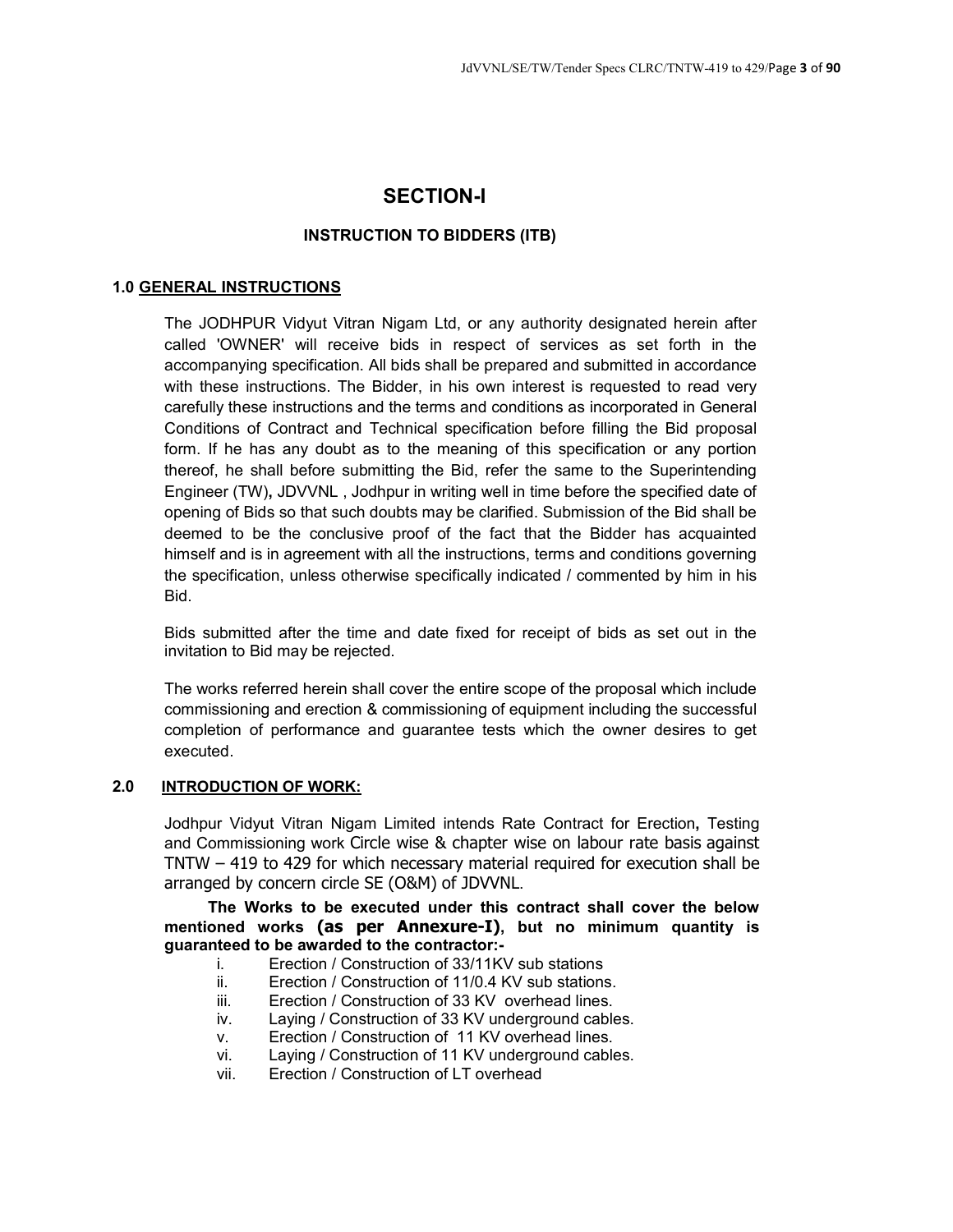2.1 The contractor is advised in its own interest to examine the bid documents, instructions, forms, terms and general information. Failure to provide information, which is essential to evaluate the bid or to provide timely

Clarification or substantiation of the information supplied or submission of bid not substantially responsive to the bid document may result in disqualification.

- 2.2 The scope of the proposal shall be on the basis of creation of a panel for works on rate contract, completely covering all the erection activities specified under the accompanying technical specification.
- **2.3 The rate contract panel for a period of two year extendable by another three months on satisfactory performance of the contractor, on the discretion of management on same rates, terms & conditions with mutual consent.**
- **2.4 Rate quoted by E-V category bidder shall be applicable only for Chapter-22.**

#### **3.0 QUALIFICATION REQUIREMENTS**

The qualification requirements of the bidders are mentioned in Section-IV of the bidding documents. The bids of bidders fulfilling these requirements only would be considered for evaluation & award of contract.

#### **4.0 SUBMISSION OF BIDS:**

The bidders, in their own interest, are requested to read very carefully Section-I (Instruction to bidders), Section-II (General Condition of Contract), Section-III Part-IA & IB (Erection Condition of Contract), section-IV(PQR) & Schedules I to before filling the bid. The Bid documents be downloaded from J V V N L

website **http://energy.rajasthan.gov.in/JDVVNL** or **http://eproc.rajasthan.gov.in** and upload the Bid on website of RISL **www.http://eproc.rajasthan.gov.in./ http://sppp.rajasthan.gov.in** No hard copy of the bidding documents will be provided to the bidders through this office. The cost of Bid document as published in NIT shall be furnished along with BID SECURITY & processing fee before opening of bid and scan copy be upload on website of RISL. The document shall be downloaded/ uploaded in the manner prescribed in bid document.

4.1 Bid shall be submitted online in the electronic format attached here to and all blanks in the Bid and the schedule to the specification shall be duly filled in. The completed forms, schedule(s) shall be considered as part of the contract documents in the case of successful bidder (s).

4.2 No alteration shall be allowed in format of the Bid specification and schedules. The bidder must comply entirely with specification.

4.3 The Bid and all accompanying documents shall be in English Language and shall be signed digitally by a responsible and authorized person. The name, designation and authority of the signatory shall be stated in the Bid.

4.4 Bid should be filled in only with ink or typed and must be submitted online after signing digitally.

4.5 All additions, alterations and over-writing in the bid must be clearly signed by the signatory of the bidder otherwise bid will be summarily rejected.

4.6 The bidder must quote the prices strictly in the manner as indicated herein, failing which bid is liable for rejection. The rate/prices shall be entered in words as well as in figures. These must not contain any additions, alterations, over-writing, cuttings or corrections and any other marking which leave any room for doubt.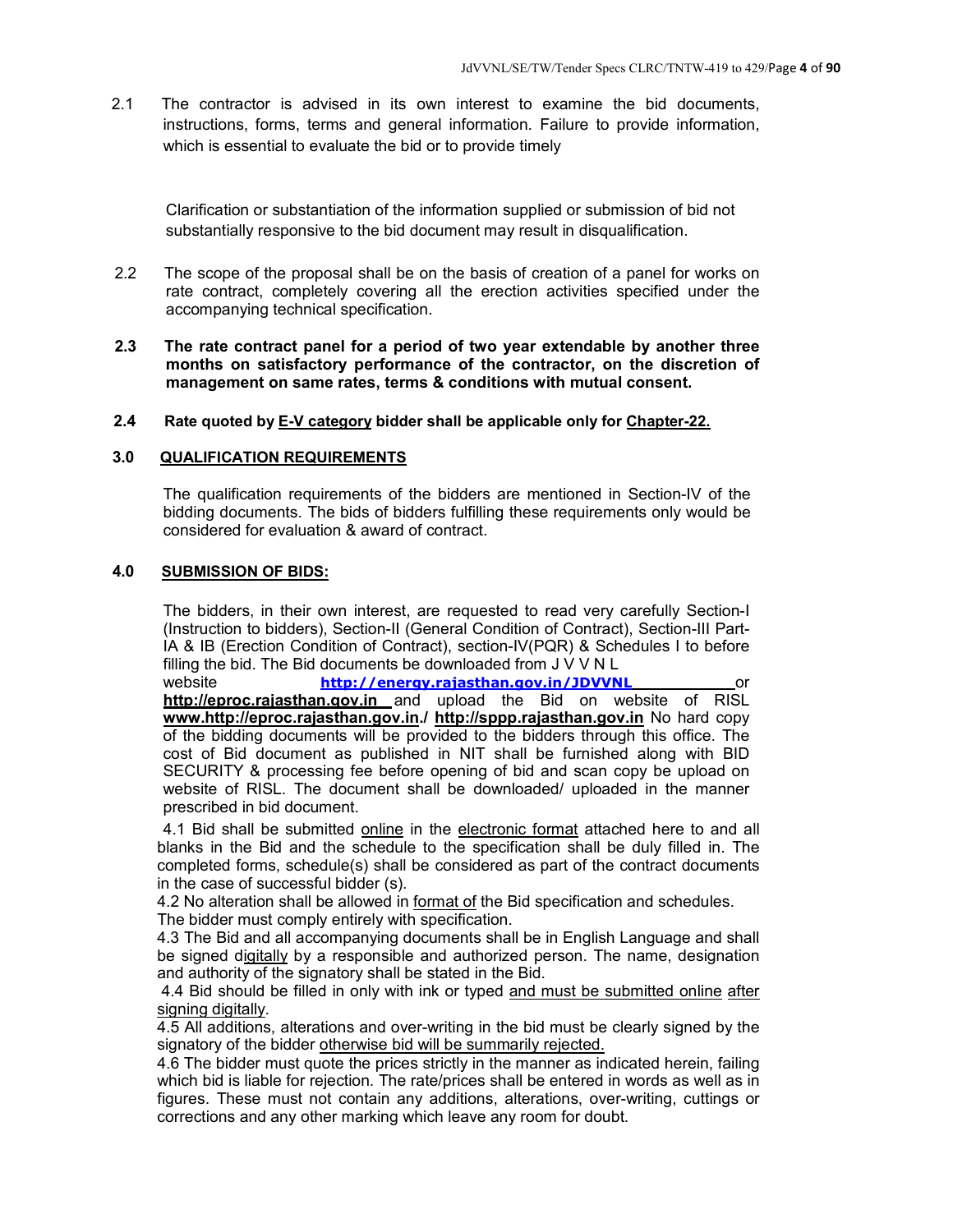4.7 Nigam will not be responsible to accept any cost involved in the preparation or submission of bids.

4.8 Any printed conditions of sale on the bid shall not be accepted by Nigam.

4.9 The Bid offer shall be submitted in time specified on

http://eproc.rajasthan.gov.in, in electronic format in the prescribed manner:

4.10 All bids and accompanying documents shall be addressed to the S.E.

(TW) Jodhpur Vidyut Vitran Nigam Limited, Jodhpur

4.11 The bidder should sign the Bid documents digitally and stamped on each page with self-attestation..

4.12 The Bids given in the form other than prescribed form will not be considered.

4.13 The conditional bids shall not be accepted.

#### **5.0 DOCUMENTS TO BE UPLOADED WITH THE BID:**

The Bid shall be accompanied with the following schedules, documents. The Bid who is not accompanied by any or all the following mentioned schedules, documents or is accompanied by incomplete annexure/ schedules is liable for rejection.

- a. **Cover I** for details of BID SECURITY / Bid E-processing fee and Cost of Bid document as detailed below:
	- i. Proof of depositing BID SECURITY (DD/Banker"s Cheque or by way of Bank Guarantee from scheduled Bank which shall be got verified from the issuing bank
	- ii. Proof of depositing DD/Banker"s Cheque towards e- Bid processing fee.
	- iii. Proof of depositing cost of Bid documents (DD/Banker"s Cheque).
	- iv. Copy of CPF/PF registration certificate.
	- v. Copy of registration certificate of firm as per relevant law.
- b. **Cover II** for Techno- Commercial Bid as detailed below duly signed and stamped: i. Bid Proposal Form.
	- ii. Schedule-1 for confirmation with regard to " NIL DEVIATION" in respect of commercial terms & conditions of the specifications.
	- iii. Schedule-2 for confirmation with regard to "NIL DEVIATION" in respect of Technical terms & conditions of the specifications.
	- iv. Schedule 3 A & 3 B "Qualification Requirement". Details indicating execution of works during last five preceding financial years along with supporting documents like copy of W.O., G-Schedule, final bill, duly notarized completion certificate etc. specified in "Qualification requirements".
	- v. Schedule-4 Work Completion.
	- vi. Schedule-5 List of Equipments & Technical Hands.
	- vii. Schedule-6 Check List for Bid Qualification
	- viii. Schedule-7 Check List for Commercial Terms.
	- ix. Schedule-8 Tax/GST Structure.
	- x. Copy of class "**A/B**" Electrical contractor license issued by Government of Rajasthan.
	- xi. Copy of registration with labour department.
	- xii. Power of Attorney on Non-Judicial Stamp Paper of Rs.500/-for authorized signatory to sign the Bid document digitally.
	- xiii. Name & correspondence address of the bidder along with phone /Fax No. & email address.
	- xiv. Copy of CLRC registration certificate in JDVVNL to be furnished by the participated bidder.
- c. **Cover-III For financial / price bid / BOQ (to be filled in . x l s format) in prescribed schedule.**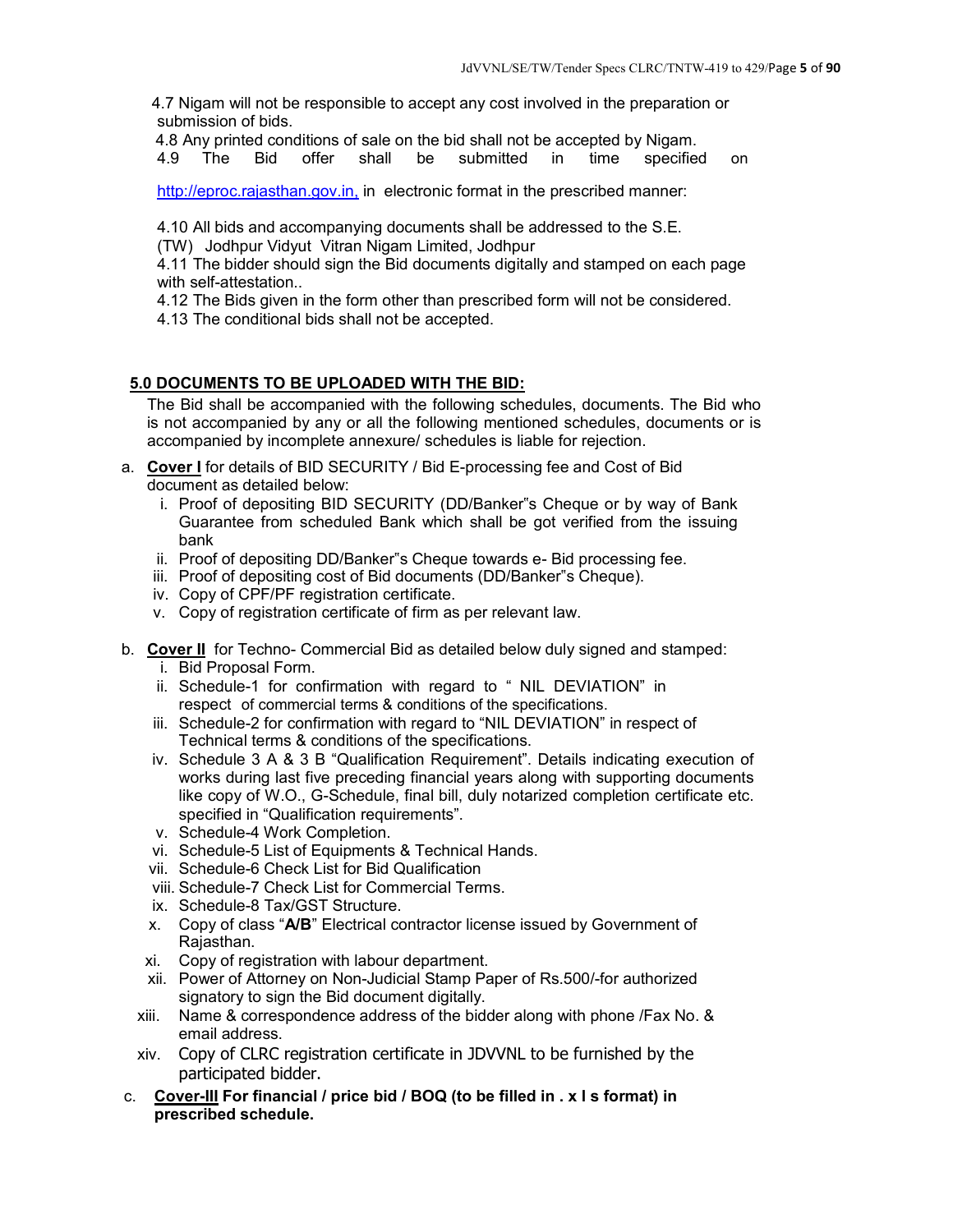This price bid shall include submission of details of prices as per G - Schedule of the specification. The price bid will be opened only after being satisfied with Technical and Commercial Bid as per qualifying requirement stipulated in the Specification and bid of such qualified bidders will only be opened. The date of opening of such price Bids will be intimated in due course of time.

#### **6.0 INFORMATION REQUIRED WITH THE PROPOSAL**

- I. Oral statements made by the Bidder at any time regarding quality, quantity or arrangement of the equipment or any other matter will not be considered.
- II. The bidder may use in the bid Standard catalogue pages and other documents to provide additional information and data as deemed necessary.
- III. The Bidder, along with its proposal, shall submit a list of recommended erection equipment"s and materials, which may be required for the purpose of erection of equipment and materials supplied by Nigam under the contract.
- IV. In case the 'Proposal' information contradicts the specification requirements, the specification requirements will govern, unless otherwise brought out clearly in the technical/ commercial deviation schedule.

#### **6.1 RECEIPT AND OPENING OF BIDS.**

- I. **Bidder shall submit their bid in electronic format, digitally signed and stamped on each page. Bidder shall procure Digital Signature Certificate (DSC) as per IT act - 2000**.
- II. The electronically received bids will be opened in the office of the **Superintending Engineer (TW)JDVVNL** JODHPUR on stipulated date & time in the presence of such bidders or their authorized representative, who choose to be present. The system does not permit electronic submission of late Bids after the due date & time.
- III. In case, the date fixed for opening of the Bids be declared as a public holiday, the bid shall be opened on the next date on which office re-opens after such holiday(s).

#### **6.2 FORMAT AND SIGNING OF BID:**

- I. The Bid must contain the name, designation and place of business of the person or persons making the Bid and must submit **online & signing digitally with his DSC (Digital Signature).** Bid by a partnership firm must be furnished with full names of all the partners and should be signed **digitally** by one of the member of partnership firm or by a authorized representative indicating the designation of the person or persons, with authority letter signed by the Chairman/ Secretary other person authorized to bind the Corporation / Company in the matter.
- II. Bid by a partnership must be furnished with full names of all partners and be signed with the partnership firm name, followed by the signature (s) and designation (s) of the authorized partner (s) or other authorized representative (s).
- III. Bids by corporation/ company must be signed with the legal name of the corporation/ company by the President, Managing Director or by the Secretary or other person or persons authorized to bid on behalf of such corporation/ company in the matter.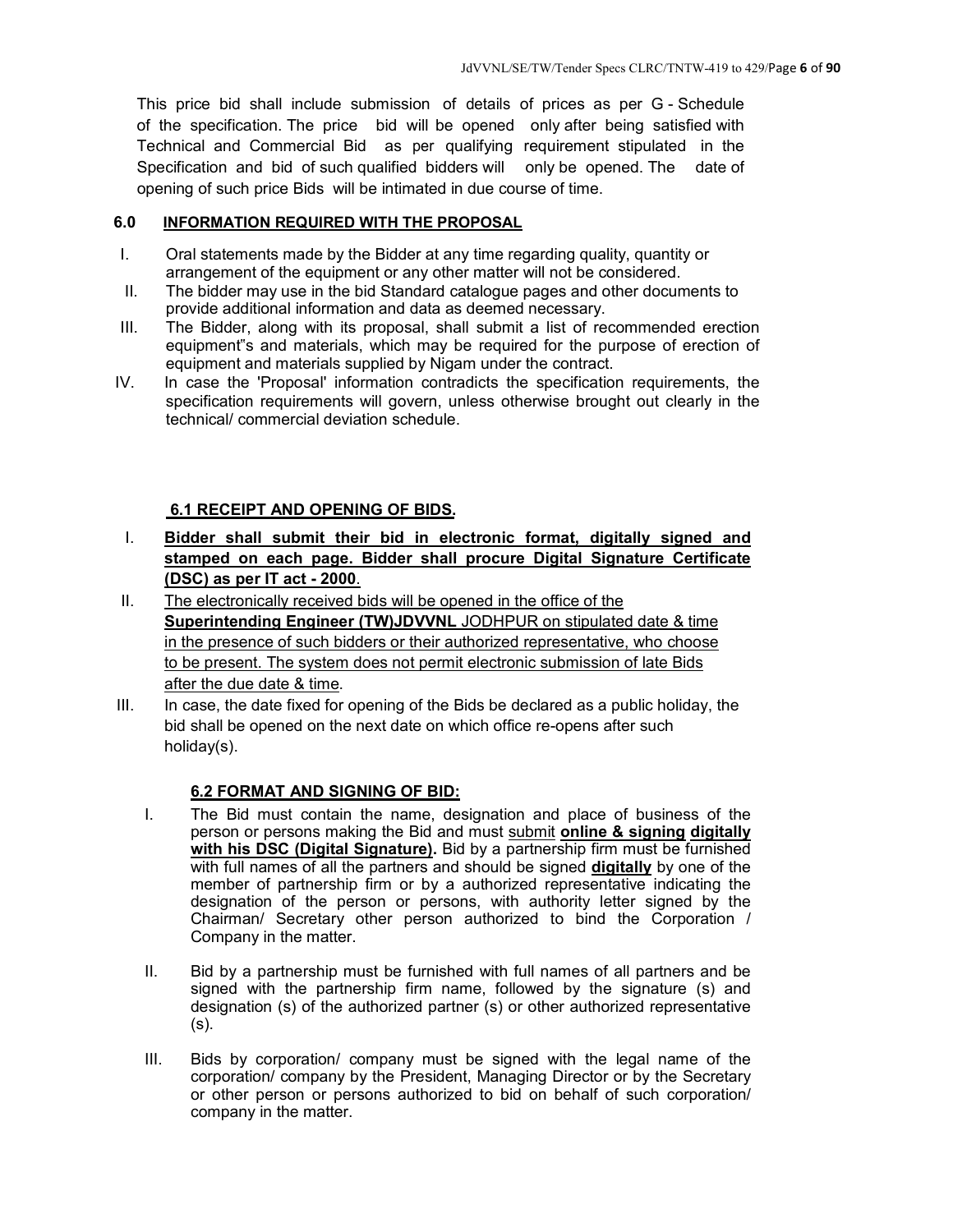- IV. Satisfactory evidence of authority of the person signing on behalf of the Bidder shall be furnished with the bid.
- V. The Bidder's name stated on the proposal shall be exact legal name of the firm.
- VI.Erasures or other changes in the bid documents shall bear the initials of the person signing the bid.
- VII. Bids not conforming to the above requirements of signing shall be disqualified.

#### **7.0 EFFECT AND VALIDITY OF BID :**

- i. The submission of any bid connected with these documents and specification shall constitute an agreement that the bidder shall have no cause of action or claim, against the owner for rejection of his bid. The owner shall always be at liberty to reject or accept any bid or bids at his sole discretion and any such action will not be called into question and the bidder shall have no claim in that regard against the owner.
- ii. The bids shall be valid for a minimum period of 90 (Ninety) days from the date of opening of bids or 70 [Seventy] days from the date of opening of financial bid whichever is later. Bids mentioning a shorter validity period than specified are likely to be summarily rejected /ignored.

#### **8.0 BID SECURITY :**

i. The bidders who has registered under **CLRC Registration Categories** in JDVVNL shall require to furnish BID SECURITY as under : E-I Category – Rs. 3.0 Lakh E-II Category – Rs. 1.5 Lakh E-III Category –Rs. 1.0 Lakh E-IV Category –Rs. 0.40 Lakh E-V Category – Rs. 0.20 Lakh **And bidder who is not registered with JDVVNL shall require to furnish bid security Rs. 10 Lakh.** 

BID SECURITY shall be furnished in the form of crossed Bank Draft or Banker Cheque or by way of Bank Guarantee (B.G) from scheduled Bank which shall be got verified from the issuing bank.

ii. No other mode such as Postal orders/ cheques forms of instruments is acceptable.

iii. In case of unsuccessful bidder, the Bid Security will be refundable on production of the original receipt within a fortnight after finalization of the Bid. In case of successful bidder(s) the Bid Security will be taken into account in arriving at the amount of the security cum performance guarantee if bidder(s) desires to furnish cash security deposit. However if the security cum performance guarantee is furnished through bank guarantee (BG) the BID SECURITY will be released consequent to acceptance of such BG.

i. The Bid security of unsuccessful bidders shall be refunded soon after final acceptance of successful bidder & signing of agreement and submitting performance security.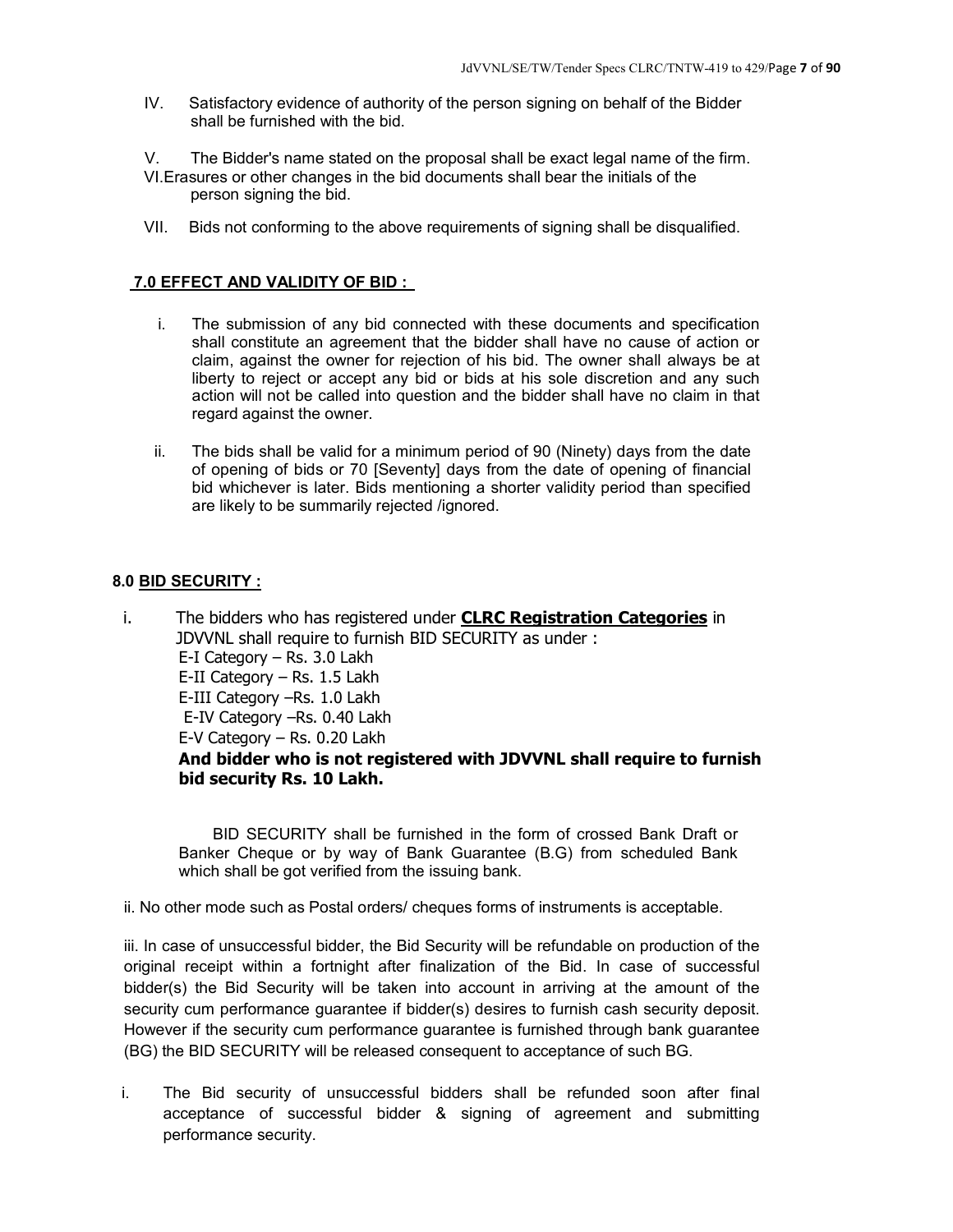- ii. Request for adjustments/proposals for acceptance of Bid security deposit, if any, already lying with the Discom"s in connection with some other Bids/orders shall not be entertained.
- iii. No interest shall be payable on such Deposits.
- iv. The Bid security taken from bidder shall be forfeited in the following cases, namely:
	- a) When the bidder withdraws or modifies its bid after opening of Bids.
	- b) When the bidder does not execute the agreement, if any after placement of supply/ work order within the specified period.
	- c) When the bidder fails to commence the supply of the goods or service or execute work as per supply/work order within the time specified.
	- d) When the bidder does not deposit the performance security within specified period after the supply/ work/order is placed.
	- e) If the bidder breaches any provision of code integrity prescribed for bidders specified in the act and chapter 6 of RTPP rules 2013.
- Vii The bank guarantee presented as bid security shall be got confirmed from the concerned issuing bank. However, the confirmation of the acceptability of a proposed issuer or of any proposed confirmer does not preclude the procuring entity from rejecting the bid security on the ground that the issuer or the confirmer, as the case may be, has become insolvent or has otherwise ceased to be creditworthy.

#### **9.0 COST OF SPECIFICATION:**

**The cost of Bid document as published in NIT shall be furnished along with BID SECURITY & E-Processing fee prior to opening of bid and scan copy be upload on website of e-procurement of Govt. of Rajasthan. The document shall be downloaded / uploaded in the manner prescribed in bid document. The cost of bid and BID SECURITY shall be furnished through Bank Draft payable to Sr. Accounts Officer (CPC),** JDVVNL Jodhpur.

#### **10.0 LATE BIDS:**

The system does not permit electronic submission of late Bids after the due date & time.

#### **11.0 CLARIFICATION OR MODIFICATION OF BIDS:**

**To assist in the examination, evaluation and comparison of bids, Nigam may ask Bidders individually for clarification, in writing after approval of controlling authority. No change in the substance of the bid shall be permitted except as required to confirm the correction of any typographical error as per rules 60 of RTTP Rules 2013.** 

#### **12.0 REJECTION OF BIDS**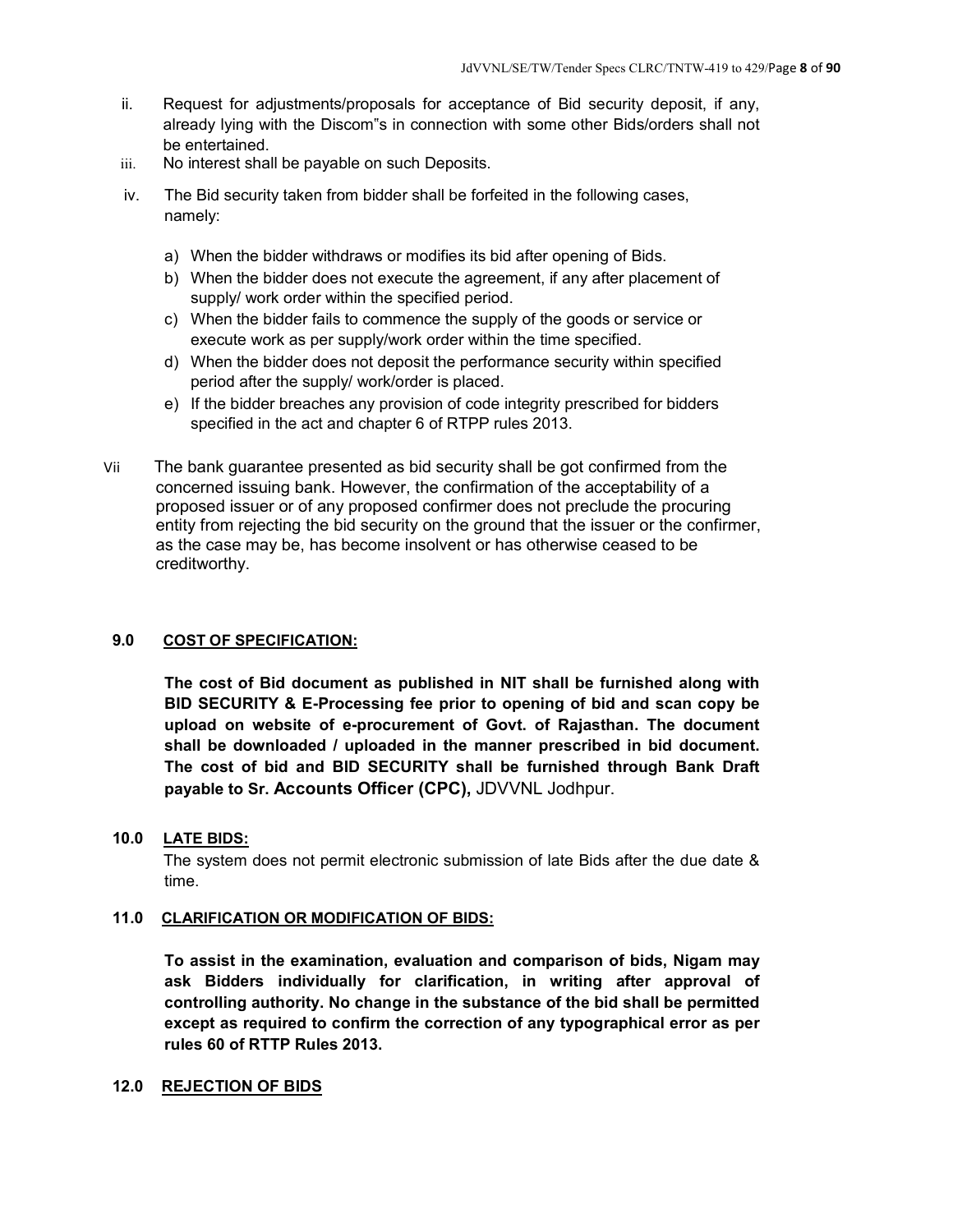Any action on the part of the Bidder to revise the rates / prices and modification in the substance of original Bid. Submission of any supplementary information unless & otherwise asked for at his own instance after the opening of the Bid may result in rejection of the Bid and also debar him from submission of Bid to the NIGAM at least for one year

The owner reserves the right to accept or reject any bid, and to annul the bidding process and reject all bids at any time prior to award of contract, without thereby incurring any liability to the affected bidder or bidders or any obligation to inform the affected bidder or bidders of the grounds for the owner's action.

#### **13.0 OPENING OF FINANCIAL BID:**

**The date and time for opening** "Financial bid" **will be intimated to the short**listed Bidders by Nigam in due course through "e"-procurement web portal. "Financial Bid" **of the Bidders, not short-listed shall not be opened.**

#### **14.0 SIGNING OF AGREEMENT:**

**The successful bidder shall, on receipt of award of contract from superintending Engineer (TW),JDVVNL,Jodhpur enter into a contract with Concern circle SE(O&M) by jointly signing an agreement. The draft of the agreement based on the terms sheet, detailed in Section-II shall be forwarded to the successful bidder for execution. The agreement shall be executed within fifteen days thereafter. The person to sign the agreement shall be duly authorized by the Bidder.**

#### **15.0 UNDERSTANDING & CLARIFICATIONS ON DOCUMENTS & SPECIFICATIONS.**

The Bidder is required to carefully examine the specifications and documents and fully inform himself as to all the conditions and terms matters which may in any way affect the Work or the cost thereof. If any Bidder finds discrepancies or omissions in the specifications and documents or is in doubt as to the true meaning of any part, he shall at once request in writing for an interpretation / clarification by the owner. The Owner, Then, will issue interpretation and clarifications as he may think fit in writing. After receipt of such interpretations and clarifications, the Bidder may submit his bid but within the time and date as specified in the Invitation to Bid. All such interpretations and clarifications shall form a part of the specifications and documents, and accompany the bidder's proposal.

Verbal clarifications and information given by the owner or his employee(s) or his representative(s) shall not in any way be binding on the owner.

#### **16.0 TAXES**

16.1 GST if applicable shall be paid extra.

16.2 Any income tax, surcharge on income tax and other corporate taxes as applicable shall be deducted at source, as per the prevailing Govt. rules by payment making authority from each bill. Necessary TDS certificate shall be issued by payment making authority.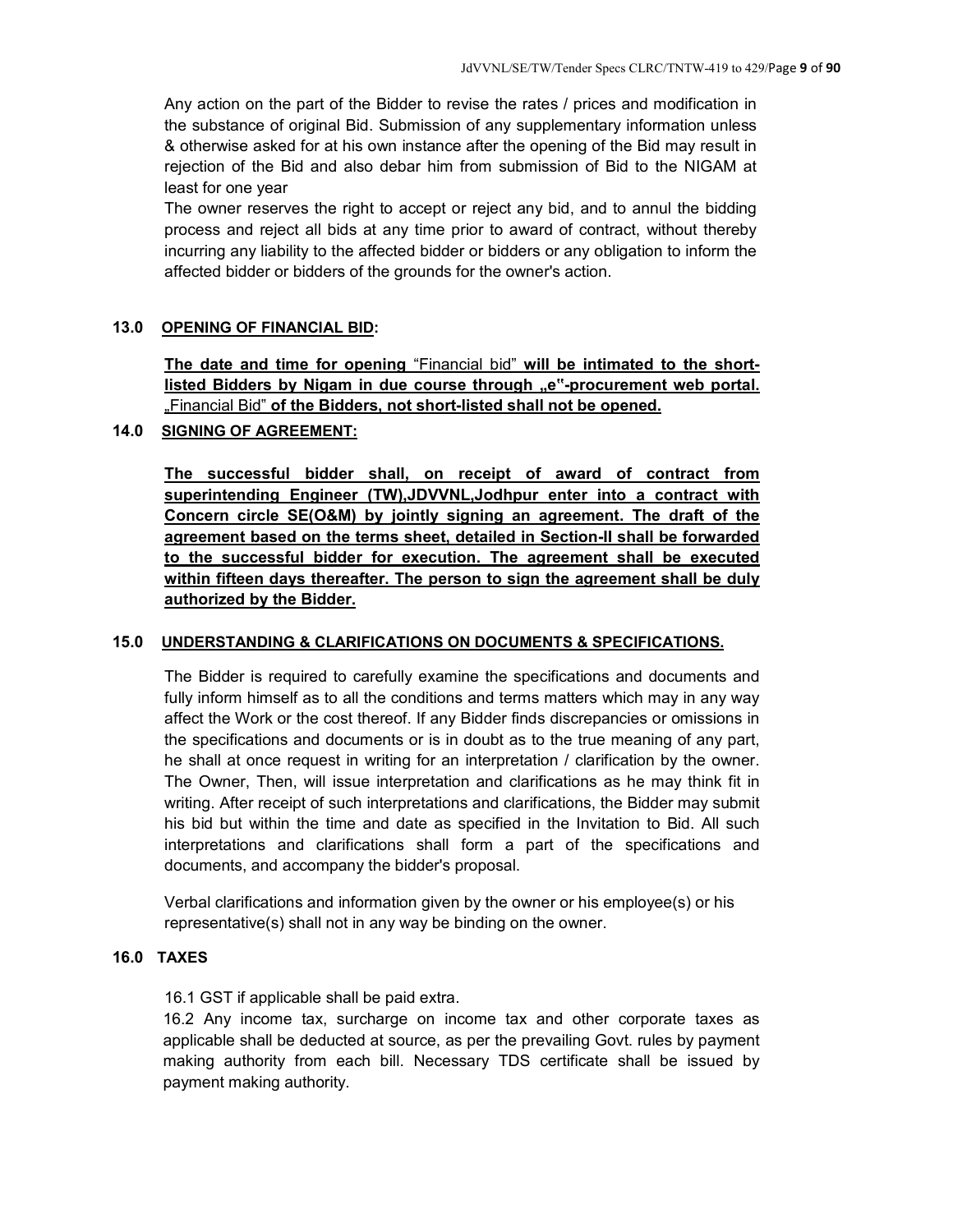16.3 Deduction of labour cess at source @ 1% from the each running bills of all running projects of the contractors on account of the building and other construction workers (regulation of employment and conditions of service) act, 1996 & the building and other construction workers welfare cess act 1996 and deposit the same under the following budget head through challan under intimation to the cess collector and assessing officer of the respective jurisdiction within 30 days from the deduction of cess:-

The CESS will be deducted on whole value of contract.

#### **17 POLICY FOR BIDS UNDER CONSIDERATION**

Bids shall be deemed to be under consideration immediately after they are opened and until such time official intimation of award / rejection is made by the owner to the bidders. While the bids are under consideration, bidders and / or their representatives or other interested parties are advised to refrain from contacting by any means, the owner and / or his employees / representatives on matters related to the bids under consideration. The owner, if necessary, will obtain clarifications on the bids by requesting for such information from any or all the bidders, either in writing or through personal contact, as may be necessary. Bidder will not be permitted to change the substance of the bid after the bid has been opened.

#### **18 PRELIMINARY EXAMINATION AND EVALUATION:**

18.1 The Owner will examine the bids to determine whether they are complete, whether any computational errors have been made, whether required sureties have been furnished, whether the documents have been properly signed, and whether the bids are generally in order.

18.2 Prior to the detailed evaluation, the owner will determine the substantial responsiveness of each bid to the bidding document. For purpose of these clauses, a substantially responsive bid is one which conforms to all the terms and conditions of the bidding document without material deviations. A material deviation is one which affects in any way the prices, quality, quantity or delivery period of the equipment or which limits in any way to the responsibilities or liabilities of the bidder of any right of the owner as required in these specifications and documents. The Owner's determination of a bid's responsiveness shall be based on the contents of the bid itself without recourse to extrinsic evidence.

18.3 A bid determined as not substantially responsive will be rejected by the owner and shall not subsequently be treated responsive by the bidder by correction of the non- conformity by the bidder.

18.4 The **"Price bids"** of the bidders whose **"Techno- commercial bid"** found in order & responsive and meets, the qualification requirements as specified in the bidding documents, only shall be opened.

18.5 Bid price shall mean the price evaluated on the basis of cost of G-Schedule.

18.6 The owner may waive any minor infirmity or non-conformity or irregularity in a bid which does not constitute a material deviation, provided such waiver does not prejudice or affect the relative ranking of any bidder.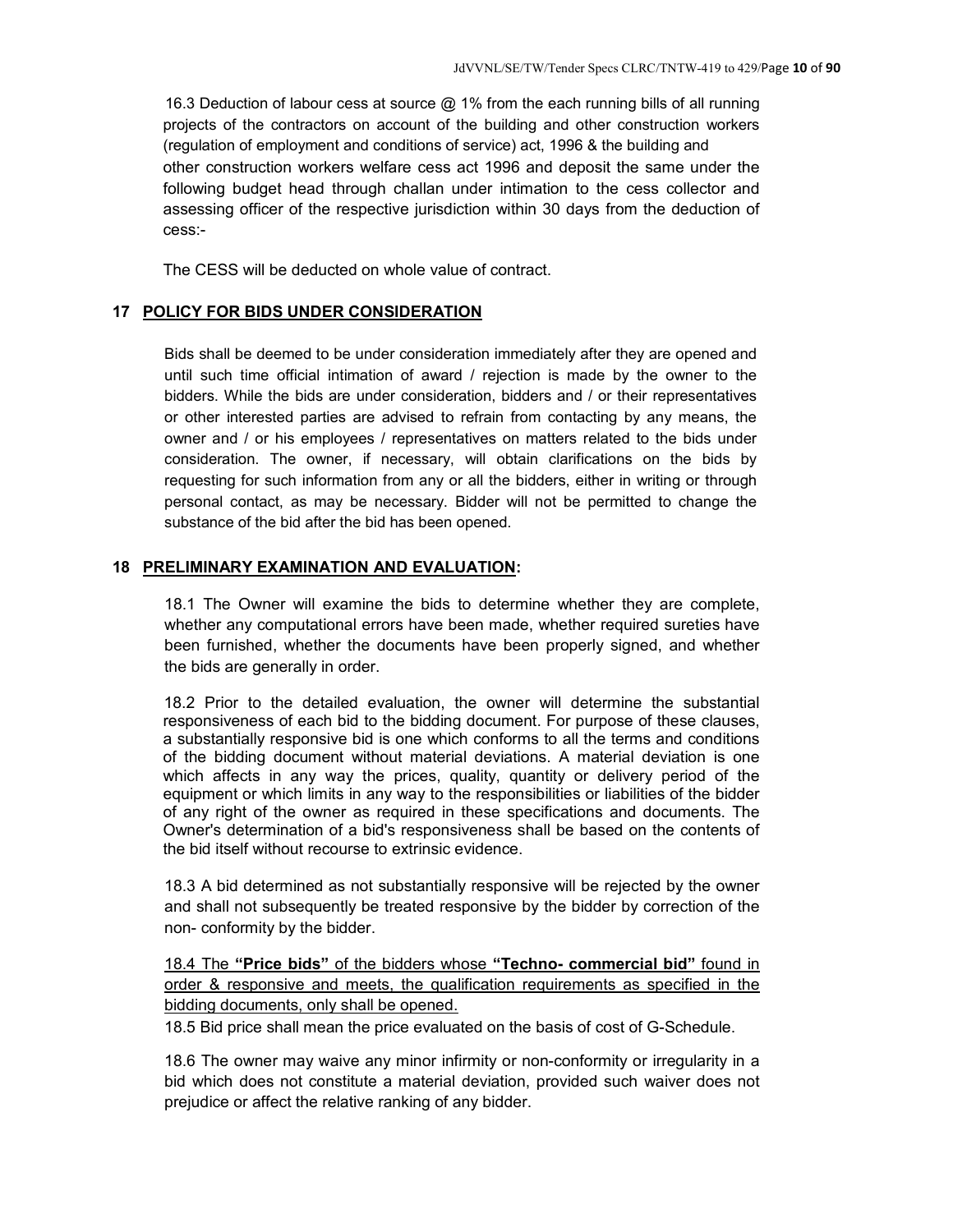18.7 The owner will evaluate and compare the bids previously determined to be substantially responsive, pursuant to manner specified above, for each package separately. No bid will be considered if the complete requirements covered in the package is not included in the bid.

#### **19 AWARD OF CONTRACT**

19.1 Notification of panel list will be made in writing to the successful bidder(s) by the owner.

19.2 The panel list for rate contract shall be finalized on the basis of quoted lowest rate by any of qualified bidders and the substantially responsive bidders accepting the lowest rate in conformity with requirements of these specifications and documents and the owner shall be the sole judge in this regard and subject to the provisions of these instructions to bidders and other terms and conditions detailed out in these documents and specifications. A responsive bid is one which accepts all terms and conditions of these specifications and documents without any major modifications. A major modification is one which affects in any way the prices, quality, or execution period of the period of the work or which limits in any way the responsibilities or liabilities of the bidder or any rights of the owner as required in these specifications and documents. However, the owner may waive any minor formalities or irregularities in the bid.

19.3 In case of non-satisfactory achievement of rates from lowest or most advantageous bidder, the competent committee may choose to make a written counter offer to L-1 bidder & if this is not accepted by him, the committee may decide to reject and re-invite bids or to make the same counter offer first to the second lowest or most advantageous bidder, then to the third lowest or most advantageous bidder and so on in the order of their initial standing and work/supply/order be awarded to the bidder who accept the counter offer. After acceptance of counter offer by the L-1, L-2 or L-3 as the case may be the same offer shall be given to remaining all participated bidders.

19.4 The panel shall be constituted amongst the participating bidders who shall accept the most reasonable rates. The panel shall be three times of number of subdivision in respective circles which will be decided on the basis of lowest to highest side ascending order. The bidders who accepts most reasonable rates but not covered in panel, the same shall be remain in waiting panel to be considered for obtaining award if required by Nigam. After final panel list concerned SE (O&M), JDVVNL will be issued work order as per panel list roaster system.

19.5 Roaster shall be follows for award as contract.

19.6 If a panel contractor refuses to execute the work as per roaster then he will not be entitled for next turn in roaster.

19.7 The rate contract panel for a period of two year extendable by another three months on satisfactory performance of the contractor, on the discretion of management on same rates, terms & conditions with mutual consent.

#### 20. **Note:**

20.1 The bidders are requested to submit their bids prior to last date of submission to avoid Non- submission of their bids up to prescribed date & time due to non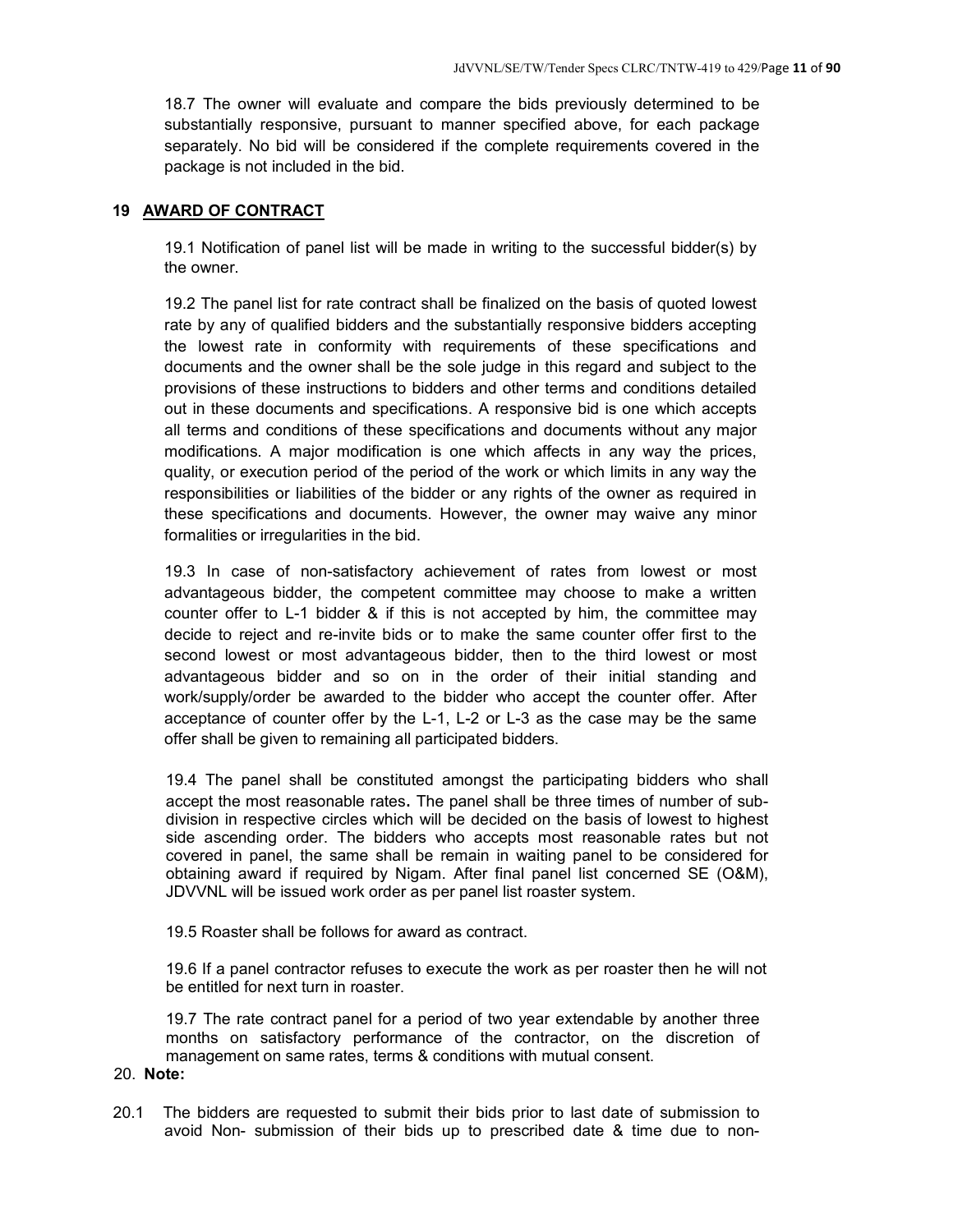availability / hanging of website at last moments or any reason whatsoever. The last date of submission of bids will not be extended on such accounts.

- 20.2. Furnishing of Bid Security Deposit / Contractor electrical license issued by Govt. of Rajasthan proof for deposit of Bid Security, e-Bid processing fees & cost of Bid documents before techno- commercial bid opening is essential otherwise the techno-commercial bid in electronic form (cover II and III) will not be opened.
- 20.3 (i) The bidder will have *to deposit* prescribed cost of Bid specification by DD/Banker"s Cheque payable in favour of Sr. Accounts Officer (**CPC**), **JDVVNL, Jodhpur** up to stipulated date & time in the office of the Sr. AO(CPC), JDVVNL, Jodhpur (ii) The bidder will have to deposit prescribed BID SECURITY as per clause no.8 of ITB by DD/Banker"s Cheque/(B.G as per prescribed format) payable in favour of Sr. Accounts Officer (**CPC**), **JD**VVNL, **Jodhpur** up to stipulated date & time in the office of the Sr. AO(CPC) ,JDVVNL, Jodhpur . **The bidder shall ensure that as per the uploaded letter, the B.G. submitted against Vendor Registration is valid on the date of Bid opening.** 
	- (iii) The bidder will have to deposit prescribed E Processing Fee o f Rs. 1000/- +Rs. 180/- (GST) = Rs. 1180/- by DD/Banker''s Cheque in favour of **Managing Director, RISL, payable at Jodhpur** with the Sr. A O ( CPC **), JDVVNL, Jodhpur.** up to stipulated date & time in the office of the Sr. AO(CPC), **JDVVNL,Jodhpur**

20.4 Deviations, from technical and commercial terms & conditions, if any, shall invariably be stated in schedule 1 & 2. Mentioning of such deviations elsewhere will not be considered. The standard printed conditions of sales and other if any attached with the Bid will not be considered.

20.5 The purchaser will respond in writing to any request for clarification on Bid documents which it receives not later than 15 days prior to deadline for submission of Bid, after which no correspondence shall be entertained.

20.6 The bidders should provide complete information at the time of submission of bid. However, if the bidders are asked to furnish some clarification/ confirmation/ documents, the bidders are required to furnish the same within specified time failing which; the case shall be finalized /decided on the basis of available information. The responsibility of their bid being ignored on account of delay in furnishing of desired information/documents shall be of the bidder.

20.7 All Bid documents shall essentially be signed digitally and submitted on **http://eproc.rajasthan.gov.in** in time **as per checklist** provided with the Bid document. The checklist along with relevant page nos. shall also be submitted with the Bid.

20.8 The Bid documents can be downloaded from web site<br>http://eproc.rajasthan.gov.in. & http://sppp.rajasthan.gov.in. Details of this Bid **http://eproc.rajasthan.gov.in**. & **http://sppp.rajasthan.gov.in .** Details of this Bidnotification can also be seen in NIT exhibited on web site

http://energy.rajasthan.gov.in/JDVVNL , **and** are to be submitted online in electronic format **only** on website **http://eproc.rajasthan.gov.in**.

20.9 The bidders who are interested in bidding can download Bid documents from **http://eproc.rajasthan.gov.in** up to the stipulated date & time.

20.10 Bidders who wish to participate in this Bid enquiry will have to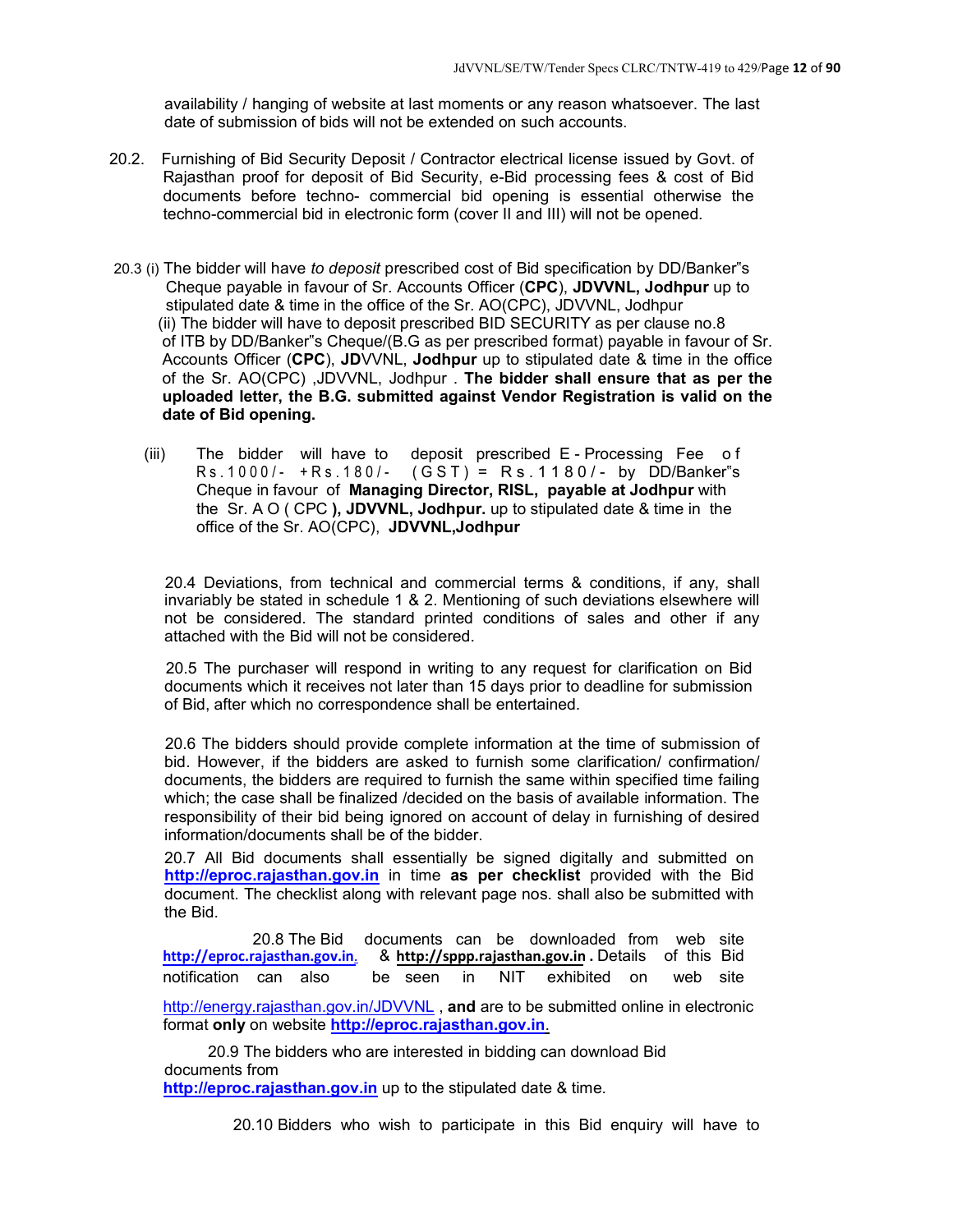register on **http://eproc.rajasthan.gov.in** (bidders registered on eproc.rajasthan.gov.in before 30.09.2011 needs to be registered again). To participate in online Bids, Bidders will have to procure Digital Signature Certificate (Type – II or Type – III) as per Information Technology Act-2000 using which they can sign their electronic bids. Bidders can procure the same from any CCA approved certifying agency or they may contact e- Procurement Cell, Department of IT & C, Government of Rajasthan for further assistance. Bidders who already have a valid Digital Certificate need not procure a new Digital Certificate. For any further query in this regard bidder may contact on Contact No. 0141 – 4022688 (Help desk working office hours on all working days) E-mail **eproc@rajasthan.gov.in** Address: e-Procurement Cell, RISL, Yojana Bhawan, Tilak Marg, C-Scheme, Jodhpur.

20.11 Bidder shall submit their offer online in electronic formats both for technical and financial proposals. However, cost of specification and BID SECURITY in favour of Sr. Accounts Officer (**CPC**), **JDVVNL**, **Jodhpur** up to stipulated date & time in the office of the Sr. AO(CPC)**, JDVVNL, Jodhpur** and processing fees in the office of Sr. AO(CPC)**, JDVVNL, Jodhpur** , up to stipulated date & time. The bidder shall upload scanned copies of DDs / acknowledgement of above fee documents along with their online bid.

If bidder submit the Bid Security in form of bank guarantee it shall be in favour of Superintending Engineer (TW), Jodhpur Vidhyut Vitran Nigam Ltd., Jodhpur payable at Jodhpur (Rajasthan).

 The Bank Guarantee for bid security shall be executed on Rajasthan Non-Judicial Stamp Paper worth 0.25% of BG value (maximum stamp duty of Rs 25,000/-)

20.12 All the required information shall be furnished strictly in prescribed Schedules/Formats only. Any information indicated other than the prescribed schedules/formats shall not be entertained. The bid shall be evaluated on the basis of information furnished in the prescribed Schedules/Formats.

#### **21. GENERAL:**

- 21.1 Purchase of a copy of this specification by the bidder is essential for the consideration of his Bid. Only one Bid will be accepted against each copy of the specification purchased. This specification is not transferable. The cost of specification will not be refunded under any circumstances.
- 21.2 The bidder shall treat the details of the specification and other Bid documents as private and confidential and shall not reproduce without the written authorization of the NIGAM.
- 21.3 The NIGAM does not bind itself to accept the lowest or any Bid or any part of the Bid and shall not assign any reason(s) for the rejection of any Bid or a part thereof.
- 21.4 The fact of submission of Bid to the NIGAM shall be deemed to constitute an agreement between the Bidder and NIGAM whereby such Bid shall remain open for acceptance by the NIGAM and Bidder shall not have option to withdraw his offer, impair or derogate the same. If the Bidder is notified during the period of validity of Bid that his Bid is accepted by the NIGAM, he shall be bound by the terms of agreement constituted by his Bid and such acceptance thereof by the NIGAM, until formal contract of the same Bid has been executed between him and the NIGAM in replacement of such agreement.
- 21.5 The successful Bidder shall have to execute the contract agreement with concern circle Superintending Engineer (O&M) for the proper fulfillment of the contract. In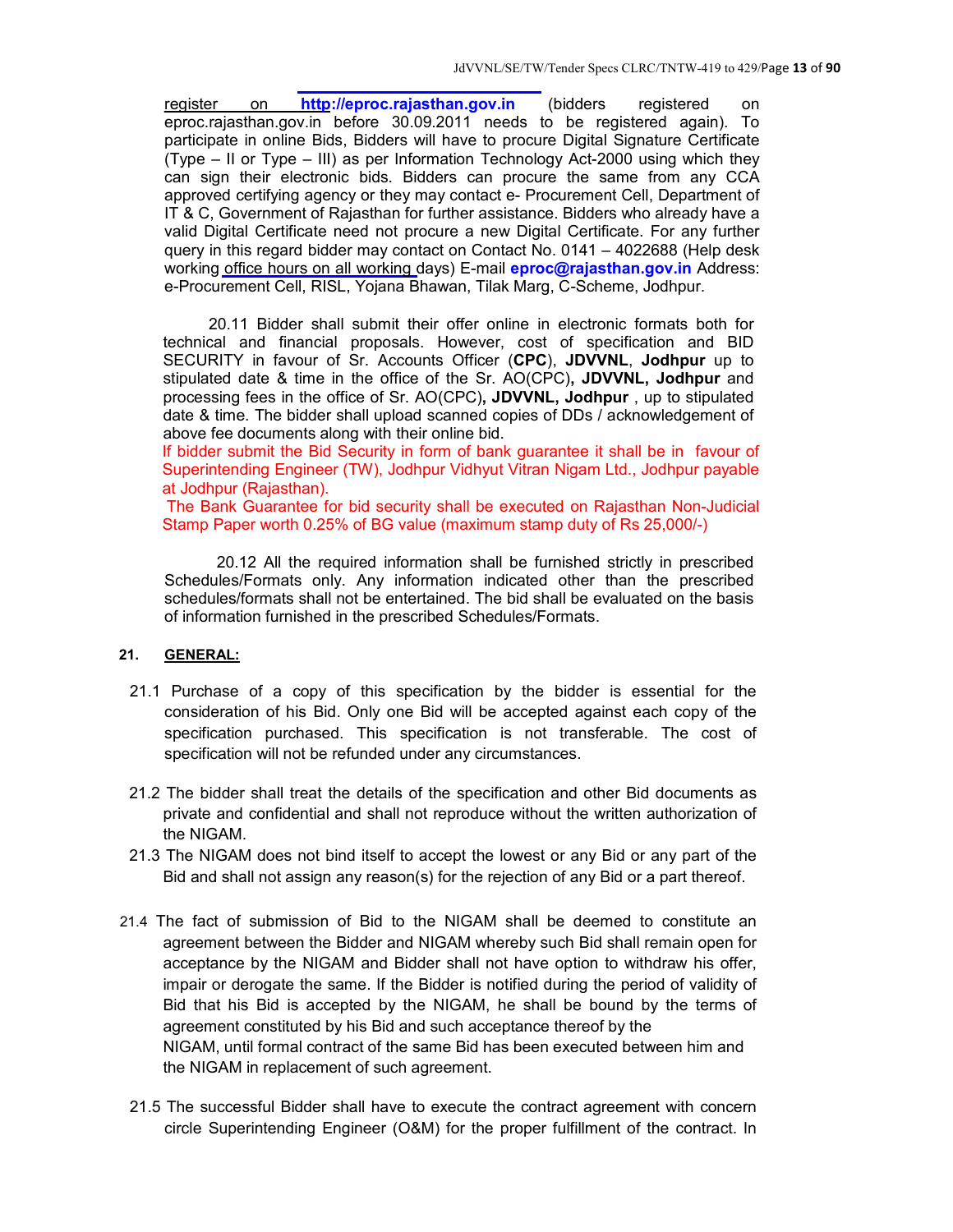case of ambiguous or contradictory terms and conditions mentioned in the bid, interpretations as may be advantageous to NIGAM may be taken, if satisfactory clarification is not furnished within the prescribed period. NIGAM will not be responsible for any cost or expenses incurred by the bidder in connection with preparation or submission of bids. Telex, Telegraphic, or mailed, Fax, bids shall not be acceptable.

Nigam reserves the right to:  $\bullet$ 

- **Amend the scope of the proposed contract.**
- . **Reject or accept any bid.**
- . **Cancel the bid process and reject all applications.**
- . **Vary the area.**

**Nigam shall neither be liable for any action nor be under any obligation to inform the bidders of the grounds for any of the above actions**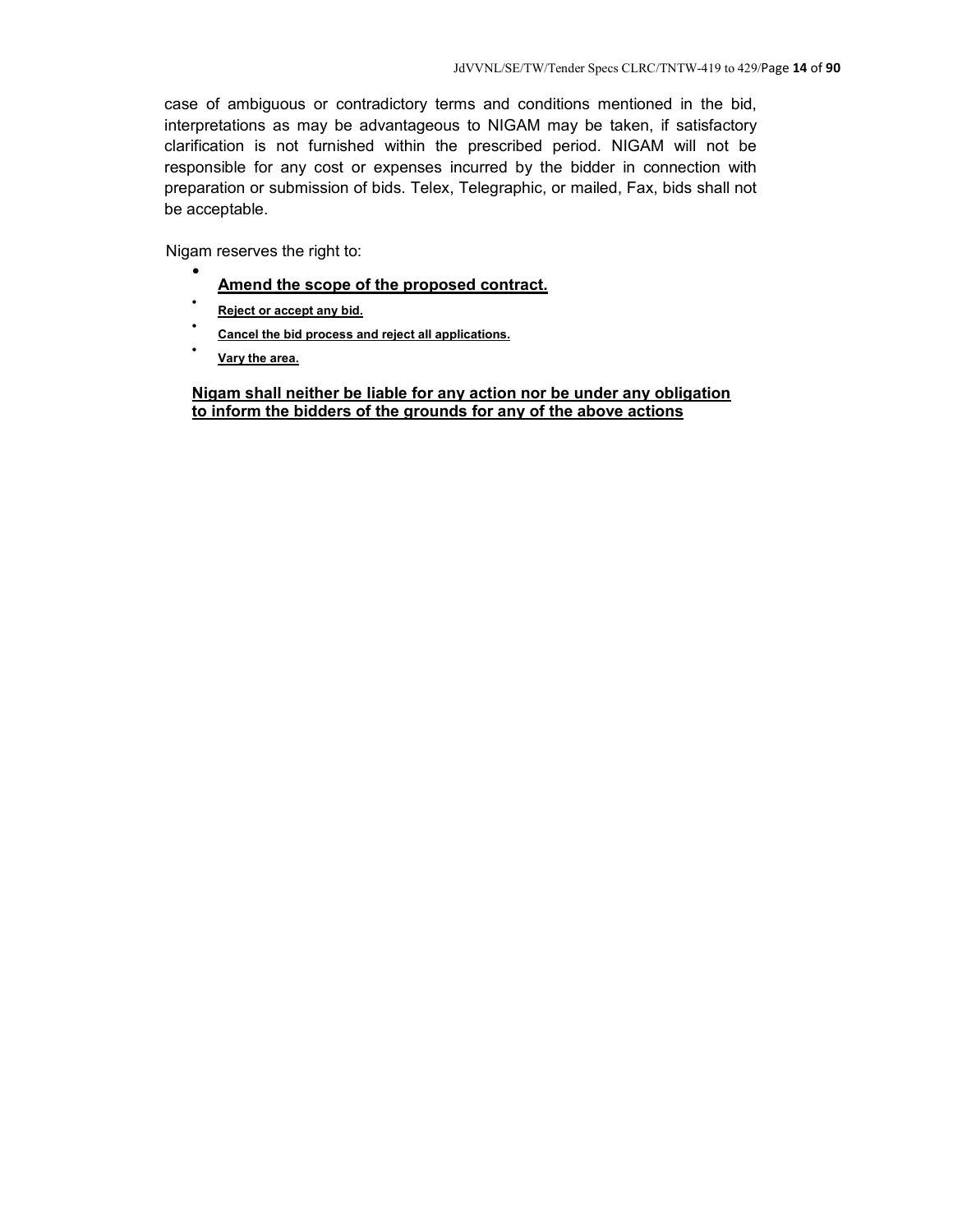## JODHPUR VIDYUT VITRAN JDVVNL LIMITED OFFICE OF THE SUPERINTENDING ENGINEER (TW) NEW POWER HOUSE, JODHPUR-342003

## **GENERAL CONDITIONS OF RATE CONTRACT (GCC) FOR AWARDING RATE CONTRACT ON LABOUR RATE FOR ELECTRICAL WORKS**

## **S E C T I O N - II**

Not with standing anything contained to the contrary in the specification or bid or any subsequent exchange of correspondence of these general conditions of contract shall prevail and shall be binding on the contractor and any change or variation expressed or impressed howsoever made shall be in operative unless expressly sanctioned by the JDVVNL. The contractor shall be deemed to have fully informed himself and to have specific knowledge of the provisions of the general conditions of the contract mentioned here under.

## **1.0 DEFINITION OF TERMS:**

- 1.1 In constructing these general conditions and the annexed specification, the following words shall have the meaning herein assigned to them unless there is anything in the subject of the context inconsistent with such construction.
- 1.2 The "purchaser" shall mean the JDVVNL represented by Managing Director and shall include there legal personnel representative, successors and assignees. The "JDVVNL," "Owner" shall mean the "purchaser".
- 1.3 The "Bidder" shall mean and include one or more persons or any firm or any company or anybody incorporated who has submitted the bid in response to "invitation of bid".
- 1.4 The "contractor" shall mean the bidder whose bid has been accepted by the "purchaser" and shall include the bidders heirs, legal representatives, successors and assignees approved by the purchaser.
- 1.5 The Managing Director shall mean the Managing Director JDVVNL
- 1.6 The "Engineer" shall mean the Zonal Chief Engineer, Add. C.E., Superintending Engineer or other Engineer or officer of JDVVNL for the time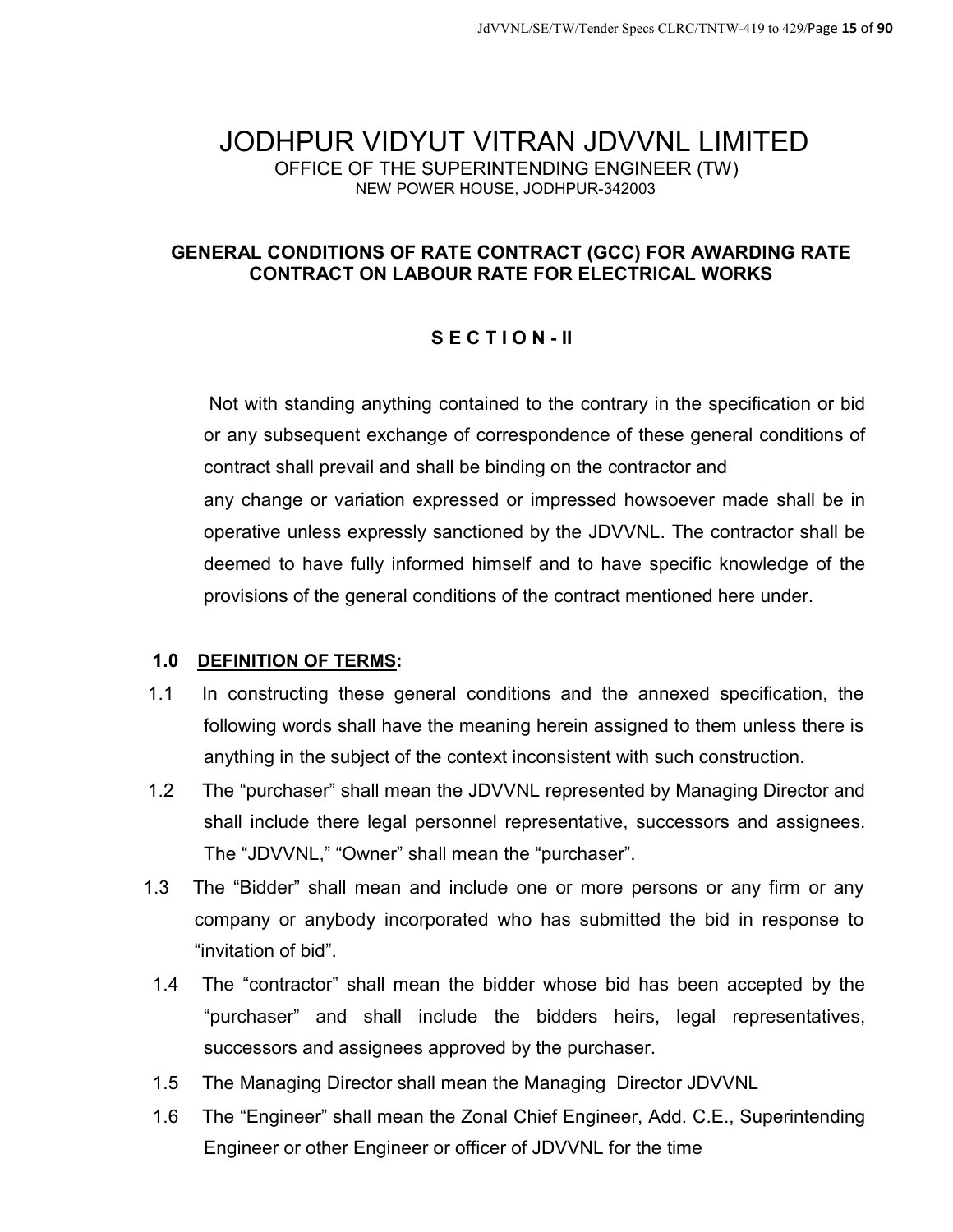being or from time to time duly authorized and appointed in writing by the purchaser to act as Engineer or Inspector for the purpose of the contract. In case where no such Engineer has been so appointed, the word "Engineer" shall mean the purchaser or his duly authorized representative.

- 1.7 "Plant", "Material", "Stores", "works", shall mean and include the plant and material to be provided and work or works to be done by the contractor under the contract.
- 1.8 The "Contract" shall mean and include the following :
	- i) Invitation of bid.
	- ii) Instructions to bidders.
	- iii) Bid form including schedule of prices.
	- iv) Earnest Money .
	- v) Letter of Intent and its acknowledgement.
	- vi) Performance Bond/Guarantee.
	- vii) Formal Work Order.
	- viii) Guaranteed Test Performance and Penalty.
	- ix) General conditions of contract.
	- x) Special Instructions.
	- xi) Site conditions.
	- xii) Specification, Specific conditions, schedules and drawing.
	- xiii) Addenda which may hereafter be issued by the purchaser to the contractor in the form of letter and covering letters and schedule of prices as agreed between the contractor and purchaser.
- 1.9 The "Specification" shall mean the specification, specific conditions annexed to the general conditions, the contract and the schedule thereto, if any.
- 1.10 The "Month" shall mean, English Calendar month i.e. period of thirty days and "Week" shall mean a period of 7 days.
- 1.11 The "Site" shall mean the place or places named in the contract and include, where applicable, the land and buildings upon or in which the works are to be executed.
- 1.12 The "Place of delivery" shall mean the place of delivery at which the contractor/supplier is responsible to deliver the materials at the contract price.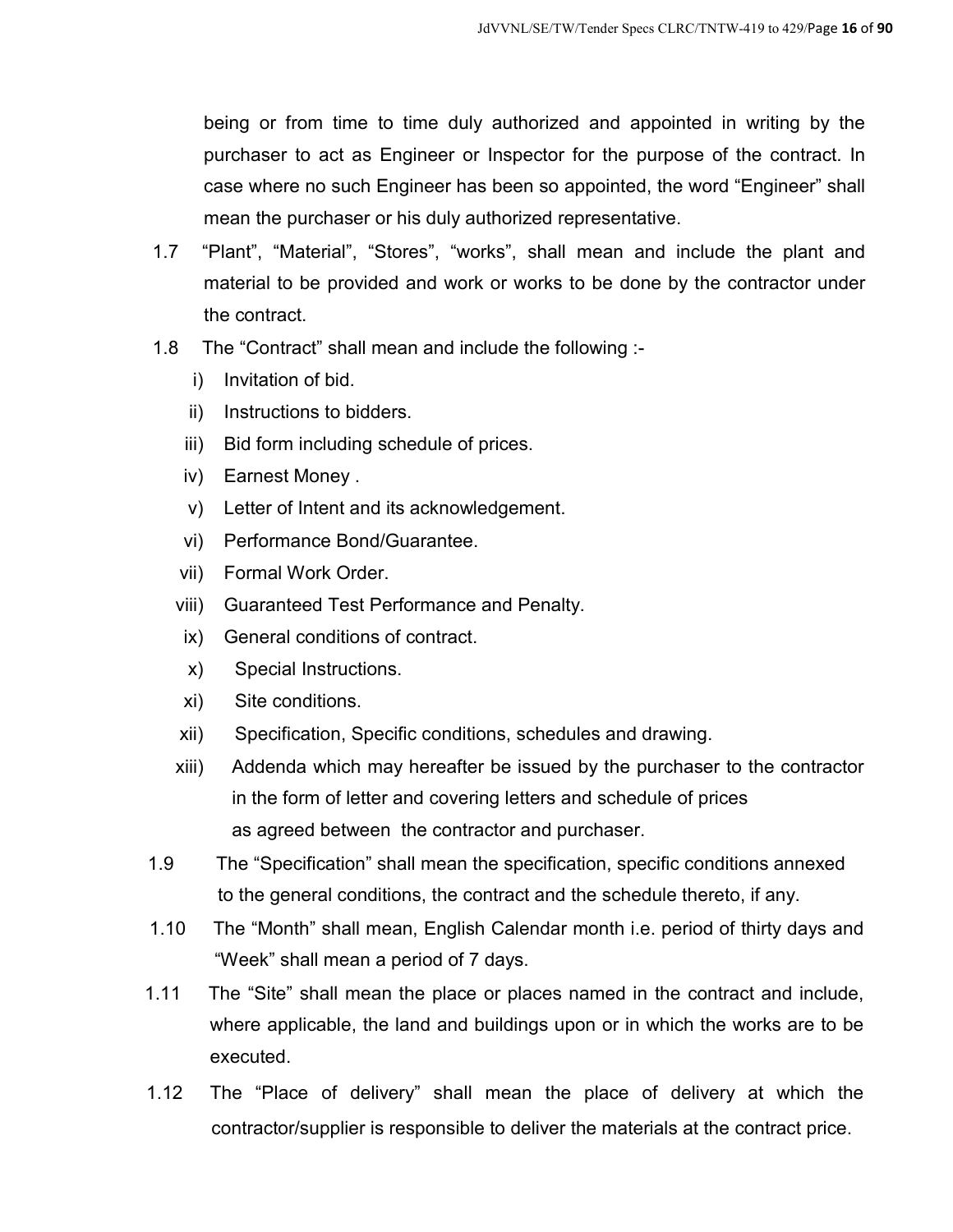- 1.13 The "Test of Completion" shall mean such tests prescribed in the contract to be made by contractor before the plant is taken over by the purchaser as per these general conditions.
- 1.14 "Letter of Intent" shall mean the purchaser letter conveying his acceptance of the bid subject to such reservations as may have been stated therein.
- 1.15 The " Contract Price" shall mean the sum named in or calculated in accordance with the provision of the contract /purchase or any amendments thereto.
- 1.16 "Formal Work Order" shall mean the purchaser's letter which may be issued containing detailed terms and conditions of the E r e c t i o n W o r k s .
- 1.17 "Writing" shall include any manuscript, type written or printed statement under or over signature or seal, as the case may be.
- 1.18 The "Work Codes" shall mean the Indian Boiler Regulation & the rules made there under applicable on date of letter of intent with such special modification which may be agreed upon by the Chief Inspector of Boiler, Rajasthan from time to time. It shall also include the Indian Electricity Rules, Code of practice and Factory Rules and regulation applicable in state of Rajasthan on date of issue of the letter of Intent of such modification thereof as may be specially stipulated by competent state authority i.e. Electrical Inspector and Chief Inspector of Factories, Rajasthan.
- 1.19 Words importing "Person" shall include firms, companies, corporations and other bodies whether incorporated or not.
- 1.20 Words importing the "Singular" only shall also include the plural and vice versa where the context requires.

1.21 The contractor and purchaser shall as soon as possible, unless other wise agreed upon enter into a sealed agreement for the proper fulfillment of the contract. The expenses of the completing and stamping the agreement shall be paid by the contractor and shall be furnished to the purchaser free of charge with three copies after the bid has been accepted by the purchaser. All orders/instructions to the contractor shall except as hear-in other wise provided be given by the Engineer on the behalf of the purchaser.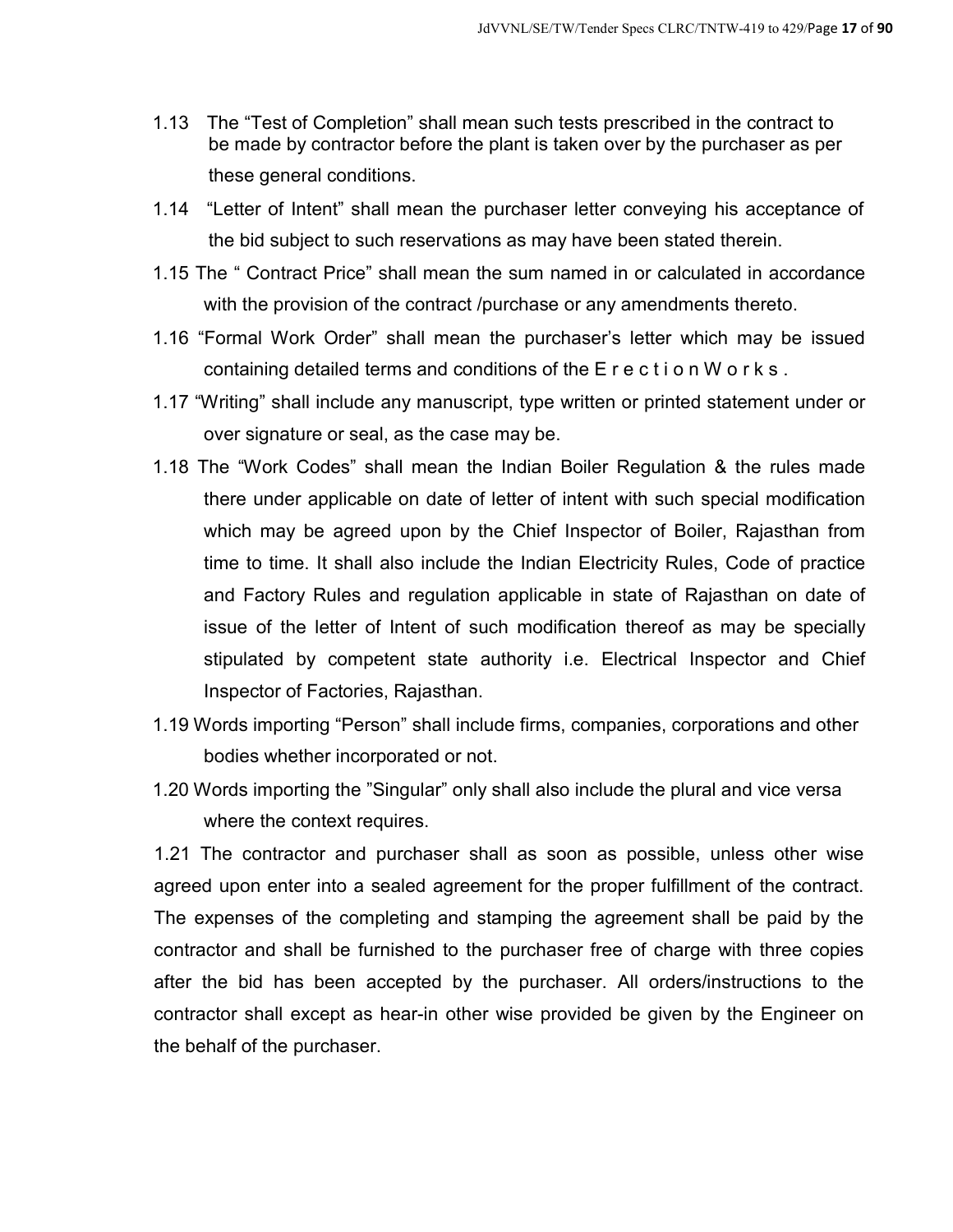## **2. BID FORM AND ACCEPTANCE OF BID:**

The purchaser is not bound to accept the lowest bid or any bid or assign any reason for the rejection of a bid. The purchaser also reserves the right to either call for fresh bids or to accept either the whole or a part of bid or to place orders to any increased or decreased quantities on the basis prices quoted.

## **3. RATE CONTRACT:-**

- a) Quantity indicated in bid is approximate for the period indicated in bid. But no minimum quantity is guaranteed.
- b) A rate contract shall be entered, for price without a commitment for quantity, place and time of supply of subject matter of procurement on the finalized rates.
- c) In second stage work order shall be placed at the contracted price for execution of the required quantity, delivery schedule, etc., as and when needed.
- d) Rate contract may be entered with more than one bidder. In the order of their standing in final evaluation, by giving them counter offer of prices of the lowest or most advantageous bidder.

## **4. SUBLETTING OF THE CONTRACT**

Subletting of the contract (partially / fully) is not allowed.

## **5. CONTRACT DOCUMENTS & AGREEMENTS:**

The contractor shall execute contract agreement with concerned circle Superintending Engineer for the rate contract and other agreement with respect to individual work order to be executed. The same shall be furnish on Rajasthan non – judicial stamp paper worth 0.25 % of contract value & max. upto 15,000/-. The contractor shall be under all legal & contractual obligation with reference to various commercial, technical & other condition of the contract during the currency of the contract. The agreement shall be kept in the office of respective circle Accounts Officer.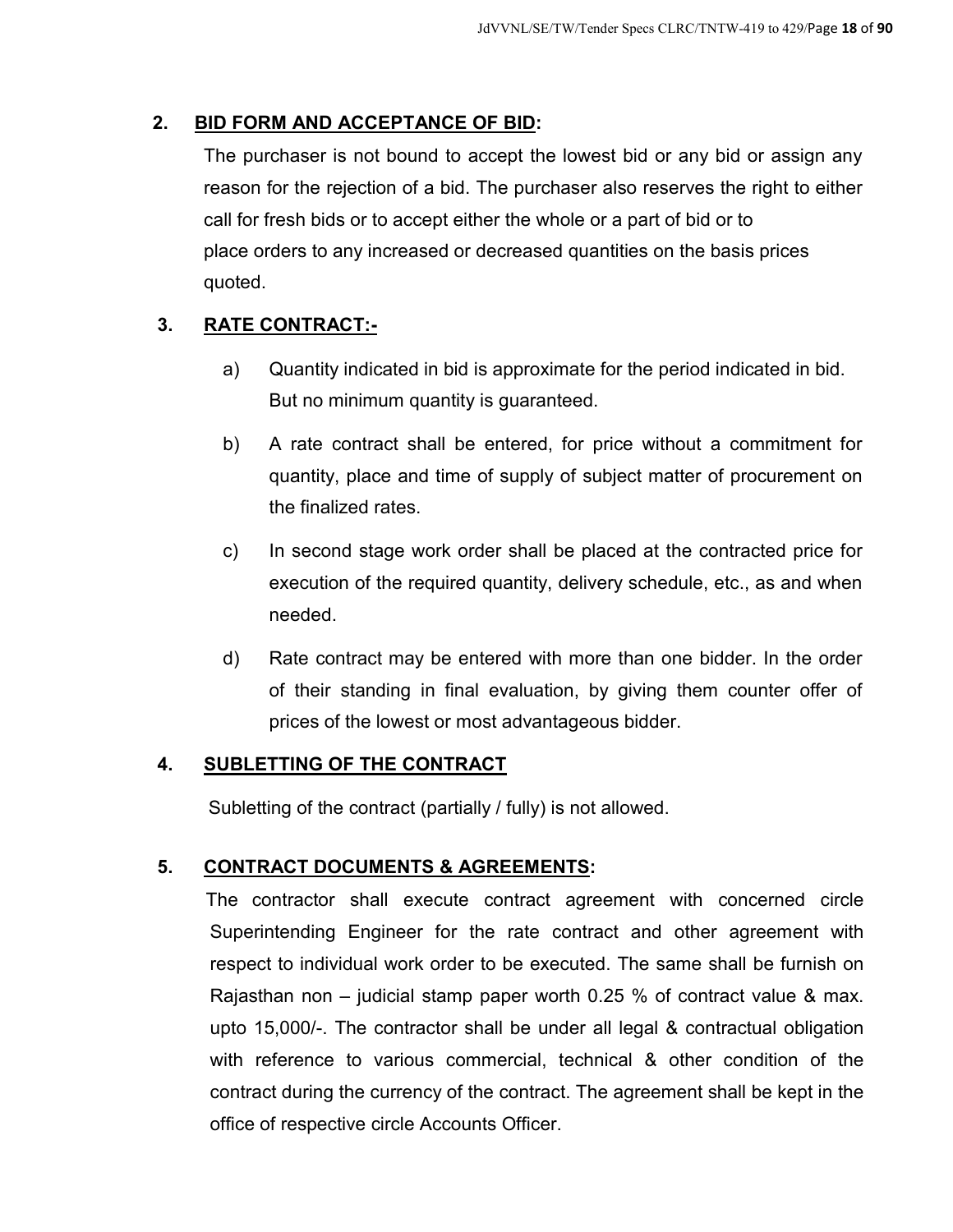## **6. ACCEPTANCE OF CONTRACT**:

The successful bidder shall intimate the acceptance of contract within 15 days from the date of receipt of work order.

## **7. STANDARD:**

- 7.1 All work carried out shall conform to the requirement of relevant standards issued by any of the following and the bidder should specifically mention in each case the applicability of the relevant specifications.
	- i) Indian standard Institution standard code, where ever applicable.
	- ii) Indian Electricity Rules, 2005 with the latest amendments.
	- iii) Other Standards approved by Purchaser with the latest amendments.
	- iv) Indian Electricity Act, 2003 with the latest amendments.
- 7.2 Should the bidder wish to depart from the provision of these specification either on account of manufacturing practice or for any other reason, he shall clearly mention the departures and submit complete justification supported by information, drawings etc. as will enable the relative merits of his proposals to be fully appreciated. The engineer shall have the right to reject them and decision of the engineer shall be final and binding on the contractor.
- 7.3 In the event of the Specification and Contractor's drawing and tables etc. being found to disagree the erection of the contract equipment, the annexed specification shall be held binding unless the departures have duly approved in writing by the purchaser.

## **8. INDIAN ELECTRICITY ACT:**

All the works covered by the contract shall be in accordance with the Indian Electricity Act, 2003 with the latest amendments and the Indian Electricity Rules, 2005.

## **9. SYSTEM OF UNITS DIMENSIONS MEASURES AND CALIBRATION**

All dimensions, measures etc. shall be as per metric and CGS system units. All instruments, recorders etc. shall also be calibrated in metric and CGS system of units.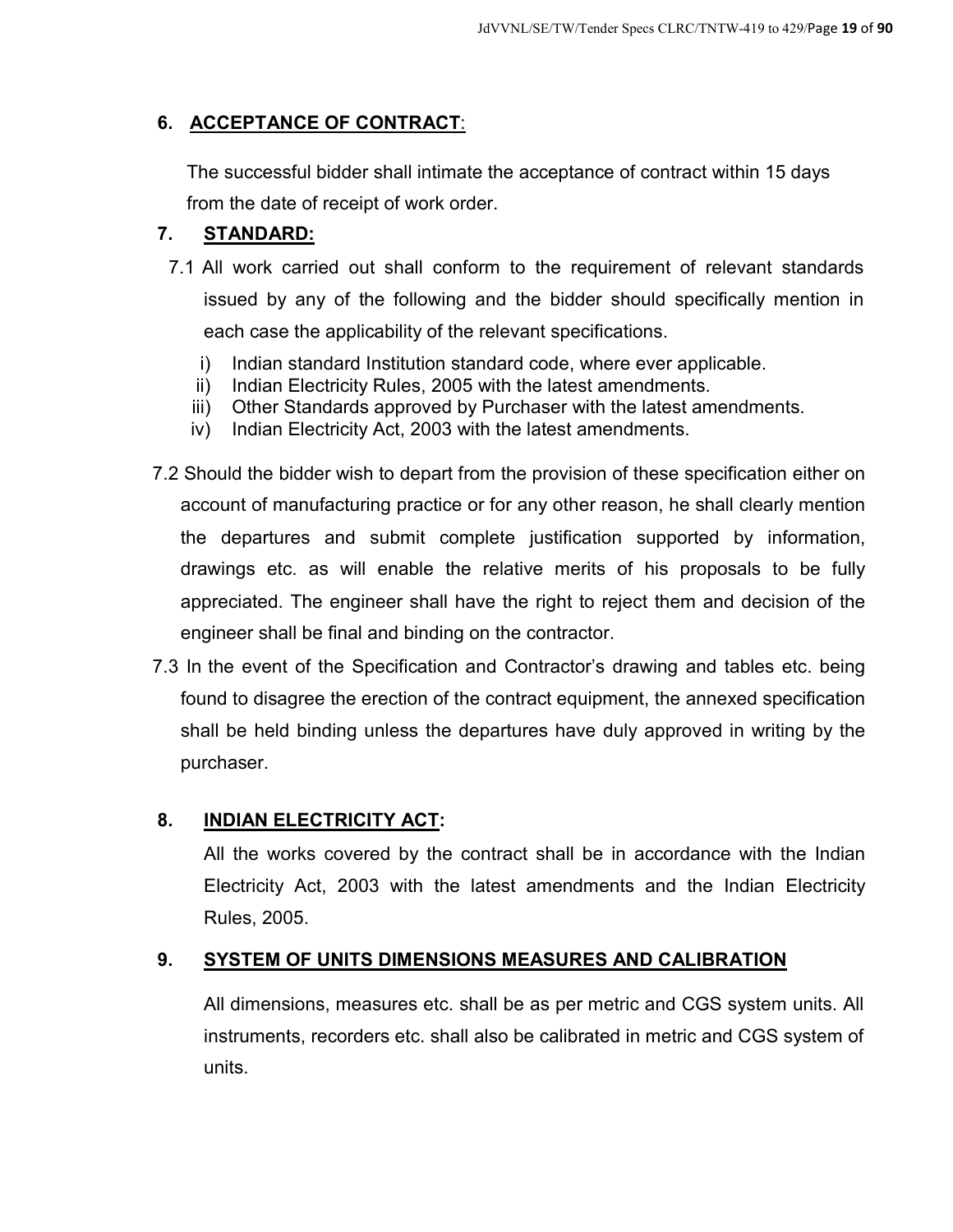#### **10. INDEMNITY:**

In the event of any claim or demand being made or action being brought against the purchaser for infringement or alleged infringement of latter"s patent in respect of any machine, plant , work or thing used or supplied by the contractor/ supplier under this contract or in respect of any method of using or working by purchaser of such machine, plant, works or thing the contract will indemnify the purchaser against such claim or demand and all cost and expenses arising from or incurred by reasons of such claim or demand provided that the purchaser shall notify the contractor within reasonable time any claim is made and that the contractor shall if he so desires with the assistance of the purchaser, if required, by the Contractor's own expense, to conduct all negotiations for the settlement of the same or any litigation that may arise there from and provided that no such machine, plant work or thing shall be used by the purchaser for any purpose or in any manner other than that for which they have been supplied by the contractor and specified under the contract. The contractor shall take approval of designs and drawings before commencement of work if required.

#### **11. MATERIAL FOR EXECUTION OF WORK:**

The material for execution of work as per work order shall arrange by concerned circle SE (O&M) through concerned Executive Engineer/ Asstt. Engineer (O&M) time to time as per requirement of site on the request of contractor through proper channel.

However, small items such as M.S. Nut & Bolt, P.G. clamps, Lugs and Termination kit etc. may be purchased by the contractor for the urgent work after getting non-availability certificate from the concern sub-divisional store & ACOS. The payment of such items shall be made by JDVVNL as per prevailing SIR rate of that material used at site after submitting the bill/voucher of the procured material from the market and duly verified by the Engineer-in- charge/ supervisor. However the cost of such item shall not be exceed 10 % of the work order amount.

The Assistant Engineer of concern sub-divisional shall get start the work after completion of contractual formalities i.e. execution of contract agreement by the competent authority and get the work complete as per terms & condition of work order. Material shall be issued after getting the acceptance of PBG as per clause no. 28 of GCC.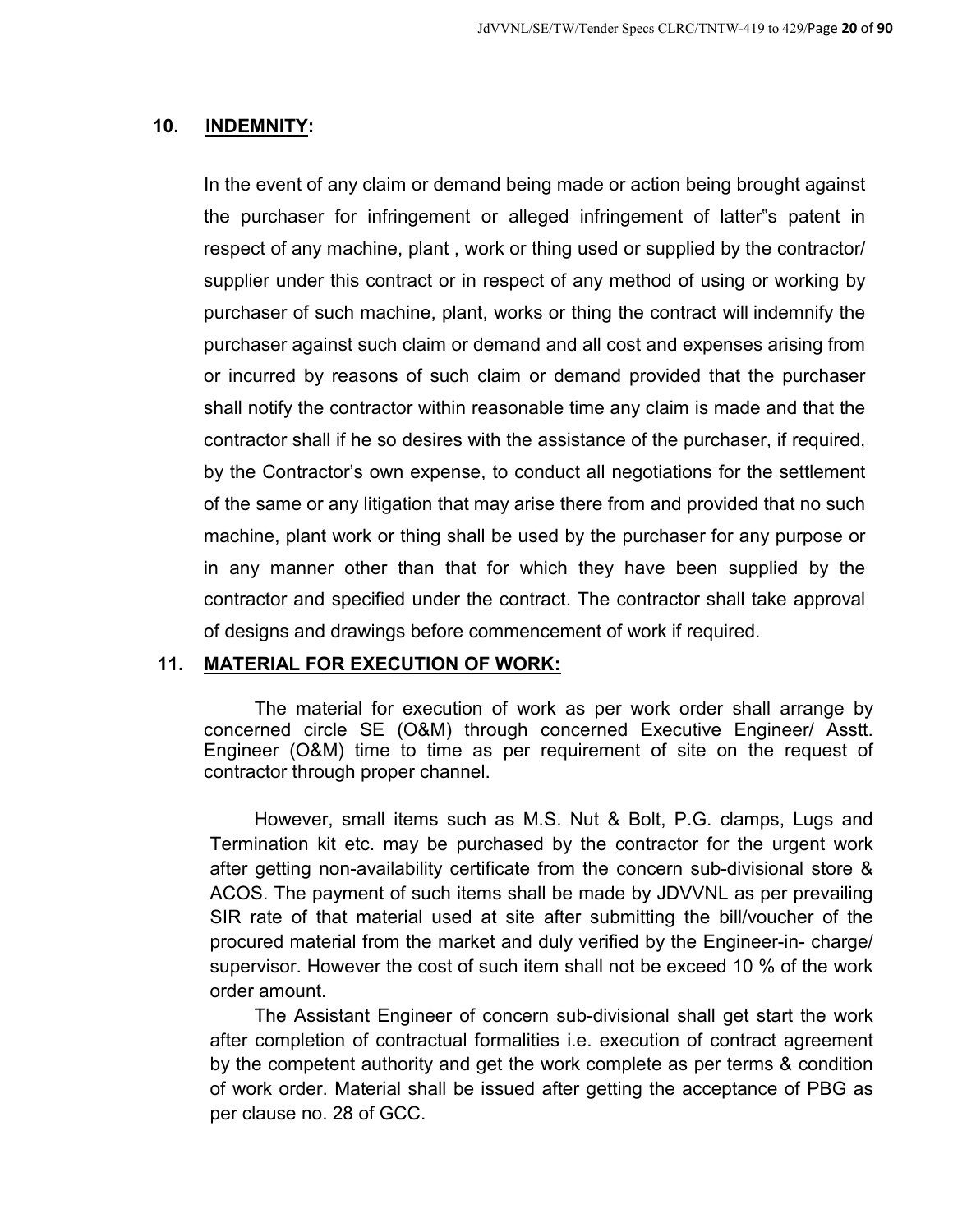After completion of the work before charging the line the required permission from the Electrical Inspector Government of Rajasthan shall be provided by the contractor.

## **12. REPLACEMENT OF DEFECTIVE WORK FOR MATERIAL**

If, during the progress of the work, the Engineer decides and notify in writing to the contractor that the contractor has executed any unsound or imperfect work or has supplied any plant inferior in quality to that specified, the contractor on receiving details of such defects or deficiency shall at his own expenses, within such time as may be reasonably necessary for making it good, proceed to reconstruct or remove such work or supply fresh material up to the standard of the specification and in case the contractor fails to do so, the purchaser may on giving the contractor seven days' notice in writing of his intention to do so proceed to remove the work complained if and, at the cost of the contractor, perform all such work of supply all such material provided that nothing in this clause shall be deemed to deprive the purchaser or effect any right under the contract, which he may otherwise have in respect of such defects or deficiencies.

## **13. COMPLETION PERIOD**

Completion period shall be mentioned by the purchaser in the work order in accordance with quantum / nature of work and as per necessity of work. The purchaser reserves the right to defer the execution period as indicated in the work order. However the works already executed should be accepted. The period during which the work(s) have been so deferred shall not be reckoned as delay in execution in terms of clause delay in Execution.

## **14. DELAY IN COMPLETION OF WORK**

The time for execution period specified shall be deemed to be the essence of the contract and work(s) shall have to be completed not later than the date(s) specified. Should the contractor fail to execute the work or any part thereof within the specific execution period, the JDVVNL shall be entitled at his option:-

a) To effect recovery for delay in execution  $\omega$  %% per week or part thereof subject to maximum of 5 % of delayed work.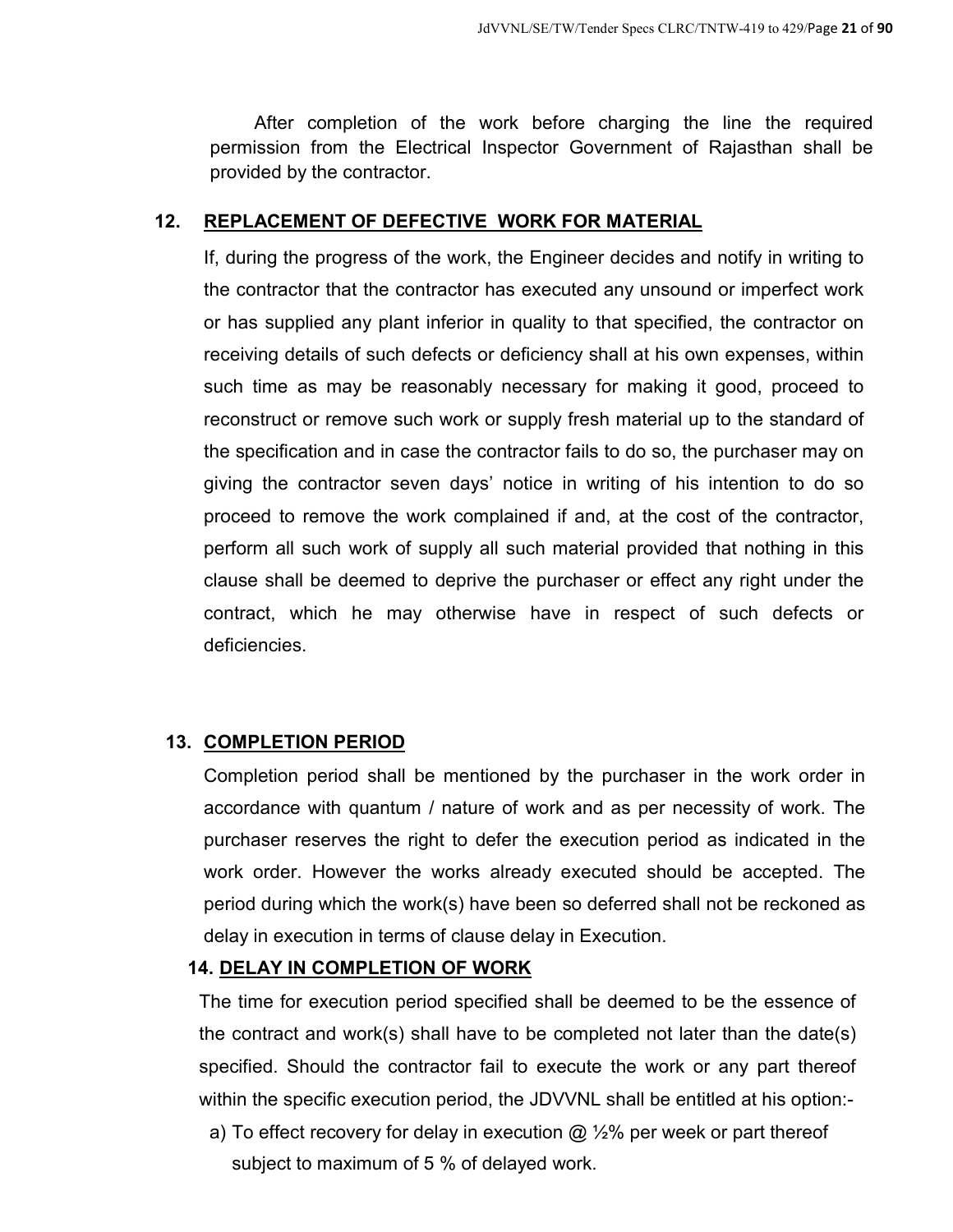- b) To cancel the contract or part thereof if so desired and to get it executed through other agency/contractor at the risk & cost of the contractor.
- c) The adjustment in regard to the amount recoverable, if any, in terms o f para 13(a) shall be made from the cash deposits/dues of the firm or by operating the Bank Guarantees as may be available with the JDVVNL and/or in any other manner as may be deemed appropriate by the purchaser.
- d) Any financial liability i.e. increase in rate of GST, insurance tariff etc. arising consequent upon failure of the contractor to adhere to the stipulated/extended execution schedule shall be to his (Contractor's) account.
- e) Next work order shall be awarded up to the ceiling of their registration category.
- f) If a panel contractor refused to execute the work as per roaster then he will not be entitled for next turn in roaster.

## **15. RIGHT TO VARY QUANTITY:**

Repeat orders for extra items or additional quantities may be placed, if it is provided in the bidding documents, on the rates and conditions given in the contract if the original order was given after inviting open competitive bids. Delivery or completion period may also be proportionately increased. The limits of repeat order shall be as under-

- (a) 50% of the quantity of the individual items and 50% of the value of original contract in case of works; and
- (b) 50% of the value of goods or services of the original contract.
- (c) Maximum variation in quantity as well as in value shall be allowed as per " Rajasthan Transparency In Public Procurement Act-2012 & Rules-2013.

## **16. MAINTENANCE OF FACILITIES AND PERSONNEL:**

## **16.1 FACILITY:**

16.1.1 The Agency shall maintain all requisite facilities, T&P etc. of its own as required to carry out the work as per the specification.

16.1.2 The Agency shall provide and maintain a controlling office in the town for which work has been awarded for early execution of work.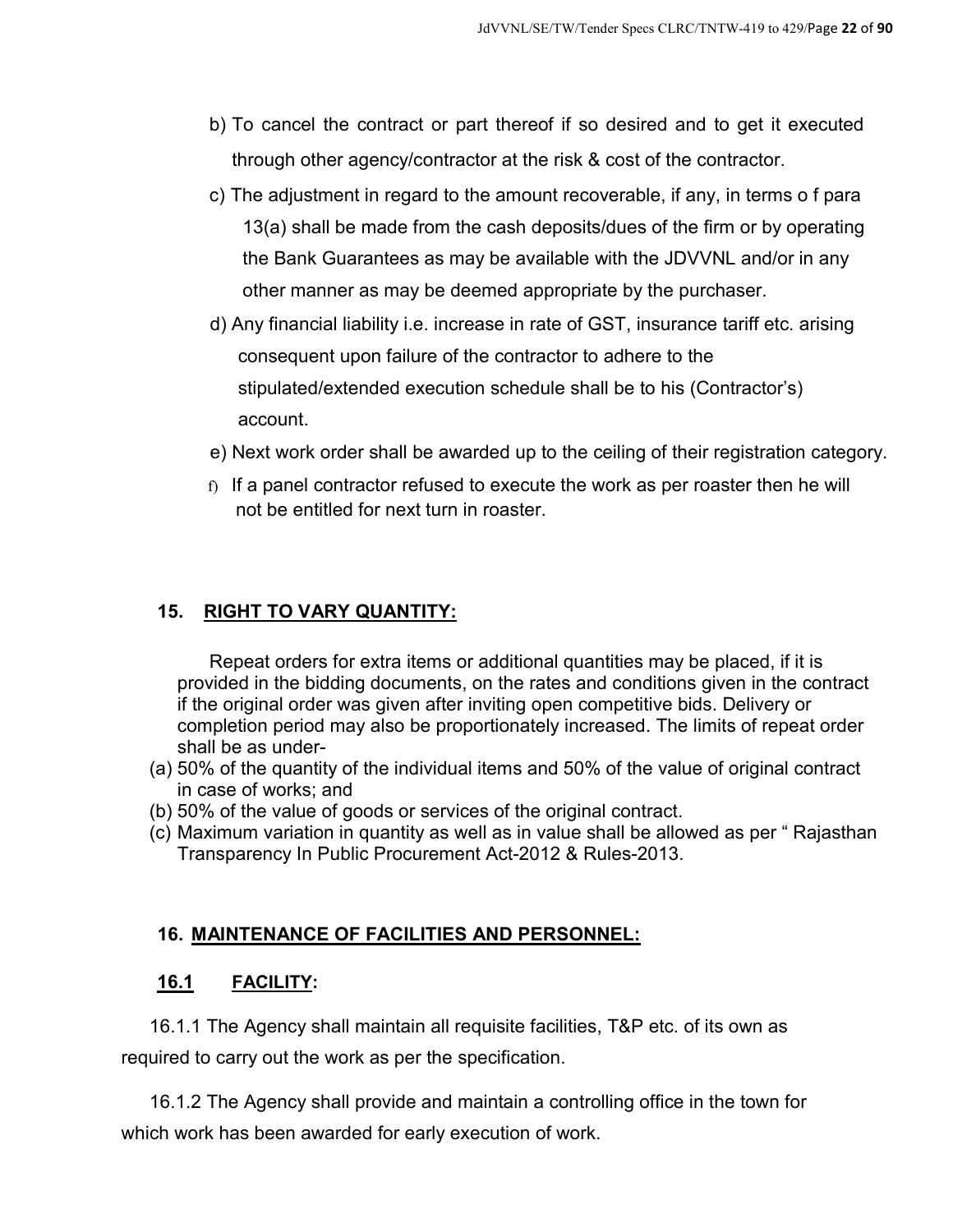16.1.3 The agency shall also maintain communication equipments like telephone with fax, mobile phone, Internet etc. for interaction with JDVVNL and others.

## **16.2 PERSONNEL:**

16.2.1 The Agency shall maintain supervisory and other personnel for efficient management of the work under contract.

| Officer-In-         | To have adequate experience and vision to take charge of the                                      |  |
|---------------------|---------------------------------------------------------------------------------------------------|--|
| Charge              | entire project and resolve problems so as to evolve an ideal                                      |  |
|                     | system.                                                                                           |  |
| Skilled & un-       | Sufficient manpower to achieve the targeted work in the time<br>frame allowed with proper safety. |  |
| skilled workers     |                                                                                                   |  |
| <b>Office Staff</b> | manpower to achieve minimum<br>Sufficient<br>guaranteed                                           |  |
|                     | performance.                                                                                      |  |

16.2.2 Person in-charge or an alternate shall be available for communication during all business hours.

16.2.3 Agency shall not change the office in charge / nodal officer, frequently.

16.2.4 The Agency shall furnish complete details including documents regarding the experience of the personnel proposed to be employed by him as required under provision as central labour (R&A) act 1970. JDVVNL has right to verify the above at any time.

## **17. NODAL OFFICER/ENGINEER –IN CHARGE & SUPERVISING OFFICER:**

- a) To interact between the field offices and contractor, the concerned Superintending Engineer (O&M), JDVVNL, will be the Nodal Officer of the project.
- b) The concerned Executive Engineer (O&V) will be the Engineer In charge for execution of the contract and the concerned Assistant Engineer (O&M) of Sub-division shall supervise the work carried out by the contractor.

## **18. Bill Verification :-**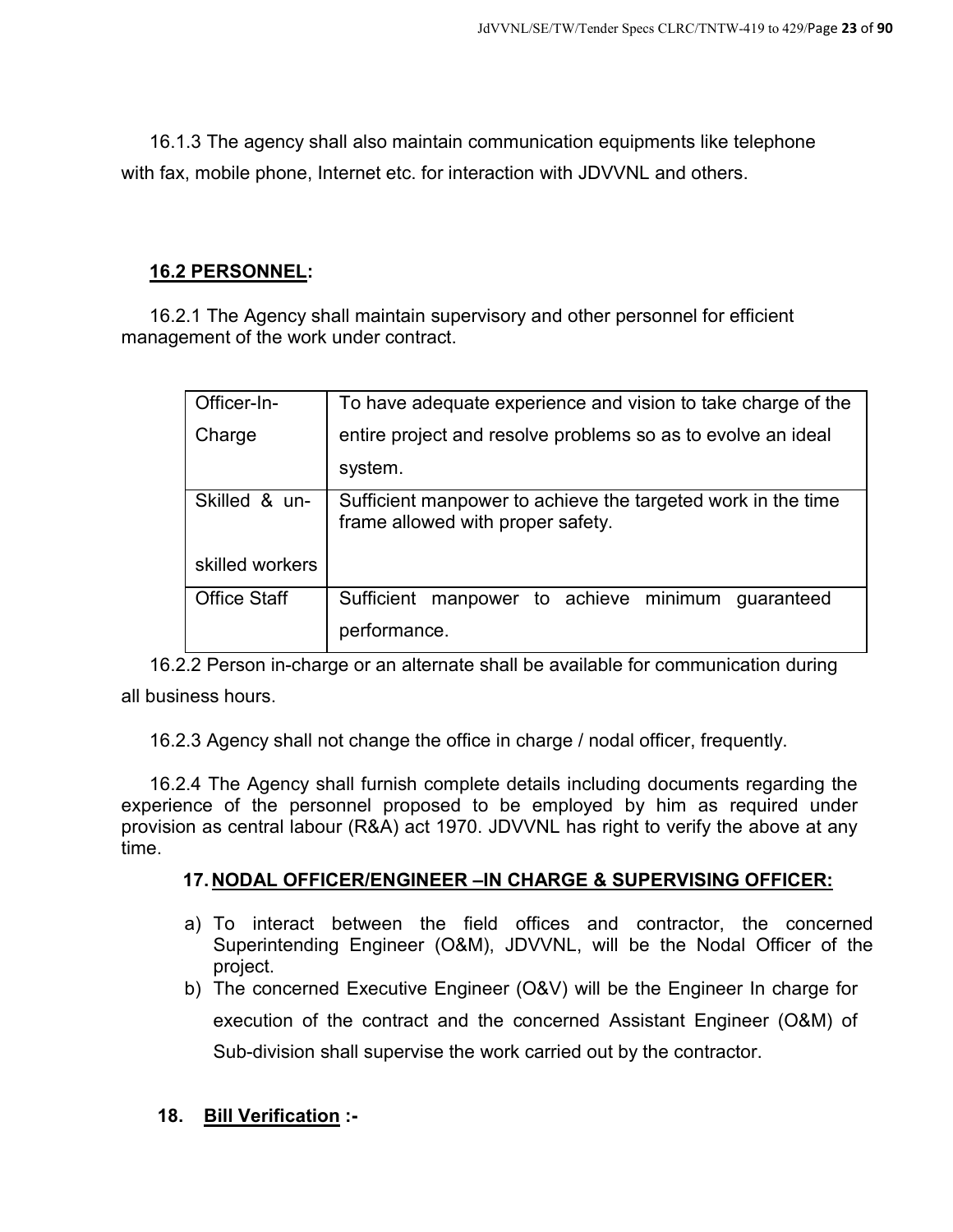The concerned circle Account Officer shall made admissible payments ensuring all statuary deduction as applicable time to time & completion of all contractual formalities incorporated in work order from running & final bills. The bills submitted by the contractors shall be dully verified & counter signature by the officers as under. The minimum percentage verification to be made by these officers shall be as indicated against them:

- i) By JEN 100 % of each item & activity
- ii) By AEN  $-20\%$  of each item & activity
- iii) By XEN- 10 % of each item & activity

The final bill shall be entertain only after furnishing final Account (MAS account in prescribed format) by the contractor of material issued to the contractor vis-a-vis its utilization along with documentary evidence of deposition of unutilized material & retrieved material (if any) dully verified by Engineer-In-charge.

Payment shall be arranged on receipt of verified bills containing the details of the length of line work to be carried out as per the "GPRS" coordinates already got approved from the concerned Executive Engineer. Contractor will submit the MAS A/c with every running/final bill duly verified by the Junior Engineer, Assistant Engineer, Executive Engineer.

 Payment of first running bill shall be released by the Accounts Officer concerned only after getting the following documents i.e.

- 1.Copy of Contract Agreement
- 2. Acceptance of PBG
- 3. Copy of GST Registration
- 4. Copy of PAN
- 5. Copy of CPF/PF registration certificate.

## **19. FORCE MAJEURE CONDITIONS**

If at any time during the currency of the contract the performance in whole or in part be prevented or delayed by reason of any war hostility acts of public enemy, civil commotion, sabotage, fire floods, explosion, epidemics, quarantine restrictions, strikes, lockouts or acts of God (hereinafter referred to

as "Events") then provided Notice and adequate proof of the production/ dispatch/execution of works having suffered on account of these events, is given within 21 days from the date of occurrence thereof the provision of subparas (a), (b) and (c) of clause 13 shall not be invoked by the contractor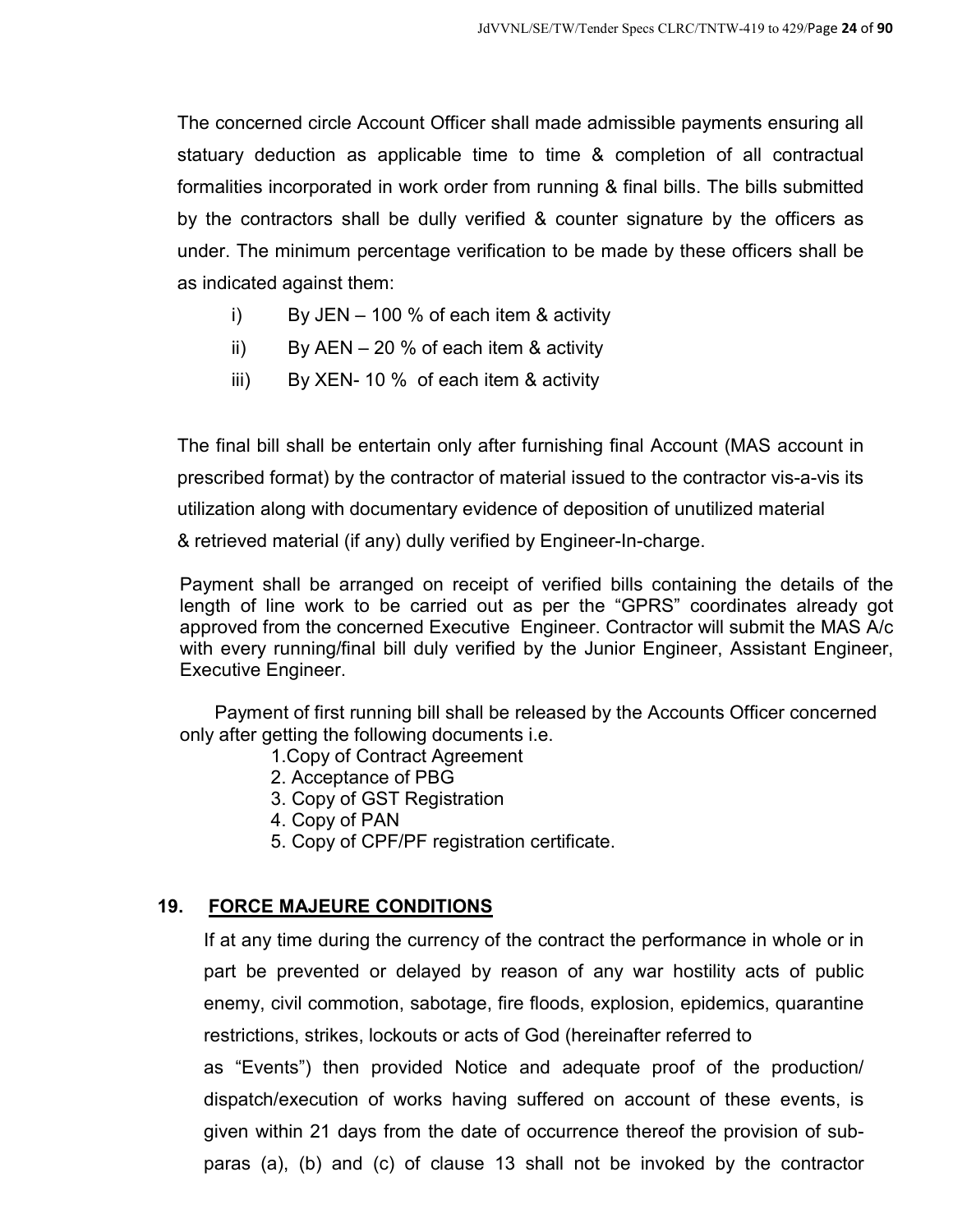provided further that the execution of works under the contract shall be resumed, as soon as practicable after such event(s) has ceased to exist and the decision of the JDVVNL as to whether the execution have been so resumed or not shall be final and conclusive provided further that in case the strike/lockout prolongs beyond a period of thirty days, the contractor shall immediately inform about to the JDVVNL in which case the purchaser reserves the right to get executed work on order or part thereof from any other source at the risk and cost of the Contractor.

## **20. SUSPENSION OF WORKS :**

The purchaser shall not be liable to pay the contractor any compensation whatsoever arising from suspension or for idle labour.

## **21. INSPECTION AND TESTING**

- a) The Engineer and his duly authorized representative shall have at all reasonable times access to the contractors stores & work sites and shall have the power at all reasonable time to inspect drawing of any portion of the work or examine the materials and workmanship.
- b) The engineer shall on giving seven days' notice in writing to the contractor setting out any grounds of objections which he may have in respect of the work, be at liberty to reject any drawing and all or any plant, or workmanship connected with such work which in his opinion are not in accordance with the contract or are in his opinion, defective for any reason whatsoever.

## **22. INSURANCE:**

## a) **STORAGE-CUM WORKS INSURANCE**

All the materials supplied by the owner for the erection works shall be kept insured by the contractor against loss, damage, theft, pilferage, fire etc. for the complete period of transit / storage, erection and commissioning upto the time of taking over the work by the owner. The insurance shall be in joint names of the JDVVNL & contractor so that the JDVVNL and the contractor are covered for the entire period of contract from the commencement of the contractor till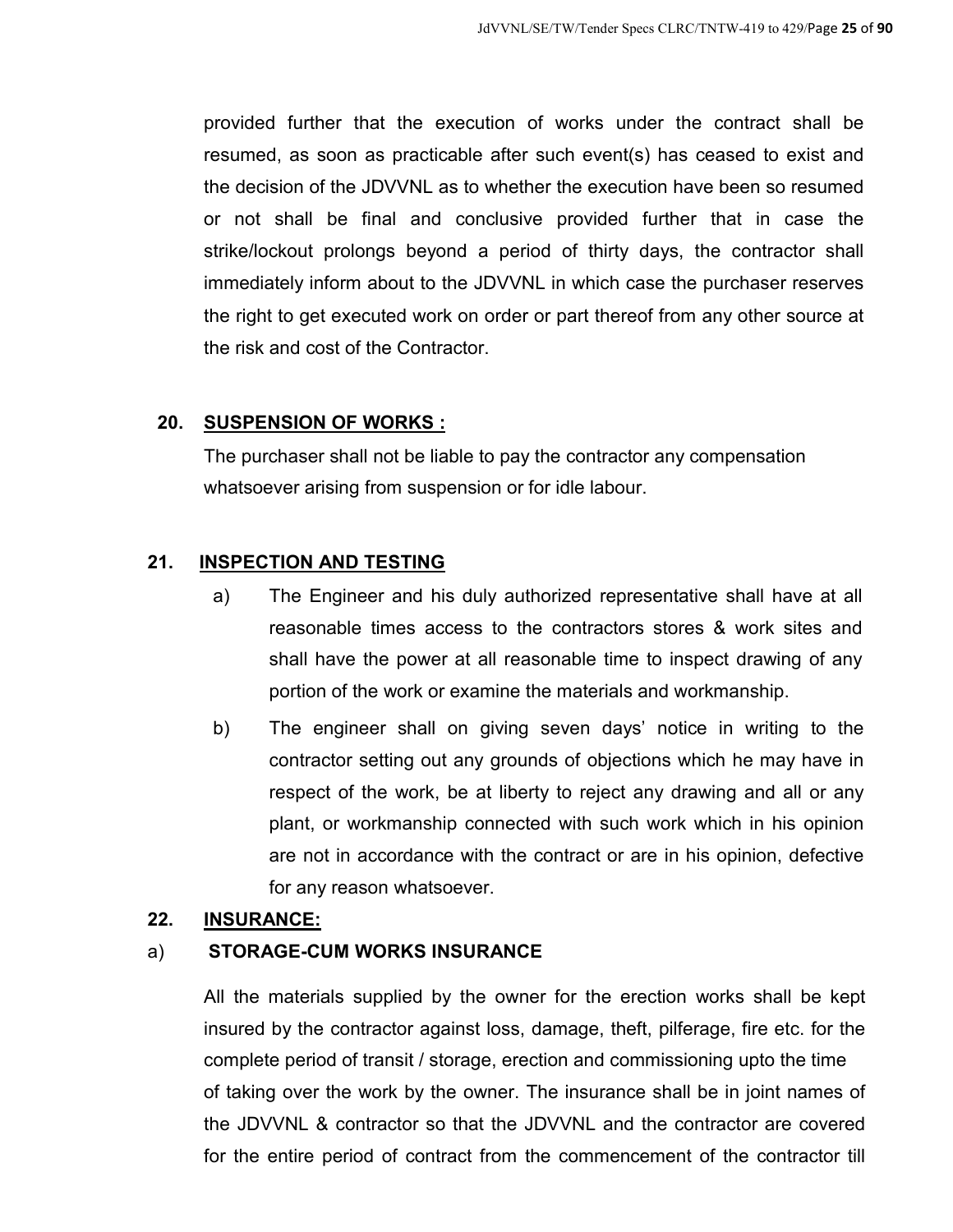handing over all the works completed in all respect to the JDVVNL's engineer in -charge. It will be responsibility of the contractor to lodge, peruse and settle all claims for (all the materials, supplied by owner) with the insurance company in case of any damage, loss, theft, pilferage or fire and the owner shall be kept informed about it. The losses, if any, will have to be borne by the contractor if the claims are not settled by the insurance company. The contractor shall replace the lost / damage materials promptly irrespective of the settlement of the claims by the underwriters and ensure that the work progress as per the agreed schedule(s).

## b) **THIRD PARTY INSURANCE**

The contractor shall accept in so far as the contractor provides indemnify the JDVVNL against all losses and claims in respect of injury or damage to any property what so ever while these arise out of or in consequence of the execution of works and against all claims proceeding, damage, costs, charges, expenses whatsoever, in respect of or in relation thereto. Accordingly the contractor shall before commencement of execution of the works insure against his liability for material or physical damage loss or injury which may occur to property including that of the JDVVNL or to any person including any employee of the JDVVNL by or arising out of the execution of the works are in carrying out of the contract.

## c) **REMEDY ON CONTRACTORS FAILURE TO INSURE**

If the contractor fails to effect and keep in force to insurance referred to in clauses above hereof or any other insurance which he may be required to effect under the terms of contract when the JDVVNL may effect and keep in force any such insurance and pay any such premium / premiums as may be necessary for that purpose and from time to time deduct the amount so paid by the JDVVNL, as aforesaid from any money due or which may become due to the contractor or recover the same as debt from the contractor.

## **23. EMPLOYEE'S COMPENSATION INSURANCE**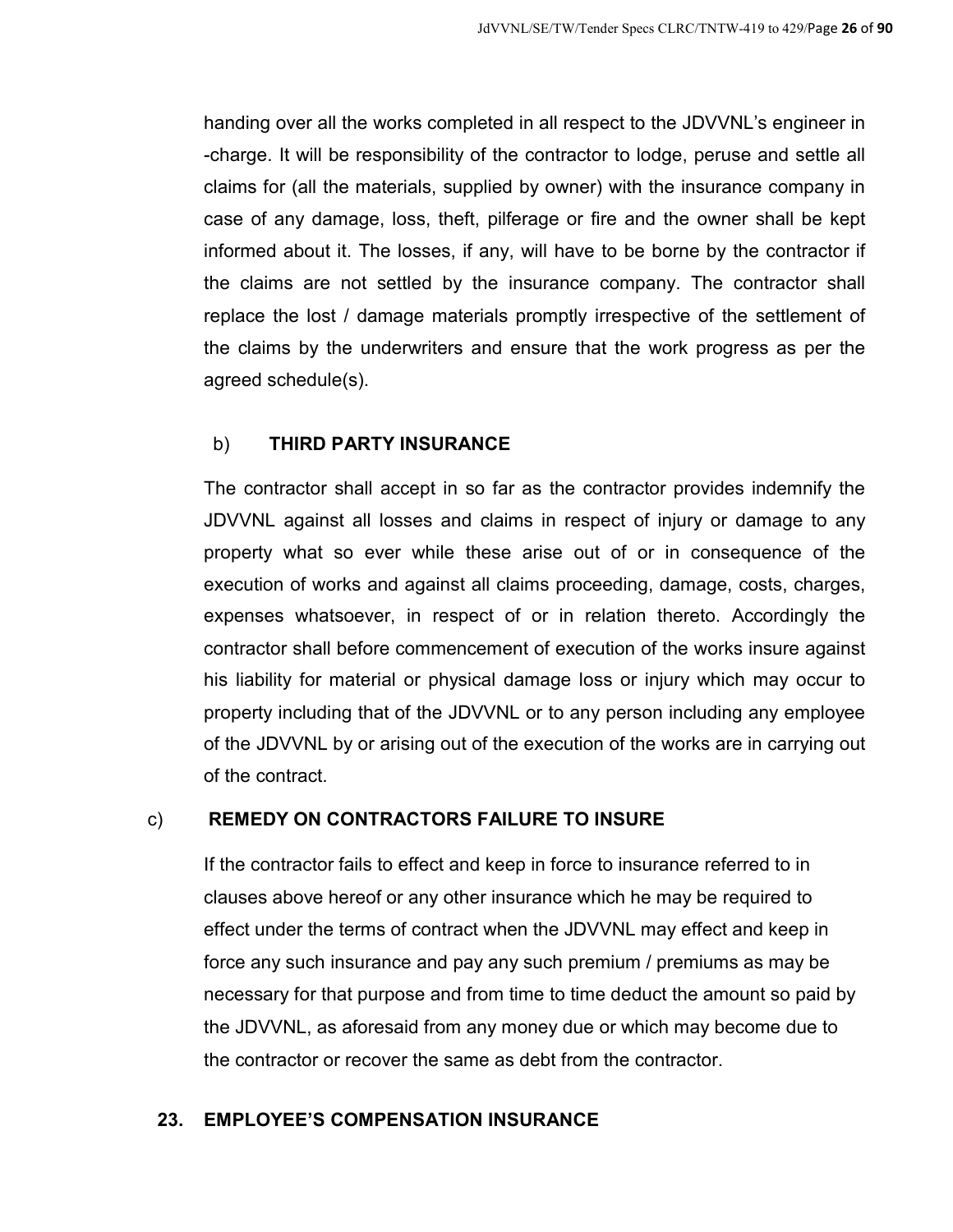The contractor shall be liable for ensuring Employee's compensation insurance as per provision.

## **24. TESTS AT SITE**

- a) In all cases where the contract provides for tests at the site the contractor except where otherwise specified, shall provide free of charge, such labour, materials, electricity, fuel water stores, apparatus and instruments as may be required from time to time as may reasonable be demanded to carry out efficiently such tests of the material or workmanship in accordance with the contract.
- b) In case of contractor requiring electricity for test at site, such electricity shall be supplied to the contractor in the convenient form available, on payment except specifically exempted.
- c) Purchaser reserves the right to carry out any additional site tests for ensuring workmanship beyond contractor's scope, at his own expenses. If the workmanship is not found as per norms, then all expenses incurred during the testing will be on contractors account and contractor shall remove the deficiency free of cost.
- d) If the material used in erection is found different from the issued by JDVVNL, then purchaser reserves the right to take action against the contractor as per prevailing rules/acts/ contractual obligations including effecting recovery of the cost of such whole material from the contractor including debarment/FIR.

## **25. LIABILITY FOR ACCIDENTS AND DAMAGES.**

- a) The contractor shall be responsible for loss, damage or depreciation of the plant until the same is taken over or is deemed to be taken over.
- b) Until the plant is taken over or is deemed to have been taken over as aforesaid the contractor shall also be liable for and shall indemnify the purchaser in respect of all injury to person or damage to property resulting from the negligence of the contractor or his workman or sub-contractor or from defective design or work.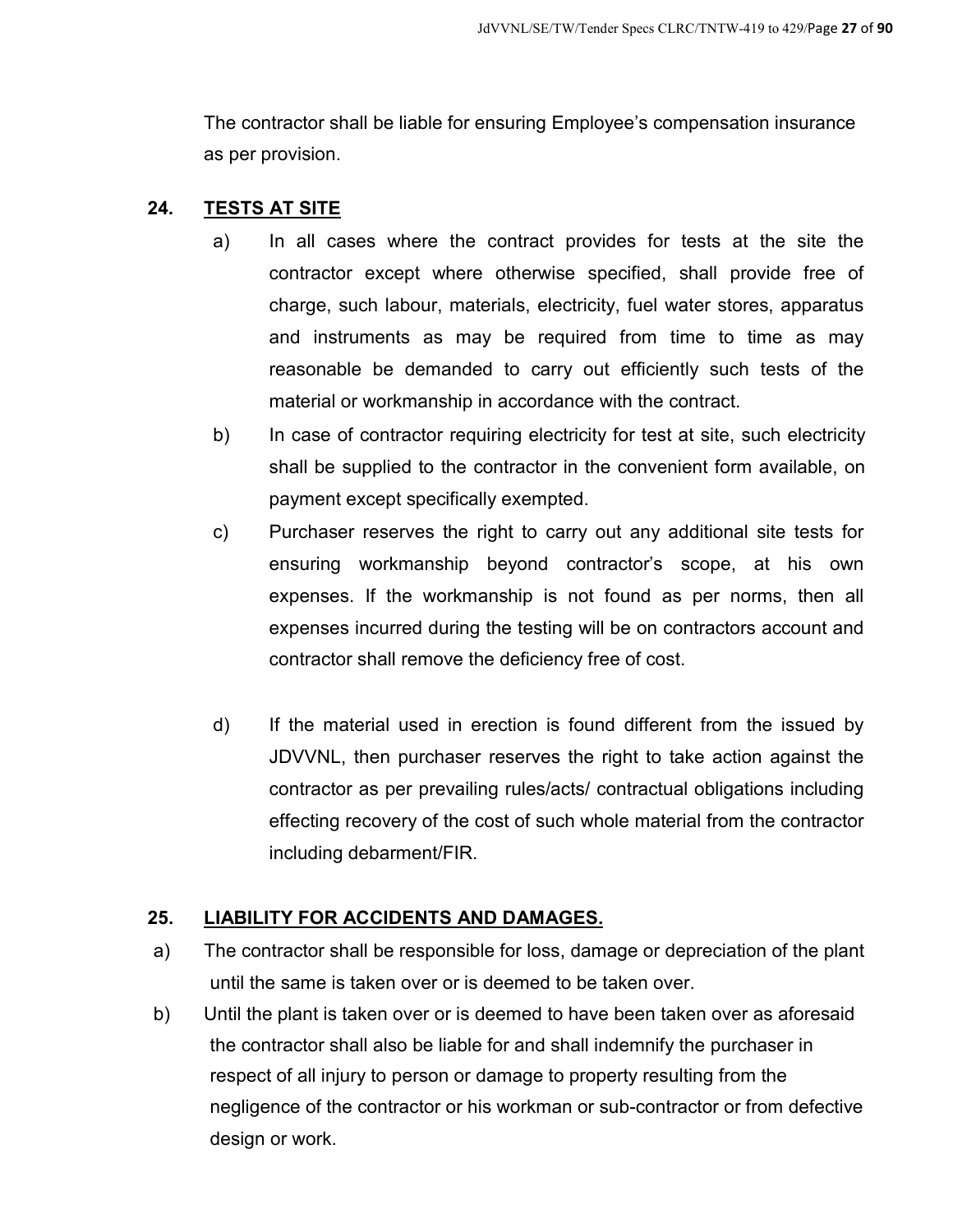c) The contractor will indemnify and save harmless the purchaser against all actions, suits, claims, demands, costs or expenses arising in connection with injuries (other than such as may be attributable to the purchaser or his employees) suffered prior to the date when the plant shall have been taken over by person employed by the contractor or his sub-contractor on the work, whether at common law or under the Employee's Compensation Act, 1923, or any other statute in forces at the date of contract relating to the question of the liability of employees for injuries suffered by employees and will if called upon to do so take out the necessary policy or policies of insurance to cover such indemnity.

#### **26. PRICES AND TERMS OF PAYMENT:**

## (A) **PRICES**

The prices shall be quoted for execution of work in the manner as desired in the " G" schedule on FIRM basis in all respect and exclusive of GST as applicable. The prices shall be quoted in Indian Currency "Rupees only". The GST (if applicable) will be paid extra after due verification of GST invoice prescribed under applicable rules of GST Laws. The bidder(s) shall quote the rates overall percentage below/above G-schedule indicated in BOQ.xls file.

## (B) **TERMS OF PAYMENT**

- (i) Bills shall be presented by contractor indicating each item of work separately as per schedule of prices and purchaser shall be authorized to make any deduction as per terms of the contract.
- (ii) Any running bill submitted by the contractor for the work executed shall not be less than 15% of the total contract value.
- (iii) 95% (Ninety five percentage) payment for the respective bills for erection works shall be made to the contractors on submission of bill(s) to the concerned circle Sr. Accounts Officer / Accounts Officer (O&M) of Jodhpur Discom. In the running bills the contractor shall furnish MAS account indicating the date of issue of each material duly verified by the bill verifying authorities.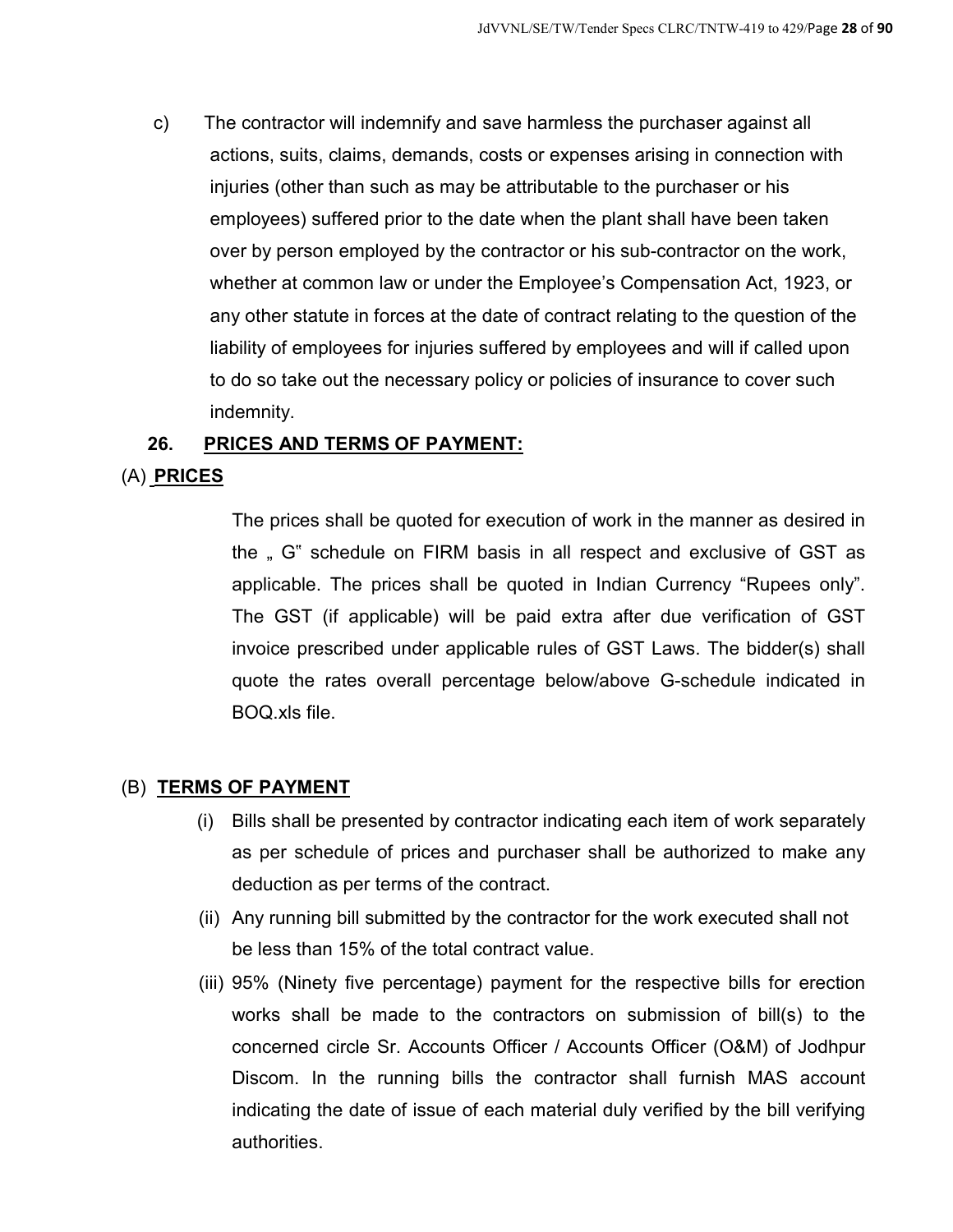- (iv) Balance 5% (five percent) payment will be released after ascertaining satisfactory performance of the work for a period of 12 (Twelve) months from the date of completion of work & taken by the engineer, subject to completion of the contractual formalities incorporated in the work order and after effecting recovery of all dues recoverable from the contractor.
- (v) If contractor does not produce final bill alongwith MAS account (in prescribed format) within 9 months from submission of last running bills, then the SE(O&M) will review the case on following points:
	- a. Quantum of pending work.
	- b. Quantum of material required to complete the pending work.
	- c. Excess material available with contractor.

d. Reasons attributable for non-submission of final bill alongwith MAS account and non-deposition of excess material for which contractor may be called.

After reviewing the case, SE (O&M) will issue a registered notice to the contractor, for depositing the excess material, if any, as well as submitting final bill alongwith MAS account within one month positively.

After lapse of one month notice period, if contractor fails in submitting final bill alongiwth MAS account as well as depositing excess material, if any, then SE (O&M) will issue direction to circle AO for stopping the whole payment of the contractor.

- (vi) The Accounts Officer while making payment of the bill shall ensure all statutory deduction as applicable from time to time and completion of all contractual formalities incorporated in work order from running & final bill(s). However GST (if applicable) will be paid extra along with bill(s) on the production of GSTIN number.
- (vii) Under some eventually, if contractor has to supply small quantity of material then he should be paid for the material separately.
- (viii) Only 70% payment for the erection works shall be released up to three running bills and balance payment shall be released only on the submission of final bill which is to be furnished within two (2) months from the date of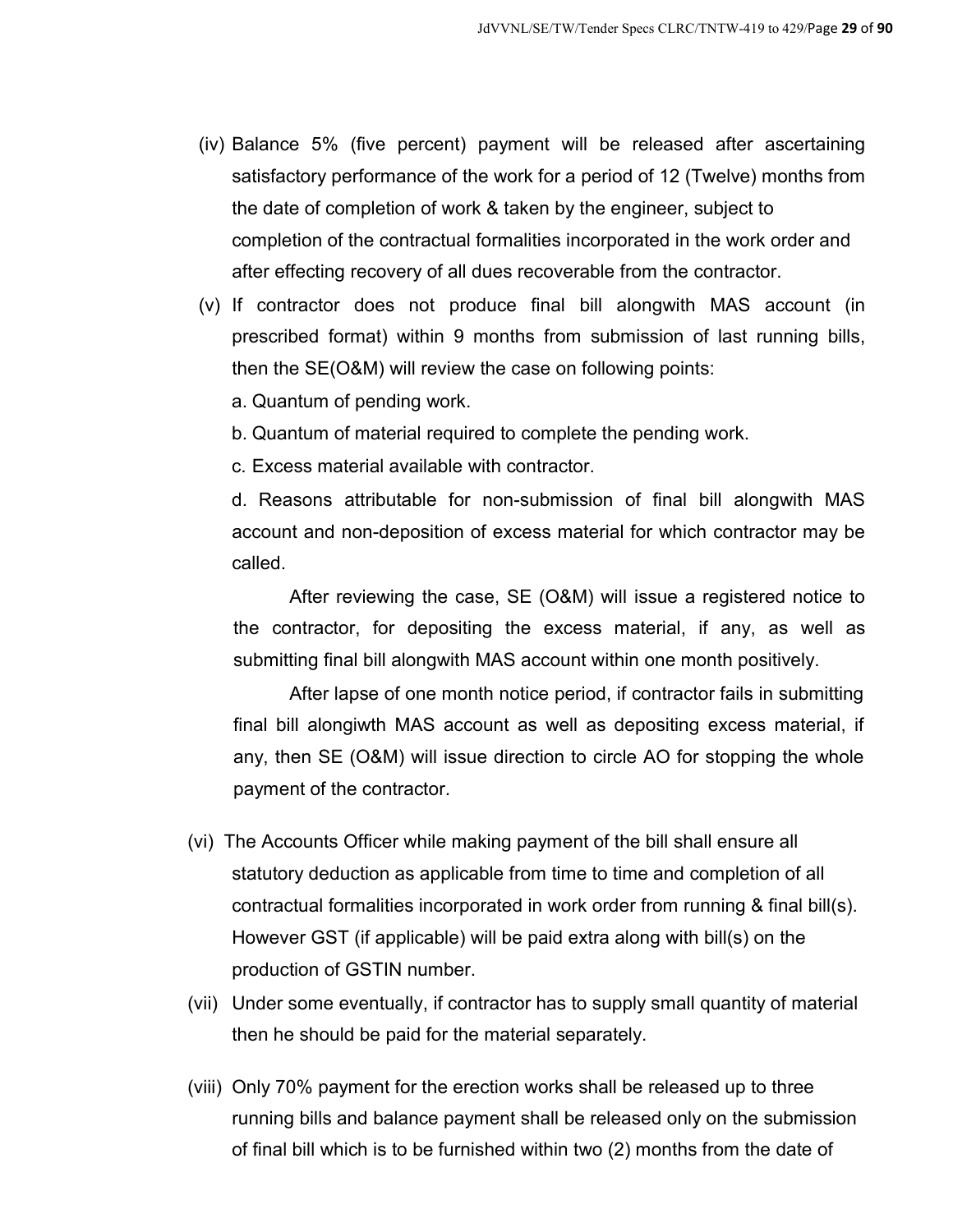completion of respective work. Final bill shall be entertained only after submission of final account along with details of deposition of all retrieved material. No further running bill except final bill shall be entertained after 3(three) running bills.

- a) The retrieved material (if any) should be deposited in sub-divisional store through proper MCN before preferring the final bill. Necessary certificate be also recorded by field officers in this regard that all retrieved material has been deposited in sub divisional store while verifying the final bill.
- b) Final account of all material issued to contractor / retrieved material shall be given by the contractor along with final bill. The contractor shall furnish the final account of material issued to him vis-à-vis its utilization including its location along with documentary evidence of deposition of unutilized material and retrieved material (if any). In absence of final account, the final bill shall not be entertained.
- (ix) Payment shall be arranged on receipt of verified bill containing the details of the length of line work to be carried out as per the GPRS coordinates already got approved from the concerned executive engineer. Contractor will submit the MAS A/c with every running/final bill duly verified by the JEN, AEN, XEN. Payment of first running bill shall be released by the Accounts Officer concerned only after getting the following documents i.e.
	- 1. Copy of Contract Agreement
	- 2. Acceptance of PBG
	- 3. Copy of GST Registration
	- 4. Copy of PAN
	- 5. Copy of CPF/PF registration certificate.

## **27. BID SECURITY: -**

The bidders who has registered under **CLRC Registration Categories** in JDVVNL shall require to furnish BID SECURITY as under : E-I Category – Rs. 3.0 Lakh E-II Category – Rs. 1.5 Lakh E-III Category –Rs. 1.0 Lakh E-IV Category –Rs. 0.40 Lakh E-V Category – Rs. 0.20 Lakh **And bidder who is not registered with JDVVNL shall require to furnish bid security Rs. 10 Lakh.**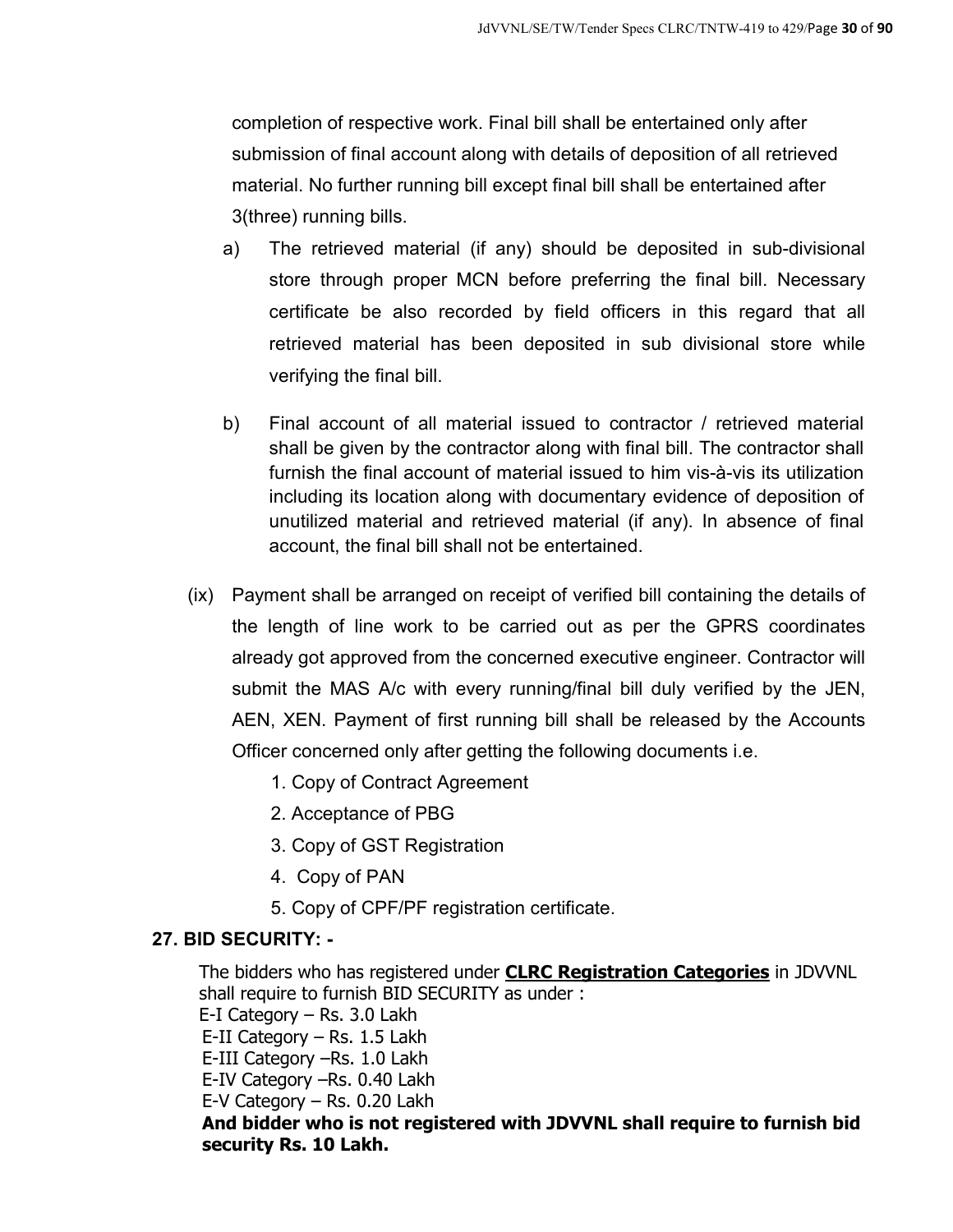BID SECURITY shall be furnished in the form of crossed Bank Draft or Banker Cheque or by way of Bank Guarantee (B.G) from scheduled Bank which shall be got verified from the issuing bank.

## **28. PERFORMANCE CUM SECURITY FOR SAFE CUSTODY OF MATERIAL BANK GUARANTEE**

In order to secure / assure due fulfillment of the contract/ satisfactory work performance, the successful Bidder(s) upon receipt of preliminary acceptance letter / detailed work order as the case may be shall furnish within a period of 15 days a PBG equivalent to **10 (ten) % of contract value** either in the form of crossed Bank Draft/ banker's cheque or by way of Bank Guarantee from scheduled Bank which shall be got verified from the issuing bank. The BG shall be furnished on non-judicial stamp papers worth 0.25 % of BG value & max. upto Rs. 25,000/- in the prescribed format in favour of the concern circle Superintending Engineer [O&M], JDVVNL. **The successful bidder at the time of signing of the contract agreement may submit option for deduction of performance security from 1st running bill at the rate of 10% amount of contract value**. The Performance Bank Guarantee is to be remained valid for a period of **commencement & completion period + 12 Months (Performance Period) + 6 months (grace period for lodging any claims as admissible)}**  from the date of commencement of contract in the first instant and

may have to be extended if desired. **It will be the sole duty of contractor to get the P BG extended well in time to maintain its validity as desired by the JDVVNL .** 

## 29. **Releasing of PBG:**

The performance bank guarantee shall be released only after completion of 12 month performance period satisfactorily from the date of completion of work /Handover of the project whichever is later.

## **30. DUE DATES OF PAYMENT:**

Payment shall be due and payable by the purchaser in accordance with the provision of the contract within a reasonable period from the date of receipt of each invoice by the respective accounts officer duly supported by a certificate of the Engineer. The purchaser will take all possible effort to make payment to the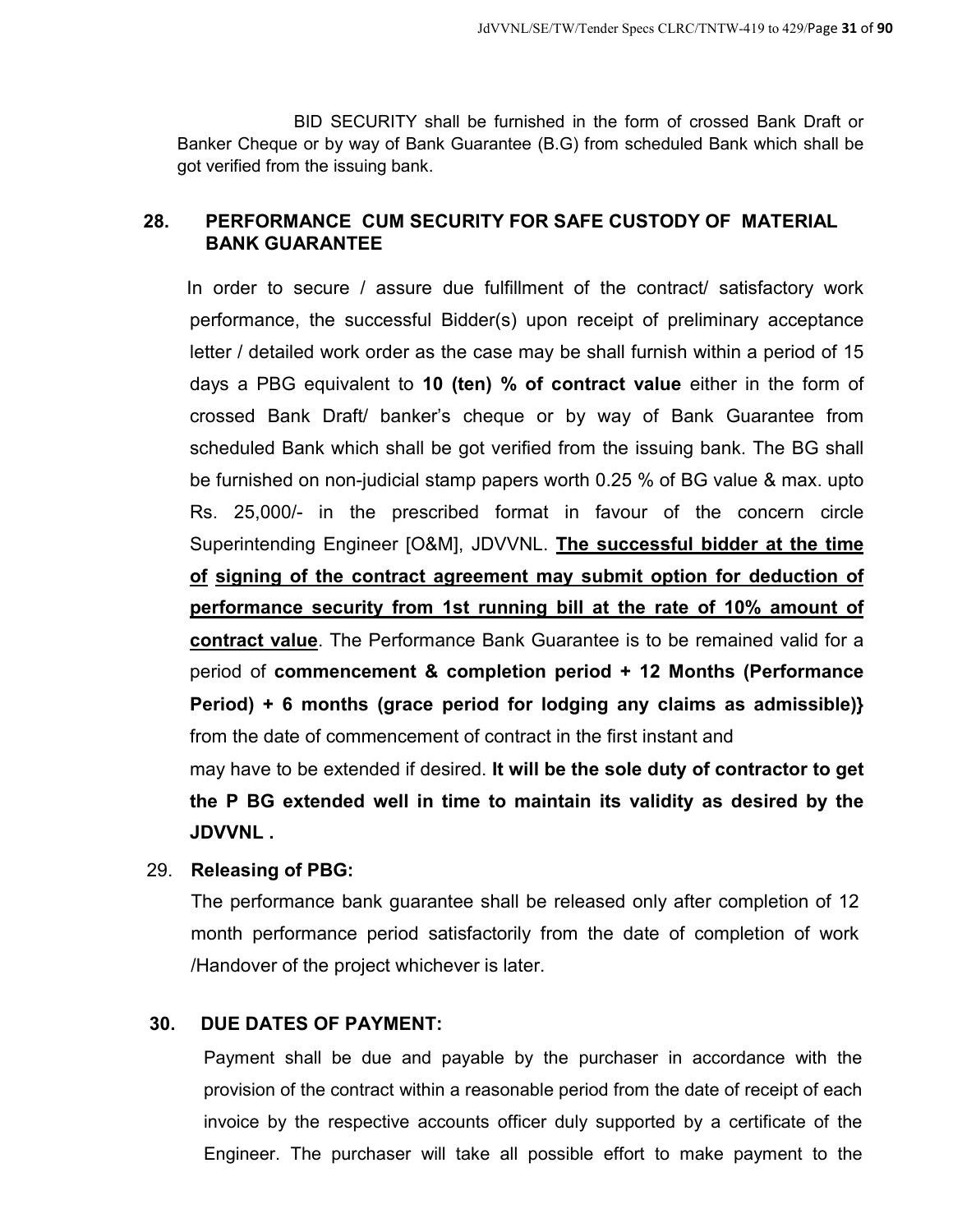contractor within 30 days. But in case of delay payment the purchaser shall not be liable to pay any interest on the outstanding amount to the contractor.

## **31. DEDUCTION FROM CONTRACT PRICE :**

All costs, damages or expenses which the purchaser may have paid under the contract, for which the contractor is liable, may be deducted by the purchaser from any money due or becoming due by him to the contractor under this or any other contract or may be recovered by suit or otherwise from the contractor. Any sum of money

due and payable to the contractor(including security deposit returnable to him) under this contract may be appropriated by the purchaser and set off against any claim of the purchaser for the payment of a sum of money arising out of or under any other contract made by the contractor with the purchaser.

## **32. UNUTILIZED MATERIAL:-**

If, the material supplied by JDVVNL for erection remain unutilized, the same shall be deposited back by contractor in the concerned Sub-Divisional store.

#### **33. EXTRA ITEMS:-**

In case of some additional items are required to erect and which are essential for completion of project work and has not been covered in G-schedule may be included in the final Bill with detailed justification of such items with due approval of competent authority.

The erection charges for extra items shall be paid as per prevailing rate of valid rate contract. The extra items will be approved by the authority as per delegation of power.

Maximum quantity of extra items as well as value of extra item shall be allowed as per RTPP Act-2012 & Rule-2013 made there under.

## **34. WATCHING AND LIGHTING :**

The contractor shall in connection with the works provide and maintain at his own cost all lights, guards, fencing and watching when and where necessary or as required by the Engineer/Engineer's representative or by any duly constituted authority for the protection of the works or for the safety and convenience of the Public and others.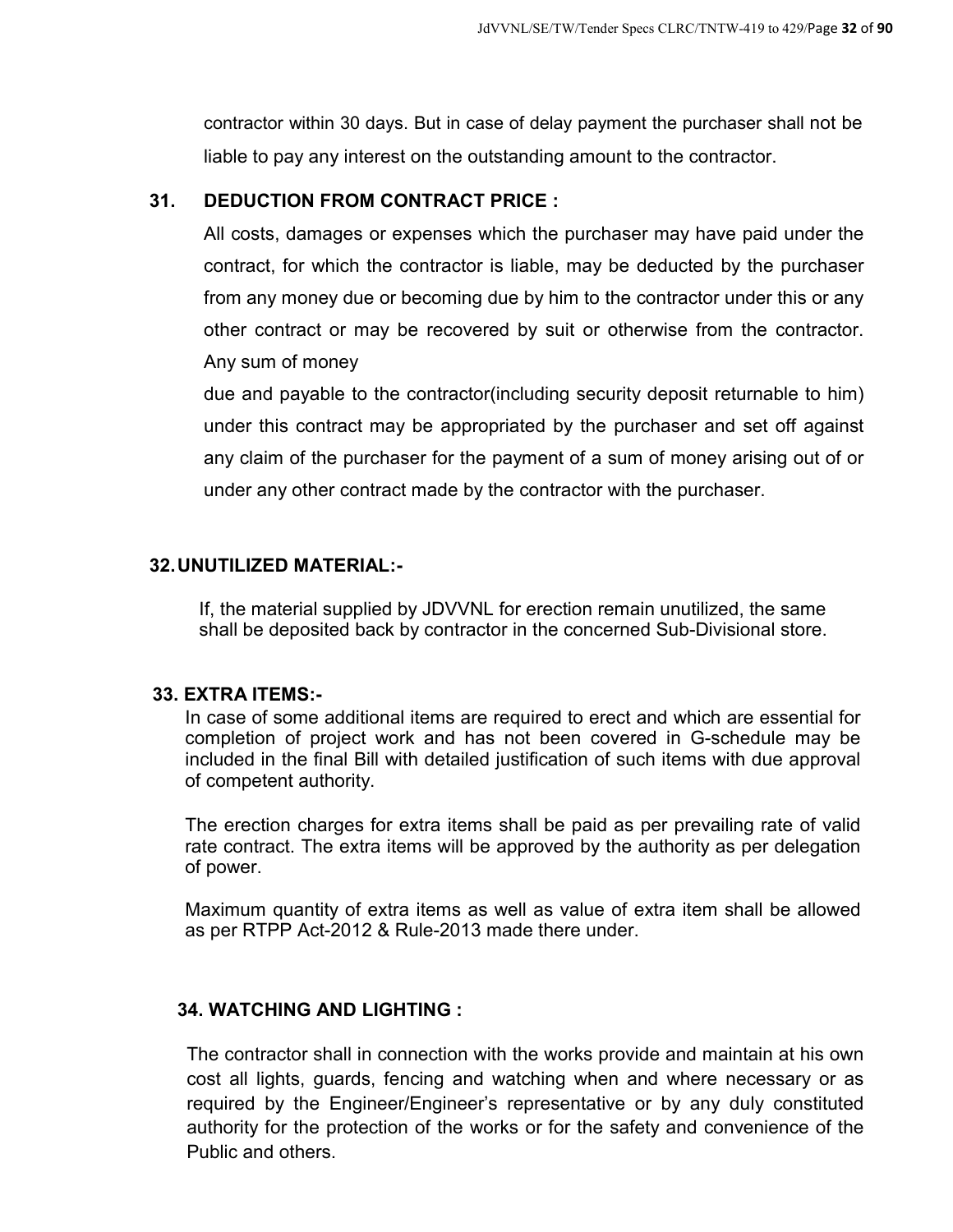## **35.CONTRACTOR TO KEEP SITE CLEAR:**

During the progress of the works, the contractor shall keep the site free from all unnecessary obstruction and shall dispose of any construction plants, surplus materials and clear away and remove from the site any wreckage, rubbish or temporary works no longer required. If any permanent works on pathway such as tiles etc damaged or broken during the work that's all be made permanent

## **36. CLEARANCE OF SITE BEFORE AND AFTER COMPLETION :**

On the Commencement and the completion of the works, the contractor shall clear away and remove from the site all constructional plants, surplus materials, rubbish and temporary works of every kind and leave the whole of the site and works clear and in workman like condition to the satisfaction of the Engineer. If the site is not cleared, the same will be done by the Employer and the cost will be recovered from the contractor. Any materials/tools etc., at the site will become the property of the employer and contractor shall have no claim over it.

## **37.FINAL ACCOUNT:-**

Final account of all material issued to contractor / retrieved material shall be given by the contractor along with final bill. The contractor shall furnish the final account (MAS A/c in prescribed format) of material issued to him vis-à-vis its utilization including its location along with documentary evidence of deposition of unutilized material and retrieved material (if any). In absence of final account, the final bill shall not be entertained.

Closure of tender shall be finalized by concerned "Superintending Engineer (O&M) office.

## **38. DEATH, BANKRUPTCY ETC.**

a. If the contractor dies or dissolve or commit any act or bankruptcy or being corporation commences to be wound up except for reconstructions purpose or carry on his business under a receiver, the executors, successors or other representatives in law of the state of the contractor or any such receiver, liquidator or any person to whom the contract may become vested shall forthwith give notice thereof in writing to the purchaser and shall for one(1) month during which he shall take all reasonable steps to prevent stoppage of the work have the option of carrying out the contract subject to his or their providing such guarantee as may be required by the purchaser but not exceeding the value of the work for the time being remaining relieve unexecuted provided however that nothing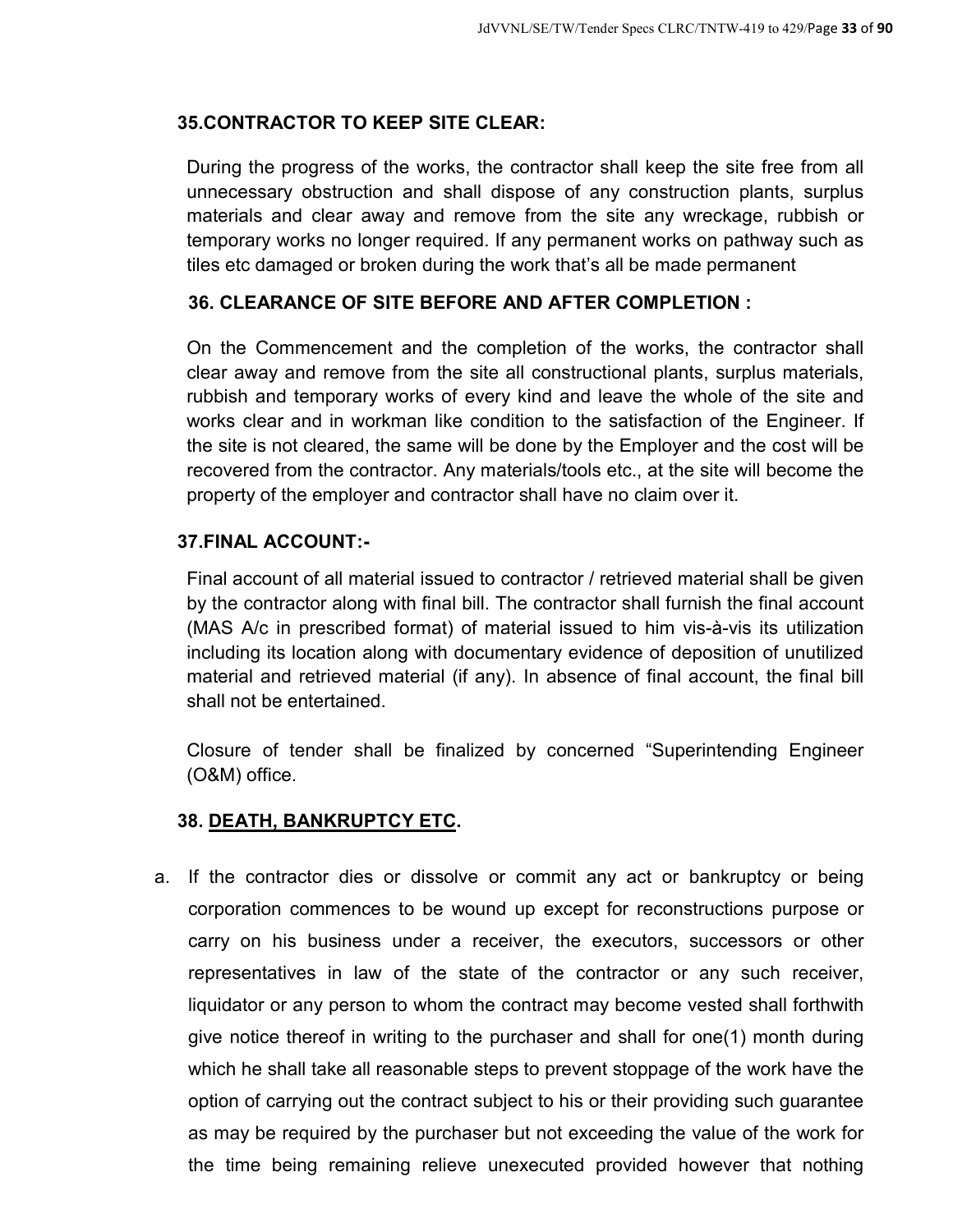above said shall be deemed to relieve the contractor or his successors of his or their obligations under the contract under any circumstances. In the event of stoppage of the work the

period of the option under this clause shall be fourteen (14) days only. Provided that, should the above option be not exercised, the contract may be terminated by the purchaser by notice in writing to the contractor and the same power and provisions reserved to the purchaser in the event of taking the work out of the Contractor's hands shall immediately become operative.

b. Change of name of the bidder/supplier at any stage after biding it to the purchaser shall deal with the contractor only in the name and at the address under which he has submitted the bid. All the liabilities/responsibilities for due execution of the contract shall be of the contractor and in no circumstances he shall be relieved of any obligation under the contract. The purchaser may, however at his discretion deal with Agents/ Representatives/ Distributors/ Manufacturers/Associates/ Principals/ Sister concerns and such dealing shall not absolve the supplier(s) from his responsibilities/ obligations/ liabilities so the purchaser under the contract. Any change/alteration of name/constitution/ organisation of the supplier shall be duly notified to the purchaser and the purchaser reserves the right to determine the contract in case of any such notification in the event of such determination the purchaser may effect the purchase of the material not supplied from elsewhere at the risk and cost of the bidder/supplier.

## **39. BRIBES/COMMISSION ETC. :**

Any bribes, commission, gift or advantage given, promised or offered by or on behalf of the contractor or his partners agent or servant or any one on his or on their behalf to any officer, servant, representative or agents of the purchaser or any person on his or their behalf, in relation to the obtaining or to the execution of this or any other contract with the purchaser shall in addition to any criminal liability which he may incur subject the contractor to the cancellation of this and all other contracts and also to payment of any class or damages resulting from any such cancellation. The purchaser shall then be entitled to deduct the amounts so payable from any money otherwise due to the contractor under this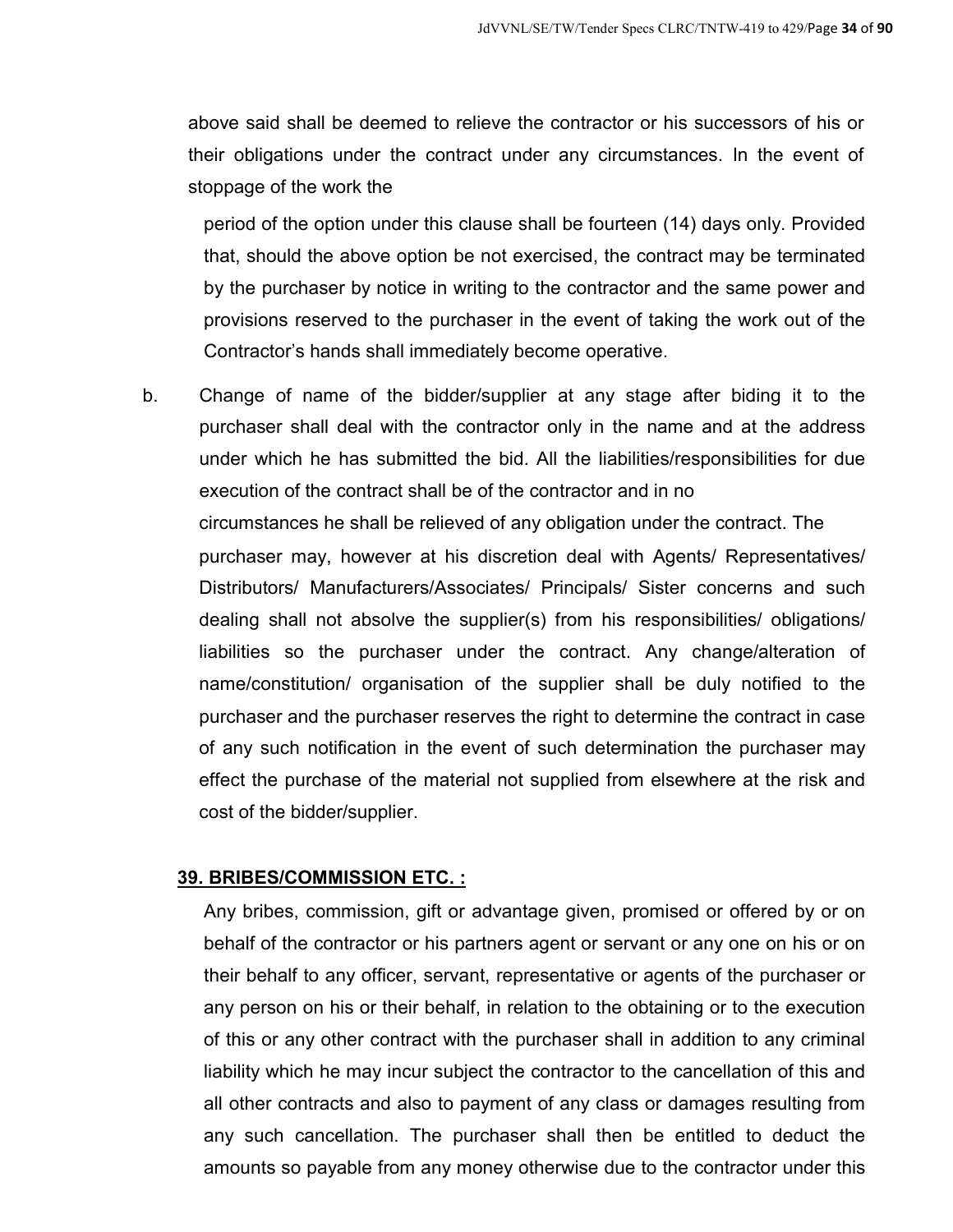or any other contract, any question or dispute as to the commitment of any offence under the present clause shall think fit and sufficient and his decision shall be final and conclusive.

## **40. NOTICE TO CONTRACTOR:**

Any notice to the contractor, may if the purchaser thinks it fit, be given by registered post to the registered office/site office of the contractor. Such postings shall be deemed good service of such notice and the time mentioned in the conditions for doing any act after notice shall be reckoned from the date on which such notice should reach the contractor in normal course.

## **41. SUPERVISION OF ERECTION OF EQUIPMENT BY THE CONTRACTOR**

All the work shall be carried out under the direction and to the satisfaction of the Engineer. The purchaser shall have the option to direct the contractor to undertake supervision of erections of equipment, in which case he shall pay to the contractor such sums of money as may be provided under the contract. The contractor shall then be entirely responsible for satisfactory erection, testing, commissioning and maintenance of the plant, notwithstanding that he may have been assisted by the Engineer in setting out of the same.

## **42. FAILURE TO EXECUTE THE CONTRACT:**

Contractor failing to execute the order placed on them to the satisfaction of the JDVVNL under terms and conditions set forth therein, will be liable to make good the loss sustained by the JDVVNL. This is without prejudice to the imposition of penalty and forfeiture of any available financial holds.

Penalty & Fine shall be applicable as per " Rajasthan Transparency in Public Procurement Act-2012 & Rule-2013 made there under.

## **43. COMPLIANCE OF LABOUR LAGISLATION:**

The bidder shall discharge its liability of employer/ contractor in respect of personnel to be engaged for service, as said out in EPF and MP Act, 1952 ESI Act, 1948 (in ESI implemented area), Employee's compensation act, 1923 (in non ESI implemented area) contract labour (R&A) Act, 1970, Payment of Wages Act, 1936, Minimum Wags Act, 1948 etc. The bidder is required to get separate code under the provision of EPF and ESI Acts, if not already taken and deposit the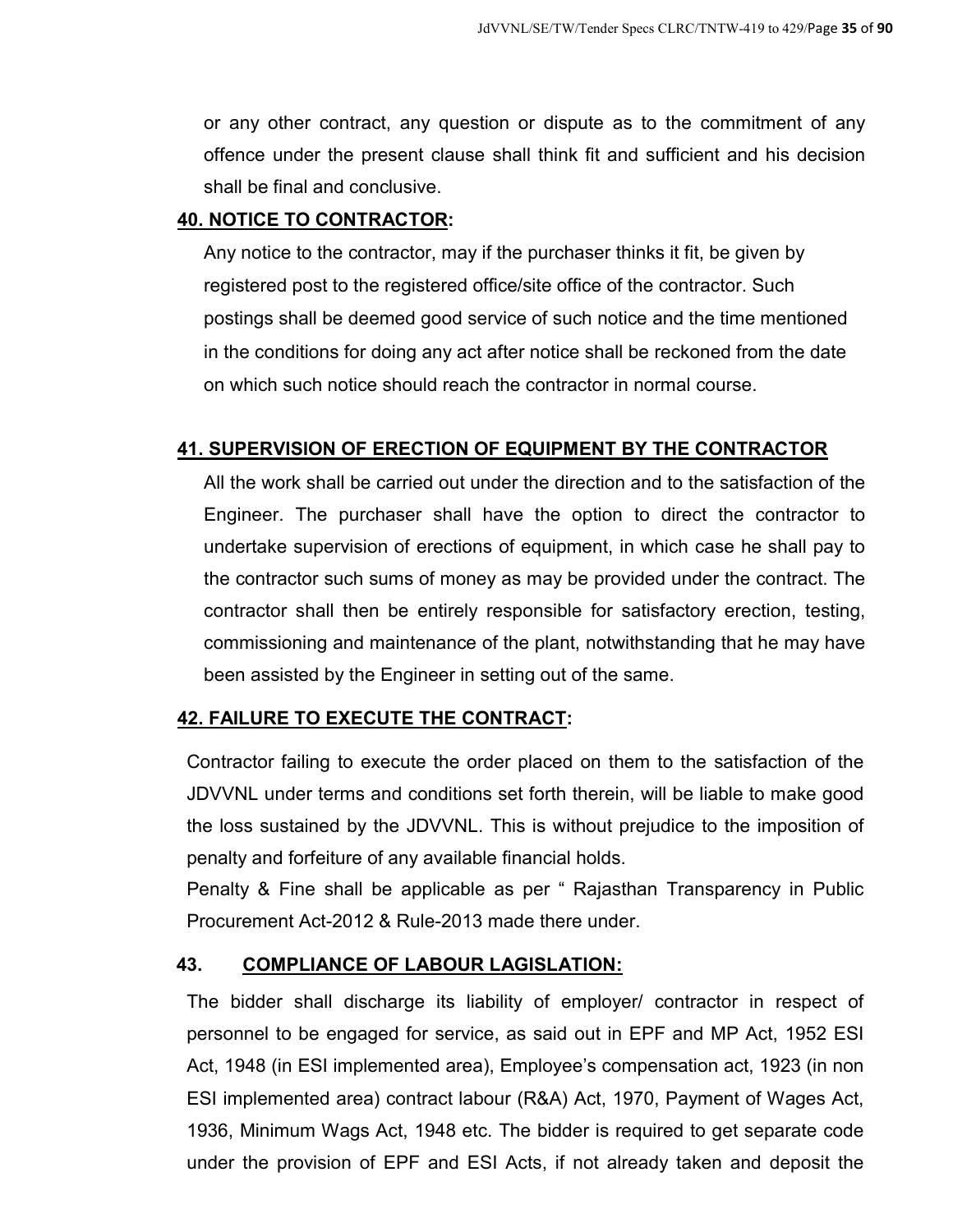employer's contribution along with employee subscription, as per rule and submit copy of challans at the time of claiming payment, as per clause 28, failing which an amount equivalent to employer's contribution and employees subscription shall be deducted from his each bill and deposited with the concerned authorities. The bidder shall be solely responsible for any consequences arising out of breach of any legislation.

## **44. JURISDICTION OF COURT TO DEAL WITH DISPUTES:**

The contract shall be governed by the laws of India for the time being in force and be subject to the court of competent jurisdiction at concerned District HQ of Rajasthan in which work is being done. All disputes, differences,questions whatsoever arising between the purchaser and contractor upon or in relation to or in connection with the contracts shall be deemed to have arisen at concerned District HQ of Rajasthan and no court other than above shall have jurisdiction to entertain or try the same.

## **45. SETTLEMENT OF DISPUTES:**

All dispute / difference / question what so ever which may arise between the JDVVNL and the agency, the same shall be decided by the Managing Director, JDVVNL, JODHPUR or by the settlement committee constituted by him and shall be final and binding on both the parties.

The JDVVNL has constituted settlement committee to settle the disputed cases. For the disputed amount up to Rs. 2.5 Lac the case may be referred to the CE level settlement committee and if the disputed amount is more than Rs. 2.5 Lac the case shall be referred to the corporate level settlement committee. The nonrefundable fees for referring the case to the settlement committee are as given below:

- i) Reference fee for CE level settlement committee Rs.1000/-
- ii) Reference fee for Corporate level settlement committee Rs.3000/- and Appeal against CE level committee
- iii) Fee for review of Decision of Corporate level settlement committee Rs.5000/- by BOD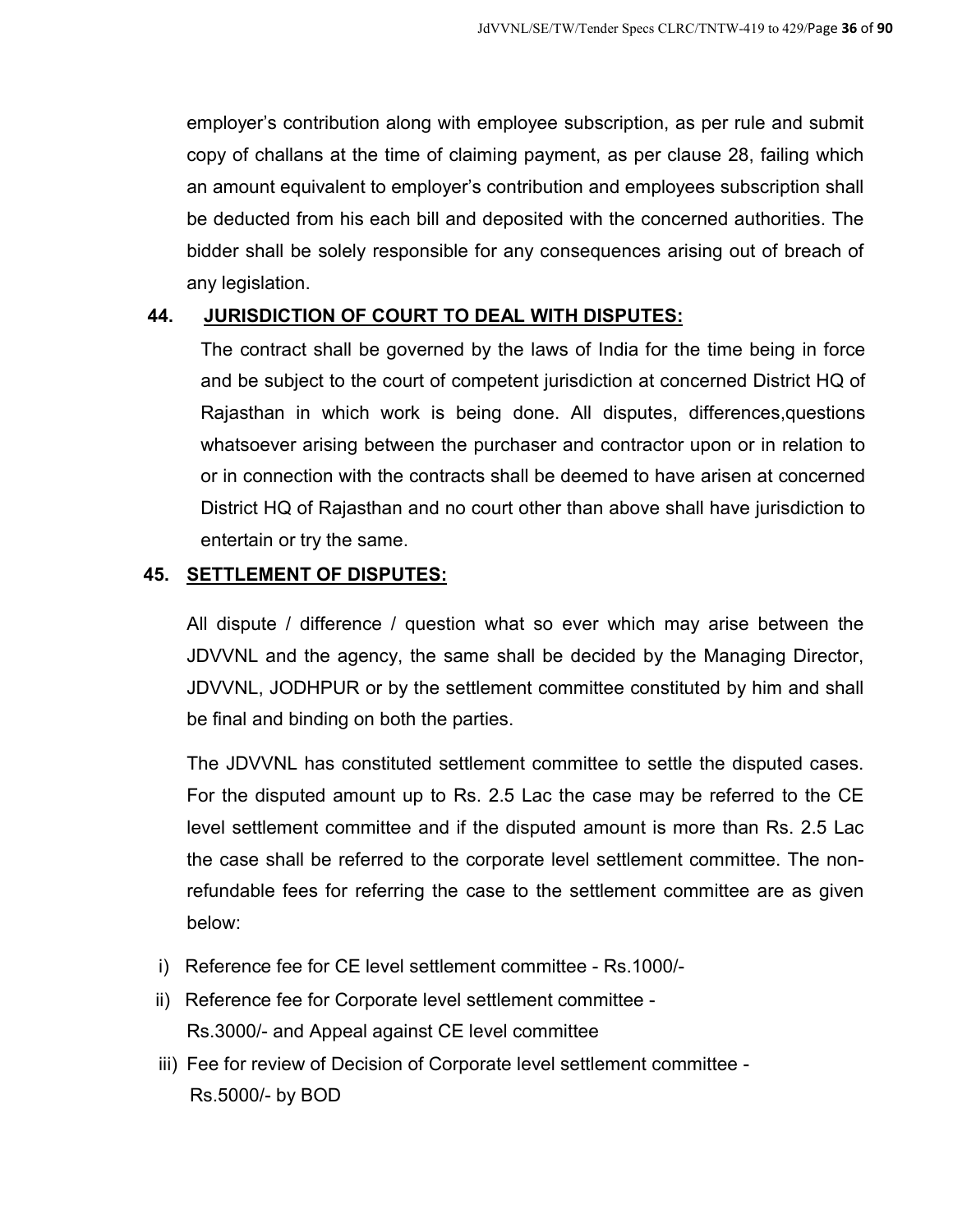The settlement committee fees as shown above or prevailing at that time shall be deposited in cash with the respective circle Accounts Officer (O&M), JDVVNL and shall furnish receipt thereof with a request for referring their disputes to the settlement committee for decision.

## **46. CONDUCT OF AGENCIES STAFF:**

If any of the Agency's employees shall in the opinion of JDVVNL is guilty of any misconduct or incompetence or negligence, and then if so directed by JDVVNL, the Agency shall at once remove such employee and replace him by a qualified and competent substitute.

## **47. LIEN:**

In case of any lien or claim pertaining to the work and responsibility of the agency for which JDVVNL might become liable, it shall have right to recover such claim amount from the agency

## **48. WORKS SAFETY:**

The contractor shall take full responsibility for the adequacy and safety of all site operations and methods of construction.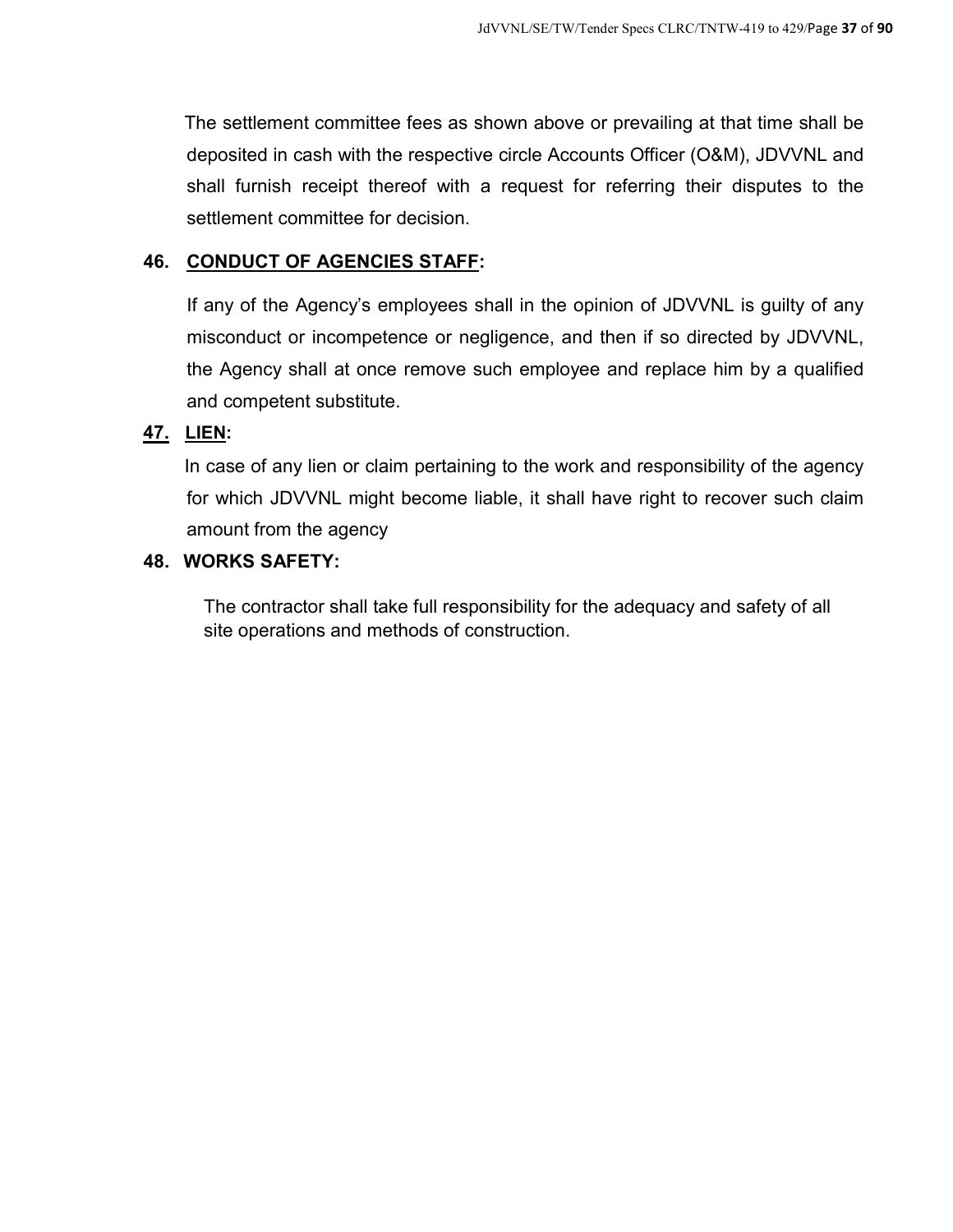## **SECTION-III PART-I A**

## **ERECTION CONDITIONS OF RATE CONTRACT (ECC)- GENERAL**

#### **REQUIREMENT 1.0 GENERAL**

1.1 The following shall supplement the conditions already contained in the other parts of the Specification and documents and shall govern the Portion of the work of this Contract to be performed at Site.

1.2 The Contractor upon signing of the Contract shall, in addition to a Project Coordinator, nominate another responsible officer as his representative at Site suitably acted for the purpose of overall responsibility and co-ordination of the works to be performed at Site. Such person shall function from the Site Office of the Contractor during the pendency of Contract.

## **2.0 REGULATION OF LOCAL AUTHORITIES AND STATUTES**

2.1 The Contractor shall comply with all the rules and regulations of local authorities during the performance of his field activities. He shall also comply with the Minimum Wages Act, 1948 and the Payment of Wages Act (both of the Government of India) and the rules made there under in respect of any employee or workman employed or engaged by him or his Sub-Contractor.

2.2 All registration and statutory inspection fees, if any, in respect of his work pursuant to this Contract shall be to the account of the Contractor. However, any registration, statutory inspection fees lawfully payable under any statutory laws and its amendments from time to time during erection in respect of the equipment ultimately to be owned by the Owner, shall be to the account of the Owner. Should any such inspection or registration need to be rearranged due to the fault of the Contractor or his Subcontractor, the additional fees to such inspection and/or registration shall be borne by the Contractor.

#### **3.0 OWNER'S LIEN ON EQUIPMENT**

The Owner shall have lien on all equipment"s including those of the Contractor brought to the Site for the purpose of erection, testing and commissioning of the equipment to be erected under the Contract. The Owner shall continue to hold the lien on all such equipment throughout the period of Contract. No material brought to the Site shall be removed from the Site by the Contractor without the prior written approval of the Engineer.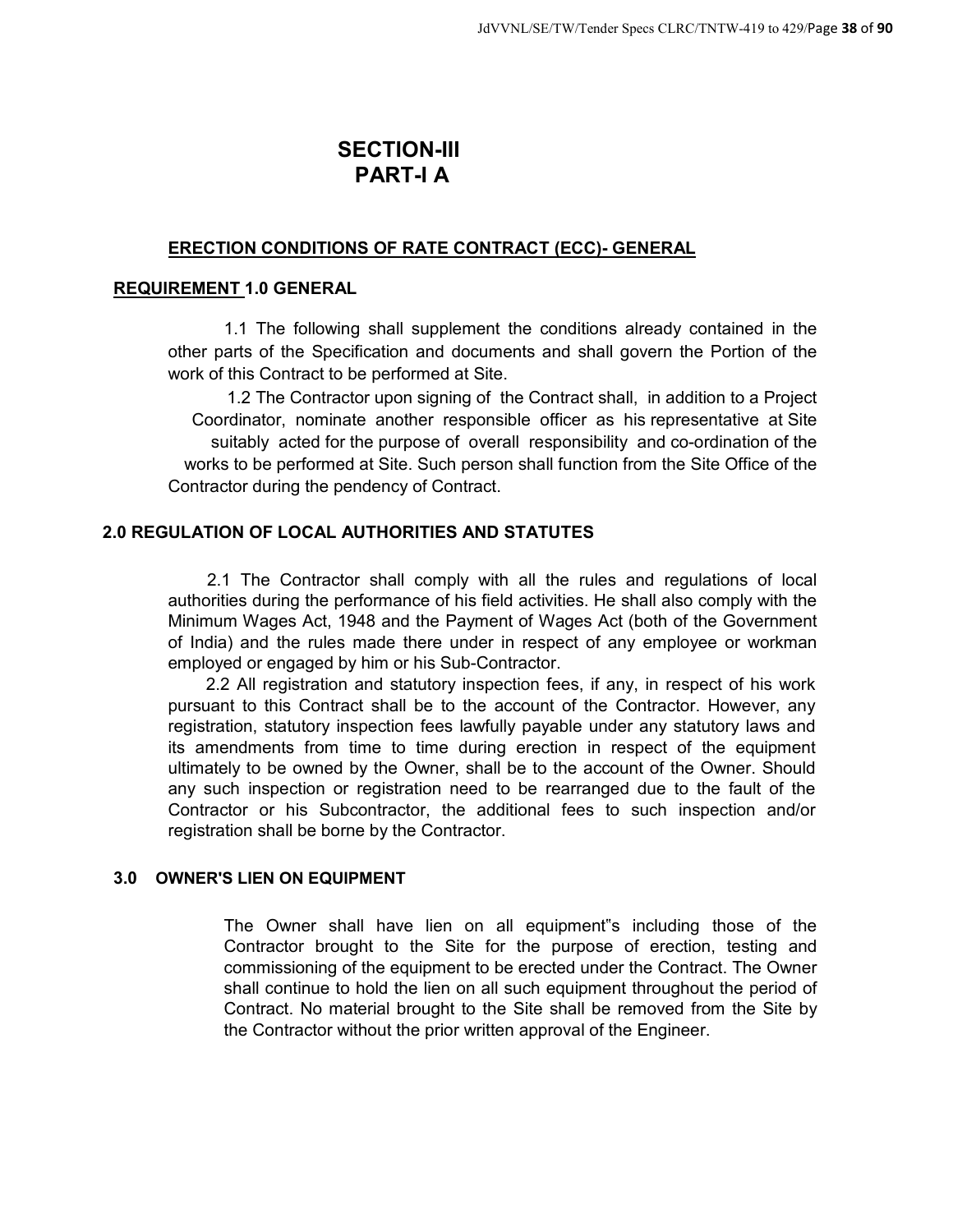#### **5.0 ACCESS TO SITE AND WORKS ON SITE**

5.1 Suitable access to the Site shall be afforded to the Contractor by the Owner in reasonable time.

5.2 In the execution of the works, no person other than the Contractor or his duly appointed representative and Employee, shall be allowed to do work on the Site, except by the special permission, in writing of the Nodal Officer/Engineer in Charge or his representative.

#### **6.0 CONTRACTOR'S SITE OFFICE ESTABLISHMENT**

The Contractor shall establish a  $S$  i t e  $S$  office a t the  $S$  i t e s and  $k$  e e p posted an authorized representative for the purpose of the Contract. Any written order or instruction of the Nodal Officer/Engineer in Charge or his duly authorized representative shall be communicated to the said authorized resident representative of the Contractor and the same shall be deemed to have been communicated to the Contractor at his legal address.

#### **7.0 CONTRACTOR'S REPRESENTATIVE AND WORKMAN:**

If supervision of erection or complete erection be included then the contractor shall employ at least one competent representative, whose name or names shall have previously been communicated in writing to the Engineer by the contractor to superintend the erection of the plant and carrying out of the works. The said representative or if more than one shall be employed then one of such representative shall be present on the site during working hours and any written orders or instructions which the Engineer or his duly authorized representative (whose name shall have been previously communicated in writing to the contractor) may give to the said representative of the contractor shall be deemed to have been given to the contractor, and the contractor shall remove the person so objected to, upon receipt from the Engineer a notice in writing requiring him to do so, and shall provide in his place a competent representative at the contractor's expenses.

#### **8.0 DISCIPLINE OF EMPLOYEE**

The Contractor shall adhere to the disciplinary procedure set by the Nodal Officer/Engineer in Charge in respect of his employees and Employee at Site. The the Nodal Officer/Engineer in Charge in shall be at liberty to object to the presence of any representative or employee of the Contractor at the Site, if in the opinion of the the Nodal Officer/Engineer in Charge in such employee has mis-conducted himself or is incompetent or negligent or otherwise undesirable and then the Contractor shall remove such a person objected to and provide in his place a competent replacement.

#### **9.0 CONTRACTOR'S FIELD OPERATION**

9.1 The Contractor shall keep the Nodal Officer/Engineer in Charge in informed in advance regarding his field activity plans and schedules for carrying out each part of the works. Any review of such plan or schedule or method of work by the Nodal Officer/Engineer in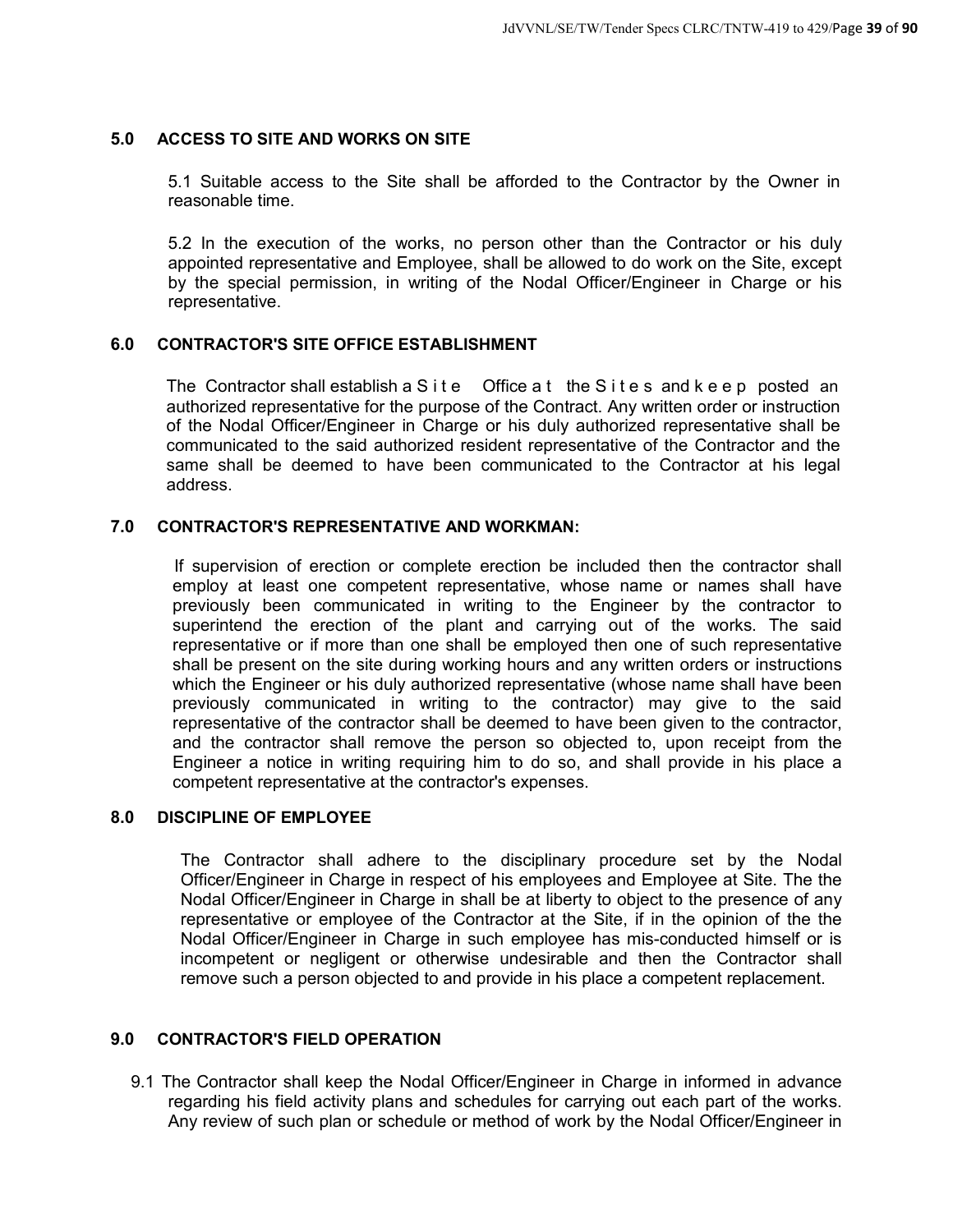Charge in shall not relieve the Contractor of any of responsibilities towards the field activities. Such reviews shall also not be considered as an assumption of any risk or liability by the Nodal Officer/Engineer in Charge or the Owner or any of his representatives and no claim of the Contractor will be entertained because of the failure or inefficiency of any such plan or schedule or method of work reviewed. The Contractor shall be solely responsible for the safety, adequacy and efficiency of plant and equipment and his erection methods.

9.2 The Contractor shall have the complete responsibility for the conditions of the Work-Site including the safety of all persons employed by him or his Sub-Contractor and all the properties under his custody during the performance of the work. This requirement shall apply continuously till the completion of the Contract and shall not be limited to normal working hours. The construction review by the Nodal Officer/Engineer in Charge is not intended to include review of Contractor's safety measures in, or of near the Work-Site, and their adequacy or otherwise.

#### **10. MAN-POWER REPORT**

11.1 The Contractor shall submit to the Engineer, on the first day of every month, a man-hour schedule for the month, detailing the man- hours scheduled for the month, skill-wise and area-wise.

11.2 The Contractor shall also submit to the Engineer, on the first day of every month, a man-power report of the previous month detailing the number of persons scheduled to have been employed and actually employed, skill- wise and the areas of employment of such labour.

#### **11. PROTECTION OF WORK**

The Contractor shall have total responsibility for protecting his works till it is finally taken over by the Engineer. No claim will be entertained by the Owner or the Nodal Officer/Engineer in Charge for any damage or loss to the Contractor's works and the Contractor shall be responsible for complete restoration of the damaged works to original conditions to comply with the specification and drawings. Should any such damage to the Contractor's Works occur because of other party not being under his supervision or control, the Contractor shall make his claim directly with t h e party

concerned. If disagreement or conflict or dispute develops between the Contractor and the other party or parties concerned regarding the responsibility for damage to the Contractor's Works the same shall be resolved as per the provisions of the GCC Clause entitled "Cooperation with other Contractors". The Contractor shall not cause any delay in the repair of such damaged Works because of any delay in the resolution of such disputes. The Contractor shall proceed to repair the Work immediately and no cause thereof will be assigned pending resolution of such disputes.

#### **12. EMPLOYMENT OF LABOUR**

12.1 The Contractor will be expected to employ on the work only his regular skilled employees with experience of his particular work. No female labour shall be employed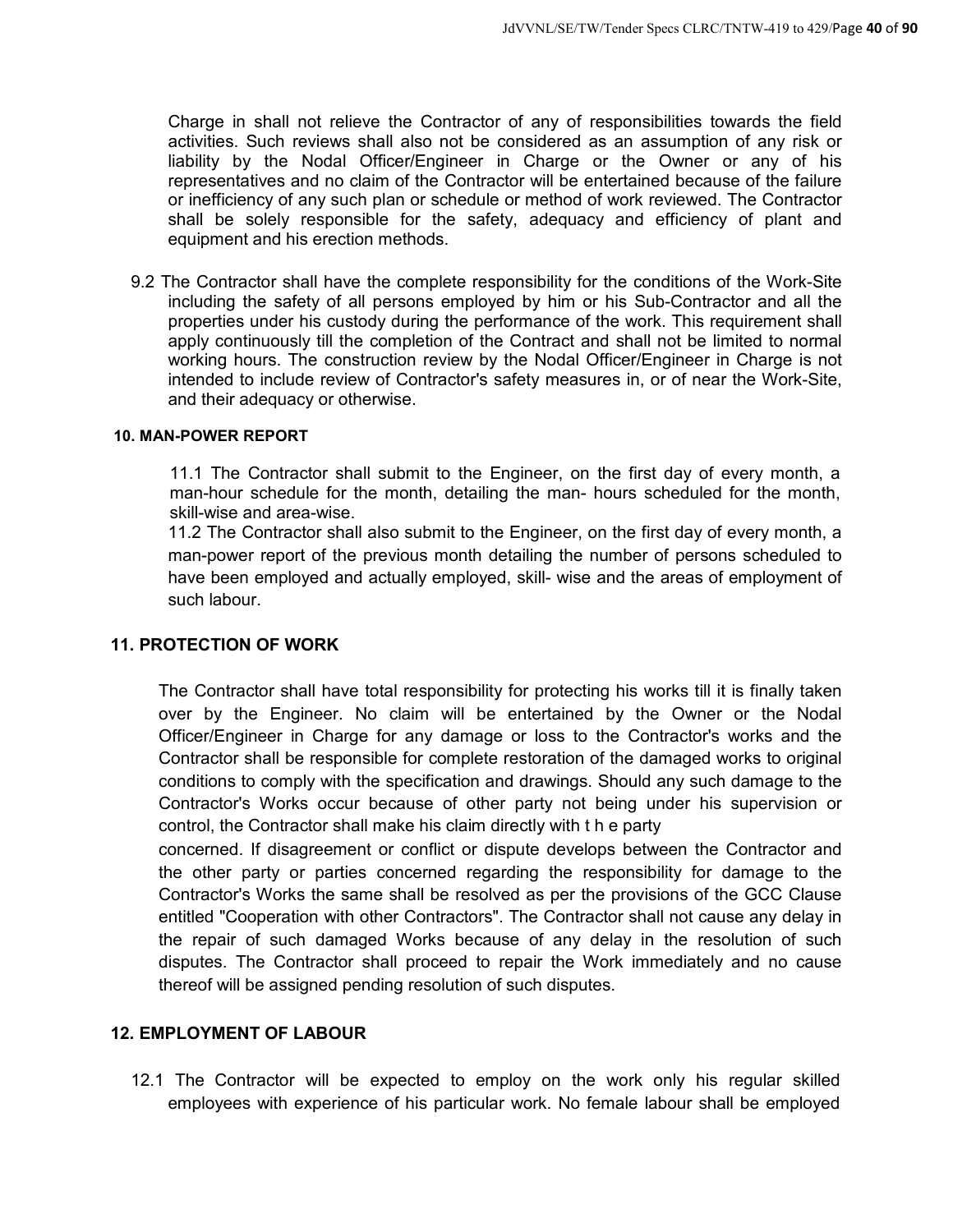after darkness. No person below the age of eighteen years and above the age of 60 years shall be employed.

12.2 All travelling expenses including provisions of all necessary transport to and from Site, lodging allowances and other payments to the Contractor's employees shall be the sole responsibility of the Contractor.

12.3 The hours of work on the Site shall be decided by the Owner and the Contractor shall adhere to it. Working hours will normally be eight (8) hours per day - Monday to Saturday.

- 12.4 The Contractor's employees shall wear identification badges while on work at Site.
- 12.5 In case the Owner becomes liable to pay any wages or dues to the labour or any Government agency under any of the provisions of the Minimum Wages Act, Employee Compensation Act, Contract Labour Regulation Abolition Act or any other law due to act of omission of the Contractor, the Owner may make such payments and shall recover the same from the Contractor's Bills.
- 12.6 EMPLOYEES PROVIDENT FUNDS: The contractor shall have to submit a certificate every month that he is an establishment covered under the Employees Provident Fund and Miscellaneous provisions Act, 1952 and is having a separate code number with the provident fund commissioner and also that the provident fund contribution in respect of all the employees employed by him along with employer's share of contribution etc. is being deposited with the provident fund authorities and shall also submit certified photo copies of the challans of deposits. In absence of above, the contractor shall be liable to deposit employees, as well as, Employer's contribution and other charges in respect of all the employees engaged by him for the said work with Nigam along with details of the employees, their wages and the amount of contribution as per Nigam CPF Rules every month. In case of failure, Nigam shall be entitled to deduct 16% of the amount from his bills.

#### **13.0 FACILITIES TO BE PROVIDED BY THE CONTRACTOR**

#### **13.1 Tools, tackles and scaffoldings**

The Contractor shall provide all the construction equipments, tools, tackles and scaffoldings required for pre-assembly, erection, testing and commissioning of the equipments covered under the Contract. He shall submit a list of all such materials to the Engineer in Charge (Nodal Officer) before the commencement of pre-assembly at Site. These tools and tackles shall not be removed from the Site without the written permission of the Engineer.

#### **13.2 First-Aid**

The Contractor shall provide necessary first-aid facilities for all his employees, representatives and Employee working at the Site. Enough number of Contractor's personnel shall be trained in administering first- aid.

#### **13.3 Cleanliness**

The Contractor shall be responsible for keeping the entire area allotted to him clean and free from rubbish, debris etc. during the period of Contract.The Contractor shall employ enough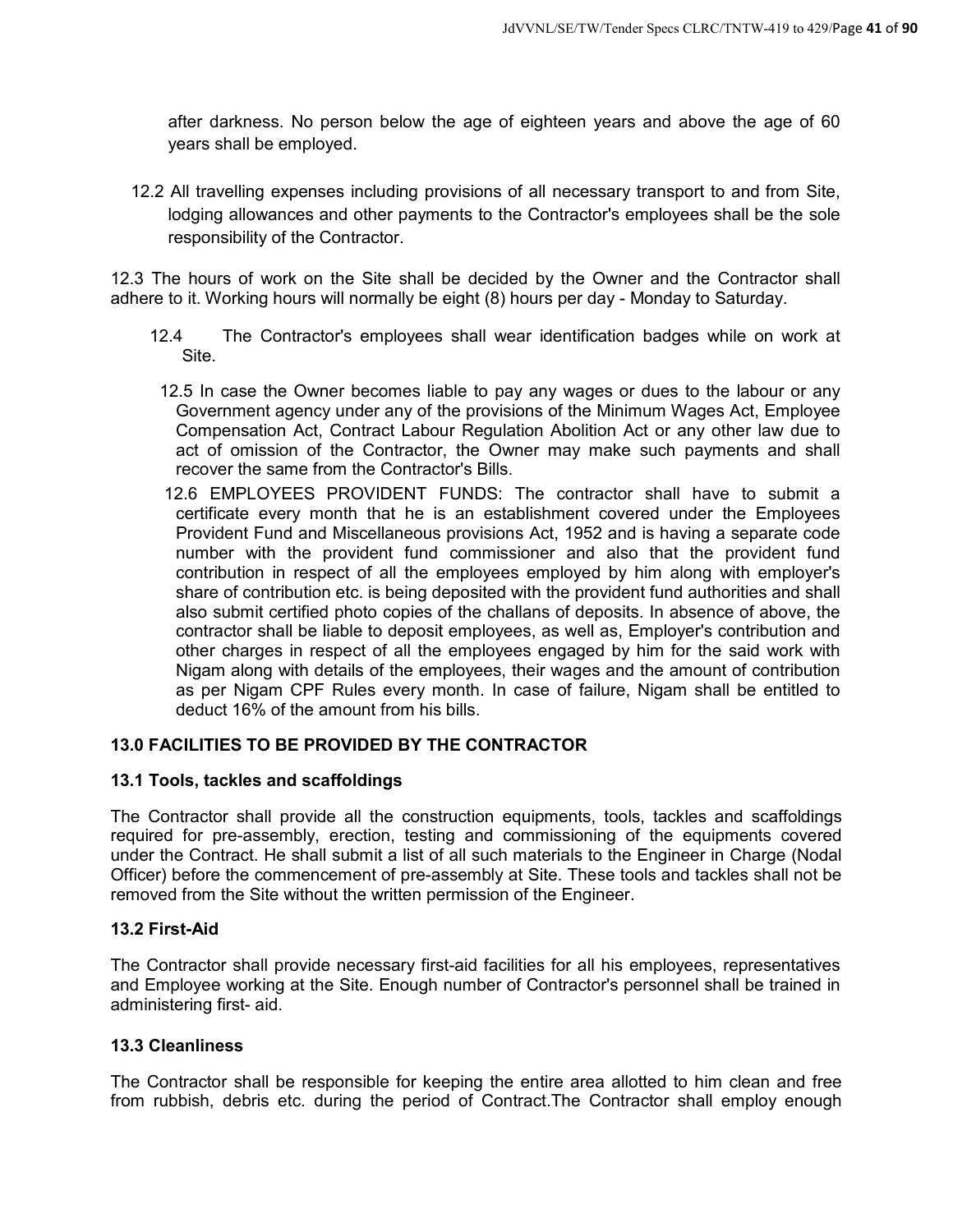number of special personnel to thoroughly clean his work-area at least once in a day.All such rubbish and scrap material shall be stacked or disposed in a place to be

identified by the Engineer.Materials and stores shall be so arranged to permit easy cleaning of the area. In areas where equipment might drip oil and cause damage to the floor surface, a suitable protective cover of a flame resistant, oil proof sheet shall be provided to protect the floor from such damage.

#### **14.0 LINES AND GRADES**

All the Works shall be performed to the lines, grades and elevations indicated on the drawings. The C ontractorshall beresponsible to locate and lay-out the Works. Basic horizontal and vertical control points will be established and got verified by the Nodal Officer/Engineer in Charge at Site at suitable points. These points shall be used as datum for the works under the Contractor. The Contractor shall inform the Nodal Officer/Engineer in Charge well in advance of the times and places at which he wishes to do work in the area allotted to him so that suitable datum points may be established and checked by the Engineer in Charge to enable the Contractor to proceed with his works. Any work done without being properly located may be removed and/or dismantled by the Engineer in Charge at Contractor's expense.

#### **15.0 FIRE PROTECTION**

- 15.1 The work procedures that are to be used during the erection shall be those which minimize fire hazards to the extent practicable. Combustible materials, combustible waste and rubbish shall be collected and removed from the Site at least once each day. Fuels, oils and volatile or flammable materials shall be stored away from the construction equipment and materials storage areas in safe containers. Untreated canvas, paper, plastic or other flammable flexible materials shall not at all be used at Site for any other purpose unless otherwise specified. If any such materials are received with the equipment at the Site, the same shall be removed and replaced with acceptable material before moving into the construction or storage area.
- 15.2 Similarly corrugated paper fabricated cartons etc. will not be permitted in the construction area either for storage or for handling of materials. All such materials used shall be of water proof and flame resistant type. All the other materials such as working drawings, plans etc. which are combustible but are essential for the works to be executed shall be protected against combustion resulting from welding sparks, cutting flames and other similar fire sources.
- 15.3 All the Contractor's supervisory personnel and sufficient number of workers shall be trained for fire-fighting and shall be assigned specific fire protection duties. Enough of such trained personnel must be available at the Site during the entire period of the Contract.
- 15.4 The Contractor shall provide enough fire protection equipment of the types and number for the warehouses, office, temporary structures, labour colony area etc. Access to such fire protection equipment, shall be easy and kept open at all time.

#### **16.0 SECURITY**

The Contractor shall have total responsibility for all equipment and materials issued by the Nigam in his custody stores, loose, semi-assembled and/or erected by him at Site. The Contractor shall make suitable security arrangements including employment of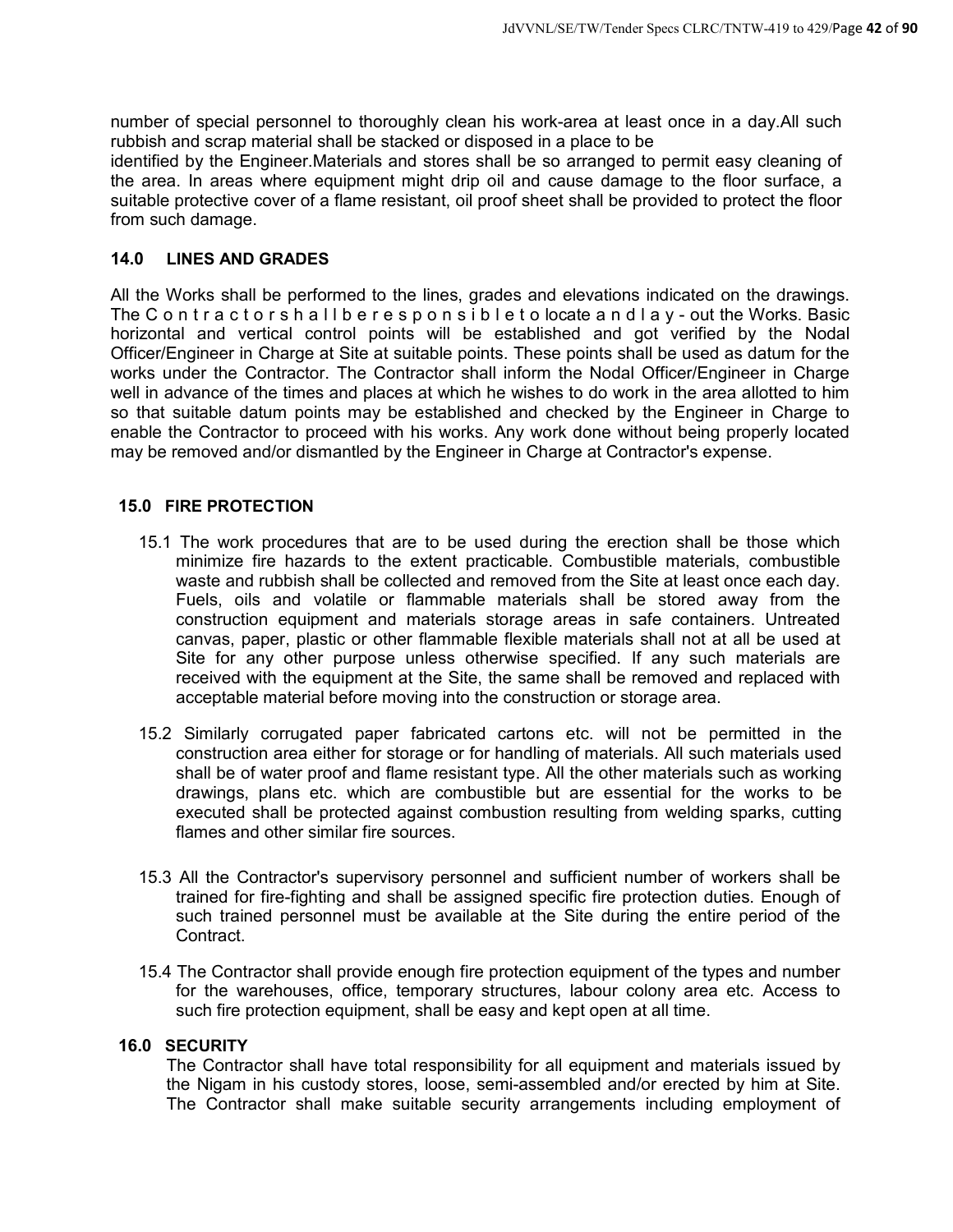security personnel to ensure the protection of all materials, equipment and works from theft, fire, pilferage and any other damages and loss. All materials shall enter and leave the project Site only with the written permission of the Nodal Officer/Engineer in Charge in the prescribed manner.

#### **17.0 CONTRACTOR'S AREA LIMITS**

The Nodal Officer/Engineer in Charge will mark-out the boundary limits of access roads, parking spaces, storage and construction areas for the Contractor and the Contractor shall not trespass the areas not so marked out for him. The Contractor shall be responsible to ensure that none of his personnel move out of the areas marked out for his operations. In case of such a need for the Contractor's personnel to work out of the areas marked out for him, the same shall be done only with the written permission of the Engineer.

#### **18.0 PROTECTION OF MONUMENTS AND REFERENCE POINTS**

The Contractor shall ensure that any finds such as relic, antiques, coins, fossils, etc. which he may come across during the course of performance of his Works either during excavation or elsewhere, are properly protected and handed over to the Engineer. Similarly the Contractor shall ensure that the bench marks, reference points, etc., which are marked either with the help of Nodal Officer/Engineer in Charge shall not be disturbed in any way during the performance of his Works. If, any work is to be performed which disturb such reference, the same shall be done only after these are transferred to other suitable locations under the direction of the Engineer. The Contractor shall provide all necessary materials and assistance for such relocation of reference points etc.

#### **19.0 MATERIALS HANDLING AND STORAGE**

- 19.1 All the equipment/material issued by the Nigam under the Contract and arriving at Site shall be promptly received, unloaded, transported and stored in the storage spaces by the Contractor.
- 19.2 The Cont r act or shall maintain an accurate and exhaustive record detailing out the list of all material received by him for the purpose of erection and keep such record.
- 19.3 All material shall be handled very carefully to prevent any damage or loss. No bare wire ropes, slings, etc. shall be used for unloading and/or handling of the material without the specific written permission of the Engineer. The material stored shall be properly protected to prevent damage either to the equipment or to the floor where they are stored. The material from the store shall be moved to the actual location at the appropriate time so as to avoid damage of such material at Site.
- 19.4 All electrical panels, control gears, motors and such other devices shall be properly dried by heating before they are erected and energized. Motor bearings, slip rings, commutators and other exposed parts shall be protected against moisture ingress and corrosion during storage and periodically inspected.

#### **20.0 CONSTRUCTION MANAGEMENT**

21.1 The field activities of the various contractors executing different contracts for the project will be coordinated by the Nodal Officer/Engineer in Charge and his decision shall be final in resolving any disputes or conflicts between the Contractor and other Contractors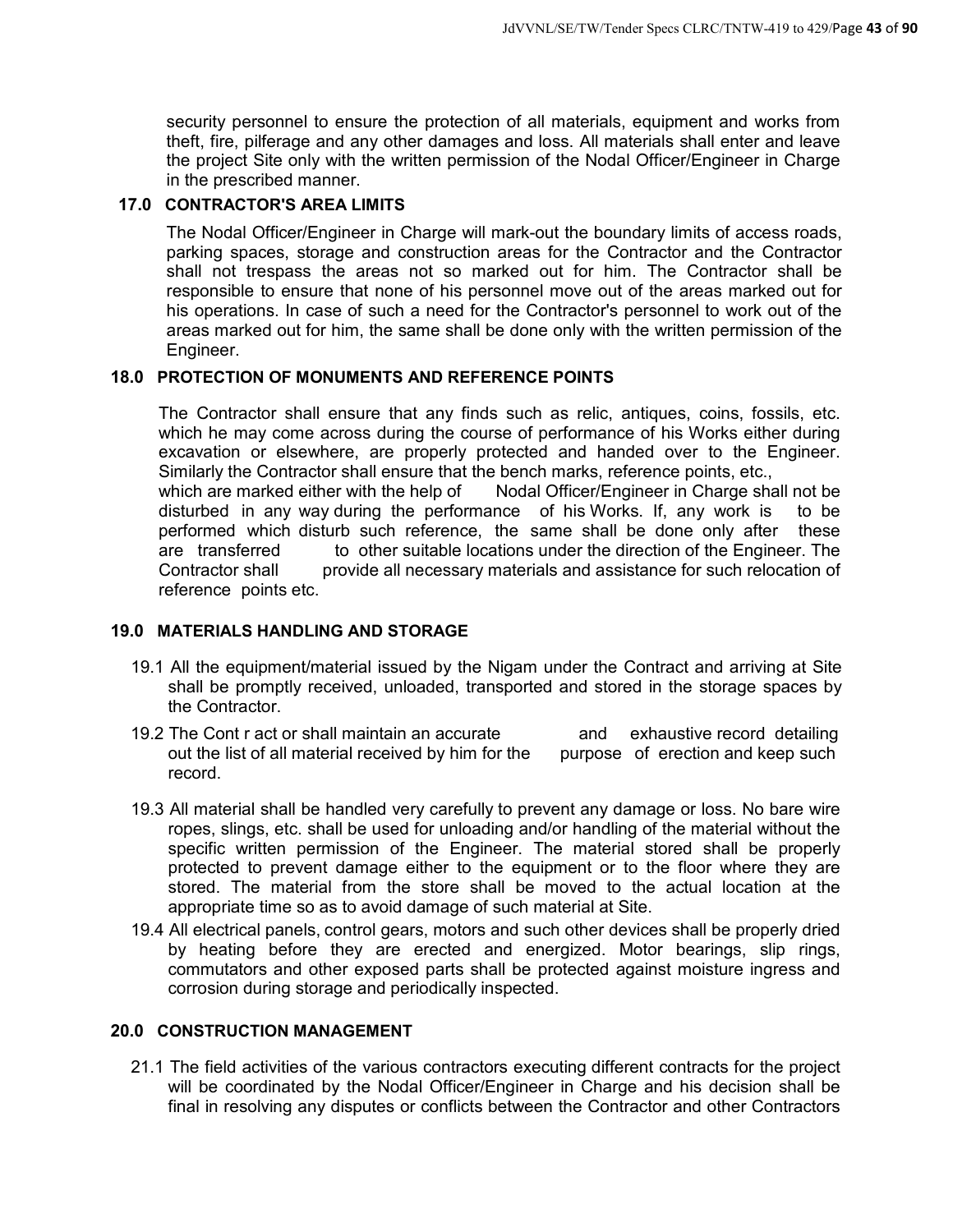and tradesmen of the Owner regarding scheduling and coordination of work. Such decision by the Nodal Officer/Engineer in Charge shall not be a cause for extra compensation or extension of time for the Contractor.

- 20.2 `The Nodal Officer/Engineer in Charge shall hold weekly meetings of all the Contractors working at Site, at a time and place to be acted by the Engineer. The Contractor shall attend such meetings and take notes of discussions during the meeting and the decisions of the Nodal Officer/Engineer in Charge shall be strictly adhered to in performing his Works. In addition to the above weekly meeting, the Nodal Officer/Engineer in Charge may call for other meeting either with individual contractors or with selected number of contractors and meeting either with individual contractors or with in such a case the Contractor if called, will also attend such meetings.
- 20.3 Time is the essence of the Contract and the Contractor shall be responsible for performance of his works in accordance with the specified construction schedule. If at any time, the Contract is falling behind the schedule, he shall take necessary action to make good for such delays by increasing his work force or by working overtime or otherwise accelerate the progress of the work to comply with the schedule and shall communicate such actions in writing to the Engineer, satisfying that his action will compensate for the delay. The Contractor shall not be allowed any extra compensation for such action.
- 20.4 The Nodal Officer/Engineer in Charge shall however not be responsible for provision of additional labour and/or materials or supply or any other services to the Contractor except for the coordination work between various Contractors as set out earlier.

## **21.0 FIELD OFFICE RECORDS**

The Contractor shall maintain at his Site Office up-to-date copies of all drawings, Specification and other Contract Documents and any other supplementary data complete with all the latest revisions thereto. The Contractor shall also maintain in addition the continuous record of all changes to the above Contract Documents, drawings, Specification, supplementary data, etc. effected at the field and on completion of his total assignment under the Contract shall incorporate all such changes on the drawings and other Engineering data to indicate as erection conditions of the equipment furnished and erected under the Contract. Such drawings and engineering data shall be submitted to the Nodal Officer/Engineer in Charge in required number of copies.

#### **22.0 PROTECTION OF PROPERTY AND CONTRACTOR'S LIABILITY**

- 22.1 The Contractor shall be responsible for any damage resulting from his operations. He shall also be responsible for protection of all persons including members of public and employees of the Owner and the employees of other Contractors and Sub-contractors and all public and private property including structures, building, other plants and equipments and utilities either above or below the ground.
- 22.2 The Contractor will ensure provision of necessary safety equipment such as barriers, sign-boards, warning lights and alarms, etc. to provide adequate protection to persons and property. The Contractor shall be responsible to give reasonable notice to the Nodal Officer/Engineer in Charge and the owners of public or private property and utilities when such property and utilities are likely to get damaged or injured during the performance of his works and shall make all necessary arrangements with such owners, related to removal and/or replacement or protection of such property and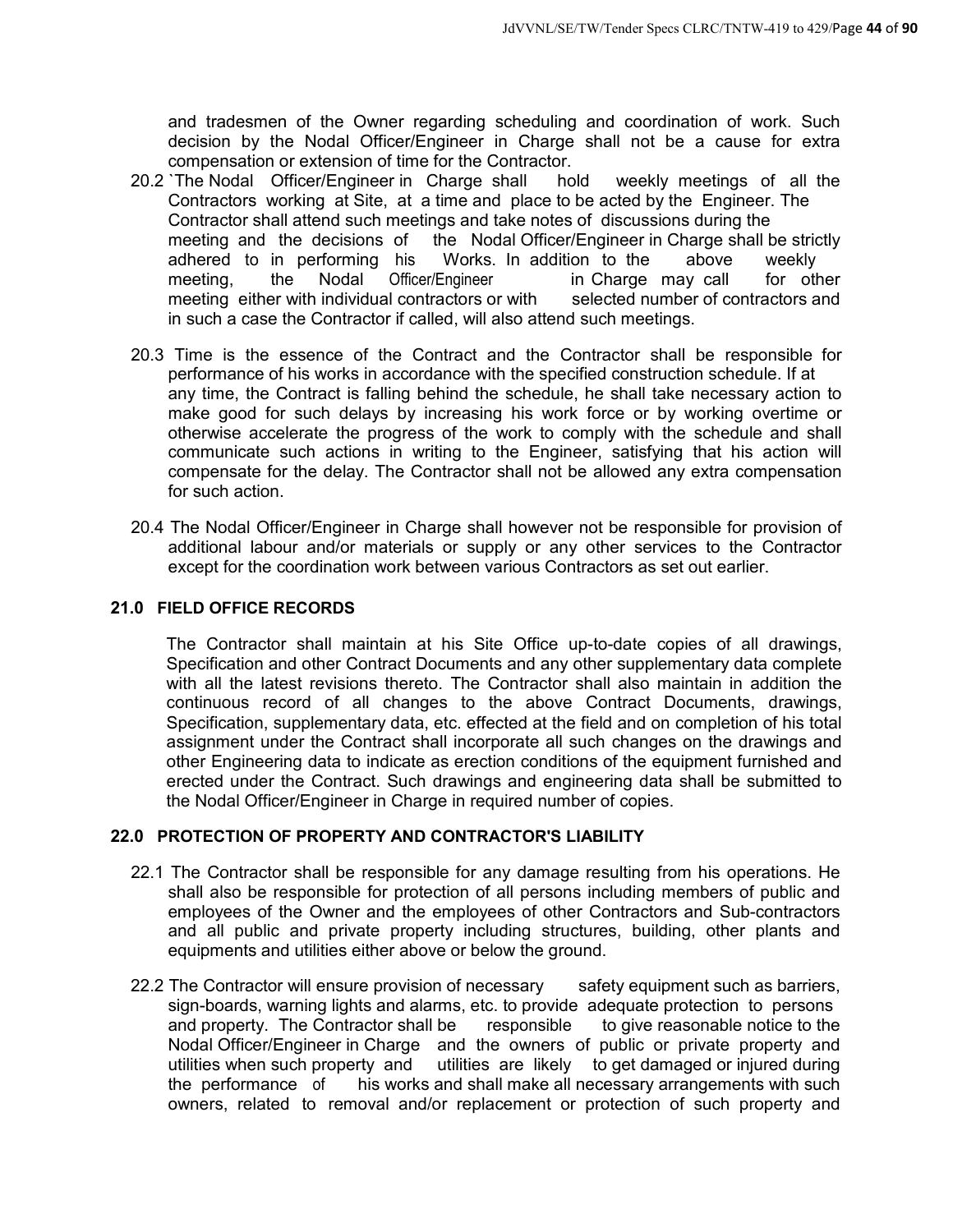utilities.

## **23.0 INSURANCE**

In addition to the conditions covered under the Clause entitled "Insurance' in General Terms and Conditions of Contract , the following provisions will also apply to the portion of works to be done beyond the Contractor's own or his Sub-contractor's manufacturing Works.

#### **23.1 Employee's Compensation Insurance**

This insurance shall protect the Contractor against all claims applicable under the Employee's Compensation Act, 1923 (Government of India). This policy shall also cover the Contractor against claims for injury, disability, disease or death of his or his Sub-Contractor's employees, which for any reason are n o t covered u n d e r the Employee's Compensation Act, 1923. The liabilities shall not be less than: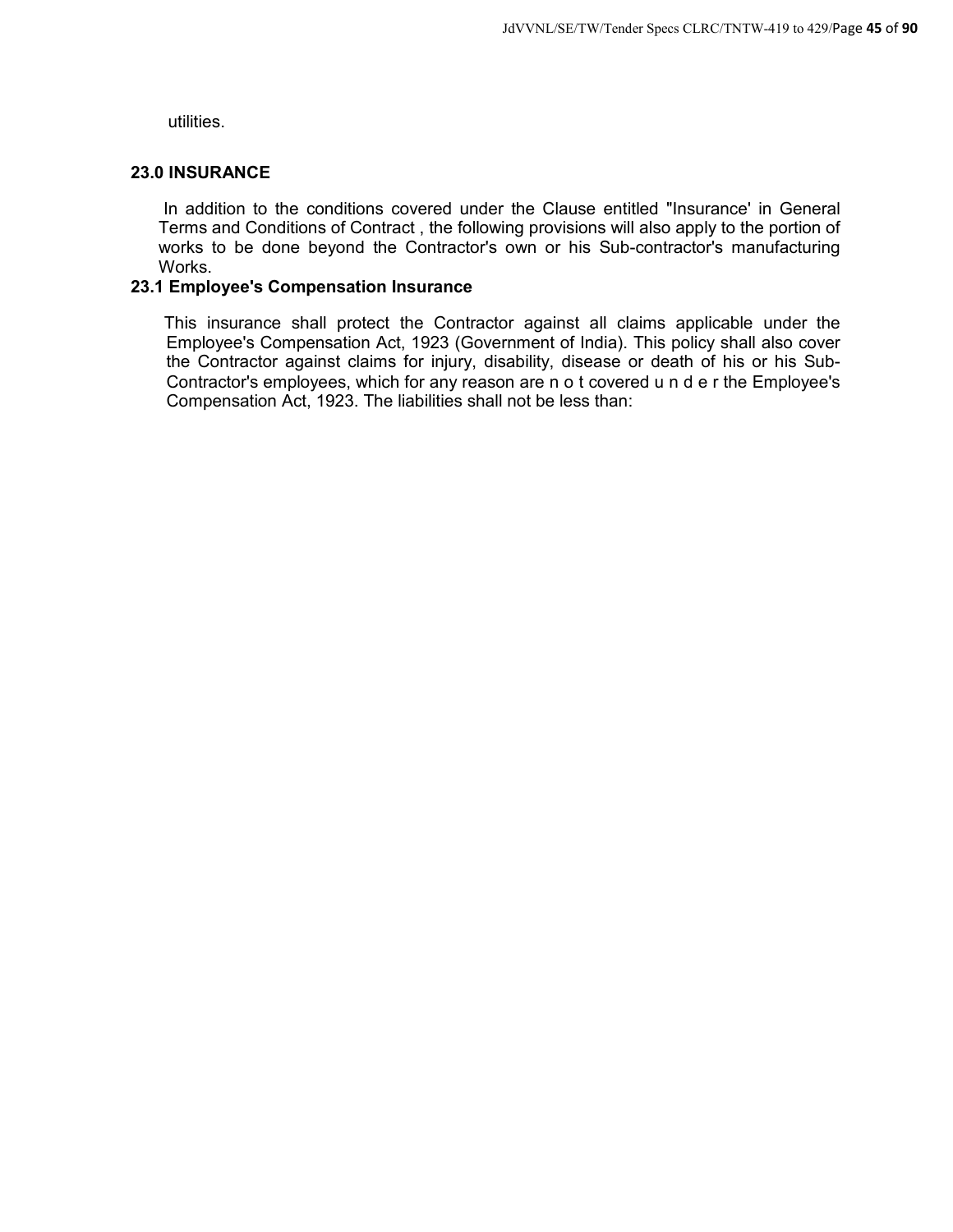|                                | As per statutory provisions |
|--------------------------------|-----------------------------|
| <b>Employee's Compensation</b> |                             |
| <b>Employee's liability</b>    | As per statutory provisions |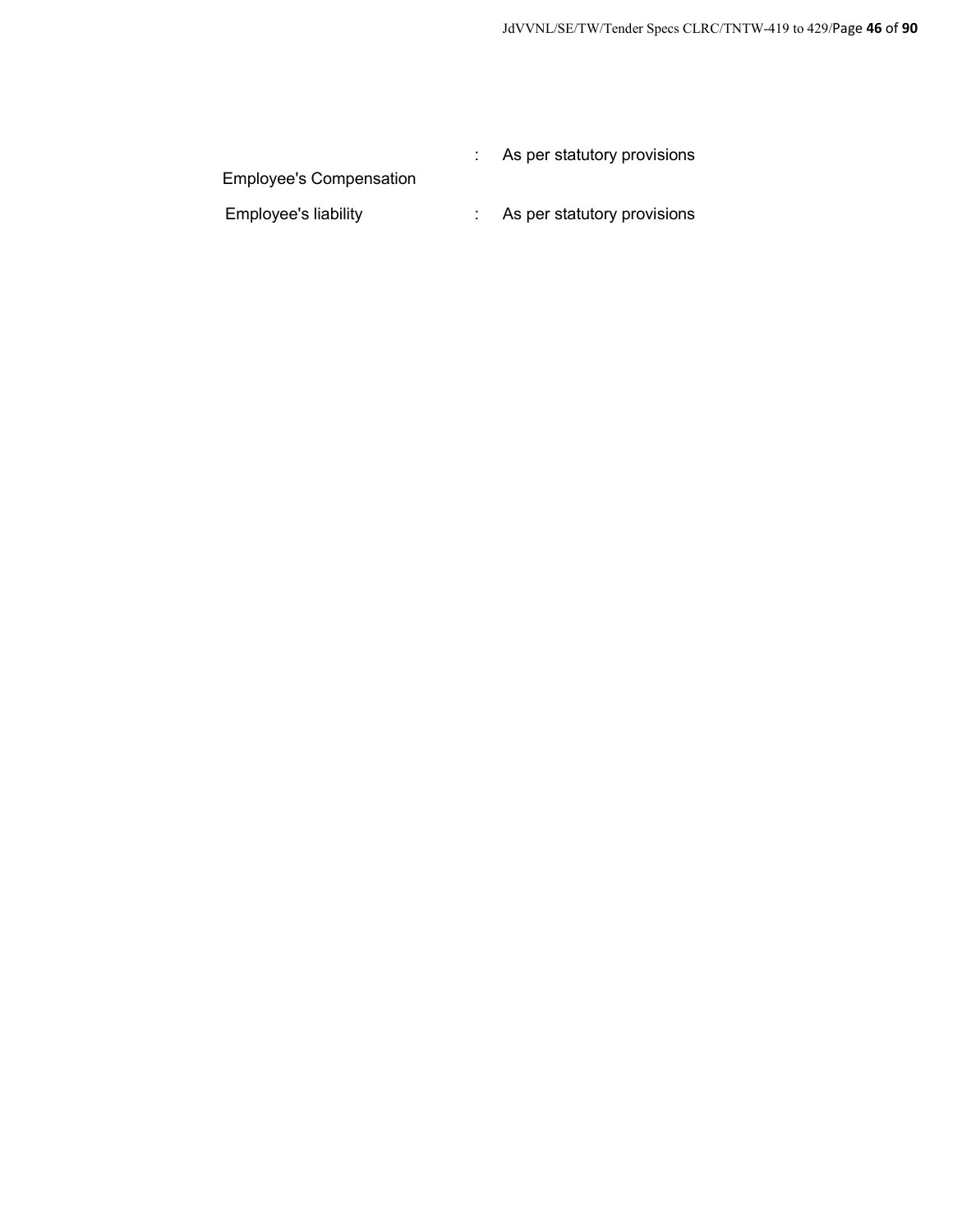#### **23.2 Comprehensive Automobile Insurance**

This insurance shall be in such a form to protect the Contractor against all claims for injuries, disability, disease and death to members of public including the Owner's men and damage to the property of others arising from the use of motor vehicles during on or off the Site operations, irrespective of the ownership of such vehicles.

#### **23.3 Comprehensive General Liability Insurance**

25.3.1 The insurance shall protect the Contractor against all claims arising from injuries, disabilities, disease or death of members of public or damage to property of others, due to any act or omission on the part of the Contractor, his agents, his employees, his representatives and Sub- contractors or from riots, strikes and civil commotion. This insurance shall also cover all the liabilities of the Contractor arising out of the Clause entitled Defence of Suits .

- 25.3.2 The hazards to be covered pertain to all the Works and areas where the Contractor, his Sub-contractors, his agents and his employees have to perform work pursuant to the Contract.
- 25.3.3 The above are only illustrative list of insurance covers normally required and it will be the responsibility of the Contractor to maintain all necessary insurance coverage to the extent both in time and amount to take care of all his liabilities either direct or indirect, in pursuance of the Contract.

## **24.0 UNFAVOURABLE WORKING CONDITIONS**

The Contractor shall confine all his field operations to those works which can be performed without subjecting the equipment and materials to adverse effects during inclement weather conditions, like monsoon, storms, etc. and during other unfavorable construction conditions. No field activities shall be performed by the Contractor under conditions which might adversely affect the quality and efficiency thereof, unless special precautions or measures are taken by the Contractor in a proper and satisfactory manner in the performance of such Works and with the concurrence of the Engineer. Such unfavorable construction conditions will in no way relieve the Contractor of his responsibility to perform the Works as per the schedule.

#### **25.0 WORK & SAFETY REGULATIONS**

- 25.1 The Contractor shall ensure proper safety of all the Employee, materials plant and equipments belonging to him or to owner or to others, working at the Site. The Contractor shall also be responsible for provision of all safety notices and safety equipment required both by the relevant legislations and the Nodal Officer/Engineer in Charge as he may deem necessary.
- 25.2 The Contractor will notify well in advance to the Engineer in Charge (Nodal Officer) of his intention to bring to the Site any Container filled with liquid or gaseous fuel or explosive or petroleum substance or such chemicals which may involve hazards. The Nodal Officer/Engineer in Charge shall have the right to prescribe the conditions, under which such container is to be stored, handled and used during the performance of the works and the Contractor shall strictly adhere to and comply with such instructions. The Nodal Officer/Engineer in Charge shall have the right at his sole discretion to inspect any such container or such construction plant/equipment for whichmaterial in the container is required to be used and if in his opinion, its use is not safe, he may forbid its use. No claim due to such prohibition shall be entertained by the Owner and the Owner shall not entertain any claim of the Contractor towards additional safety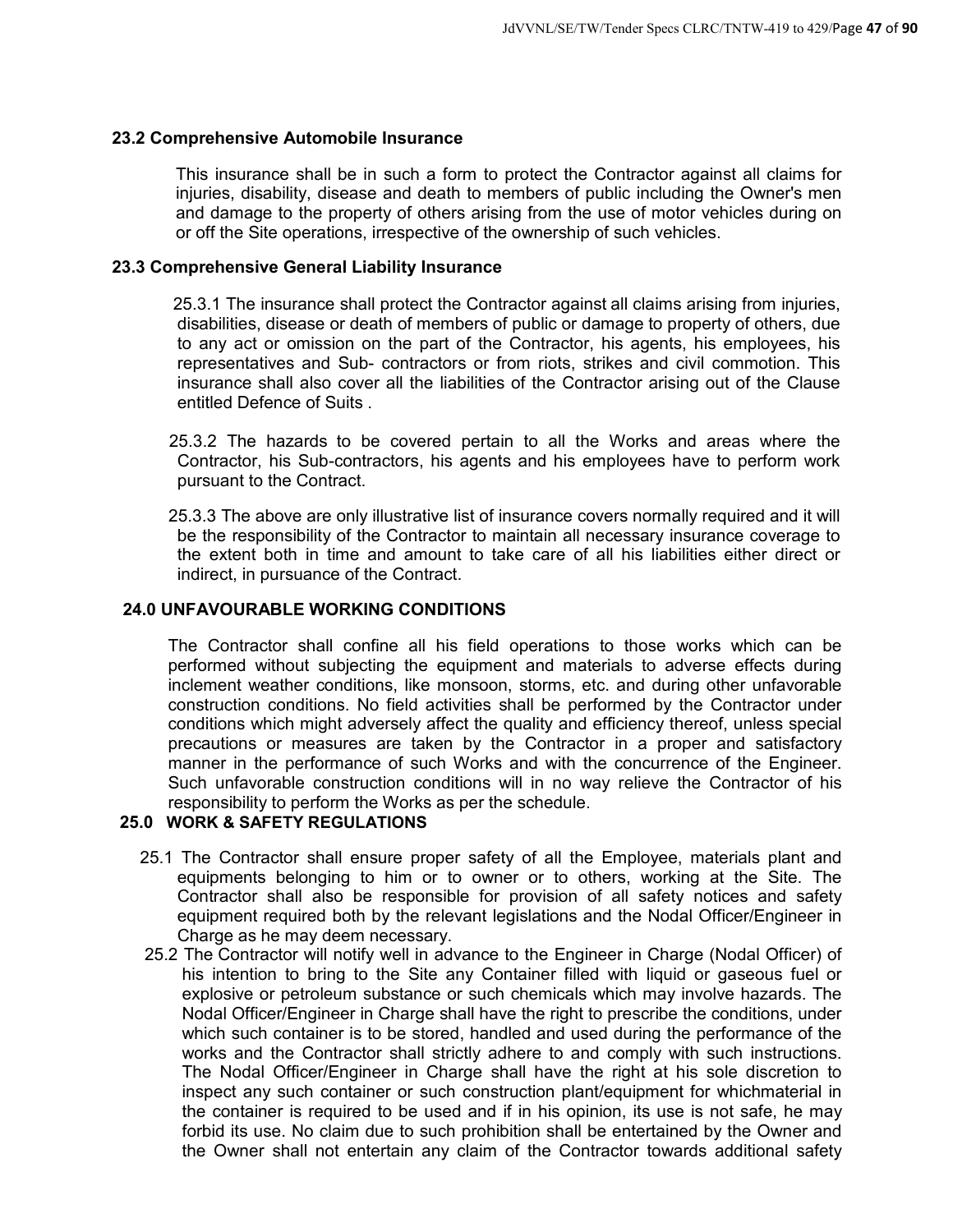provisions/conditions to be provided for/ constructed as per the Engineer's instructions. Further, any such decision of the Nodal Officer/Engineer in Charge shall not, in any way, absolve the Contractor of his responsibilities and in case, use of such a container or entry thereof in to the Site area is forbidden by the Engineer, the Contractor shall use alternative methods with the approval of the Nodal Officer/Engineer in Charge without any cost implication to owner or extension of work schedule.

25.3 Where it is necessary to provide and/or store petroleum products or petroleum mixtures and explosives, the Contractor shall be responsible for carrying-out such provision and/or storage in accordance with the rules and regulations laid down in Petroleum Act- 1934, Explosives Act-1948, and Petroleum and Carbide of Calcium Manual published by the Chief Inspector of Explosives of India. All such storage shall have prior approval of the Engineer. In case, any approvals are necessary from the Chief Inspector (Explosives) or any statutory authorities, the Contractor shall be responsible for obtaining the same.

25.4 All equipment used in construction and erection by the Contractor shall meet Indian/International Standards and where such standards do not exist, the Contractor shall ensure these to be absolutely safe. All equipments shall be strictly operated and maintained by the Contractor in accordance with manufacturer's operation Manual and safety instructions and as per Guidelines/Rules of JDVVNL in this regard.

25.5 Periodical Examinations and all tests for all lifting/hoisting equipment & tackles shall be carried-out in accordance with the relevant provisions of Factories Act-1948, Indian Electricity Act-2003 and associated Laws/Rules in force from time to time. A register of such examinations and tests shall be properly maintained by the Contractor and will be promptly produced as and when desired by Nodal Officer/Engineer in Charge or by the person authorized by him.

25.6 The Contractor shall be fully responsible for the safe storage of his and his subcontractor's radio-active sources in accordance with BARC/DAE Rules and other applicable provisions. All precautionary measures stipulated by BARC/DAE in connection with use, storage and handling of such material shall be taken care by Contractor.

25.7 The Contractor shall provide suitable safety equipment of prescribed standard to all employees and Employee according to the need, as may be directed by Nodal Officer/Engineer in Charge who will also have right to examine these safety equipment"s to determine their suitability, reliability, acceptability and adaptability.

25.8 Where explosives are to be used, the same shall be used under the direct control and supervision of an expert, experienced, qualified and competent person strictly in accordance with the Code of Practices/Rules framed under Indian Explosives Act pertaining to handling, storage and use or explosives.

25.9 The Contractor shall provide safe working conditions to all Employee and employees at the Site including safe means of access, railings, stairs, ladders, scaffoldings etc. The scaffoldings shall be erected under the control and supervision of an experienced and competent person. For erection, good and standard quality of material only shall be used by the Contractor.

25.10 The Contractor shall not interfere or disturb electricity fuses, wiring and other electrical equipment belonging to the Owner or other contractors under any circumstances, whatsoever, unless expressly permitted in writing by Nodal Officer/Engineer in Charge or his authorized representative to handle such electrical equipment.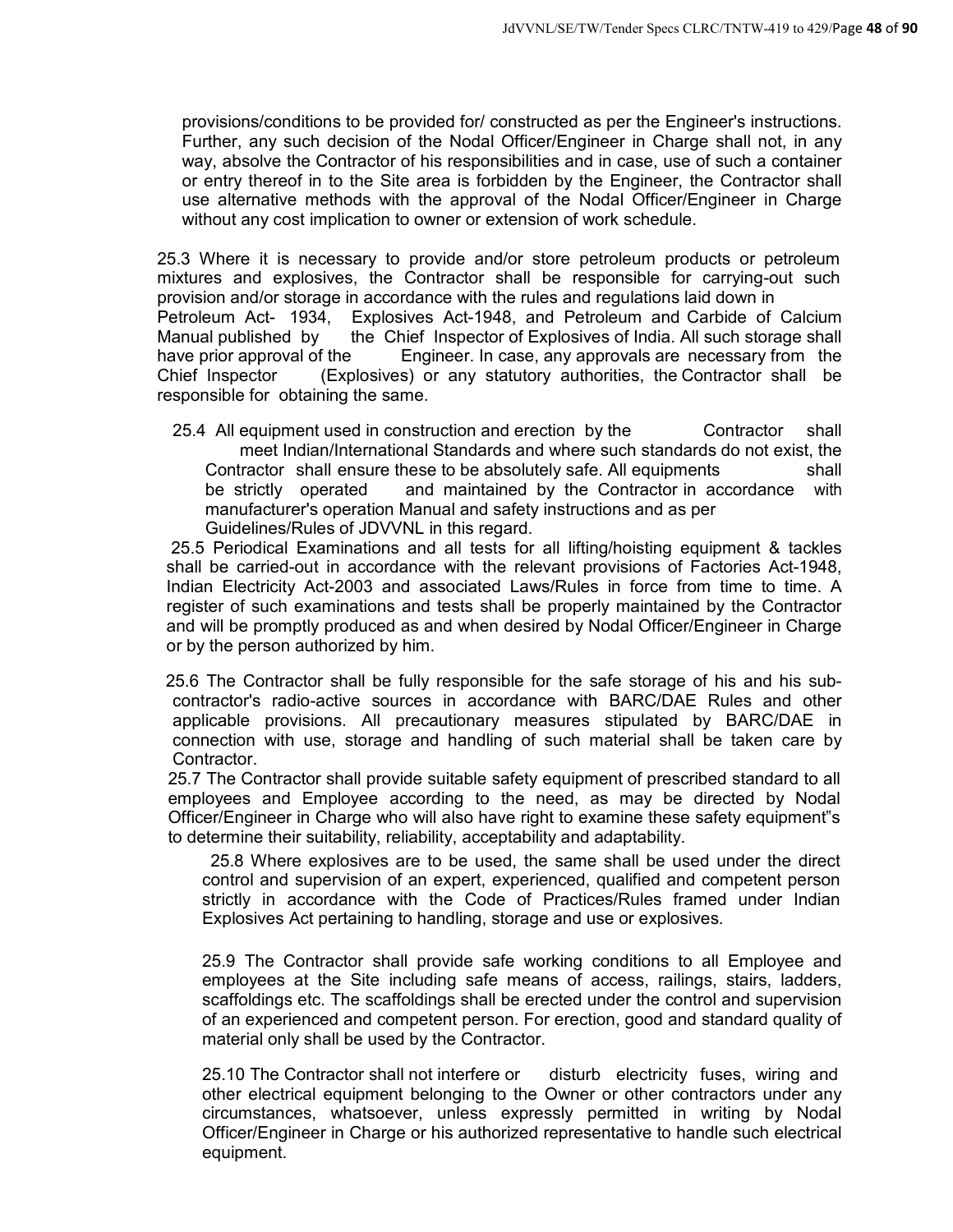25.11 Before the Contractor connects any electrical appliances to any plug or socket belonging to the other Contractor or Owner, he shall:

- a) Satisfy the Nodal Officer/Engineer in Charge that the appliance is in good working condition.
- b) Inform the Nodal Officer/Engineer in Charge of the maximum current rating, voltage and phases of the appliances.
- c) Obtain permission of the Engineer in Charge (Nodal Officer) detailing the sockets to which the appliances may be connected.

25.12 The Nodal Officer/Engineer in Charge will not grant permission to connect electric load until he is satisfied that;

- a) The appliance is in good condition and is fitted with suitable plug.
- b) The appliance is fitted with a suitable cable having two earth conductors one of which shall be an earthed metal sheath surrounding the cores.

25.13 No electric cable in use by the Contractor /Owner will be disturbed without prior permission. No weight of any description will be imposed on any cable and no ladder or similar equipment will rest against or attached to it.

25.14 No repair work shall be carried out on any live equipment. The equipment must be declared safe by the Nodal Officer/Engineer in Charge and a permit to work shall be issued by the Engineer in Charge (Nodal Officer) or his authorized representative before any repair work is carried out by the Contractor. While working on electric lines/equipments whether live or dead, suitable type and

sufficient quality of tools will have to be provided by the contractor to electricians/Employee/officers.

25.15 The Contractors shall employ necessary number of qualified, full time Electricians/Electrical Supervisors to maintain his temporary electrical installations / erections site.

25.16 The Contractor employing more than 250 Employee whether temporary, casual, probationer, regular or permanent or on contract, shall employ at least one full time officer exclusively as Safety Officer to supervise safety aspects of the equipments and Employee, who will coordinate with the Project Safety Officer. In case of work being carried out through Sub-contractors, the Sub- contractor's Employee/employees will also be considered as the Contractor's Employees/Employee for the above purpose. The name and address of such Safety Officer of Contractor will be promptly informed in writing to Nodal Officer/Engineer in Charge with a copy to Safety Officer- in-charge before he starts work or immediately after any change of the incumbent is made during currency of the Contract.

25.17 In case of any accident during the construction/erection or other associated activities undertaken by the Contractor thereby causing any minor or major or fatal injury to his employees due to any reason whatsoever, it shall be the responsibility of the Contractor to promptly inform the same to the Nodal Officer/Engineer in Charge in prescribed form and also to all the authorities envisaged under the applicable laws.

25.18 The Nodal Officer/Engineer in Charge shall have the right at his sole discretion to stop the work, if in his opinion the work is being carried out in such a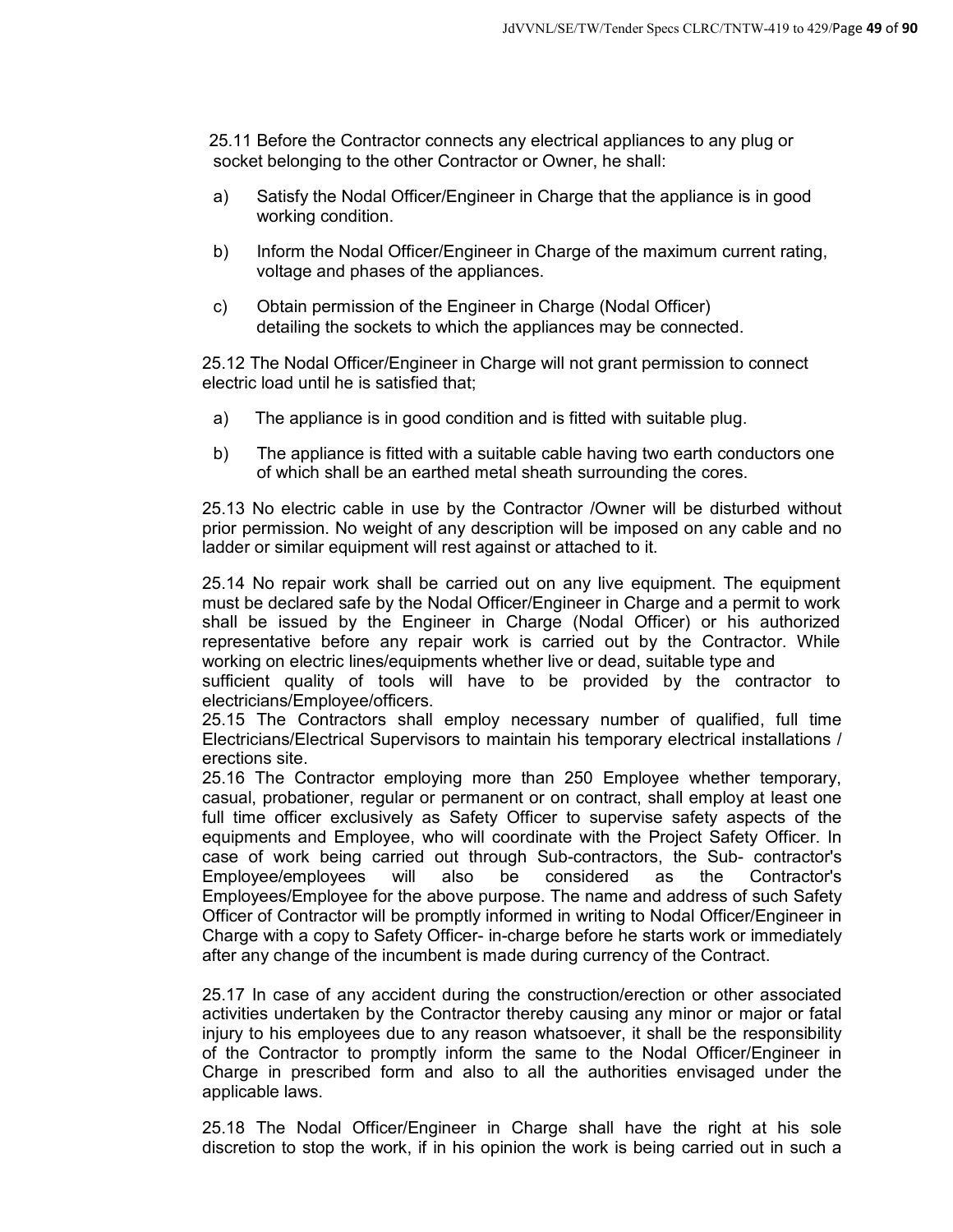way that it may cause accidents and endanger the safety of the persons and/or property, and/or equipments. In such cases, the Contractor shall be informed in writing about the nature of hazards and possible injury/accident and he shall comply to remove shortcomings promptly. The Contractor after stopping the specific work can, if felt necessary appeal against the order of stoppage of work to the Nodal Officer/Engineer in Charge within 3 days of such stoppage of work and decision of the Nodal Officer/Engineer in Charge in this respect shall be conclusive and binding on the Contractor.

25.19 The Contractor shall not be entitled for any damages / compensation for stoppage of work due to safety reasons as provided in para 27.18 above and the period of such stoppage of work will not be taken as an extension of time for completion of work and will not be the ground for waiver of levy of liquidated damages.

25.20 It is mandatory for the Contractor to observe during the execution of the works requirements of safety rules which would generally include but not limited to following :

25.21 The Earth Resistance is to be maintained as required under Electricity act/ Rules for transformer and line earthing.

25.22 For line (HT single phase) earthing , the earth wire provided in the pole is to be connected at top to all steel part and at bottom to be connected to earthing provided with Welding and Nut Bolting

#### **26. Safety Rules**

Each employee shall be provided with initial instruction regarding safety by the Contractor, so as to enable him to conduct his work in a safe manner.

- a) No employee shall be given a new assignment of work unfamiliar to him without proper introduction as to the hazards incident thereto, both to himself and his fellow employees.
- b) Under no circumstances shall an employee hurry or take unnecessary chance when working under hazardous conditions.
- c) Employees must not leave naked fires unattended. Smoking shall not be permitted around fire prone areas and adequate firefighting equipment shall be provided at crucial locations.
- d) Employees under the influence of any intoxicating beverage, even to the slightest degree shall not be permitted to remain at work.
- e) There shall be a suitable arrangement at every work site for rendering prompt and sufficient first aid to the injured.
- f) The staircases and passageways shall be adequately lighted.
- g) The employees when working around moving machinery must not be permitted to wear loose garments. Safety shoes are recommended when working in shops or places where materials or tools are likely to f a l l . Only experienced workers shall be permitted to go behind guard rails or to clean around energized or moving equipment.
- h) The employees must use the standard protection equipment intended for each job. Each piece of equipment shall be inspected before and after it is used.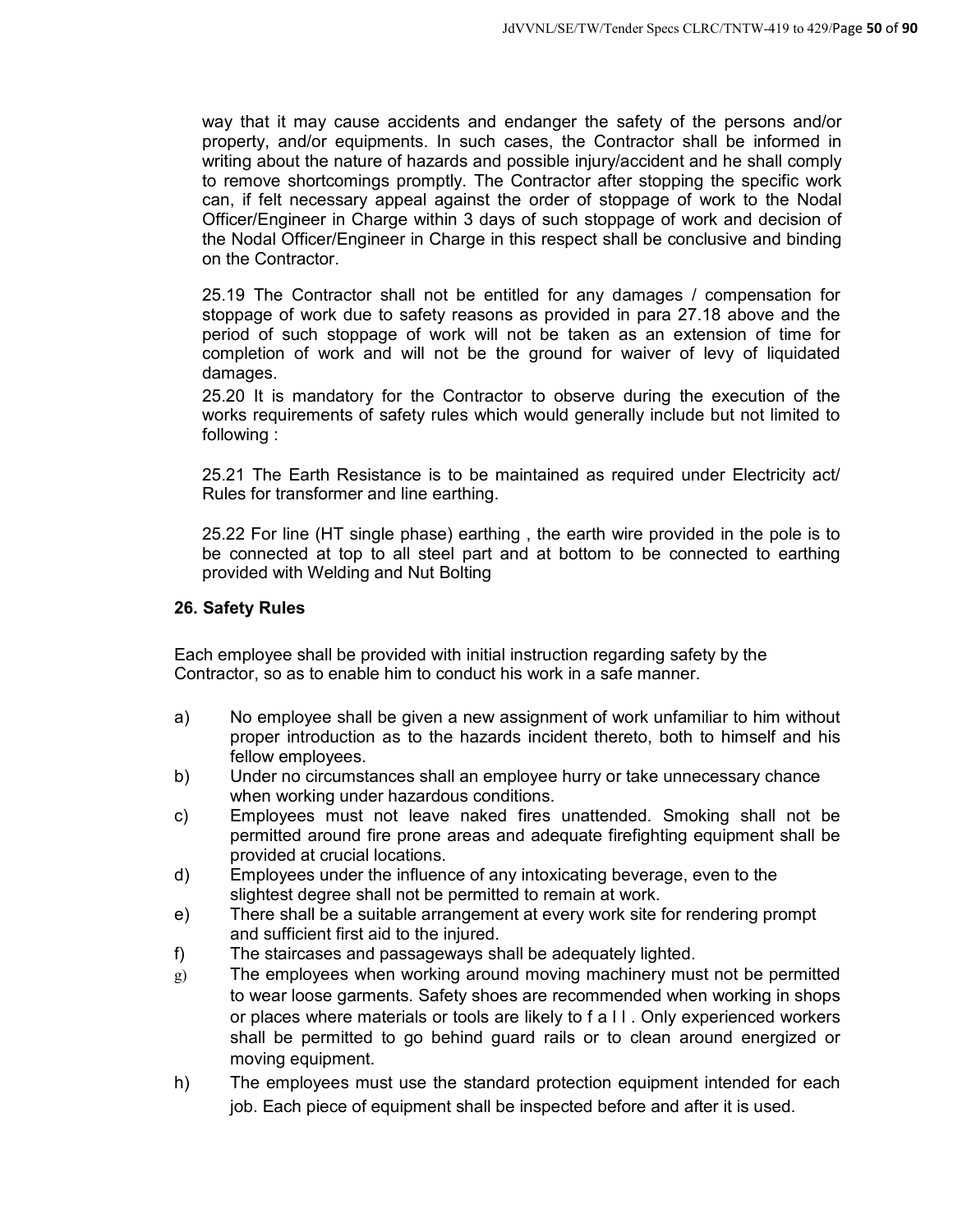- i) Requirements of ventilation in underwater working to licensed and experienced divers, use of gum boots for working in slushy or in undated conditions are essential requirements to be fulfilled.
- j) In cases or rock excavation blasting shall invariably be done through licensed blasters and other precautions during blasting and storage / transport of charge material shall be observed strictly.

26.1 The Contractor shall follow and comply with all Safety Rules, relevant provisions of applicable laws pertaining to the safety of Employee, employees plant and equipment as may be prescribed from time to time without any demur, protest or contest or reservation. In case of any in conformity between statutory requirement and Safety rules referred above, the later shall be binding on the Contractor unless the statutory provisions are more stringent.

26.2 If the Contractor fails in providing safe working environment as per Safety Rules or continues the work even being instructed to stop work by the Engineer in Charge (Nodal Officer) as provided in para 25.18 , the Contractor shall promptly pay to JDVVNL, on demand by the Owner compensation at the rate of Rs. 5,000/- per day or part thereof till the instructions are complied with and so certified by the Engineer. However, in case of accident taking place-causing injury to any individual, the

provisions contained in para 26.1 shall also apply in addition to compensation mentioned in this para.

26.3 If the Contractor does not take all safely precautions and/or fails to comply with the Safety Rules as prescribed by owner or under the applicable law for the safety of the equipment and plant and for the safety to personnel and the Contractor does not prevent hazardous conditions which cause injury to his own employees or employees of other contractors, or JDVVNL employees or any other person who are at Site or adjacent thereto, the Contractor shall be responsible for payment of compensation to owner as per the following schedule :-

| a) | Fatal injury or<br>accident causing<br>death                                                                 | As per Nigam<br>norms | $\cdot$ | These are applicable for<br>death / injury to any |
|----|--------------------------------------------------------------------------------------------------------------|-----------------------|---------|---------------------------------------------------|
| b) | Major injuries or<br>accident causing 25%<br>or more permanent<br>disablement to<br>Employee or<br>employees | As per Nigam<br>norms |         | person whosoever                                  |

Permanent disablement shall have same meaning as indicated in Employee's Compensation Act. The compensation mentioned above shall be in addition to the compensation payable to the Employee/employees under the relevant provisions of the Employee's Compensation Act and rules framed there under or any other applicable laws as applicable from time to time. In case the Owner is made to pay such Compensation, then the Contractor is liable to reimburse the Owner such amount in addition to the compensation indicated above.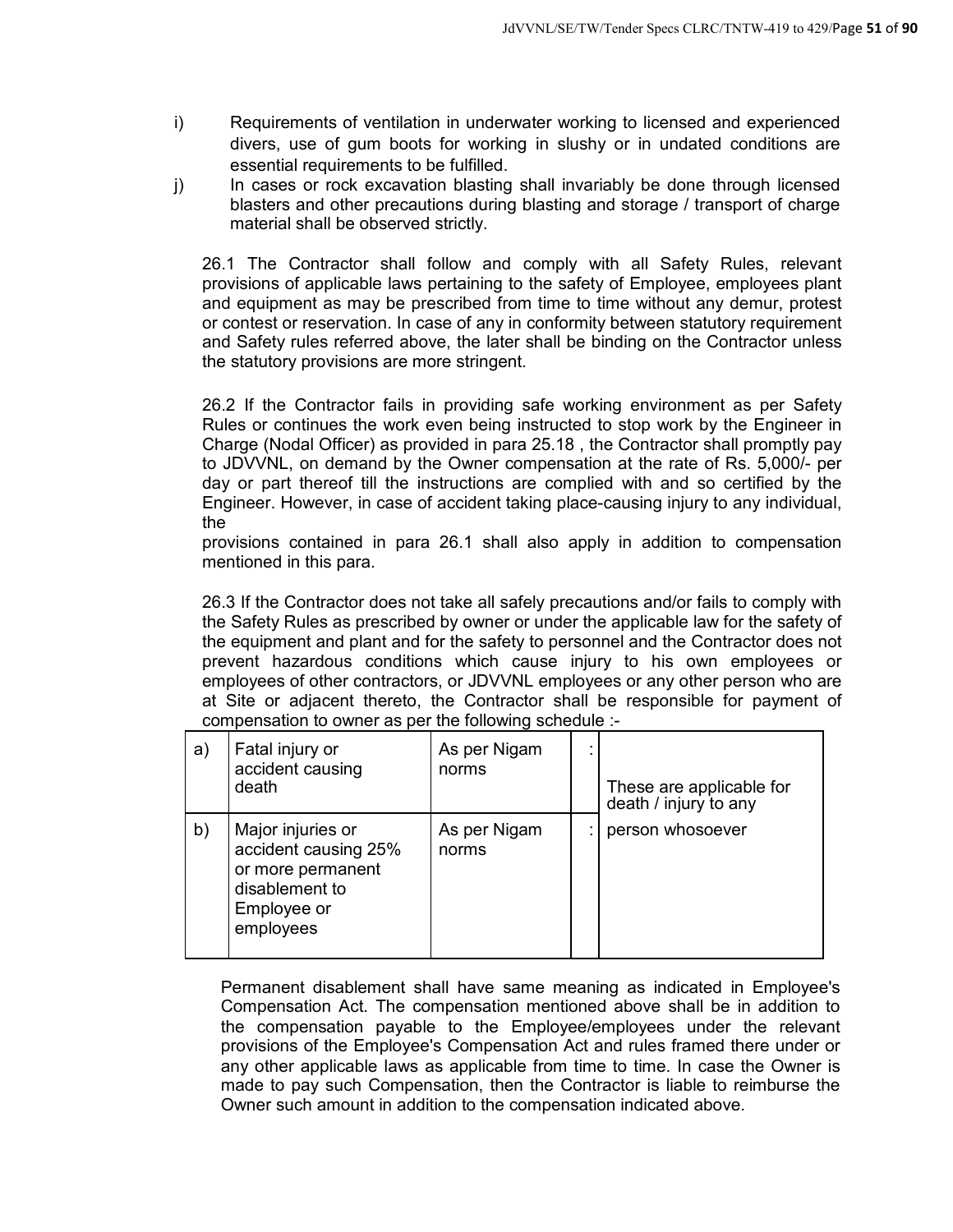26.4 If the Contractor observes all the Safety Rules and Codes, Statutory Laws and Rules during the currency of Contract awarded by the Owner and no accident occurs then Nigam may consider the performance of the Contractor and award suitable "ACCIDENT FREE SAFETY MERITORIOUS AWARD" as per scheme as may be announced separately from time to time.

## **27.0 SETTING OUT OF WORKS:**

The contractor shall be responsible for the true and proper setting out of the works in relation to the original points, lines and levels of reference given by the Engineer in writing and for the correctness, subject as mentioned above of the position, levels, dimensions, and alignment of all parts of the works and for the provision of all necessary instruments, appliances and labour in connection therewith. If, at any time during the progress of the works, any error shall appear or arise in the position levels, dimensions, or alignment of any part of the works, the contractor on being required by the Engineer, shall at his own cost, rectify such error to the satisfaction of the Engineer unless such error is based on incorrect data supplied in writing by the Engineer, in which case the expense of rectifying the same shall be borne by the owner. The checking or setting out of or any line or level by the Engineer shall not in any way relieve the contractor of his responsibility for the correctness thereof and the contractor shall carefully protect and preserve all bench-marks, sight rails, pegs and such other thing used in the setting out of the works.

## **28.0 MINOR ACCESSORIES FOR COMPLETION OF WORKS:**

Contractor shall supply all minor accessories required for the completion of erection which have not indicated in specification or in purchase order.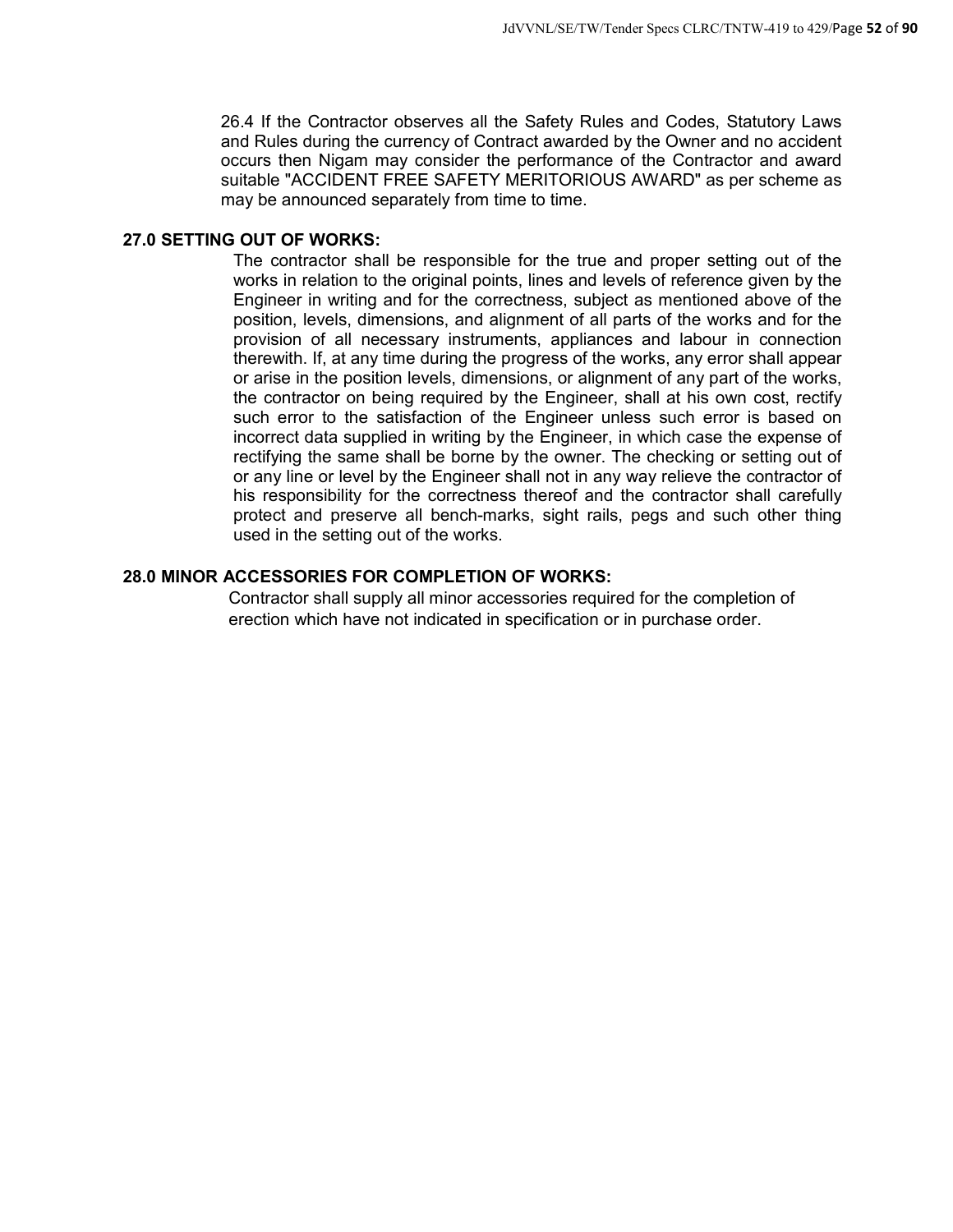# **SECTION-III PART-I B**

#### **ERECTION CONDITIONS OF RATE CONTRACT (ECC)- TECHNICAL REQUIREMENT**

#### 1.0 **SCOPE OF WORK:-**

1.1 This specification covers execution of various activities under JDVVNL Rate Contract .Rate Contract for following works i.e Erection, Testing and Commissioning work of 33KV/11KV/LT lines, 33/11 KV Sub-stations, 11/0.4 KV Sub-stations and 6.35/0.24 KV Sub-stations, providing consumers servicing and other miscellaneous works required to execute in day to day activities on Labour Rate in **11 Circles** under the domain of Jodhpur Discom against **TNTW – 419 to 429 .** 

#### **2.0 GENERAL INFORMATION:-**

## **2.1 WAY LEAVE, AND OTHER OBSTRUCTIONS:**

2.1.1 The contractor will arrange for way leave proposals for carrying out the work & the proposals are to be submitted by the contractor well in time. It will also be necessary on the part of contractor to instruct his workers and staff to work in a manner so that no damage of the existing underground systems of other public utility systems shall take place.

2.1.2 However in case, if any damage happens to be there, the responsibility of repair of such damages shall be in the scope of contractor.

2.1.3 The contractor should immediately notify any obstructions or hindrance from households or the local authorities in the execution of the work, to the concerned Engineer / In- charge but should not deal directly in the matter. The Engineer / in-charge will arrange to remove the obstacles as soon as possible.

2.1.4 For the clearance, permissions, removal of obstructions in way leave, etc. the contractor shall not remain contended by simply informing the Nigam but shall invariably assist and arrange for personal follow up to overcome the difficulties in the interest of progress of the work.

2.1.5 The project may involve some obstacles from the public. In such a situation the position should be brought out in knowledge of the Nodal officer / Engineer In-charge of the project, for making a spot solution of the situation.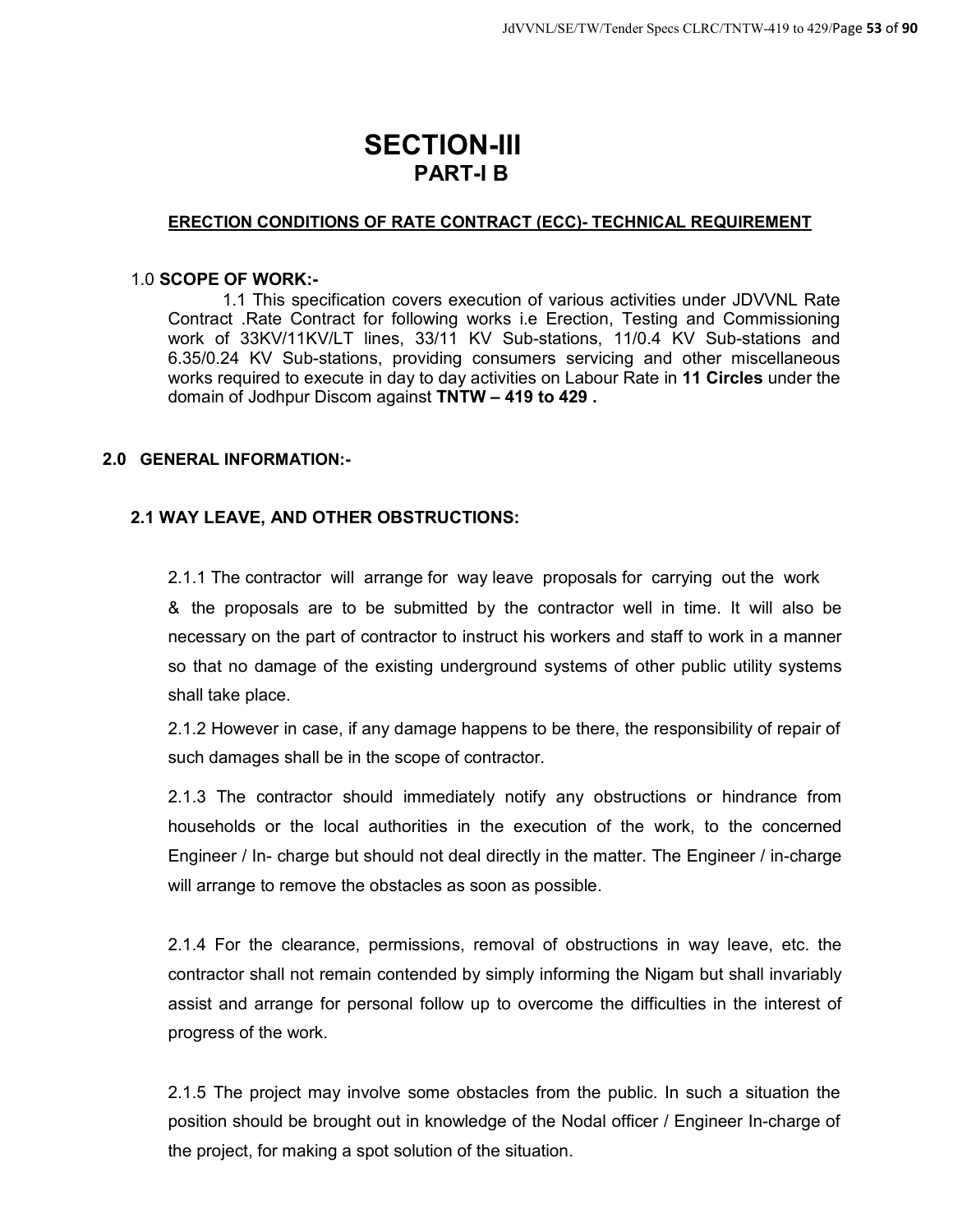#### **2.2 ACCESS TO LOCATION**:

2.2.1 It will be the contractor"s sole responsibility to take the material up to the location from the concern sub-divisional store and shall have to arrange transportation at his cost.

2.2.2 The contractor will be deemed to be very well familiar with the work to be executed before giving the offer. Notwithstanding, the difficulties of terrain, location approaches, way leave and other obstructions the price quoted for all the items with erection & commissioning & commissioning charges shall not undergo any change at any stage of work including the time limit extension.

## **2.3 TESTING AND COMMISSIONING:**

After completion of the work, as mentioned in clause no 1.0 scope, the contractor will ensure that all works connected with the line have been completed correctly as per Indian Electricity Rules and procedure. Any extra cost involved due to incompleteness of work or bad workmanship found but subsequently, shall be set right forthwith by the Contractor at his cost. The contractor shall arrange to handover the complete line.

## **2.4 SHUT DOWN OF EXISTING LINES**:

The contractor or his authorized representative shall intimate in advance along-with complete programme of erection & commissioning where ever shunt down of existing line is required, to the Nodal officer / Engineer In-charge of the site for arranging shut downs. The contractor shall have to plan the work in such a way that in minimum duration of shut down maximum work is carried out to avoid repeated and / or longer duration shut downs.

#### **2.5 Reference Standards:**

The material to be utilized in execution of tendered / ordered works shall confirm to the Indian Standards (IS) which shall mean latest revisions, Amendments / changes and published unless otherwise specified herein

## **3.0 GENERAL TECHNICAL CONDITIONS:**

The following provisions shall supplement all the detailed technical Specification and requirements. The Bidder"s proposal shall be based on the use of equipment and materials complying fully with the requirements, specified herein.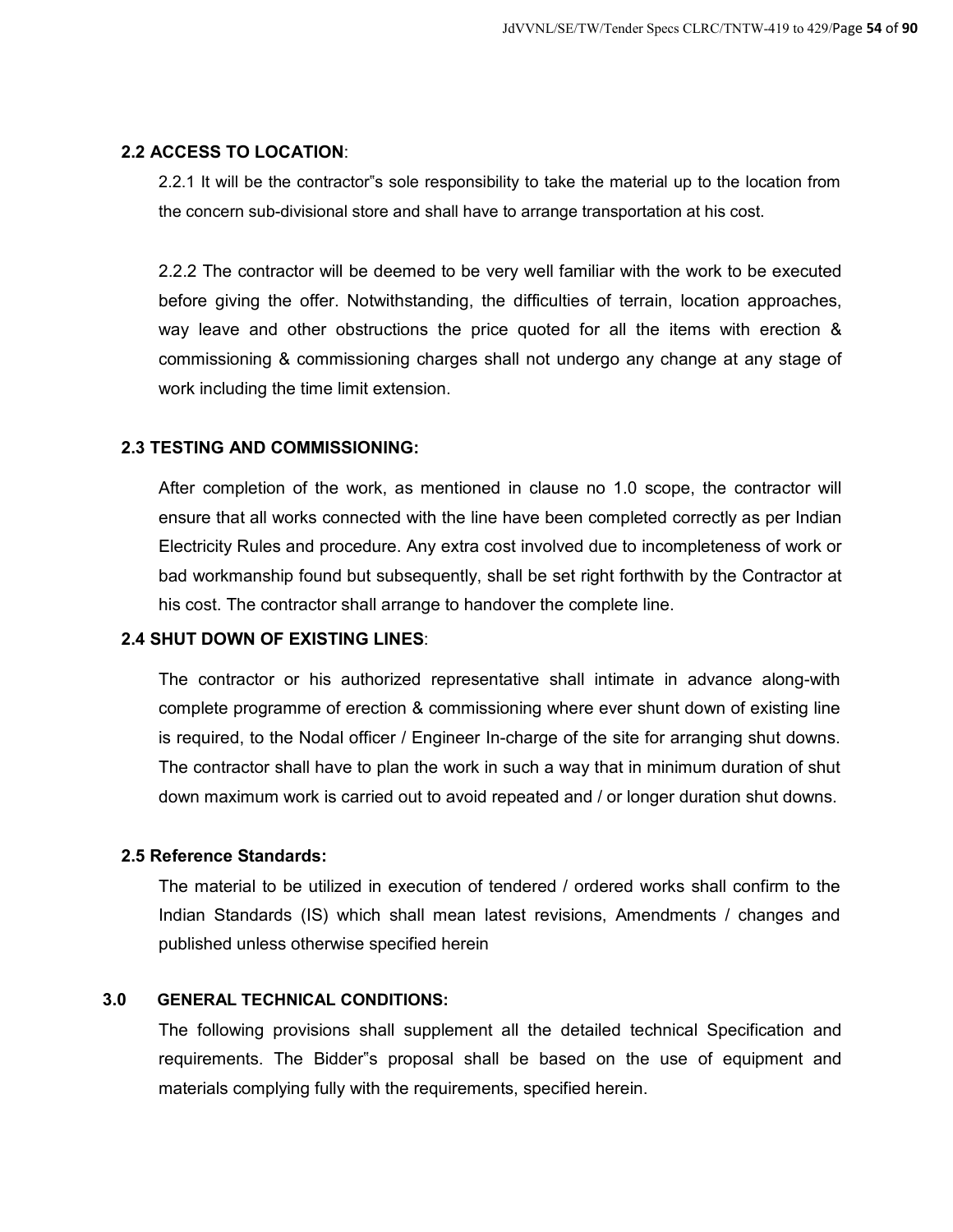3.1 The Bidder shall furnish clause  $-$  by  $-$  clause commentary (with detailed technical data as required) on the Technical Specification demonstrating the goods substantial responsiveness to the Specification or deviation and exceptions to the provisions of the Technical Specification unless and until advised contrary to this in the bidding document.

#### **4.0 Engineering Data**

4.1 The furnishing of engineering data by the Contractor shall be in accordance with the appropriate Schedule appended to this document. The review of these data by the Owner will cover only general conformance of the data to the Specification and drawings. This review by the Owner may not indicate a thorough review of all dimensions, quantities and details of the equipment, materials, any devices or items indicated or the accuracy of the information submitted. This review and / or approval by the Owner shall not be considered by the Contractor, as limiting any of his responsibilities and liabilities for mistakes and deviations from the requirements, specified under these Specification and documents.

4.2 All engineering data submitted by the Contractor after final process including review and approval by the Owner shall form part of the Contract Document and the entire works performed under this Specification shall be performed in strict conformity, unless otherwise expressly requested by the owner in writing.

#### **5.0 Drawings**

5.1 All drawings submitted by the Contractor including those submitted at the time of bid shall be in sufficient detail to indicate the type, size, arrangement, dimensions, material description, Bill of Materials, weight of each component, break-up for packing and shipment, required fixing arrangement, the required dimensions for installation and any other information specifically requested in the Specification.

5.2 Each drawing submitted by the Contractor shall be clearly marked with the name of the Purchaser, the unit designation, the Specification title, the Specification number and the name of the Project. All titles, noting, markings and in writings on the drawing shall be in English. All the dimensions should be to the scale and in metric units.

5.3 The drawings submitted by the Contractor shall be reviewed by the Owner as far as practicable within one (1) week and shall be modified by the Contractor if any modifications and / or corrections are required by the Owner in compliance with the Specification. The Contractor shall incorporate such modifications and or corrections and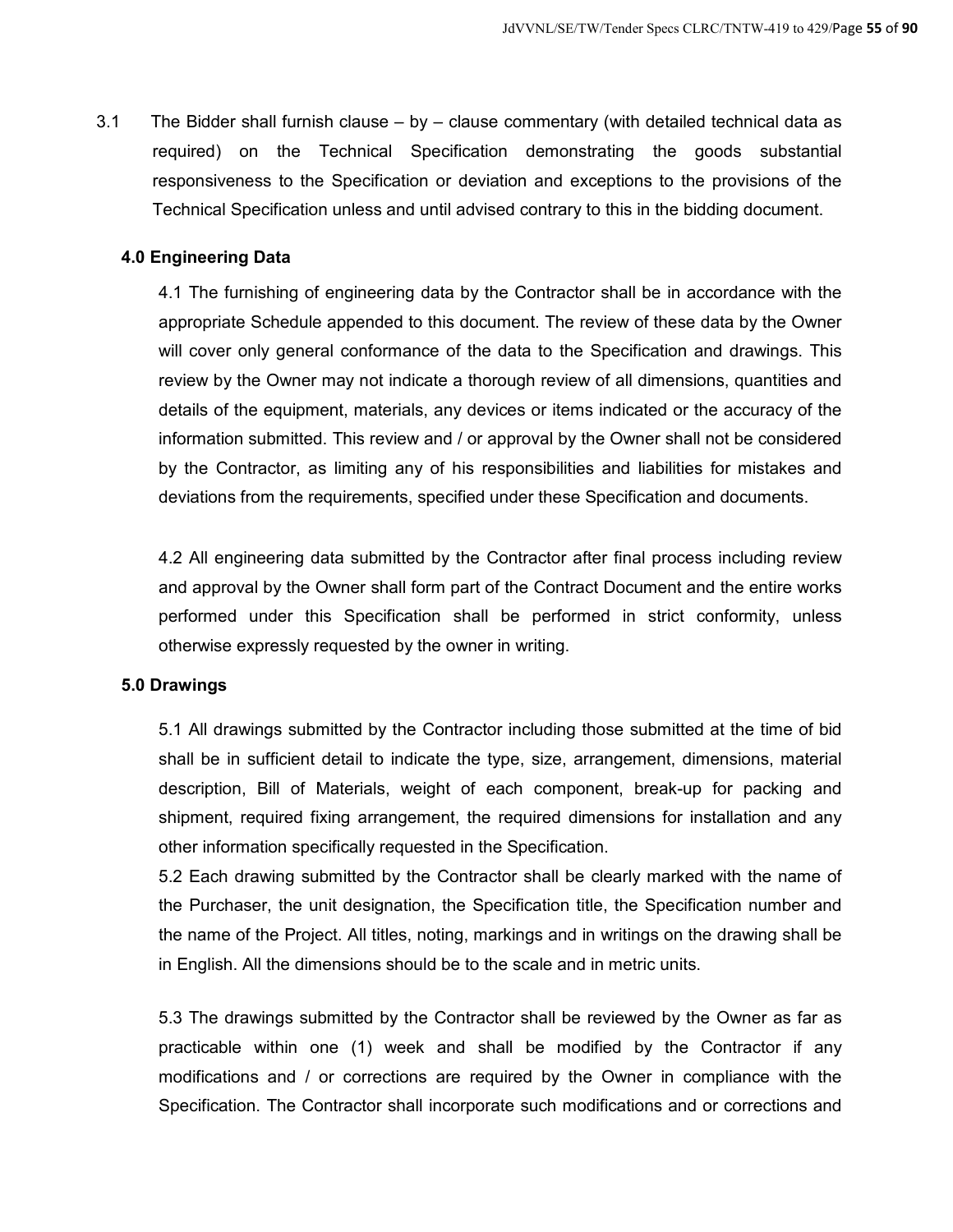submit the final drawings for approval. Any delays arising out of failure by the Contractor to rectify the drawings in good time shall not alter the completion date.

5.4 The drawings submitted for approval to the Owner shall be in quadruplicate. One print of such drawings shall be returned to the Contractor by the Owner marked "approved / approved with corrections". The Contractor shall thereupon furnish the Owner additional print as stipulated in Technical Specification along with one reproducible in original of the drawings after incorporating all corrections.

5.5 Further work by the Contractor shall be strictly in accordance with these drawings and no deviation shall be permitted without the written approval of the Purchaser, if so required.

5.6 All manufacturing and fabrication work in connection with the equipment / material prior to the approval of the drawings shall be at the Contractor"s risk. The Contractor may make any changes in the design which are necessary to make the equipment conform to the provisions and intent of the Contract and such changes will again be subject to approval by the Owner. Approval of Contractor"s drawing or work by the Owner shall not relieve the Contractor of any of his responsibilities and liabilities under the Contract.

5.7 All rights of the design / drawing shall be strictly reserved with the Owner only and any designs / drawings / data sheets submitted by the contractor from time to time shall become the property of the Owner. Under no circumstances, the Contractor shall be allowed to use / offer above designs / drawings / data sheets to any other authority without prior written permission of the Owner. Any deviation to above is not acceptable and may be a cause of rejection of the bid.

#### **6. Check Survey of Pole Locations:**

The check survey has to be conducted by the contractor to locate and peg marks pole positions on ground confirming to the approved profile and pole schedule. The Changes, if required, after detailed survey in the preliminary pole schedule shall be carried out by the Contractor and he shall thereafter submit a final pole schedule for the approval of employer (PM). The pole schedule shall show position of all Poles, type of Poles, span length, type of foundation for each pole and the deviation at all angles as set out with other details.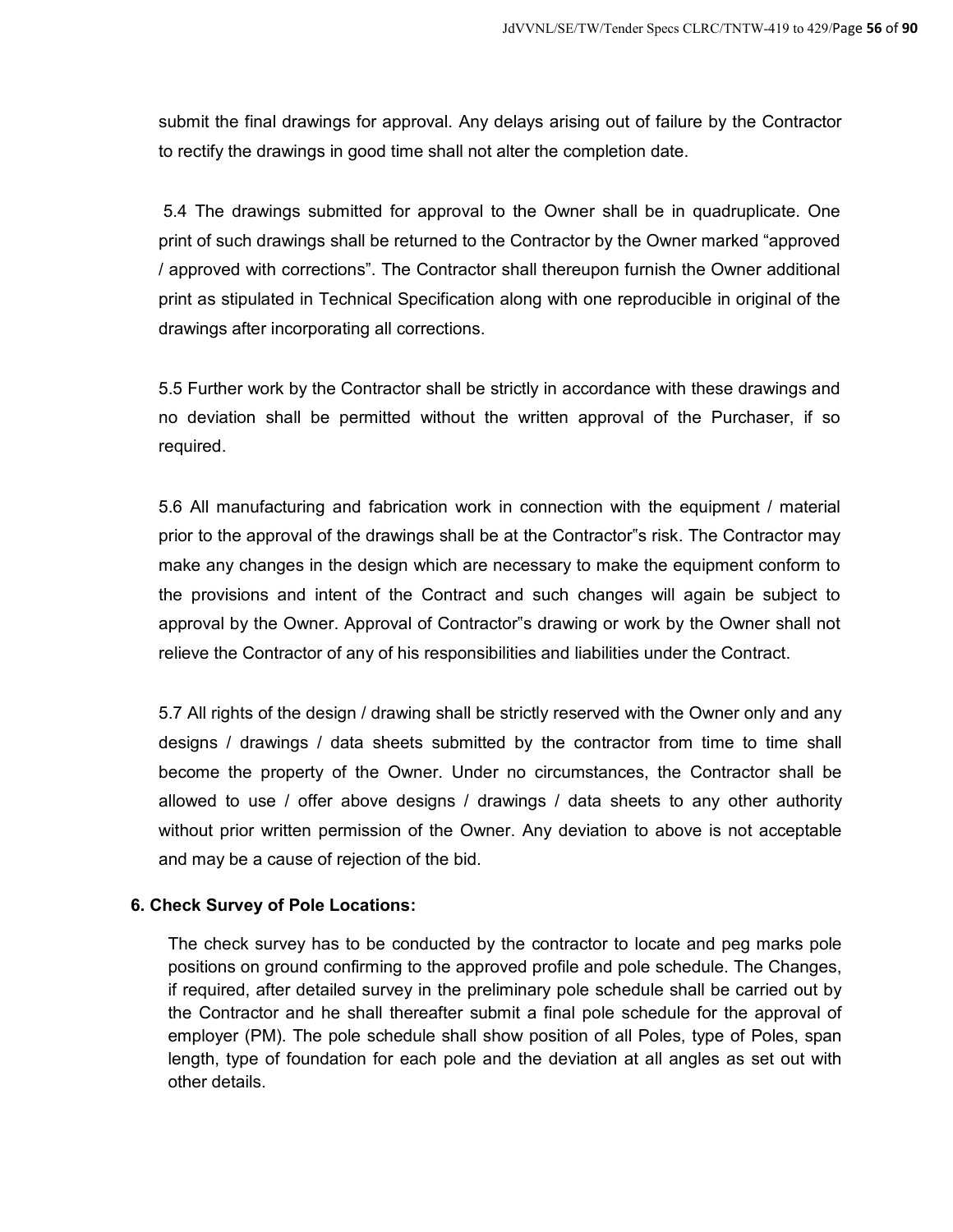- (i) Details En-route: All topographical permanent features, such as trees, telecommunication lines, buildings etc, 5.5 meter on either side of the alignment shall be detailed on the route plan.
- (ii) Clearance from ground building, trees etc.:- Clearance from ground buildings, trees and telephones lines shall be provided in conformity with the Electricity Act, 2003, as amended up to date. The bidder shall select the height of the poles such that all the electrical clearances are maintained.
- (iii) The minimum planting depth of poles shall be governed by IS: 1678, However, if due to the ground conditions e.g. water logged area etc. depth of planting of poles shall be suitably increased, with appropriate extension arrangement in order to maintain the required clearances the vendor will submit the details of the same on case to case basis.
- (iv) Appropriate Guarding arrangement shall be used for crossings of electric line / telecom line / road / drain / canal crossing and at all points as per statutory requirements. The bidder shall provide install anti climbing devise and danger plates on all poles and DT stations.

#### **7.0 WORK PLAN:**

After completing the work of survey, the contractor shall finalize the programme to commence and execute the work. The contractor shall also take care of the under mentioned points in construction of various lines.

## **7.1 Span**

The number of consecutive spans between the section points and average span shall be as per relevant standard / instructions of engineer at site.

## **7.2 Road Crossing**

At all important road crossings, the structure shall be fitted with Strain type insulators but the ground clearance at the roads under maximum temperature and in still air shall be such that even with conductor broken in adjacent span, ground clearance of the conductor from the road surfaces will be as per Indian Electricity Rules.

## **7.3 Railway Crossings**

At the time of route survey, the railway crossings shall be finalized as per the regulation laid down by the Railway Authorities. The approval for crossing railway track shall be obtained by the Nigam from the Railway Authority. At the time of submission of joint survey report, necessary proposal for railway crossing be submitted within the commencement period , otherwise delay in submission shall be on the part of contractor. However, wherever such approvals are required from the concerned authorities the delay in receipt of approval from the date of submission of proposal by contractor through Engineer In-charge (To the statuary agency) shall not be on the part of contractor.

#### **7.4 Forest Clearance**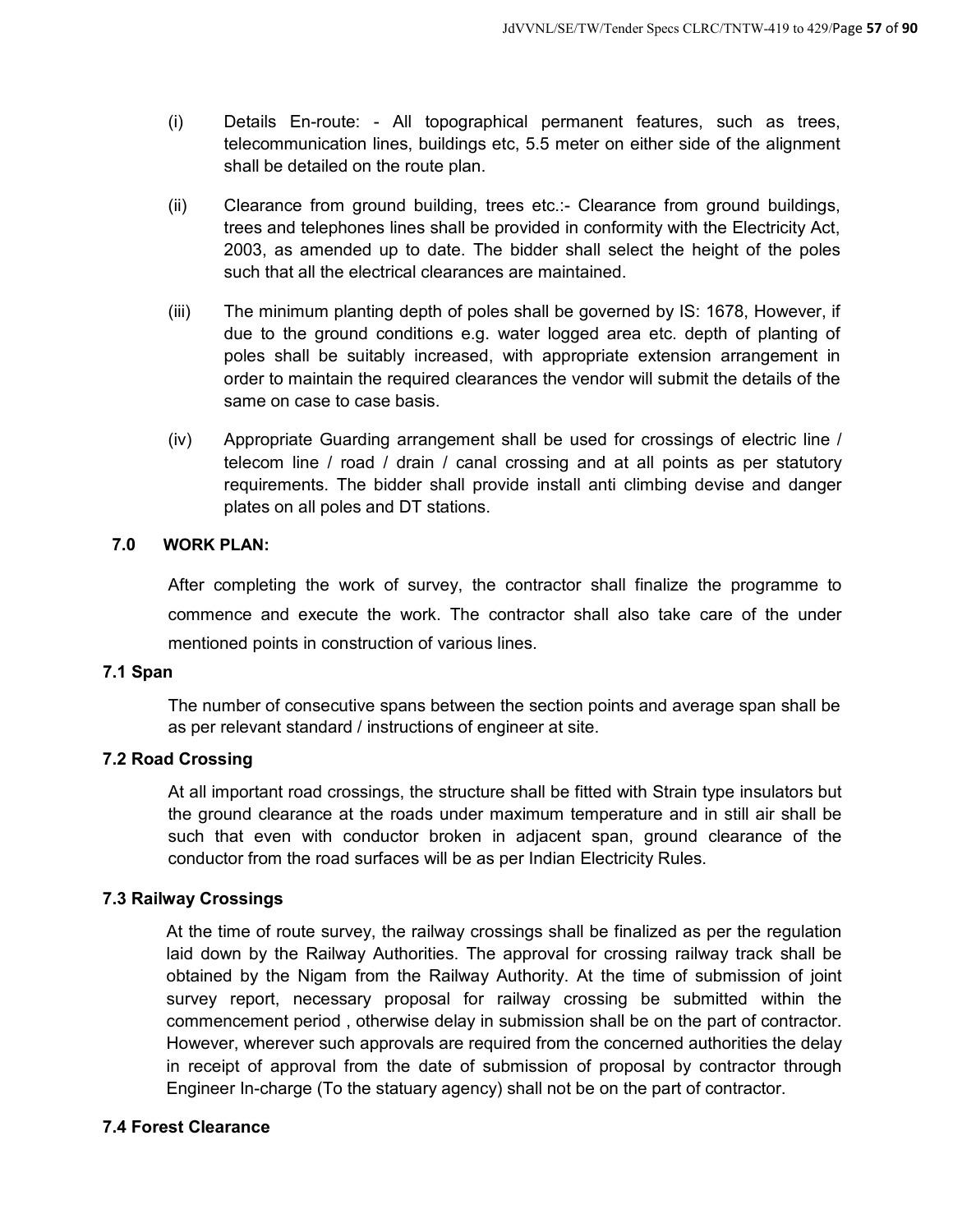The forest clearance shall be obtained by the Nigam and same shall be conveyed to the contractor before due date of commencement of the work. Delay in forest clearance after the due date of commencement if any, shall not be counted towards delay in execution. At the time of submission of joint survey report, necessary proposal for **Forest Clearance** be submitted within the commencement period , otherwise delay in submission shall be on the part of contractor. However, wherever such approvals are required from the concerned authorities the delay in receipt of approval from the date of submission of proposal by contractor through Engineer In-charge (To the statuary agency) shall not be on the part of contractor.

#### **7.5 Clearance from Electrical inspector:**

Construction of the line shall be done so as to meet the requirements of Indian Electricity Act 2003 / Indian Electricity Rules 2005 as amended from time to time. Necessary clearance from the Electrical inspector, Govt. of Rajasthan shall be obtained by the contractor before handing over the line to the Nigam. The necessary clearance fee paid by the contractor shall be reimbursed by Nigam. In case some defects / observations are pointed out & subsequent fee if any required to be paid shall not be reimbursed.

#### **7.6 Power Line Crossings:**

Where this line is to cross over another line of the same voltage or lower voltage, provisions to prevent the possibility of its coming into contact with other overhead lines shall be made in accordance with the Indian Electricity Rules, 2005 as amended from time to time. All the works related to the above proposal shall be deemed to be included in the scope of the Contract except if modifications are required, in which case, the conditions to be agreed upon.

#### **7.7 Tele-communication Line Crossing:**

The angle of crossing shall be as near to 90 degree as possible. However, deviation to the extent of 30 degree may be permitted under exceptionally difficult situations. When the angle of crossing has to be below 60 degree, the matter will be referred to the authority in-charge of the telecommunication system in writing. On a written request from the Contractor, the permission of the telecommunication authority may be obtained by the Owner in writing. Also, in the crossing span, power line support will be as near the telecommunication line as possible, to obtain increased vertical clearance between the wires.

**7.8 Clearances:** Minimum clearances to power conductors are to be maintained as per I.E Rules 2005. These minimum clearances are statutory and shall be maintained at all times. For the purpose of arriving at the vertical clearance, the maximum sag is to be calculated taking into account the highest conductor temperature as specified in the sag tables.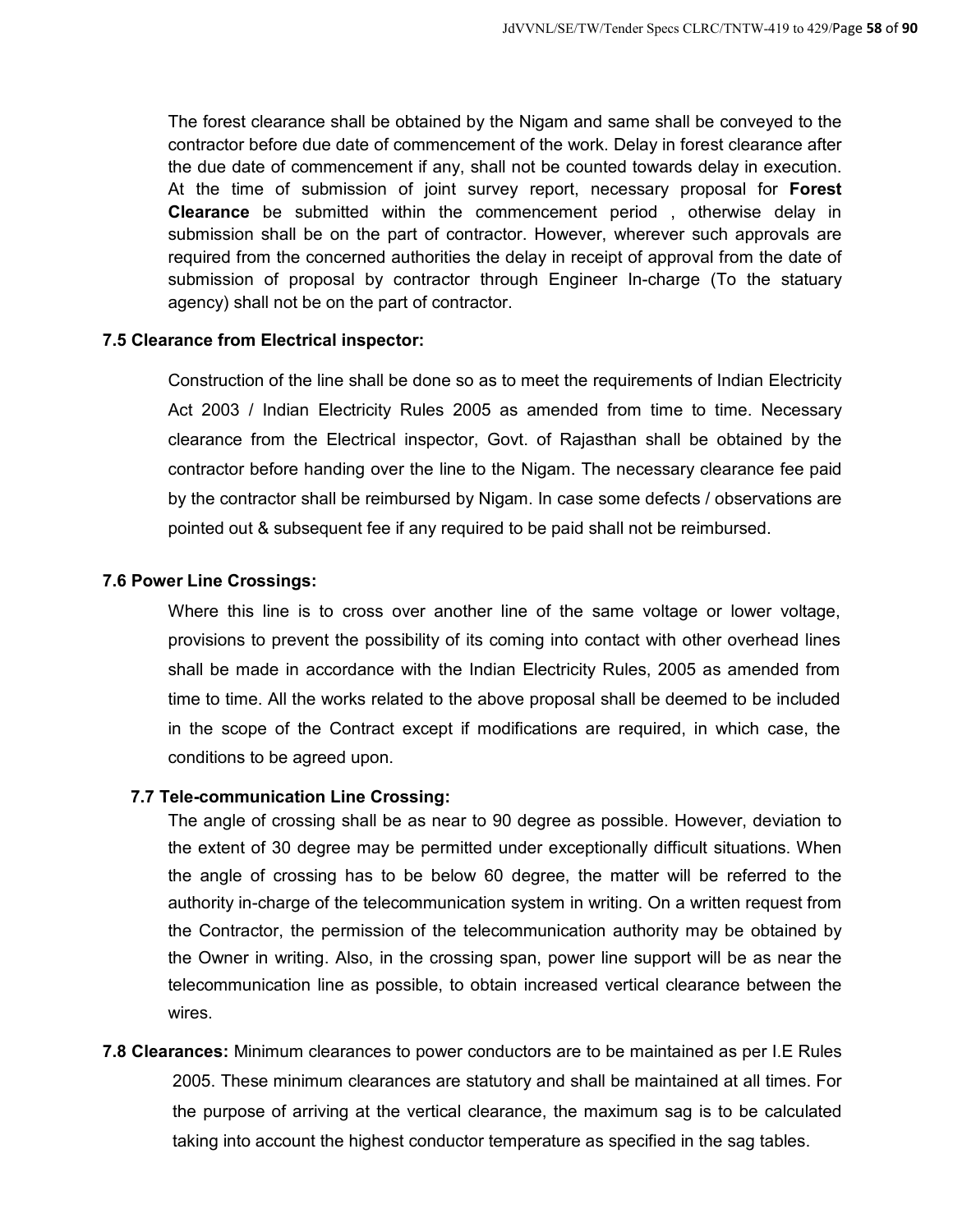For the purpose of arriving at the horizontal clearance, the maximum deflection of conductor based on the maximum wind pressure in the zone is to be taken into account or deflection up to  $45^{\circ}$  from the vertical towards the object is to be assumed and clearances measured. The clearances apply in any direction.

Special consideration needs to be given to all clearances in the vicinity of recreation sites.

For crossing any railway track Indian Electricity Rules and the regulations of railway authorities are to be followed.

An additional vertical clearance of 300 mm must be allowed to compensate for long term creep than those mentioned in the charts.

## **7.8.1 Clearances to Ground and Roads**

**To ensure construction, operation & maintenance of ground clearance according to section-77 of I.E. Act, 2005.**

|  | (Distance in Meters) |
|--|----------------------|
|--|----------------------|

|               | <b>Supply Voltage</b> |                      | <b>Ground Clearance</b> |                            |
|---------------|-----------------------|----------------------|-------------------------|----------------------------|
| S.No.         |                       | <b>Road Crossing</b> | Along the Road          | <b>Other Places</b>        |
| $\mathbf 1$ . | <b>LT Supply</b>      | 5.8 Mtr.             | 5.5 Mtr.                | 4.6 Mtr. Bare Conductor    |
| 2.            | 11 KV Supply          | 6.1 Mtr.             | 5.8 Mtr.                | & 4.0 Mtr. Insulated Wires |
| 3.            | 33 KV Supply          | 6.1 Mtr.             | 5.8 Mtr.                | 5.2 Mtr.                   |

#### **7.8.2 Maximum Span**

In case of overhead lines carrying LT, 11 kV and 33 kV voltage conductors, when erected in, over, along or across **any street**. The maximum span shall not exceed **45 Meters.**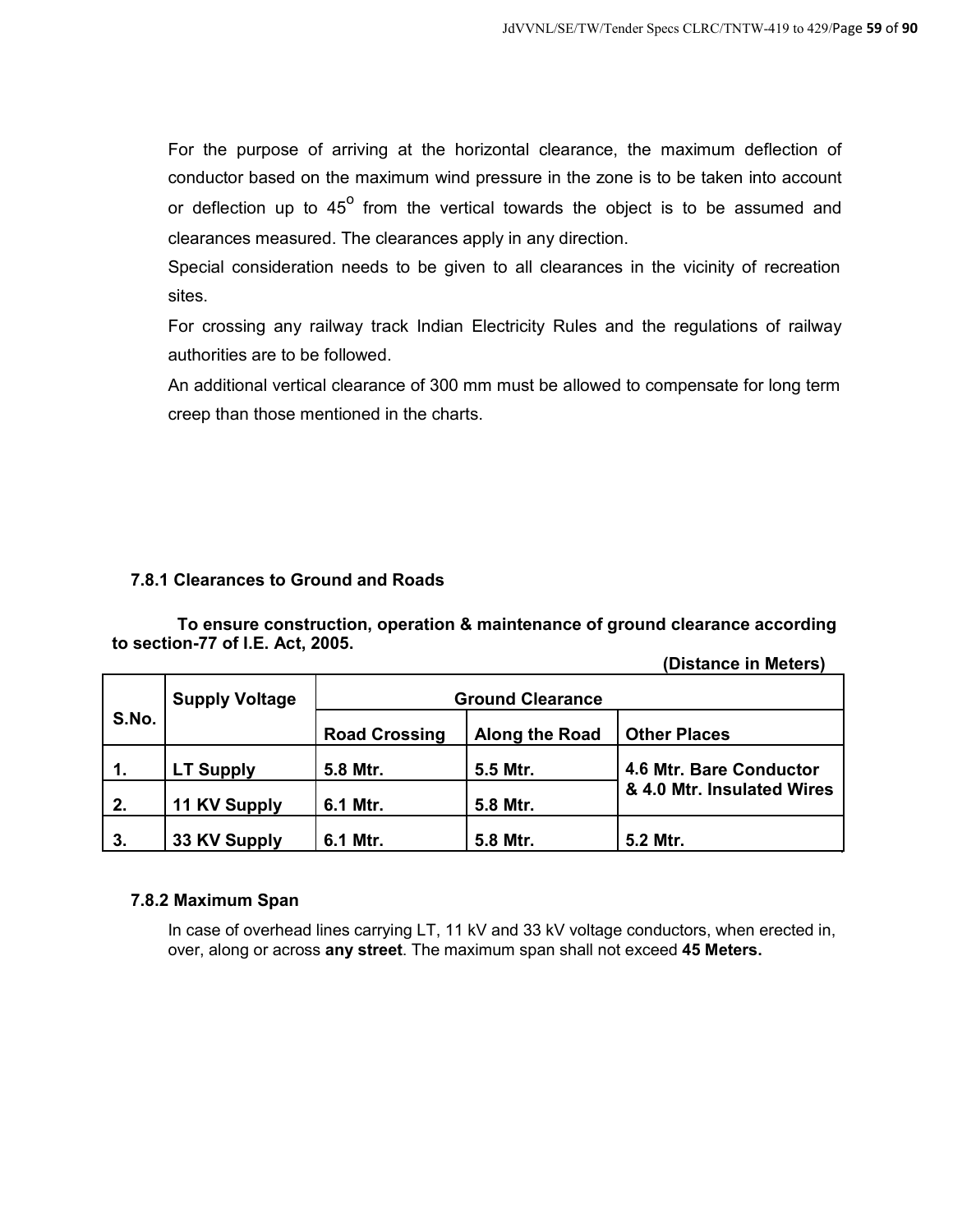## **7.8.3 Clearances to Buildings**

## **To ensure clearance of electric lines from building according to Section -79 & 80 of I.E. Act 2005.**

**(Distance in Meters)** 

| S.No. | <b>Supply Voltage</b> | <b>Ground Clearance</b> |            |
|-------|-----------------------|-------------------------|------------|
|       |                       | <b>Vertical</b>         | Horizontal |
| 1.    | <b>LT Supply</b>      | 2.5 Mtr.                | 1.2 Mtr.   |
| 2.    | 11 KV Supply          | 3.7 Mtr.                | 1.2 Mtr.   |
| 3.    | 33 KV Supply          | 3.7 Mtr.                | 2.0 Mtr.   |

## **7.8.4 Clearances to communication lines**

## **(Distance in Meters)**

| SI.N | <b>Item</b>                                  |       | <b>11 kV</b> |
|------|----------------------------------------------|-------|--------------|
|      |                                              |       |              |
|      | Minimum Vertical clearance between power and | 1.525 | 1.525        |
|      | communication lines                          |       |              |
| 2    | Minimum clearance between guarding wire and  | 1.220 | 1.220        |
|      | telecommunication line                       |       |              |

#### **7.8.5 Clearness Between Power Lines when crossing each other (Distance in Meters)**

| SI.N           | Voltage         | <b>LT</b> | <b>11 kV</b> |
|----------------|-----------------|-----------|--------------|
| $\mathbf{o}$   |                 |           |              |
| $\mathbf{1}$ . | LT lines        | 2.44      | 2.44         |
| 2.             | 11 kV and 33 kV | 2.44      | 2.44         |
| 3.             | 132 kV          | 3.05      | 3.05         |
| 4.             | 220 kV          | 4.58      | 4.58         |
| 5.             | 400 kV          | 5.49      | 5.49         |
| 6.             | 800 kV          | 7.94      | 7.94         |

## **7.8.6 Clearances to Railway Track**

Railway crossings are classified into three categories as mentioned below:

Category "A" : Tracks electrified on 1500 volts D.C. System(Eg.:Bombay city area)

Category "B"

: Tracks already electrified and likely to be electrified on 25 kV A.C.System in near future.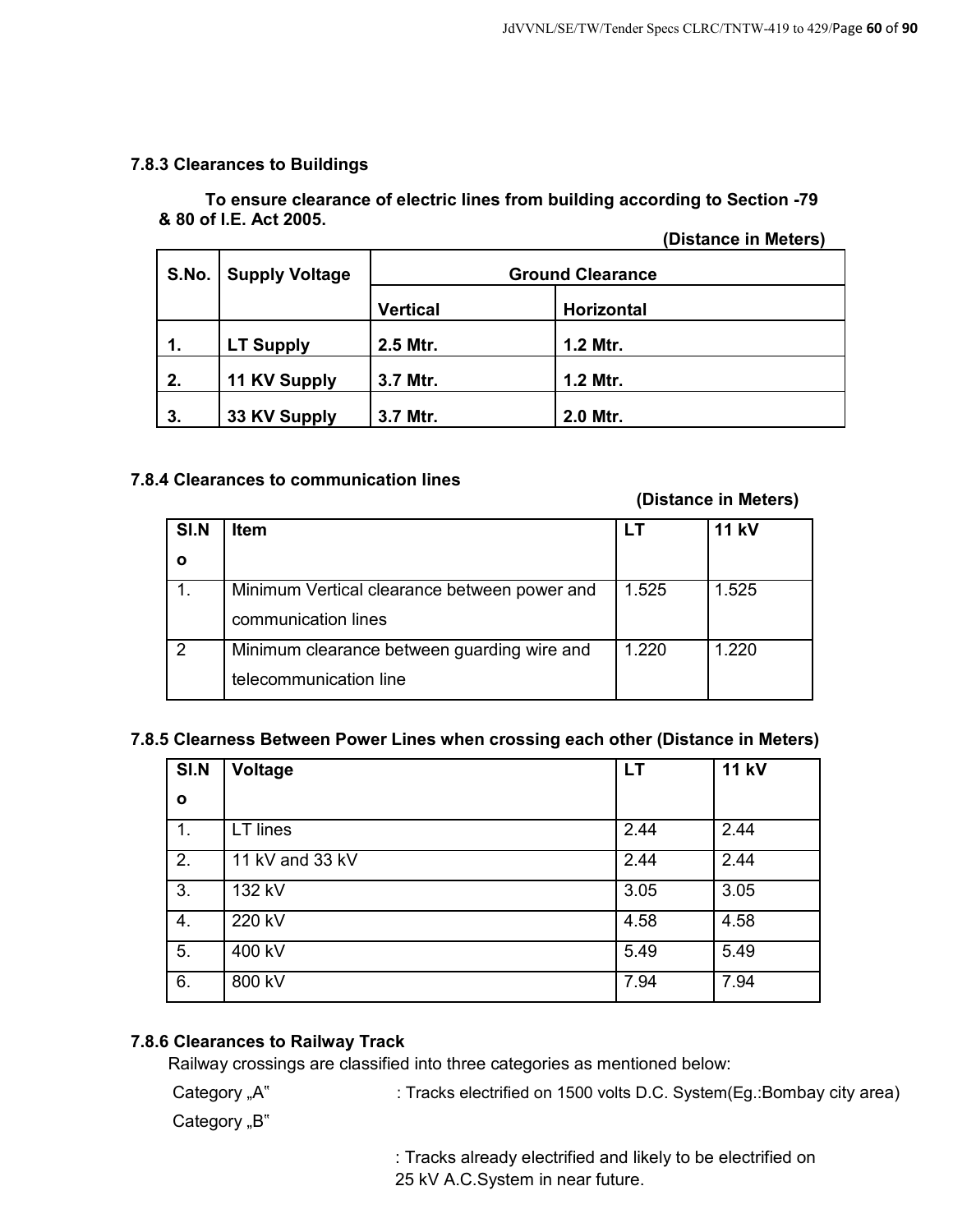Category "C" : Tracks not likely to be electrified in the foreseeable future.

## **7.8.7 Special Note:**

These are the minimum clearances to be maintained to the lowest portion of any conductor of crossing including guarded wire under conditions of maximum sag.

Lines drawn upwards from the outer most guard wire to the center at an angle of 45 $^{\rm o}$  to the vertical shall totally enclose the power conductors.

The structures are to be located in such a way that from the centre of the nearest railway track the distance shall be height of the structures +6 meters.

The span of crossing is to be restricted to 80% of the normal span.

No jointing is permitted in the crossing span.

The crossing shall be in accordance with approved designs and drawings of Railways.

U.G. Cable pipe structure should be at 5 M away from Railway Power Support to be located by the Railway Authorities

Spun concrete pipe encasing cable under tracks should be laid at not less than 1 meter below

## **7.8.8 Method of crossing**

| SI.No | Voltage      | Category | <b>Method of Crossing</b> |
|-------|--------------|----------|---------------------------|
|       |              | A,B,C    | Cable crossing            |
|       | <b>11 kV</b> | A,B,C    | Cable crossing            |

## **7.8.9 Minimum clearance between Railway track and overhead lines**

| SI.No | <b>Voltage</b> | <b>Inside Station limits</b> | <b>Outside</b>         | station |
|-------|----------------|------------------------------|------------------------|---------|
|       |                |                              | limits                 |         |
|       |                | Only by cable crossing       | Only by cable crossing |         |
| റ     | 11 kV          | Only by cable crossing       | Only by cable crossing |         |

## **7.8.10 Insulators to be used**

| SI.No | Category | Type of Insulators                                                                                                                                                                                                                                |
|-------|----------|---------------------------------------------------------------------------------------------------------------------------------------------------------------------------------------------------------------------------------------------------|
| 1.    | A,B      | Double set of strain insulators strings shall be used in<br>the crossing span in conjunction with a yoke plate<br>wherever necessary. In each string one strain insulator<br>shall be provided extra than the normal design of over<br>head line. |
| 2.    |          | Insulators as per normal design to be used.                                                                                                                                                                                                       |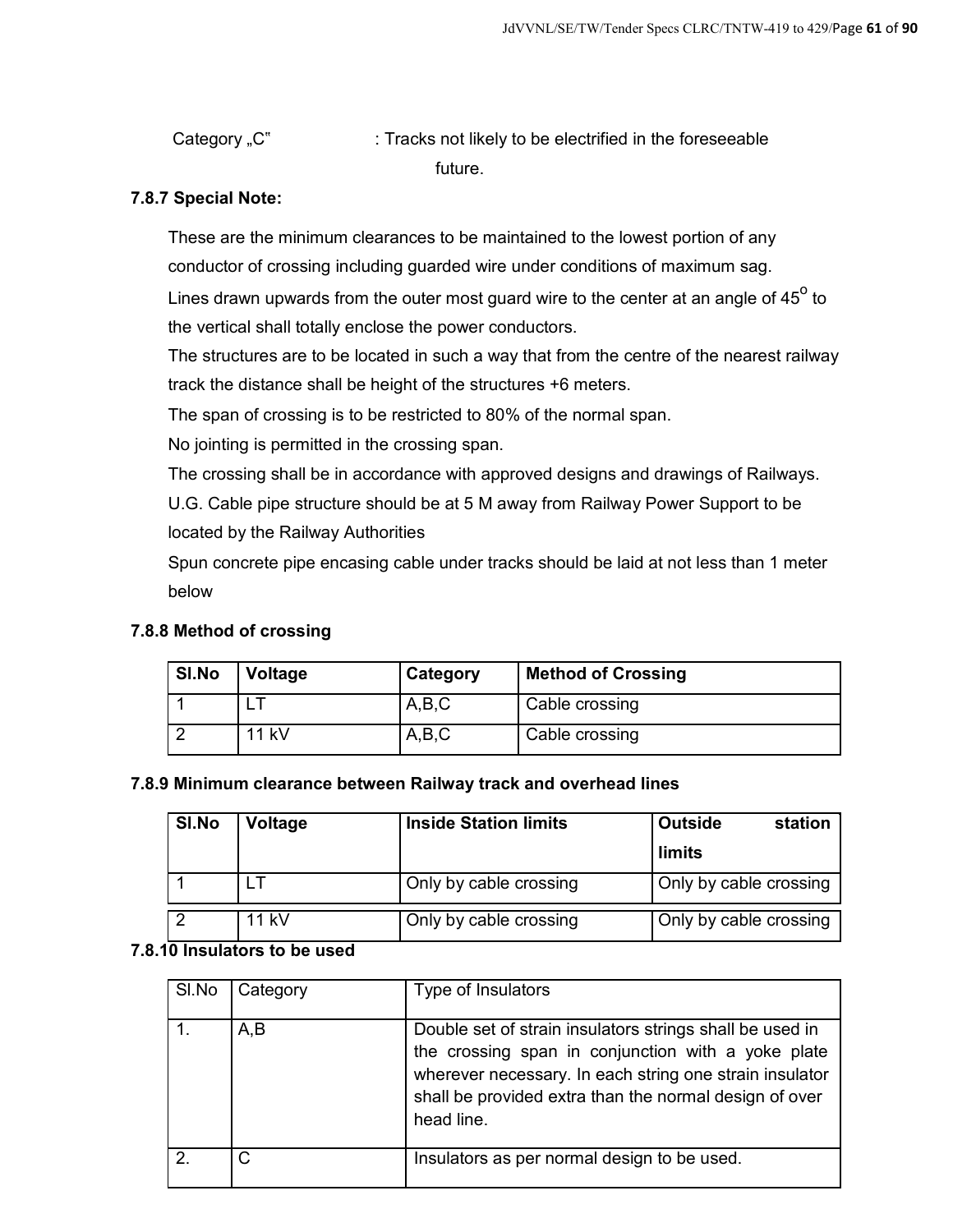## **8.0 STATUTORY REGULATIONS & STANDARDS**-

## **8.1 Statutory Regulations**:-

The contractor is required to follow local statutory regulations stipulated in Electricity (supply) Act, 1948, Indian Electricity Rules, 2005, as amended and other local rules and regulation referred in this specification.

## **8.2 Reference Standards**:-

The codes and / or standards referred to in the specification shall govern, in all cases wherever such references are made. In case of a conflict between such codes and / or standards and the specification, latter shall prevail. Such codes and/or standards referred to shall mean the latest revisions, amendments / changes adopted and published by the relevant agencies unless otherwise indicated.

## **9.0 CONSTRUCTION PRACTICES:-**

9.1 The standard construction practices as adopted by Jodhpur Vidyut Vitran Nigam Ltd are to be followed in construction of various works activities covered in the specification.  $\bullet$ 

## **OVER HEAD LINES:**

The construction of overhead-lines may be divided into the following parts:-

- a) Pit marking, pit digging.
- b) Erection of supports and concreting.
- c) Providing of guys to supports.
- d) Mounting cross-arms, pin and insulators,
- e) Paying and stringing of the conductor.
- f) Sagging and Tensioning of Conductors and pin binding.
- g) Crossings.
- h) Guarding.
- i) Earthing.
- j) Testing and Commissioning
- 9.2 The contractor should also follow & take care of the following points in execution of various activities:
	- i) All the material to be used shall be as per specification & drawing approved by the Jodhpur Discom duly inspected and cleared for use in construction at site by the authorized person of Jodhpur Discom.
	- ii) The pole shall be erected only after fitting of V-cross Arms, Top Hampers. Washers shall be used with nuts and bolts.
	- iii) PCC poles shall be transported to the pit points through hand trolley so as to

avoid any cracks during transportation.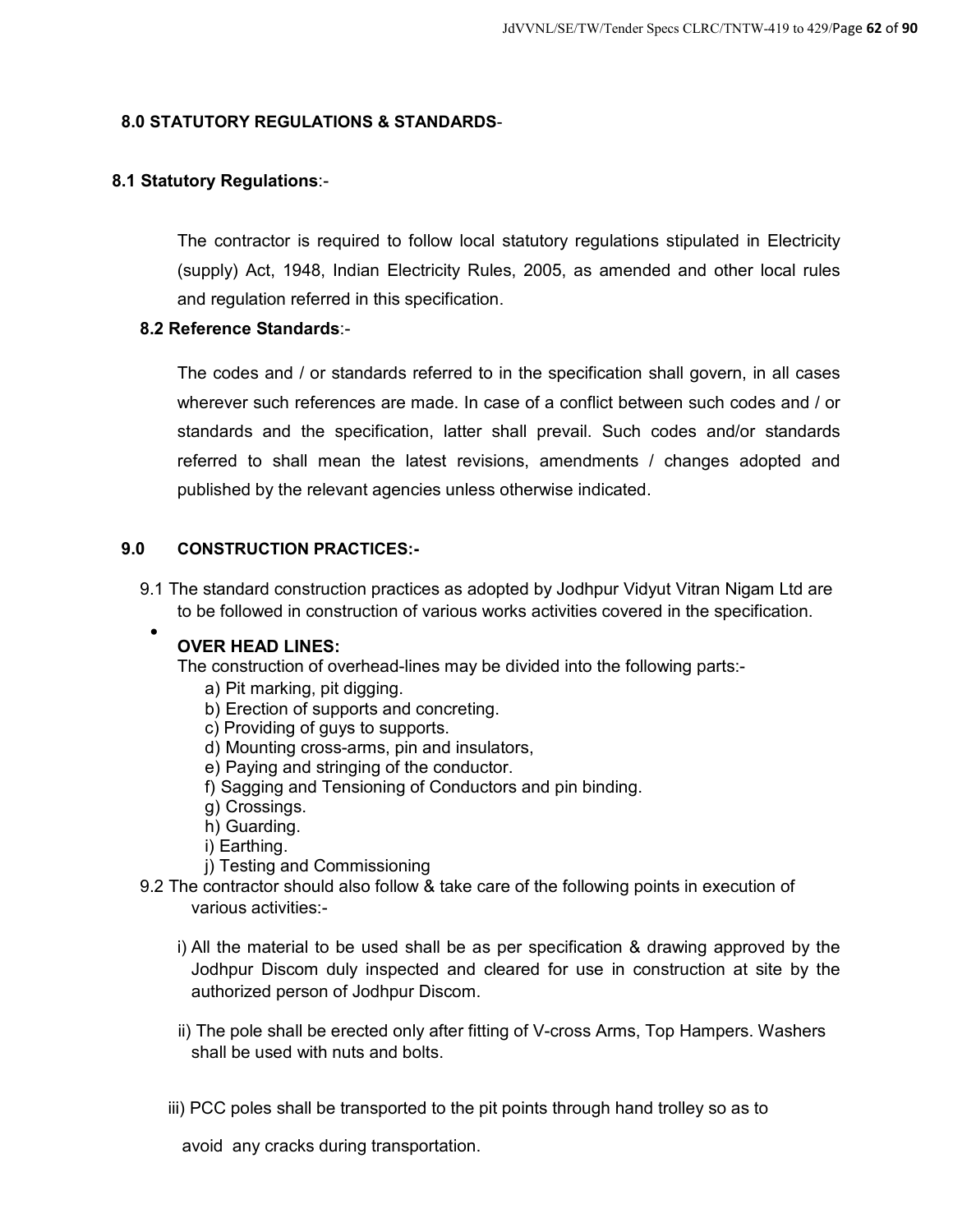- iv) Top Hamper should always be fixed, straight with the help of two nut, bolts and washers on PCC poles.
- v) Earthing of all steel structure like Top Hamper X-arm shall be done by 8 SWG GI wire to connect all items to earth clamps/guard bracket PCC poles.
- vi) Alignment of pit of PCC pole shall be along the line. Alignment of lattice tower/PCC pole shall be along with the line and shall be erected through Ballies in the following length below the ground, pit shall be excavated along the line.

| a) | 9 M Long pole       | 1.5 M Deep |
|----|---------------------|------------|
| b) | 8 M Long pole       | 1.5 M Deep |
| C) | 12.8M Lattice Tower | 1.8 M Deep |

- vii) Erection of PCC pole shall be in alignment and back filling of soil should be in consolidated form by ramming and watering each layer of 0.15 grade ( 1:3:6), 1.65 M in length.
- viii) Stay set shall be provided 2.0 M below the ground and back filling of pit by soil shall be properly rammed. Alignment of pits for stay sets shall be across the lines. Angle of stay set provided shall be an angle of about 45 degree from the ground level. Only one stay set shall be provided in one pit.
- ix) 8 stay set shall be provided on each double pole structure and 5 on lattice tower to be provided for road, P&T and power line crossing.
- x) Guy insulator shall be used in each stay wire at height not less than 3.0 meters from the ground.
- xi) Special nuts of self-locking type will be used in stay sets.
- xii) Proper binding of stay wire shall be done. There shall be no gap between binding coils of same wire. 100mm gap shall be maintained in the binding of two strand of stay wire. Binding of alternate stay wire shall be in opposite direction to each other. Proper size of stay and other clamps shall only provide.
- xiii) All civil works shall be carried out strictly as per norms using proper ratio of Cement concrete of ratio 1:3:6(M-10) 1cement3grit:6 sand with 25mm graded stone aggregate with smooth finish may be provided.
- xiv) Strut shall be provided at angle of 55 to 60 degree from the ground level. Top edge of strut shall be just touch the horizontal base of V-cross Arm/ Cut point.
- xv) Meggering value of all lines shall not be less than 2000 Mega-ohms after completion of work of line & sub-station.
- xvi) Stringing of conductor shall be done properly by using normal pullies and chain pulley block. Over tensioning should not be there in any case and it should be equal in all conductors having proper sag.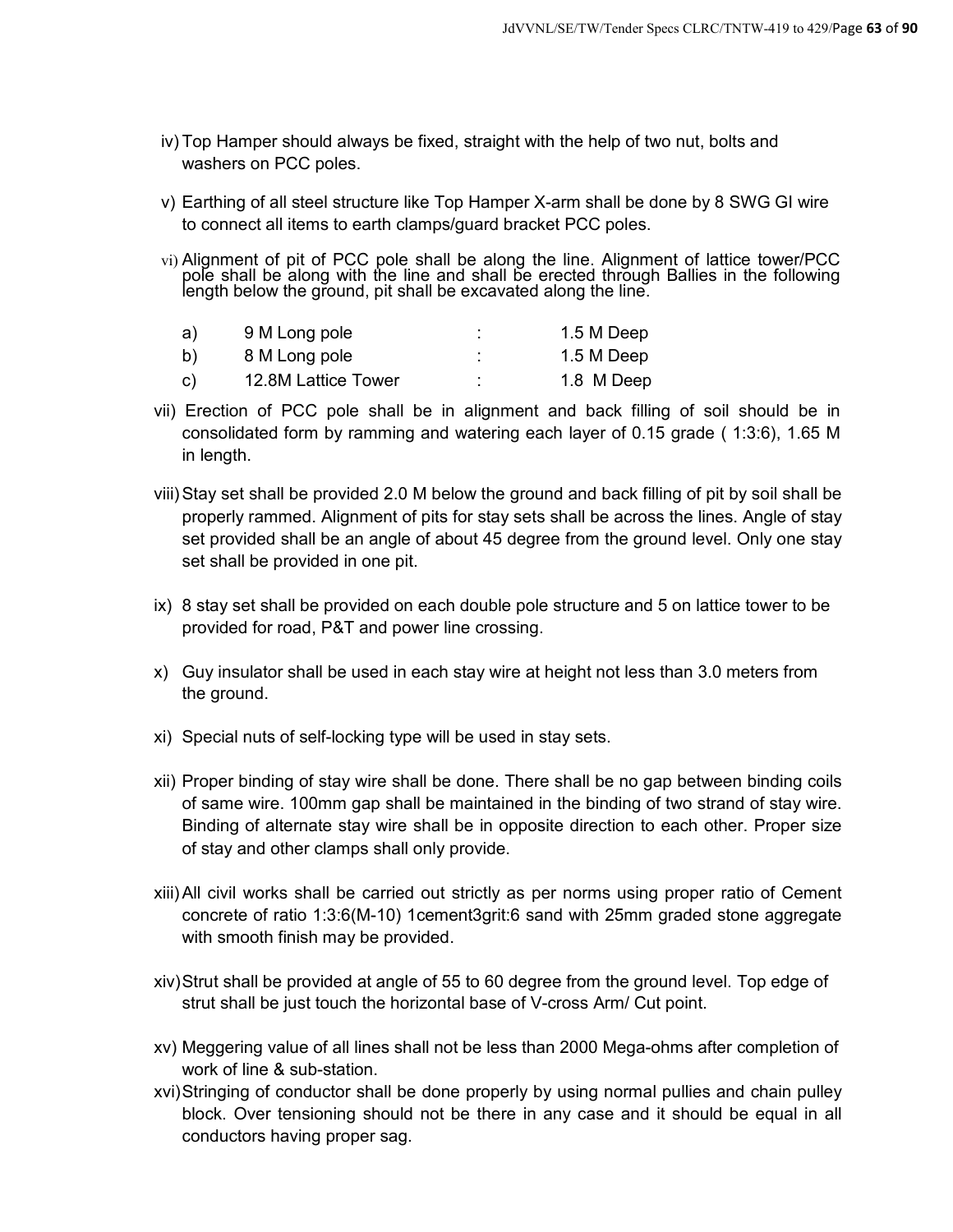- xvii) Binding on pin insulator shall be done 0.230 M on either side of the insulator with one wire
- xviii) Two Nos. PG clamps of standard size as per conductor size shall be provided on each jumper. No separate piece of conductor will be allowed in jumpering. PG clamps for Dog conductor shall be 3 bolt type. As per Indian Electricity Act, atleast three earthing of the line are to be done in one Km. length.
- xix) For the proper earthing due care has to be given. The earth lead should be tightened with U-Bolt on earth wire or bolted on bracket and the earth lead may pass through bolt the hooks of poles.
- xx) The pits for all works including pole erection stay sets, earthings etc. shall be excavated by the contractor irrespective of type of soil whether it is ordinary or hard rock or any other type of soil.
- xxi) Pole mounted 11/0.4 KV Sub-station complete with transformer, G.O. switch, Horn gap fuse sets and lightening arrestors are to be erected as per approved drawing of the Nigam. The location for pole mounted S/S has to be provided as per load requirements. It should be ensured that all live parts are above 12 ft. from the ground. Proper earthing with galvanized M. S. Rod for Sub-station as per approved drawing is also to be ensured.
- xxii) Erection of LT Distribution Pillar Boxes of 400/160/100 Amps. Capacity Each 37"x24" base as per NIGAM standard including excavation, bricks, sand, cement, masonry of size  $4"x3"x10"$  and 3" in ground and  $1\frac{1}{2}$ " above road level with muffing to support and mounting the pillar. The masonry will have 4"x4" opening 2"below ground level two in the rear side and one each in the remaining sides to facilitate entry & exit of incoming and outgoing LT cable .However the exact sizes & general construction design of the foundation shall be given by the Engineer In-charge of the contract with in three weeks of the contract agreement .The contractor shall take into account this while quoting the rates.
- xxiii) Earthing shall generally be carried out in accordance with the requirements of Indian Electricity Rules, 2005 and the relevant regulations of the Electricity Supply Authority concerned and as indicated below:
	- (a) All metallic supports shall be earthed.

(b) For PCC poles the metal cross-arms and insulator pins shall be bonded and earthed at every pole for HT lines.

(c) All special structures on which switches, transformers, fuses, etc., are mounted / likely to mount should be earthed.

(d) The supports on either side of the road, railway or river crossing should be earthed.

(e) All supports (Steel & PCC) HT lines passing through inhabited areas, road crossings

and along such other places, where Earthing of all poles is considered desirable from safety considerations should be earthed.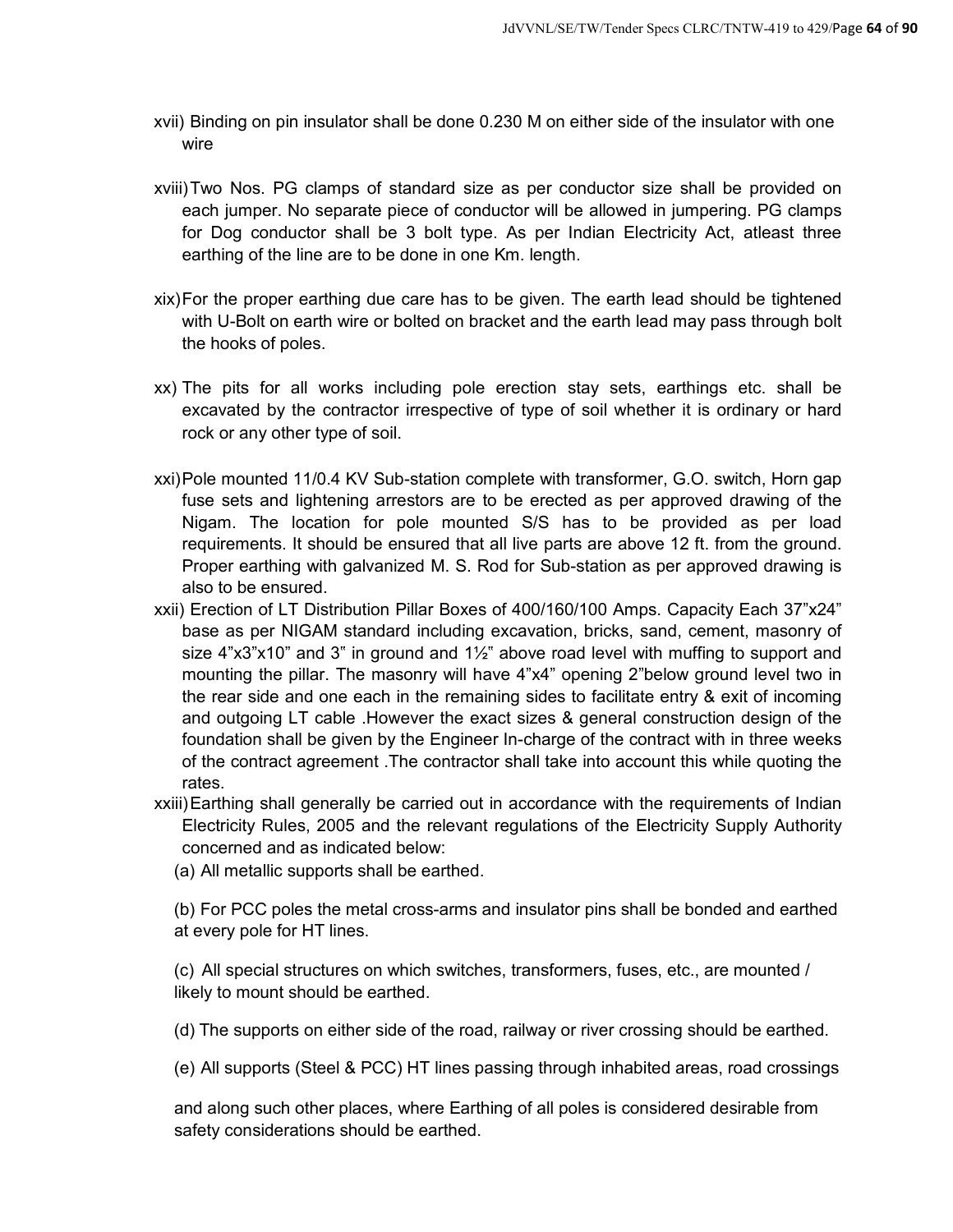## **10. PROVIDING OF GUYS TO SUPPORTS:**

In spite of careful planning and alignment of line route, certain situations arise where the conductor tries to tilt the pole from its normal position due to abnormal wind pressure and deviation of alignment, etc. When these cases of strain arise, the pole is strengthened and kept in position by guys. One or more guys will have to be provided for all supports where there is unbalanced strain acting on the support, which may result in tilting/uprooting or breaking of the support.

Guys are braces fastened to the pole. In this work anchor type guy sets are to be used. These guys are provided at (i) angle locations (ii) dead end locations (iii) T - off points (iv) Steep gradient locations and (v) where the wind pressure is more than 50 kg / Sq.mtrs.

The fixing of guys stays will involve (i) pit digging and fixing stay rod (ii) fastening guy wire to the support (iii) Tightening guy wire and fastening to the anchor. The marking of guy pit, digging and setting of anchor rod must be carefully carried out. The stay rod should be placed in a position so that the angle of rod with the vertical face of the pit is 30º/45º as the case may be.

Before start of erection of Stay sets, required concreting materials like Cement, Sand, Stone Chips and Construction water need to be made available near the pit.

GI Stay wire of size 7/4.0 mm 8.5 kg stay wire per set and 20mm stay rod for 33 KV lines and DP whereas 7/3.15 mm 5.5 kg (10 SWG) stay wire per set and 16 mm stay rod for 11 KV lines and DP.

For double pole structure (DP), four stays along the line, two in each direction and two stays along the bisection of the angle of deviation or as required depending on the angle of deviation are to be provided.

After concreting of 0.3 cmt per stay, back filling and ramming must be done well and appropriate time / days shall be allowed for proper setting.

The free end of the guy wire/stay wire is passed through the eye of the anchor rod, bent back parallel to the main portion of the stay/guy and bound after inserting the G.I. thimble, where it bears on the anchor rod. If the guy wire proves to be hazardous, it should be protected with suitable asbestos pipe filled with concrete of about 2 m length above the ground level, painted with white and black strips so that, it may be visible at night. The turn buckle shall be mounted at the pole end of the stay and guy wire so fixed that the turn buckles is half way in the working position, thus giving the maximum movement for tightening or loosening.

#### **11. Conductor Erection:**

Conductor erection is the most important phase in construction. The main operations are:-

- (a) Transportation of Conductor to works site.
- (b) Paying and Stringing of Conductor
- (c) Jointing of Conductor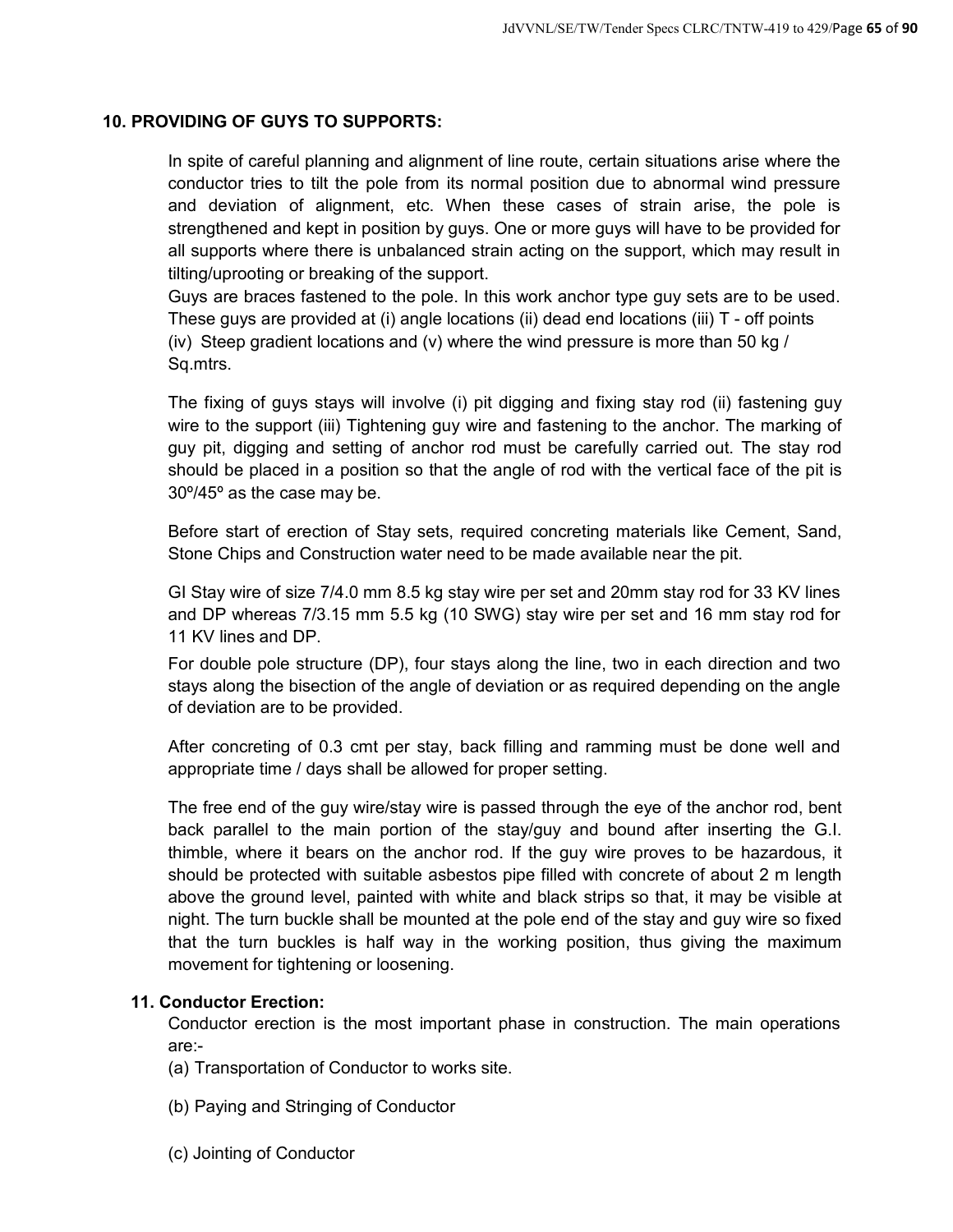#### (d) Tensioning and Sagging of Conductor

The conductor drums are transported to the tension location. While transporting precautions are to be taken so that the conductor does not get damaged / injured. The drum could be mounted on cable drum support, which generally is made from crow-bar and wooden slippers for small size conductor drums. The direction of rotation of the drum has to be according to the mark in the drum so that the conductor could be drawn. While drawing the conductor, it should not rub causing damage. The conductor could be passed over poles on wooden or aluminum snatch block mounted on the poles for this purpose.

**The mid span jointing is done through compressions or if helical fittings are used the jointing could be done manually.** After completing the jointing, tensioning operation could be commenced. The conductor is pulled through come-along clamps to stringing the conductor between the tension locations. Sagging of conductor has to be in accordance to the Sag Tension chart. In order to achieve it, it is preferred to pull the conductor to a tension a little above the theoretical value so that while transferring it from the snatch blocks to the pit insulators and to take care of temperature variation. Proper sag could achieve. Sagging for HT line is mostly done by "Sighting". A horizontal strip of wood is fixed below the cross-arm on the pole at the required sag. The lineman sees from other end and the sag is adjusted by increasing or decreasing the tension. The tension clamps could then be finally fixed and conductor be fixed on pin-insulators. All fittings, accessories like guys, cross-arms, etc., could be checked as they should not have deformed.

The maximum permissible spans for all the lines of HT and 0.4 KV are prescribed according to the design of the supports. Sag-tension charts for these conductors are to be followed.

## **11 STRINGING OF CONDUCTOR:**

i) **The works include spreading of conductors or HT/LT cables without any damages and stringing with proper tension without any kinks / damages including binding of conductor at pin points, jumper at cut points etc, and the ground and line clearances at road crossings along roads. LT crossing and others shall be as per the relevant I.E. rules.**

ii) While transporting conductors drums to site precautions are to be taken so that the conductor does not get damaged. The drum shall be mounted on cable drum support, The direction of rotation o the drum shall be according to the mark in the drum so that the conductor could be drawn, While drawing the conductor, it shall not rub causing damage, the conductor shall be passed over poles on wooden or aluminum snatch block (pulley) mounted on the poles for this purpose.

iii) The conductor shall be pulled through come-along clamps to stringing the conductor between the tension locations.

iv) Conductor splices shall not crack or otherwise be susceptible to damage in the stringing operation. The contractor shall be used only such equipment/ methods during conductor stringing which ensures complete compliance in this regard. All the joints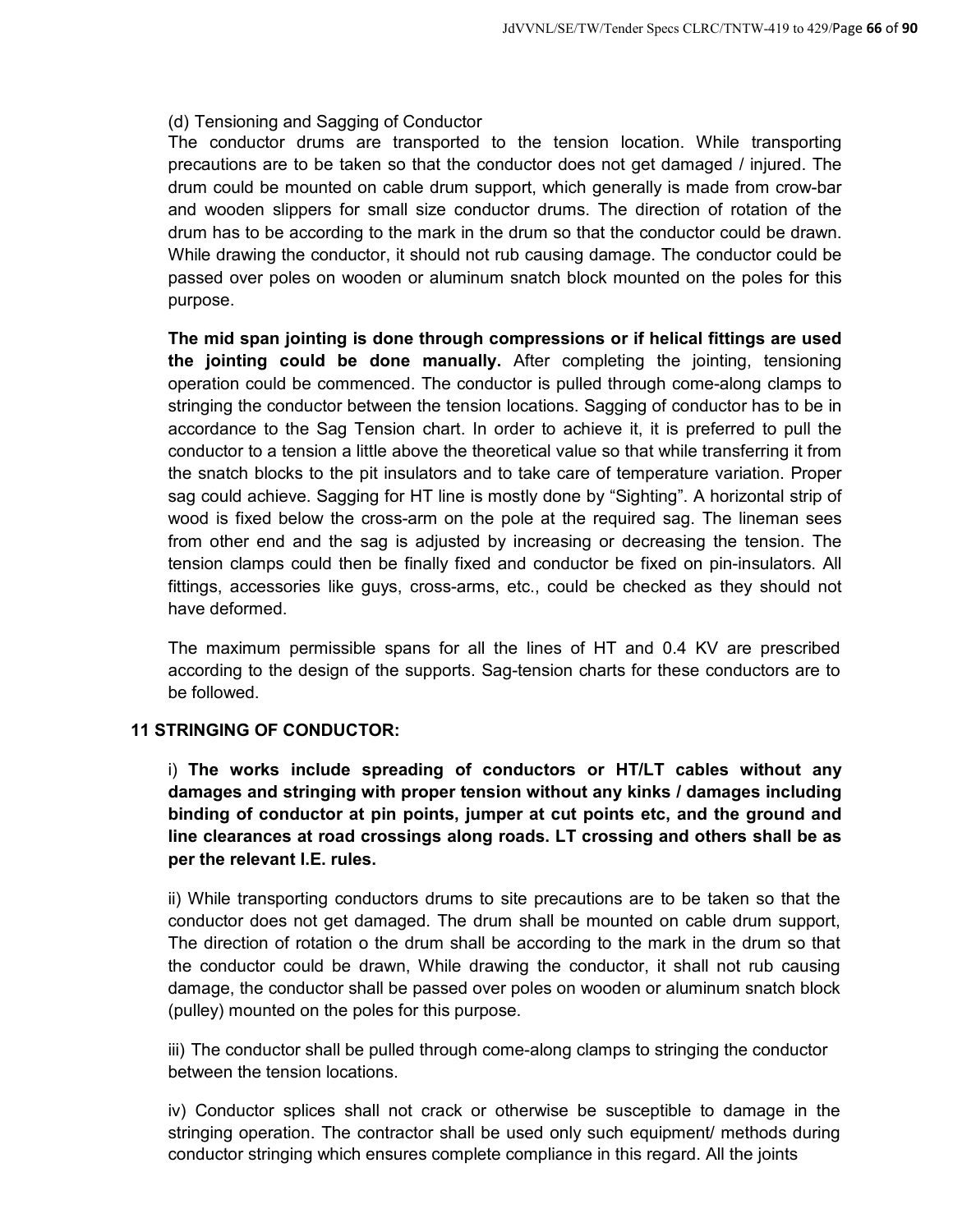including mid span joints on the conductor and earth wire shall be of the

compression type in accordance with the recommendations of the manufacturer, for which all necessary tools and equipment like compressors dies, etc, shall be obtained by the contractor, each part of the joint shall be cleaned by wire brush till it is free of rust or dirt, etc, and be properly greased with anti corrosive compound, before the final compression is carried out with the compressors. After completing the jointing, tensioning operation shall be commenced.

v) **All the joints or splices shall be made at least 15 meters away from the pole No. joints of splices shall be made in spans crossing over main roads, railways and small rivers, spans.** Not more than one joint per sub conductor span shall be allowed. The compression type fittings shall be of the self centering type. After compressing the joint the aluminum sleeve shall have all corners rounded; burrs and sharp edges removed and smoothened.

vi) During stringing of conductor to avoid any damages to the joint the contractor shall use a suitable protector for mid span compression joints in case they are to be passed over pulley blocks / aerial rollers. The pulley groove size shall be such that the joint along with protection can be passed over it smoothly.

## **12. TENSIONING AND SAGGING OPERATIONS:**

(i) The tensioning and sagging shall be done in accordance with the approved stringing charts or sag tables. The "initial" stringing chart shall be sued for the conductor and "final" stringing chart for the earth wire. The conductors shall be pulled up to the desired sag and left in running blocks for at least one hour after which the sag shall be rechecked and adjusted, if necessary before transferring the conductor from the running blocks to the suspension clamps. The conductor shall be clamped within 36 hours of sagging in.

(ii) The sag will be checked in the first and the last section span for sections up to eight spans and in one additional intermediate span for sections with more than eight spans. The sag shall also be checked when the conductors have been drawn up and transferred form running blocks to the insulator clamps.

(iii) At sharp vertical angles, conductor and earth wire sags and tensions shall be checked for equality on both sides of the angel and running block. The suspension insulator assemblies will normally assume verticality when the conductor is clamped. Tensioning and sagging operations shall be carried out in calm whether when rapid changes in temperature are not likely to occur.

#### **13. TAPPING ARRANGEMENT FROM EXISTING 11 KV LINE :**

Tapping of existing 11 KV line shall be taken by providing a horizontal cross arm below the existing V cross arm of the pole and mounting disc insulators on it. The tapping conductors may be guided by providing pin insulators as required.

A new two pole structure shall be erected within 10-15 meters of this tapping pole & the new line will emerge from this two pole structure with disc insulators. The Tapping pole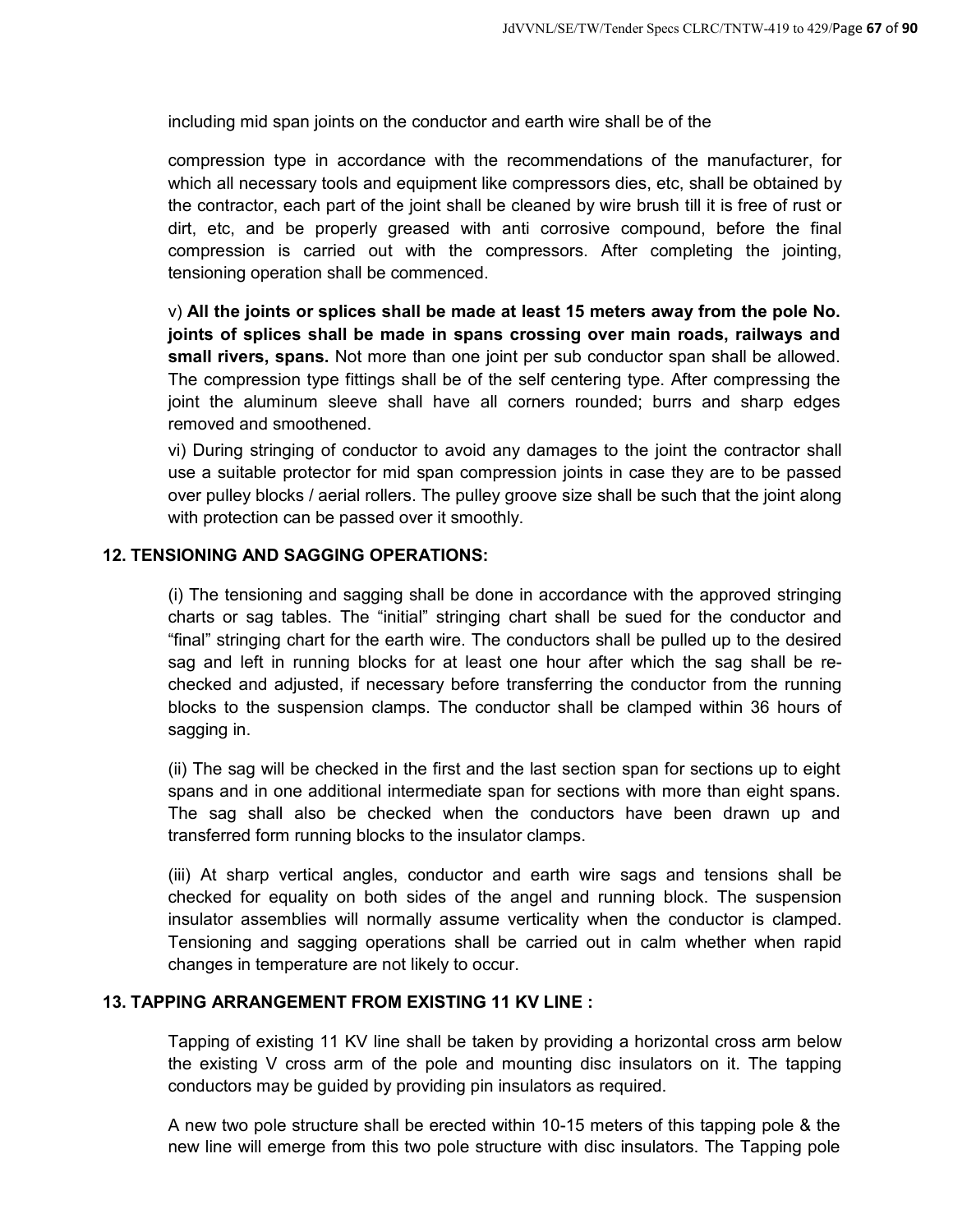to the double pole conductor tension should be such that it avoids looseness & sag to the extent possible & it should avoid extra tension on the tapping pole. Alternately, tapping of existing 11 KV line can be done by erecting two single poles with  $\sqrt{ }$  Cross arms & top clamps, just below the line, as such forming a Double Pole Structure. The Horizontal cross arm shall be provided below the  $\sqrt{v}$  cross arms on both poles and disc insulators are mounted on it. The tapping conductors may be guided by providing pin insulators as required.

Wherever the proposed spur line length is more than two km after the tapping an AB switch arrangement shall be provided at the double pole for isolation of the line.

## **14. FINAL CHECKING, TESTING AND COMMISSIONING:**

After completion of the works, final checking of the line shall be carried out by the Contractor to ensure that all foundation works, pole erecting and stringing have been done strictly according to the specifications and as approved by the Owner. All the works shall be thoroughly inspected in order to ensure that:

- 1 Sufficient backfilled earth covers each foundation pit and is adequately compacted.
- 2 All poles are used strictly according to final approved drawing and are free of any defect or damage whatsoever.
- 3 The stringing of the conductors have been done as per the desired clearances.
- 4 All conductor accessories are properly installed.
- 5 All other requirements for completion of works such as fixing of danger plate and anticlimbing device have been fulfilled.
- 6 The insulation of the line as a whole is tested by the Contractor through provision of his own equipment, labor, etc. to the satisfaction of the purchaser.
- 7 All poles are properly grounded.
- 8 The line is tested satisfactorily for commissioning purpose.

#### **15. Anchoring and Providing Guys for Supports**

Guys are to be provided to counter balance the load on the supports due to pulling of the conductors, so that the supports remain straight in vertical position without bending in any direction.

The stays/guys shall be provided at the following locations.

- 1. Angle locations
- 2. Dead end locations
- 3. Tee off points
- 4. Steep gradient locations to avoid uplift on the poles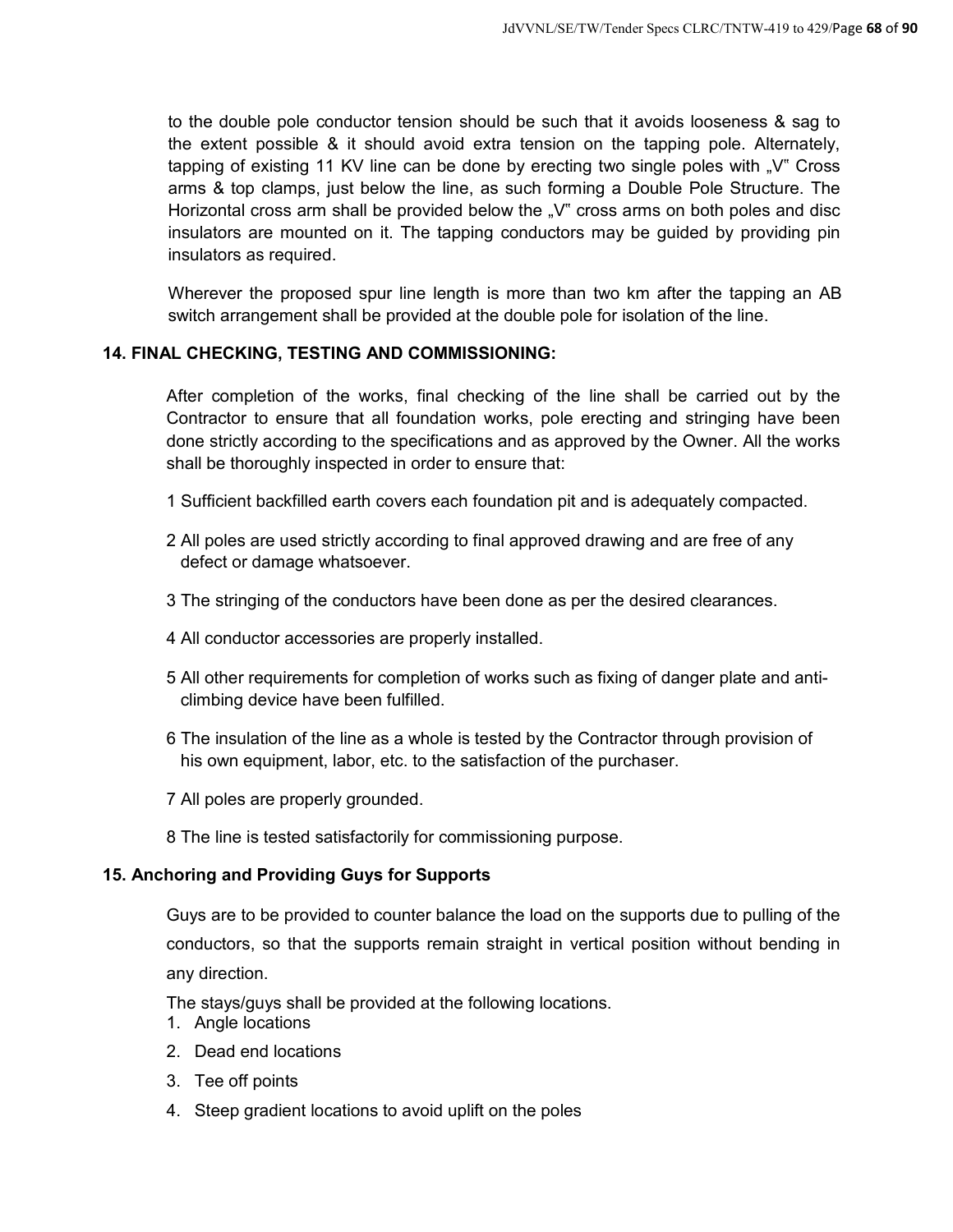5. Two numbers storm guys to the central pole between two cut points perpendicular to the line direction.

The installation of stay/guy will involve the following works:

- 1. Excavation of pit
- 2. Fixing of base plate to the stay rod and concreting and back filling of the pit.
- 3. Fastening guy wire to the support along with stay clamp and turn buckle, after fixing guy insulator(s) as per the drawing.
- 4. Tightening guy wire and fastening to the anchor.

The marking of the guy pit for excavation, the excavation of pits and setting of the anchor rod must be carefully carried out. The stay rod shall be placed in a position such that the angle of inclination of the rod with the vertical face of the pit is  $45^{\circ}$ .

The anchor plate shall be of size 450 x 450 x 75mm, made of RCC with 1:2:4 ratio and using 20mm machine crushed granite metal. Alternatively M.S. Plate of size 450 x 450 x 10mm may also be used. The pit shall be filled with 1:3:6 cement concrete using 40mm granite metal. The size of concrete block shall be 450x450x1265mm at the bottom covering the anchor plate completely. The concrete shall be cured for 14 days and balance portion of the pit back filled with earth as per the specification.

Proper form of moulds adequately braced to retain proper shape shall be used. The moulds should be made water tight so that cement cream will not come out. After concreting to the required height the top surface should be finished smooth, with 1:6 slope towards the outer edge to drain off water.

In wet locations, submerged locations and marshy locations the site shall be completely dewatered during concreting and for 24 hours after completion. Moulds shall not be removed before a lapse of 24 hours after completion of concreting. After removal of form boxes, the concrete surfaces where ever required shall be plastered with a rich mix of cement and sand mortar in the shortest possible time.

After the curing time of concrete is over, the free end of the guy wire is passed through the eye of the anchor rod, bent back parallel to the main portion of the guy and bound after inserting the G.I. Thimble. The loop is protected by G.I. Thimble where it bears on the anchor rod. Where the existence of guy wire proves hazardous, it should be protected with suitable asbestos pipe of 50 mm dia. and 2 mts length, filled with concrete, duly painted with black and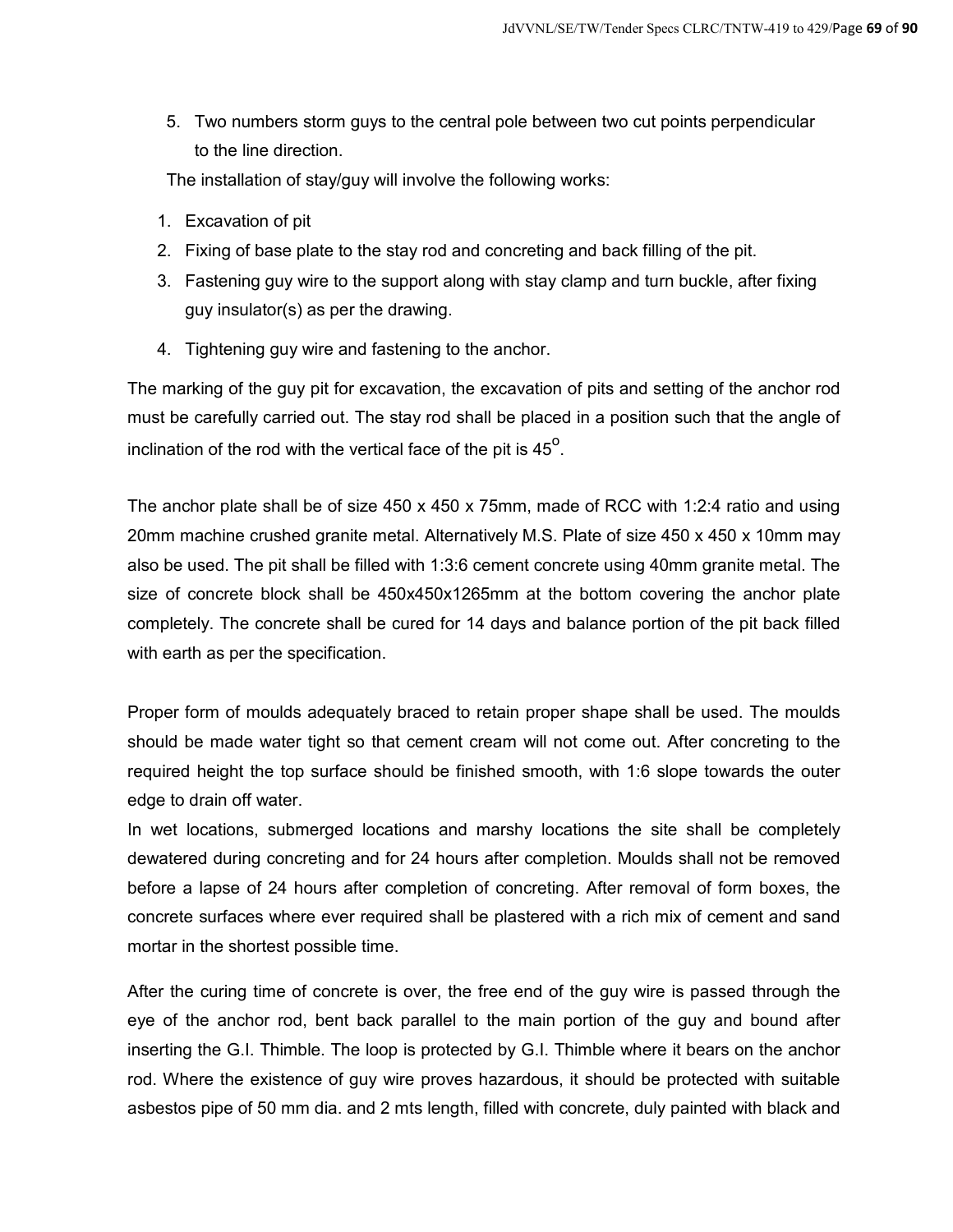white stripes with enamel paint of approved quality and make, so that it may be visible at night.

The Turn buckle shall be mounted at the pole end of the stay and guy wire so fixed that the eye bolt is half way in the working position, thus giving the maximum movement for tightening or loosening.

Guy insulators shall be provided to prevent the lower part of the guy from becoming electrically energised by contact with the upper part of the guy, when the conductor snaps and falls on them or due to leakage. No guy insulator shall be located at less than 3.5 mts (vertical distance) from the ground. The minimum distance along the stay between the point of contact with the pole and the top of stay insulator is 1.8 mts

Guy insulators shall comply with IS: 5300. Where stay angles of less than  $45^{\circ}$  are unavoidable the use of stay angles from 30 $^{\circ}$  to 44 $^{\circ}$  or bow guys or flying stays shall only be done with the approval of the Engineer. The anchoring and providing of guys for supports shall be done as per the drawing. The stay wires used for anchoring shall conform to IS: 2141. The individual wire used to form "stranded stay wire" is to be of tensile grade 4 having minimum tensile strength of 700N /mm $^2_\cdot$ 

## **16. Do's and Don't's**

For the guidance certain DO"S and DON"TS are given below while stringing the conductor**.** 

## **Do's**

- **1.** Use proper equipment for binding aluminium conductors at all times.
- **2.** Use skids or similar method for lowering conductor drums from transport.
- **3.** Examine reel before unreeling for presence of nails or any other object, which might damage conductor.
- **4.** Rotate the reel while unwinding the conductor in the direction marked on the reel.
- **5.** Grip all strands while pulling out the conductor.
- **6.** Control the unreeling speed with a suitable braking arrangement.
- **7.** Use wooden rods for suitable braking arrangement.
- **8.** Use long straight, parallel jaw grip with suitable liners when pulling conductor, thus avoiding nicking or kinking of the conductor.
- **9.** Use free running sleeves or blocks with adequate grooves for drawing / paving conductors.
- **10.** Use proper sag charts.
- **11.** Mark conductors with adhesive tape which will not damage the strands.
- **12.** Make all splicing with proper tools
- **13.** Chromate or graphite conducting oxide inhibiting grease, should be applied before cleaning with wire brush, where ever jointing takes place.

Don"ts

- **1.** Do not handle conductor without proper tools at any stage.
- **2.** Do not pull conductors without ensuring that there are no obstructions on the ground.
- **3.** Do not pull out excess quantity of conductor than is required.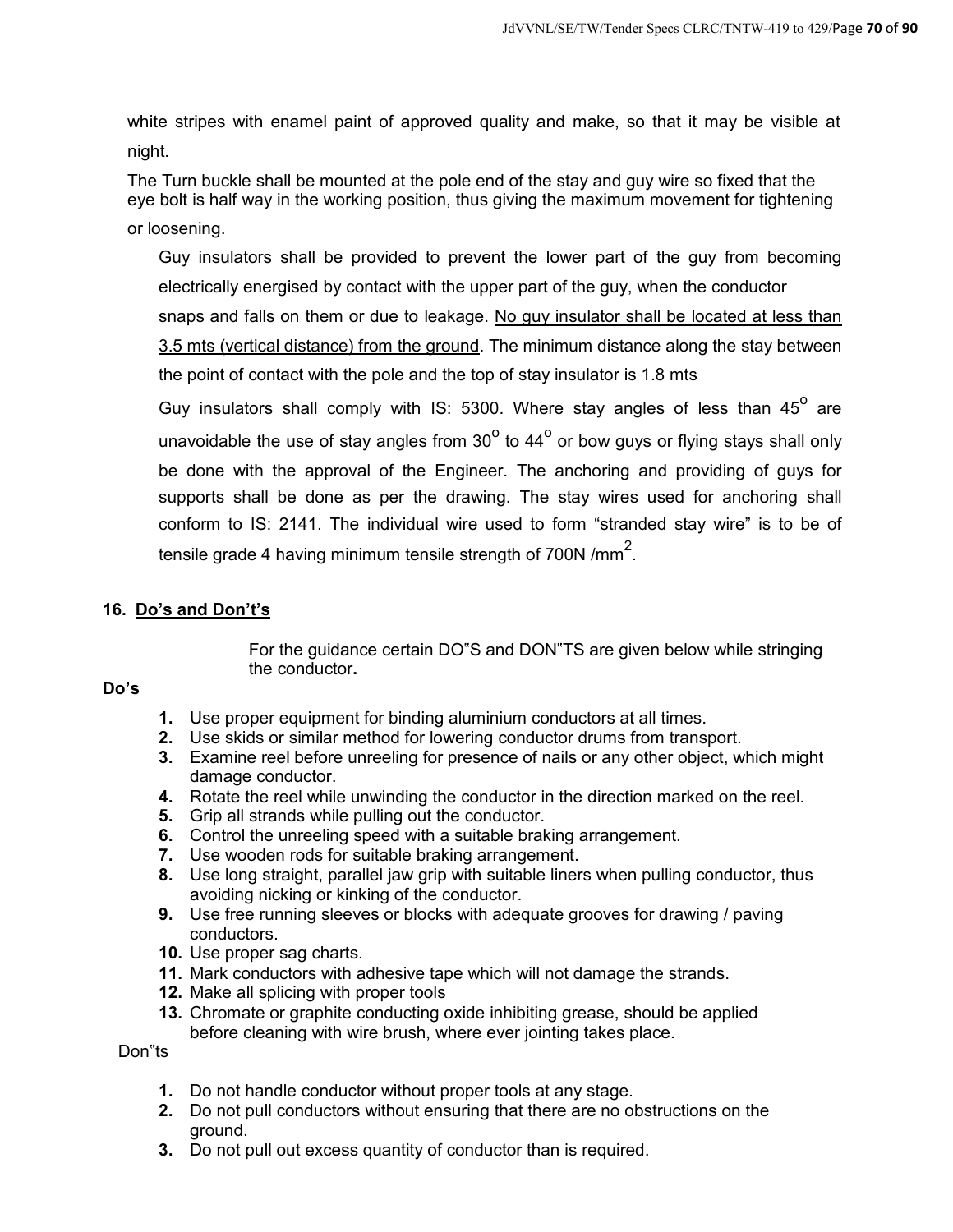- **4.** Do not make jumper connections on dirty or weathered conductor; clean the conductor using wire brush.
- **5.** Do not handle aluminum conductor in a rough fashion but handle it with a care it deserves.

#### **17 Workmanship**

The Contractor shall entirely be responsible for the correct erection of line as per specification / approved drawings and their correct setting and alignment, as approved by the Engineer. If the supports and DP Structures after the erection are found to differ from approved route maps and drawings or to be out of alignment, the Contractor shall dismantle and re-erect them correctly at his own cost without extension of time. The supports must be truly vertical and in plumb after erection and no straining will be permitted to bring them to vertical position. Verticality of each support shall be checked by the Contractor and furnished to the Engineer. Maximum permissible tolerance is 50 mm in respect of verticality.

#### **18. CONSTRUCTION PRACTICE FOR DISTRIBUTION TRANSFORMER SUB-STATION :**

The contractor shall transport, install, test and commission Distribution Transformers.

The contractor shall survey the area, fix the location of DT keeping in view that DT is close to the centre of the area to be fed as practically possible. Contractor shall obtain the owner"s approval for final DT location. The no. of LT feeders / service connections to be connected to a particular DT shall be decided during detailed physical survey and owner approval will be final.

The details of the work related to distribution transformer are given below: -

#### **19. Earthing arrangement for transformer stations:**

Earthing arrangement for DT shall be as per OUR construction standard earthing shall be used to earth LT neutral, LA and the DT body at each DT location. Thus three such pits shall be built for each transformer, the location of earth pits and for connections to various earth pits, the bidder shall furnish detailed earthing system drawing for the DT stations for review and approval. The earth resistance achieved shall be less than the stipulated value as per the relevant codes of practice and shall be measured and recorded as per approved erection and commissioning procedures.

#### **20. Electrical connections**

The HT side connections shall be made with ACSR weasel conductor. LT side connections shall be made with LT XLPE AB cables. Cables glands of ISI marks shall be used for all the cable entries in distribution box.The contractor shall properly dress all the LT cables emanating form distribution box. The contractor shall provided all jointing material i.e. sleeves etc and carry out all jointing works. The cable ends shall be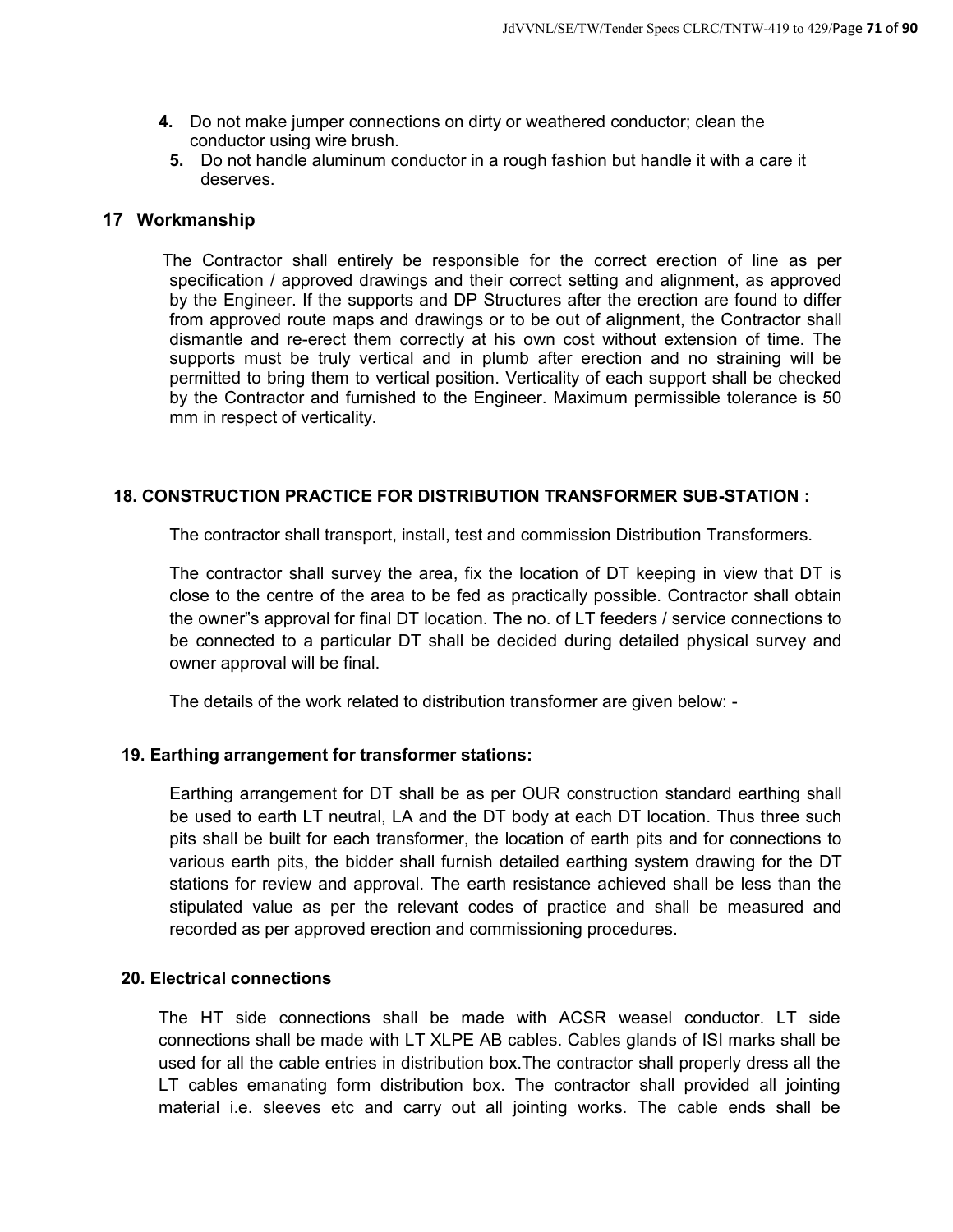connected using adequate capacity aluminum lugs and shall be tightened using bimetallic brasses.

## **21. Protection and isolation**

(a) HT side

The DTs shall be fitted with DO fuse cum isolators to protect and isolate transformer on HT side in case of over current and earth faults.

(b) LT side

Electric power from the transformer is drawn through the incomer MCCBs provided on LT side to protect the transformer form the faults occurring on LT system.

## **22. Connection from distribution Transformer to LT Cable**

For extension of supply from Distribution box to overhead AB Cable/Insulated conductor the arrangement shall be as described below:

- 1. Bearer/Messenger wire of LT AB cable shall be anchored through dead end clamp arrangement on master pole which is at a distance of 5 meter from transformer DP.
- 2. Extra length of continuous cable along with messenger / bearer wire shall be properly dressed and taken in to MCCB, using bimetallic clamp of appropriate size / quality..

## **23. Distribution Line Locations:**

12.4.1 The route selected for a distribution line shall be such that it will find the lowest cost considered over a period of years, consistent with accessibility for easy maintenance etc. This includes many considerations such as original cost, tree trimming, freedom from vehicular damages as for as possible, availability for future service.

12.4.2 The line should be routed whenever possible to avoid natural obstacles such as steep hills or valleys, swamps, lakes, thick forests, rivers etc. Lines should be located at a safe distance from buildings and from possible fire, proximity to traffic and other hazards, Lines shall not cross school playgrounds, cemetery, except under special circumstances, Lines should be away from the building containing explosives.

12.4.3 Transportation cost constitute a major portion of the construction cost, As such, while finalizing the route alignment, it may be ensured that extra cost involved due to additional lead for transportation of the material should be as low as possible.

#### **24. Right of way:**

Considering the case of maintenance and avoiding the problems of right of way. It is always preferable to lay the distribution lines along the roads; this will not always be possible considering the cost involved due to the extra length of lines etc, in which case, the line will have to be run on private lands or property.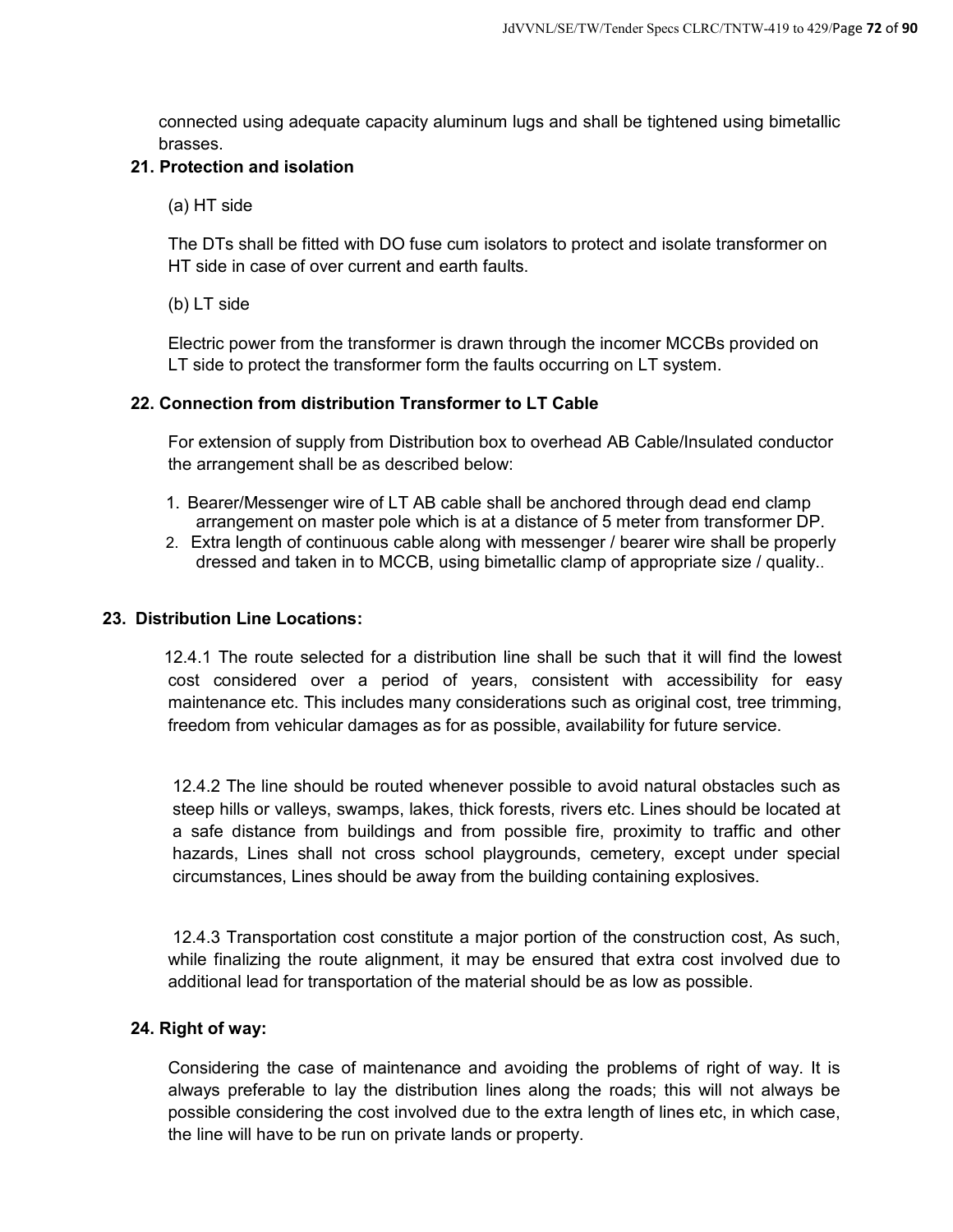# **SECTION-IV PRE QUALIFICATION REQUIREMENT (JODHPUR VIDYUT VITRAN NIGAM LIMITED)**

### **1.0 GENERAL:**

The Bidders shall become eligible on satisfying the following ..Bid Qualification Requirements" and on production of the required documentary evidences along with the Tender. The tender shall be filled by a single bidder.

### **2.0 ELIGIBILTY:**

i) The bidder should possess class "A/B" Electrical License issued by Electrical Inspectorate of Govt. of Rajasthan.

If the bidder owns a license other than Raj state, he will have to obtain it within one month after award of contract, failing which award may be cancelled. An undertaking on Non-Judicial Stamp Paper Rs.100/- to this effect is to be furnished along with bid.

- ii) The bidder must not be blacklisted/debarred/ under business relation severed by any State/Central Govt./PSU/ Power utilities on the date of bid submission. The bidder should provide an undertaking (self-certificate) in prescribed format in this regard.
- iii) CLRC registered contractor shall be eligible for their opted Circle/Zone in which he has registered.
- iv) E-V Category bidder shall be entitle for obtaining work of chapter-22.
- v) **CLRC registered contractors in any category with JDVVNL in respective circle can participate. If any bidder who is registered in other Circle/Zone shall be considered as new bidder such bidder (new) shall require to furnish bid security of Rs. 10 Lakh**.
- **2.1 The bid shall be evaluated on the following qualification criteria. Any bidder if fails in any criteria shall be considered as disqualified:** 
	- **2.1 (A) WORK EXPERIENCE:** Bidders having good experience of successful completing various Electrical projects directly in Govt. organizations/ Power utility within last 10(ten) preceding financial years of following activities.
		- i. Erection / Construction of 33 KV / 11 KV overhead lines.
		- ii. Laying / Construction of 33 KV / 11 KV underground cables.
		- iii. Erection / Construction of 33/11KVsub stations.
		- iv. Erection / Construction of LT overhead & underground cables lines.
		- v. Erection / Construction of 11/0.4 KV sub stations.

The bidder must have experience of erection work executed (completed) **not less than 2 % of the estimated cost of the lot cumulatively in best three years out of last 10** preceding financial years. If a bidder submits bid in more than one lot at a time, **then cumulative requirement of experience shall be counted for evaluation of his qualification. For E-V category past experience is not required.**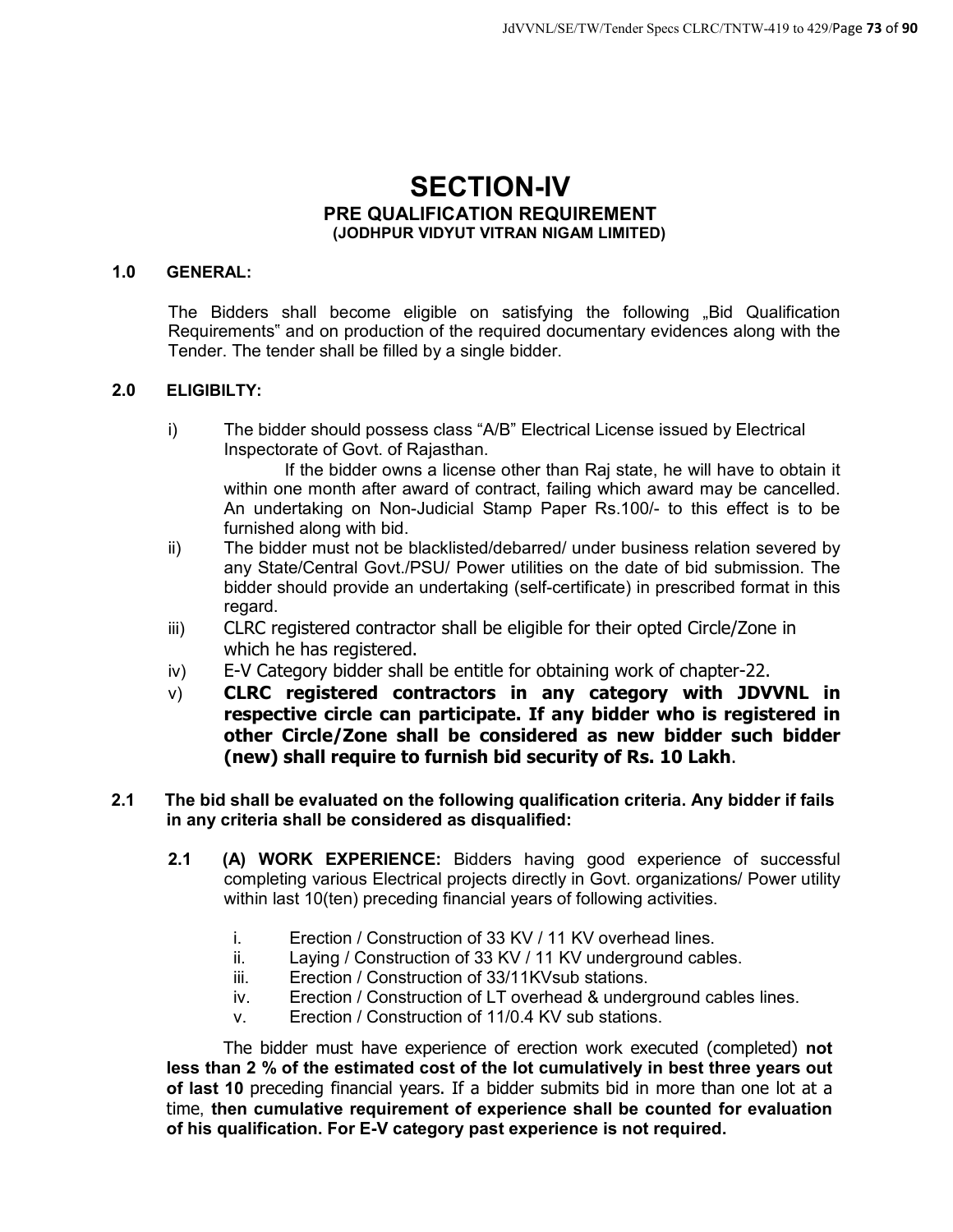In support of the works executed as stated above, the bidder is required to furnish a list of work orders executed during last 10 (ten) preceding financial years in the prescribed format given at Schedule –3(B) duly supported by the following documents attested in respect of each work executed:-

- i) Detailed work order(s).
- ii) Satisfactorily work completion certificate issued by concerned officer not below the rank of Executive Engineer (in case of orders of / State Electricity Boards / Other Govt. agencies like Housing Board, Development Authorities, and RIICO etc) .The completion certificates should also be Signed & duly stamped by the participated bidders.

### **2.1 (B) TURN OVER:**

The annual turnover for sum of best three of last five(5) preceding financial years i.e. 2013- 14, 2014-15, 2015-16, 2016-17 , 2017-18 should be **at least 2 % of the estimated cost of lot** duly certified by Chartered Accountant of India (ICAI) along with his/her membership No. (ICAI) & supporting documents i.e. Audited reports/Balance Sheet/ITR etc.

If a bidder submits bid in more than one lot at a time, then cumulative requirement of turnover shall be counted for evaluation of his qualification. For E-V category above requirement of turnover is not required.

### **3.0 OTHER CONDITIONS:**

- i) Position of bidders will be maintained as per ascending order.
- ii) Only those bidders shall be considered for empanelment who agrees to work on lowest price.
- iii) The panel shall be constituted amongst the participating bidders who shall accept the most reasonable rates. The panel shall be three times of number of sub-division in respective circles which will be decided on the basis of lowest to highest side ascending order. The bidders who accepts most reasonable rates but not covered in panel, the same shall be remain in waiting panel to be considered for obtaining award if required by Nigam. After final panel list concerned SE (O&M), JDVVNL will be issued work order as per panel list roaster system.
- iv) Roaster shall be follows for award as contract.
- v) If a panel contractor refuses to execute the work as per roaster then he will not be entitled for next turn in roaster.
- vi) Each up-Loaded paper/documents should be self-attested duly sealed& Signed by the bidders.
- vii) The conditional bids shall not be considered. If false/ fraud is found in the submitted documents then bidder shall be held solely responsible for this & action shall be taken against the bidder as per provision of GCC/Act/Contractual obligations
- viii) **No minimum quantity is guaranteed to be awarded to the contractor.**

### **THE OFFERS OF BIDDERS NOT SATISFYING THE ABOVE "BID QUALIFICATION REQUIREMENTS" SHALL BE REJECTED.**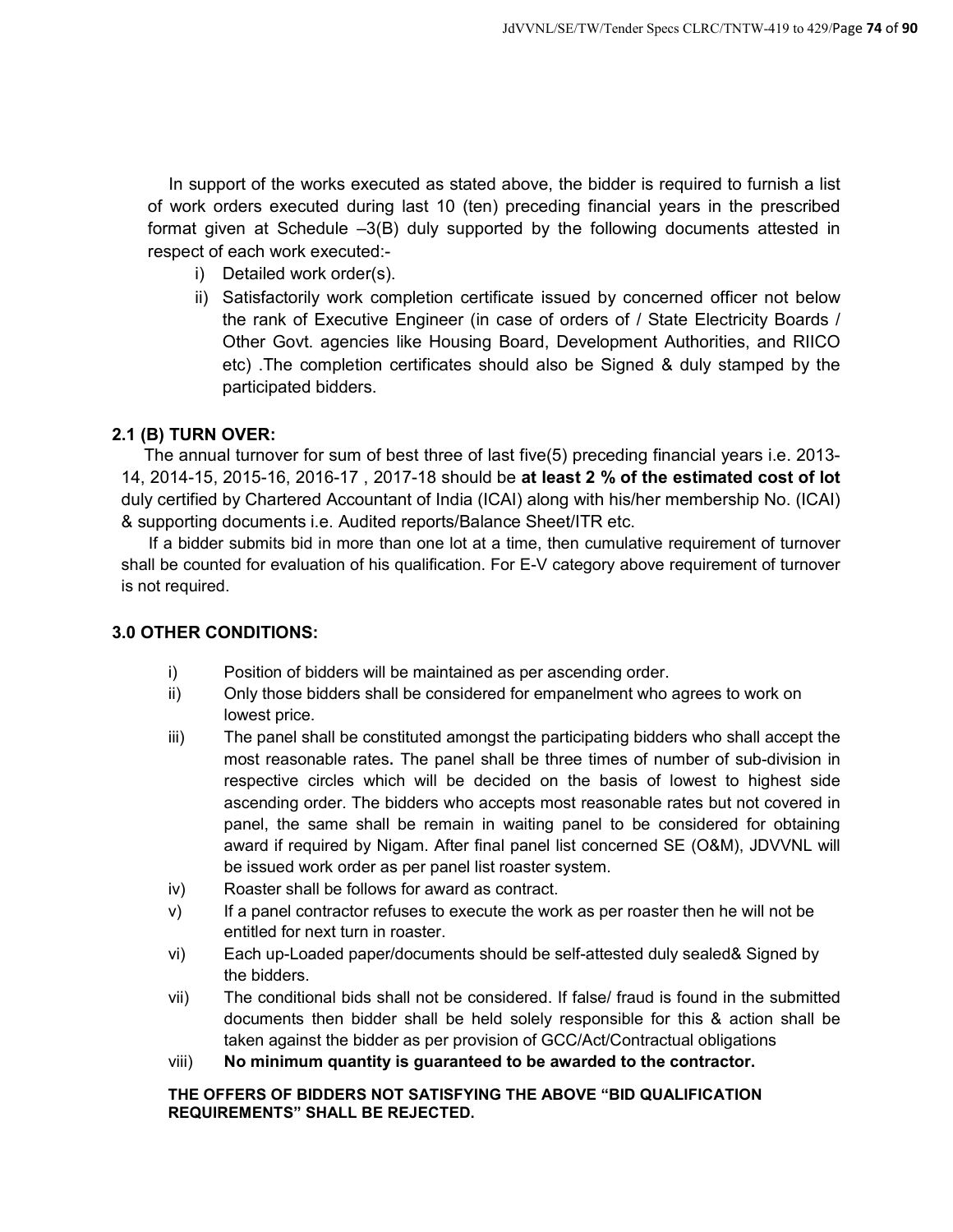# **Jodhpur Vidhyut Vitran Nigam Limited Office of the Superintending Engineer (TW) ,NEW POWER HOUSE, JODHPUR-342003 TELEPHONE NO. 0291-2742336, FAX NO.0291-2745259 SECTION- V (Schedule & Forms)**

# **INDEX**

| S. No          | <b>Description</b>                                                                          |
|----------------|---------------------------------------------------------------------------------------------|
| 1.             | Bid proposal form                                                                           |
| 2.             | Schedule-1 (Commercial Terms & Conditions)                                                  |
| 3.             | Schedule-2 (Technical Terms & Conditions)                                                   |
| 4.             | Schedule-3A (Qualification Requirements Details) with preference of lots.                   |
| 5.             | Schedule-3B Details of Works Executed during last five financial years                      |
| 6.             | Schedule-4 (Work Completion Schedule)                                                       |
| 7 <sub>1</sub> | Schedule-5 (List of Equipment's and Technical Hands)                                        |
| 8.             | Schedule-6 (Check List For Bid Qualification)                                               |
| 9.             | Schedule-7 (Checklist For Commercial Terms)                                                 |
| 10.            | Schedule-8 (Tax/GST Structure)                                                              |
| 11.            | Schedule-9 (Self Declaration of non-Blacklisting/Debarment/Business relation<br>severement) |
| 12.            | <b>MAS Account Format</b>                                                                   |
| 13.            | Proposed G-Schedule Amount/Qty. for Rate Contract Works Details<br>(Annexure-I)             |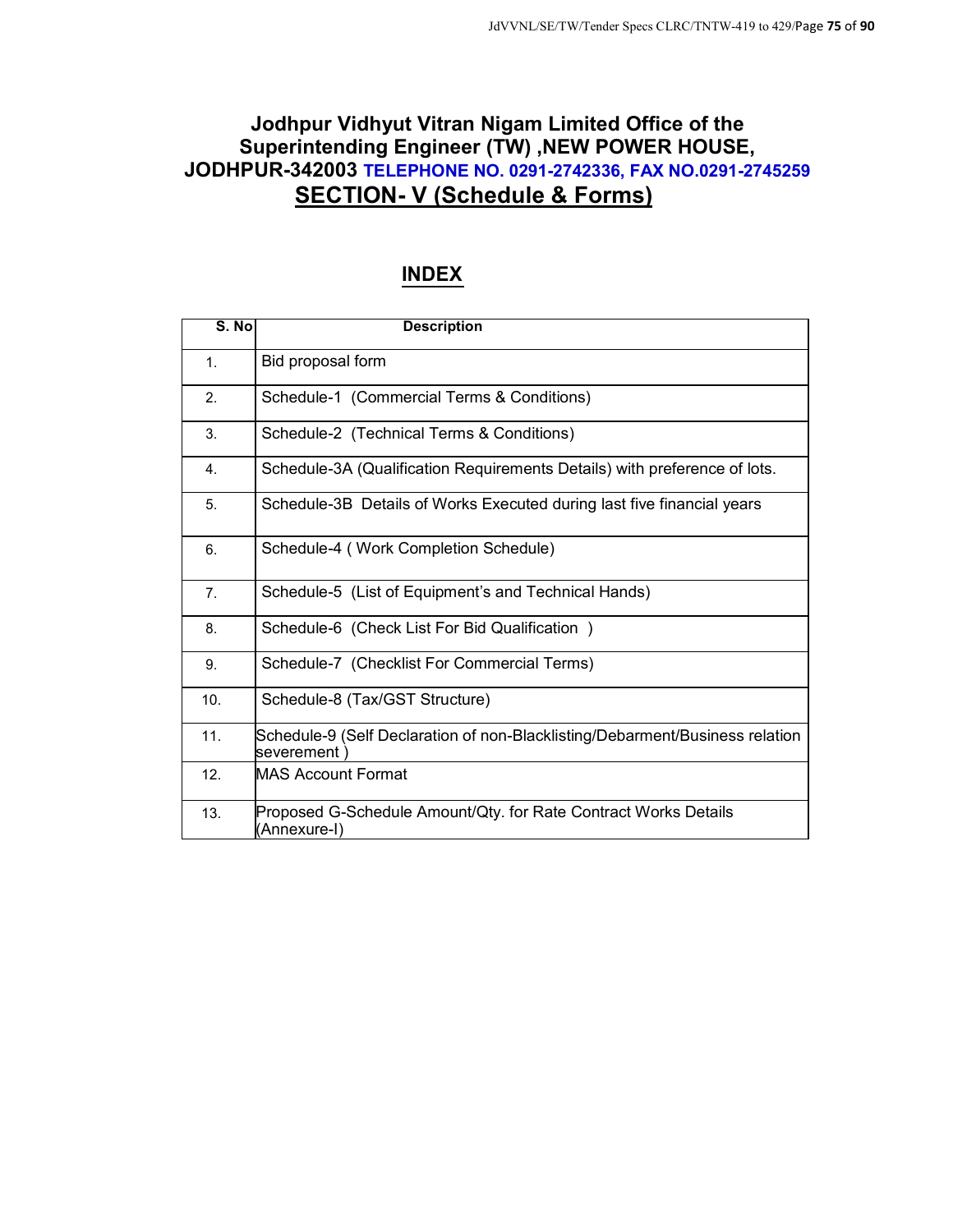# **BID PROPOSAL FORM**

**Bid Proposal form for the works of" ------------------------------------------------------------------------- SSSSSSSSSSSSSSSSSSSSSSSSSSSS. SSSSSSSS on Labour**  Rate Contract) basis under **TNTW..........................of Jodhpur Discom"** 

To,

**The Superintending Engineer (TW),** 

Jodhpur Vidyut Vitran Nigam Limited,

Jodhpur.

Dear Sir,

With reference to your invitation for bids against bid specification No. JDVVNL/SETW/TN-----we agree for execution of electrical work for erection, testing & commissioning on labour rate per bidding documents **downloaded** by us on prices, terms & conditions mentioned hereunder:-

- 1. The prices as mentioned in **under Section-V of** " G -Schedule of prices / Rates (furnished in separate cover-III to be filled online)**"PRICE BID"**) are "**FIRM" in all respect and GST if applicable shall be paid extra on production of documentary evidence at the time of submission of bill.**
- 2. The prices quoted are valid for a period of 90 days from the date of opening of "technocommercial bids and 70 days from the date of opening of price bid whichever is later.
- (a) **GST** for Labour/ Erection work.
- (b) Other new taxes if any, subsequent to bid opening **shall be payable extra at the applicable rates within contractual completion/extended period only.**
- 3. Any statutory variation in the taxes during contracted completion period shall be to Nigam's account.
- 4. We have noted the standard terms of payment and undertake to abide by the same.
- 5. We have also noted that conditional offers shall be rejected.
- 6. We have also noted that erection losses are not admissible as these works are on total electrical in nature.
- 7. The erection work shall strictly be in accordance with **work completion schedule as given in the Schedule-4.** In case we fail to complete the work as indicated therein we shall pay recovery as per "Delay in execution " clause of the specification.
- 8. We shall carry out the work as per the norms of safety, clearances prescribed in IEA, Rules & Codes etc.
- 9. We confirm that we agree to adhere to all the commercial terms & conditions as well as the technical stipulation of your specification No. JDVVNL/SE/TW/TNTW-..............) and there is no deviation. Such acceptance has also been **confirmed** in prescribed **Schedule** enclosed herewith.We confirm that we are qualified for bidding in terms of Qualification Requirements specified in the bidding documents and have submitted the requisite qualification Certificate & data/ documents with the bid.
- 10. The fact of submission of bid to the JDVVNL shall be deemed to constitute an agreement between the bidder and concern circle SE(O&M) whereby such bid shall remain open for

.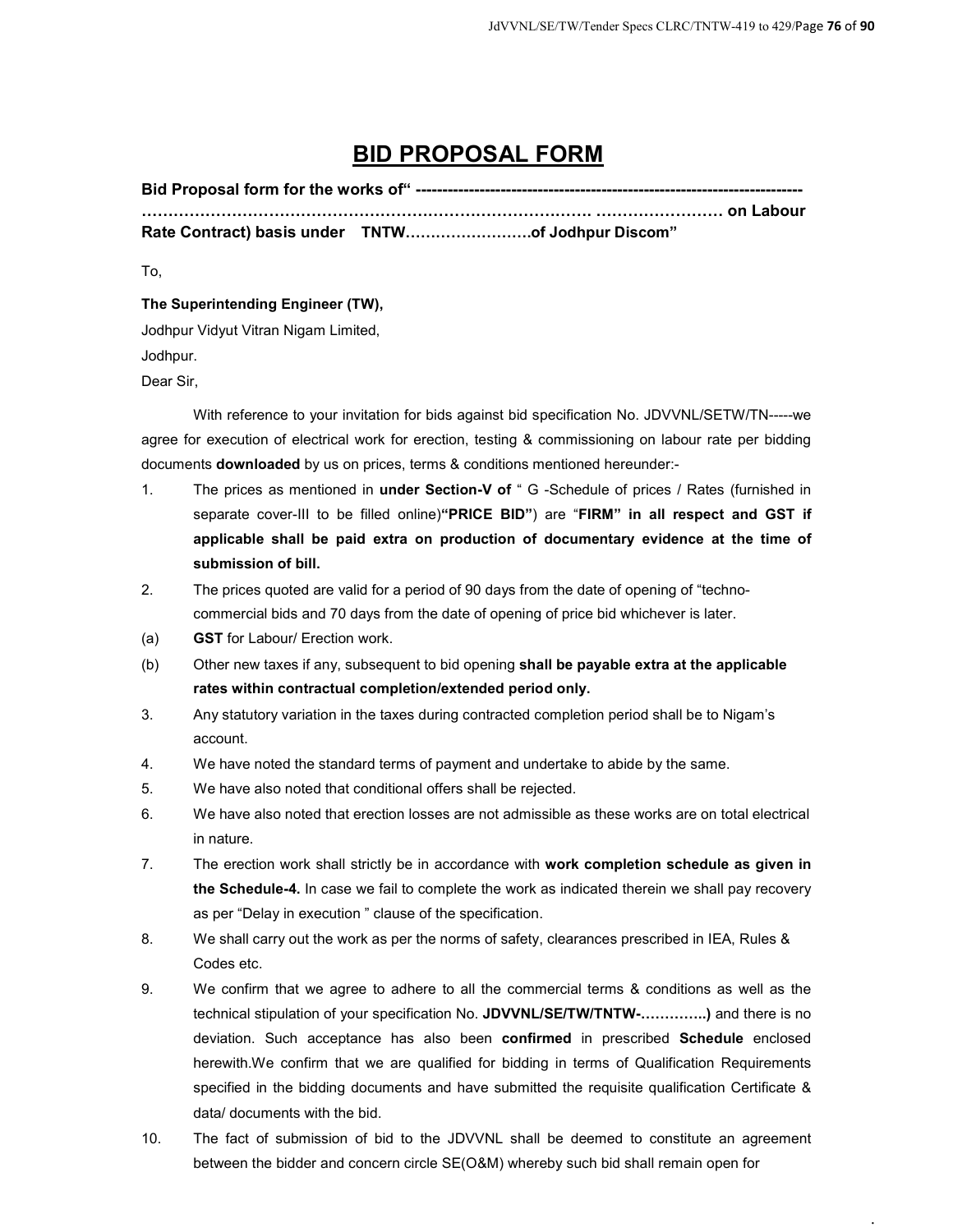acceptance by the JDVVNL and Bidder shall not have option to withdraw his offer, impair or derogate the same. If the Bidder is notified during the period of validity of bid that his bid is accepted by the JDVVNL, he shall be bound by the terms of agreement constituted by his bid and such acceptance thereof by the JDVVNL, until formal contract of the same bid has been executed between him and the JDVVNL in replacement of such agreement.

11. We understand that you are not bound to accept the lowest or any bid you may receive.

#### *Encl:-Schedule- 1 to 8 along with supporting documents***.**

Yours faithfully,

Place:

Date: Signature Contract Contract Contract Contract Contract Contract Contract Contract Contract Contract Contract Contract Contract Contract Contract Contract Contract Contract Contract Contract Contract Contract Contract

Name & Designation with seal of the firm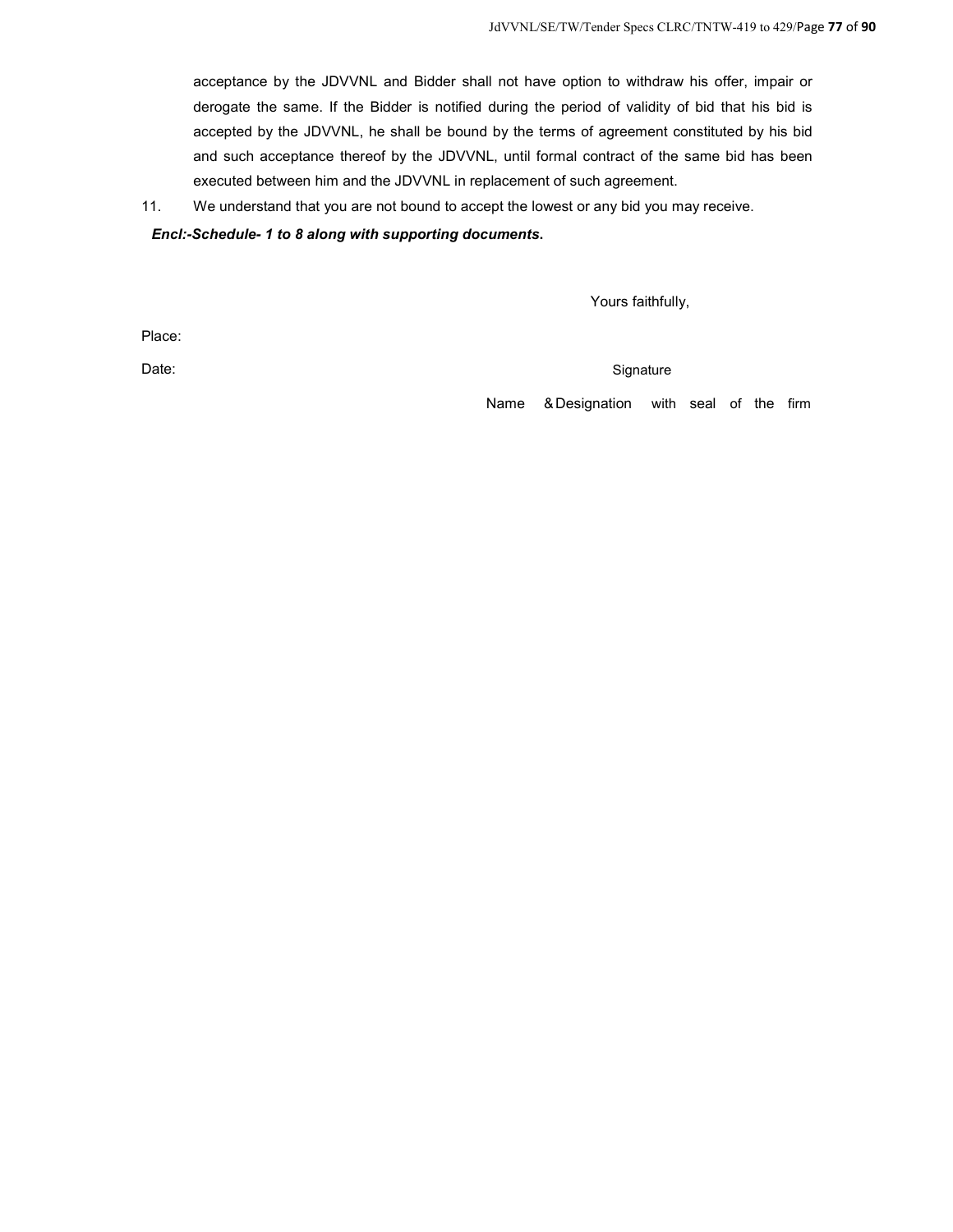### **COVER II (PART'A')**

### **Commercial Terms & Conditions**

Bidder's Name & Address:

**To,** 

**The Superintending Engineer (TW),** 

**Jodhpur Vidyut Vitran Nigam Limited** 

**Jodhpur - 342003** 

**Sub:** Confirmation for **"No Deviation"** in Commercial terms & conditions of package No. JDVVNL/SE/TW/TNTW-....................

### **Dear Sir,**

We hereby confirm that there is no deviation in commercial terms & conditions stipulated in the bidding documents and we are agreed to adhere the same strictly.

Yours faithfully,

(Signature)[[...........................

Date :

| Place: | (Name)        |
|--------|---------------|
|        |               |
|        | (Common Seal) |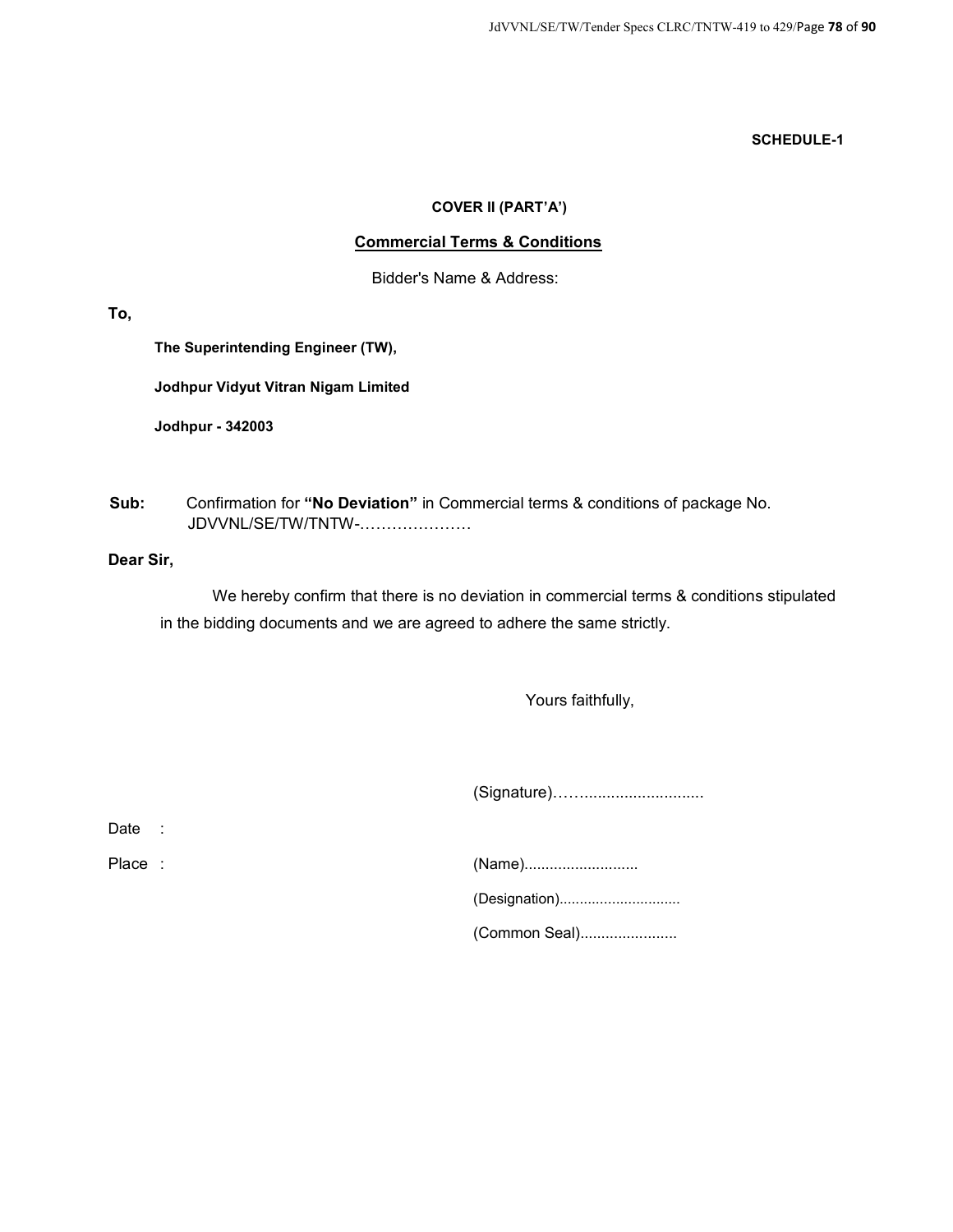### **COVER II (PART'A)'**

### **Technical Terms & Conditions**

Bidder's Name & Address:

To,

**The Superintending Engineer (TW),** 

**Jodhpur Vidyut Vitran Nigam Limited** 

**Jodhpur - 342003** 

**Sub :** Confirmation for **"No Deviation"** in Technical terms & conditions of package No. JDVVNL/SE/TW/TNTW-..........

**Dear Sir,** 

We hereby confirm that there is no deviation in technical terms & conditions stipulated in the bidding documents and we are agreed to adhere the same strictly.

Yours faithfully,

(Signature) [[...........................

Date :

| Place: | (Name)<br>    |
|--------|---------------|
|        |               |
|        | (Common Seal) |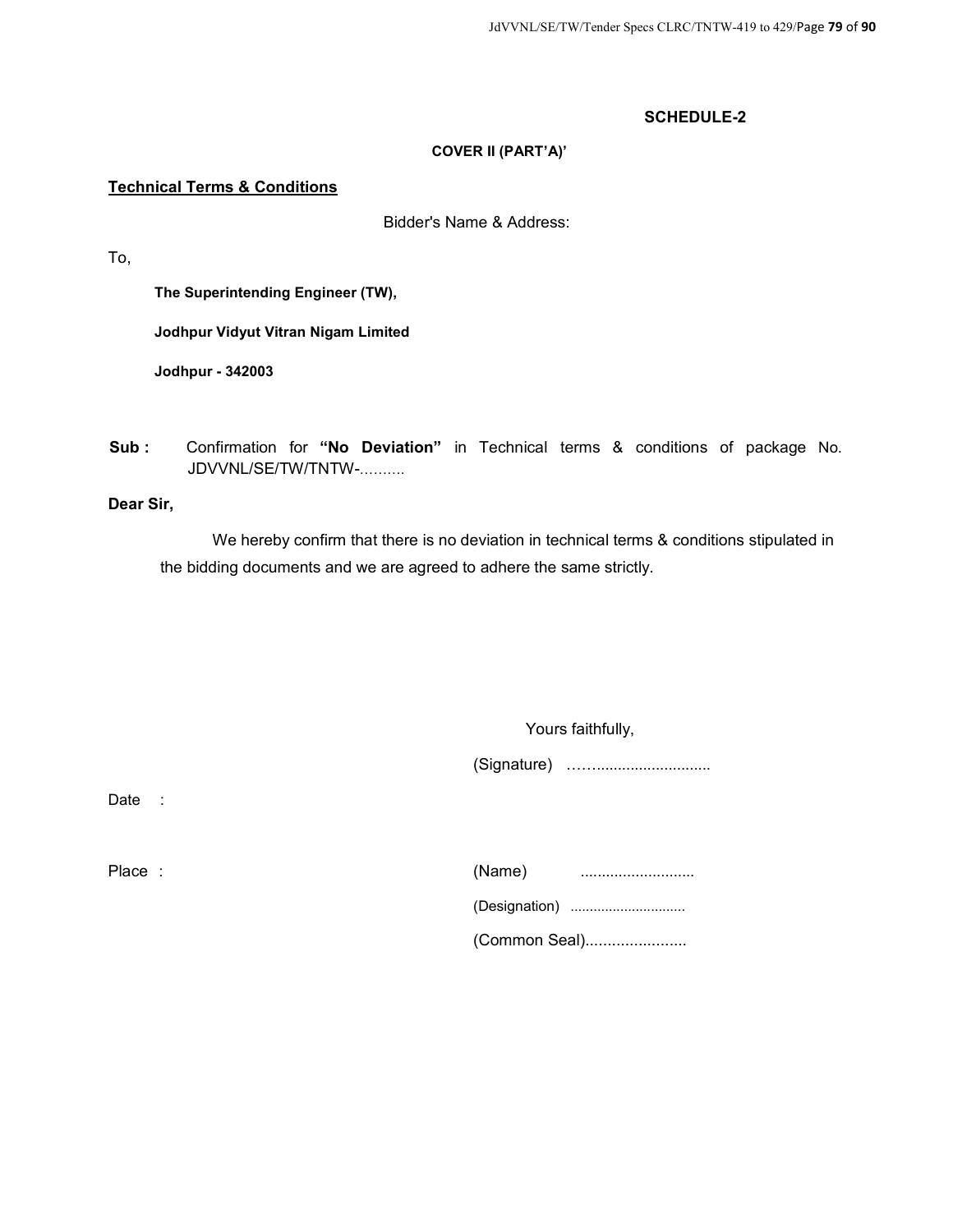### **SCHEDULE - 3 (A)**

#### **COVER II (PART'A')**

### **Qualification Requirements Details**

Bidder's Name & Address:

To **TheSuperintending Engineer (TW), JodhpurVidyutVitranNigamLimited, Jodhpur – 342003** 

### **Dear Sir(s),**

We hereby declare that we are qualified for bidding in reference to **"Qualification Requirements"** of the bidding documents **No.SE/TW)/TN-**....................and submit the following certificate(s) /documents in support of the above :-

1.

- 2.
- 3.

### **Note:**

- 1. Furnishing of a certificate issued by a registered chartered Accountant certifying fulfilment of specified qualification requirements is essential. The name, stamp and the registration no. of the Charted Accountant are necessary of the Certificate.
- 2. Copy of Valid Contractor License.

Date:

Place:

**Name&Designation (withseal of the firm)**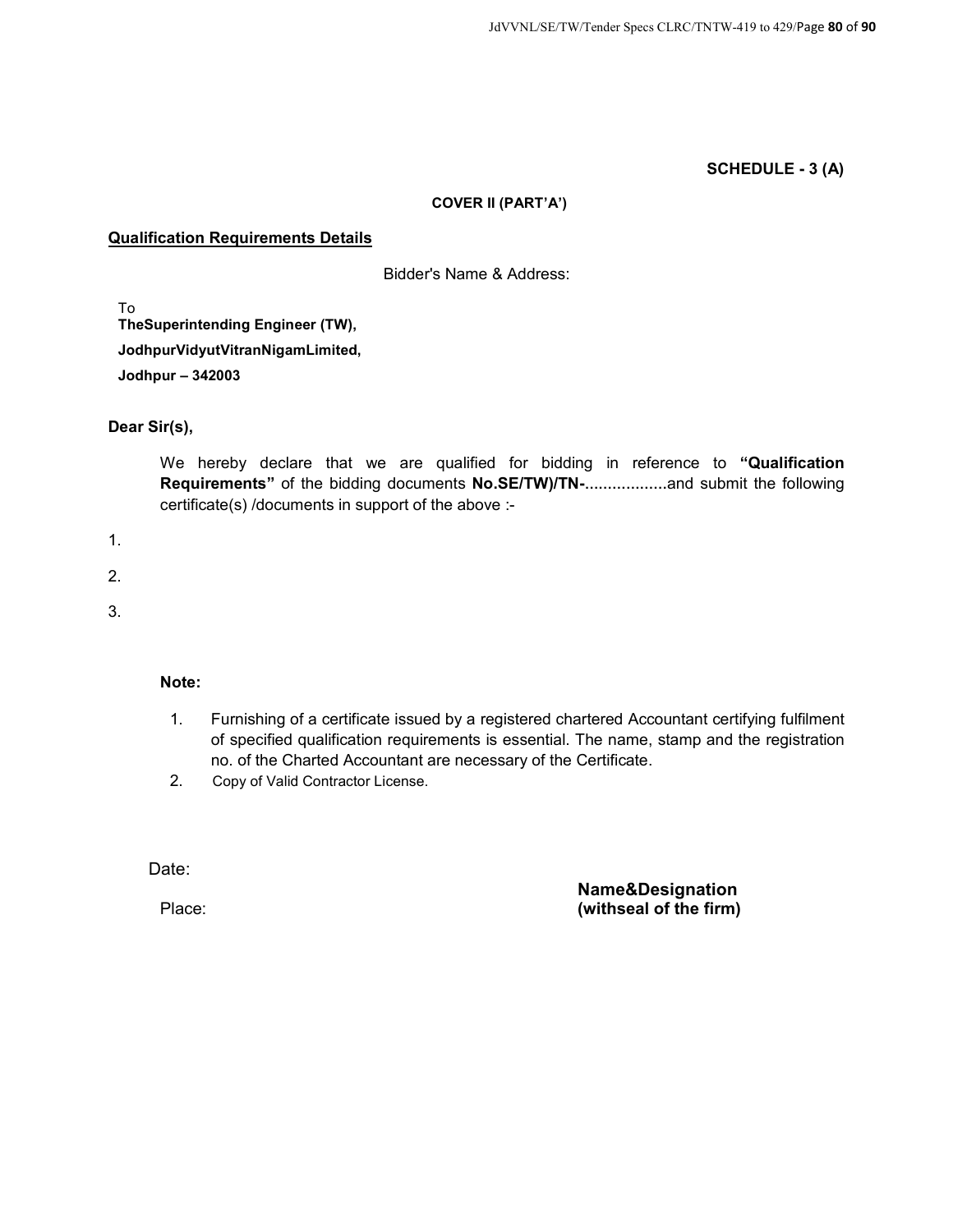**SCHEDULE - 3 (B)** 

#### **COVER II (PART'A')**

### **Qualification Requirements Details**

#### **Bidder's Name & Address:**

### **Details of Works Executed during last five financial years (2013-14, 2014-15, 2015-16, 2016-17 & 2017-18)**

|                               |                          | <b>Work</b><br>order |                       |                      | Dateofcommencement |                            |         |         | financial Year wise<br>(2013-14, 2014-15, 2015-<br>16, 2016-17, 2017-18)<br>(Amt. in Rs. Lacs) | Valueofworkactually executed(as per<br>completion certificate) during last Five | <b>Remarks</b> |
|-------------------------------|--------------------------|----------------------|-----------------------|----------------------|--------------------|----------------------------|---------|---------|------------------------------------------------------------------------------------------------|---------------------------------------------------------------------------------|----------------|
| <b>OrderAwardingAuthority</b> | <b>DescriptionofWork</b> | No.&Date             | Amount(Rs.i<br>nlacs) | Stipulatedcompletion | Period             | Dateofactual<br>completion | 2013-14 | 2014-15 | 2015-16                                                                                        | 2017-18<br>2016-17                                                              | Total          |
|                               |                          |                      |                       |                      |                    |                            |         |         |                                                                                                |                                                                                 |                |
|                               |                          |                      |                       |                      |                    |                            |         |         |                                                                                                |                                                                                 |                |
|                               |                          |                      |                       |                      |                    |                            |         |         |                                                                                                |                                                                                 |                |
|                               |                          |                      |                       |                      |                    |                            |         |         |                                                                                                |                                                                                 |                |
|                               |                          |                      |                       |                      |                    |                            |         |         |                                                                                                |                                                                                 |                |
|                               | <b>TOTAL:</b>            |                      |                       |                      |                    |                            |         |         |                                                                                                |                                                                                 |                |

#### **Note:**

(1) Copy of each work order, G-schedule & completion report been closed.

- (2) Completion report must be certified by a technical officer only,aspercl.No.1(c)(iii)of Qualification Requirement and should also be duly attested by Notary Public/self attested and sealed by the bidder
- (3) Furnishing of the completion report of works executed specially indicating the amount thereof, inessentials the qualification of the bidder shall be determined on this basis.The Work experience shall not be counted on account of non-furnishing of such documents.
- (4) The above details shall also be certified by the Chartered Accountant with their membership No.

(Signature)...............................

Date:

(Name)...............................

Designation..............................

(Common Seal)............................

Place: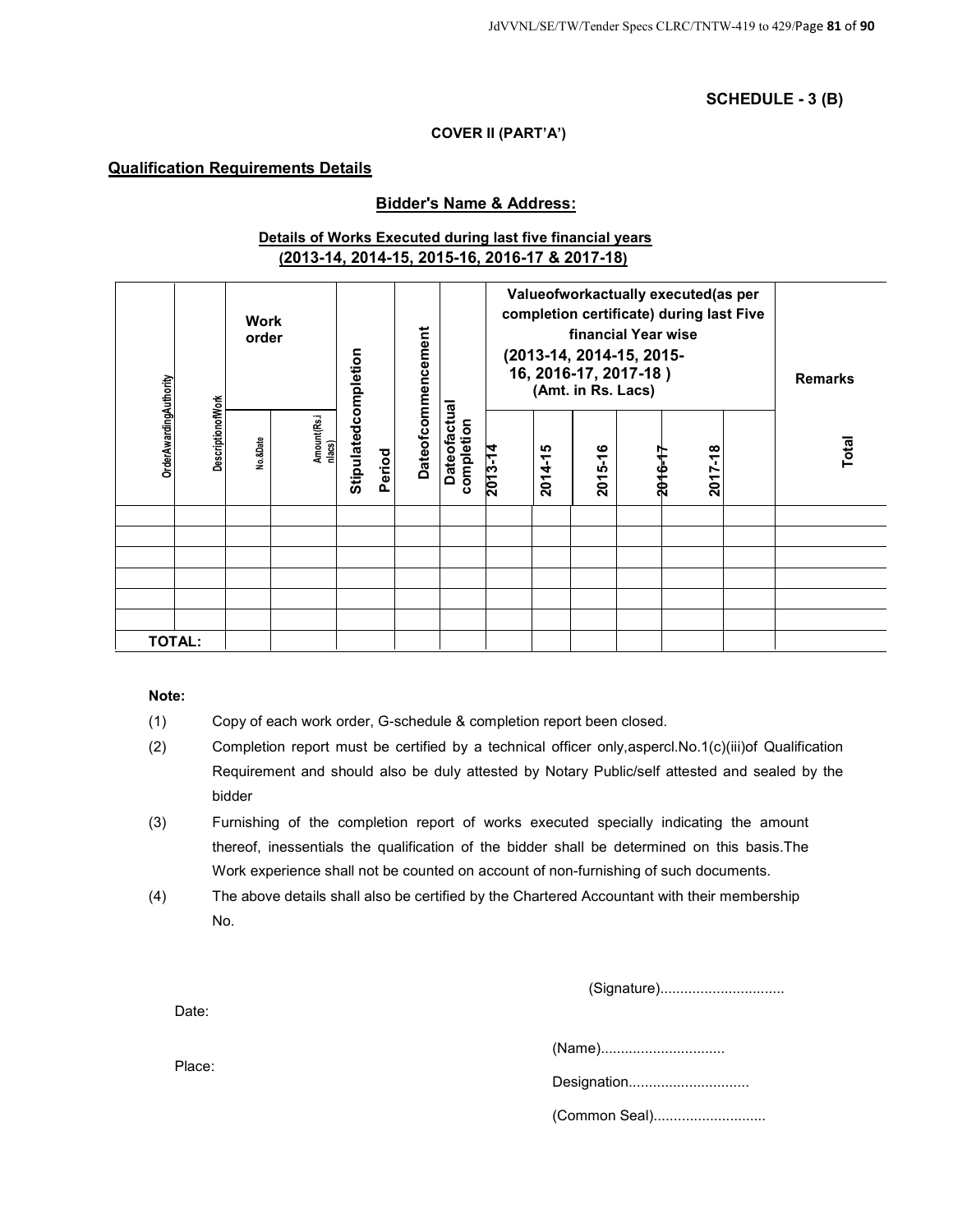#### **COVER II (PART'A')**

### **Work Completion Schedule**

Bidder's Name & Address:

To

**TheSuperintending Engineer (TW), Jodhpur Vidyut Vitran Nigam Limited, Jodhpur – 342003** 

Dear Sir(s),

We hereby declare that the following Work Completion Schedule shall be followed by us in erection and commissioning the material/ equipment's for works as detailed in the "SCHEDULE-G" under Section-V of package. JDVVNL/SE/TW/TN-............

| S. No. | Stage                                                                                                                                                                             |                           | Period in months                                                                                    |
|--------|-----------------------------------------------------------------------------------------------------------------------------------------------------------------------------------|---------------------------|-----------------------------------------------------------------------------------------------------|
| 1      | Commencement                                                                                                                                                                      |                           | The execution of work shall be commenced<br>within 15 days from the date of issue of work<br>order. |
| 2      | Completion<br>of the contract of the contract of the contract of the contract of the contract of the contract of the contract<br>testing<br>erection,<br>commissioning of<br>work | supply,<br>and<br>ordered | Within  days thereafter                                                                             |

| Date:  |                                |
|--------|--------------------------------|
| Place: |                                |
|        | (Designation)<br>(Common Seal) |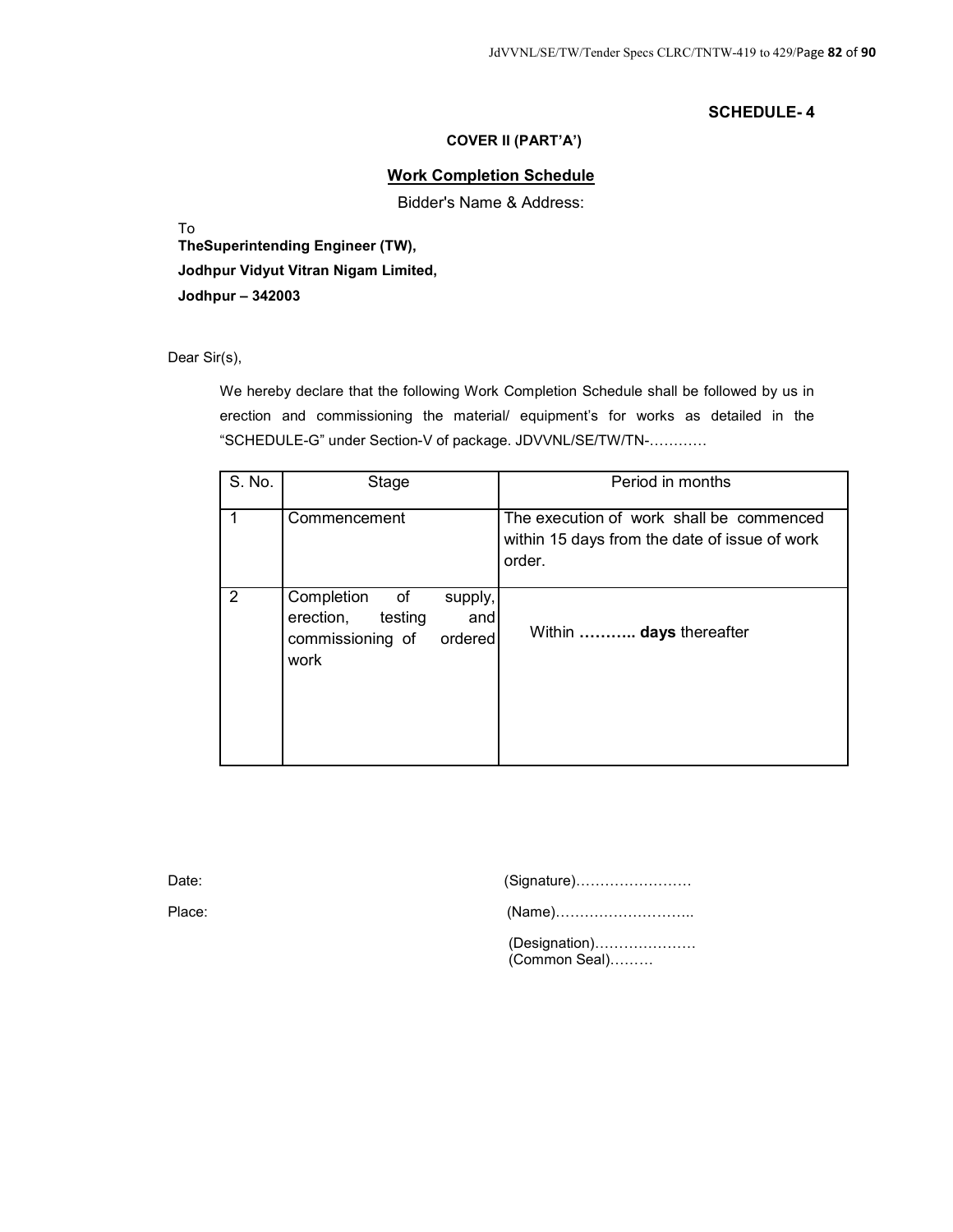#### **COVER II (PART'A')**

#### **List of Equipment's and Technical Hands**

Bidder's Name & Address:

To,

To **TheSuperintending Engineer (TW), Jodhpur Vidyut Vitran Nigam Limited, Jodhpur – 342003** 

Dear Sir(s),

We hereby declare that we have sufficient men & machinery for successful execution of electrical work against this bid enquiry, the details of which are given as under:-

--------------------------------------------------------------------------------------------------------------------

-------------------------------------------------------------------------------------------------------------------

.

Date: (Signature)[[[[[[[[

Place: (Name)[[[[[[[[[..

(Designation)[[[[[[[

 $(Common Seal)$ ............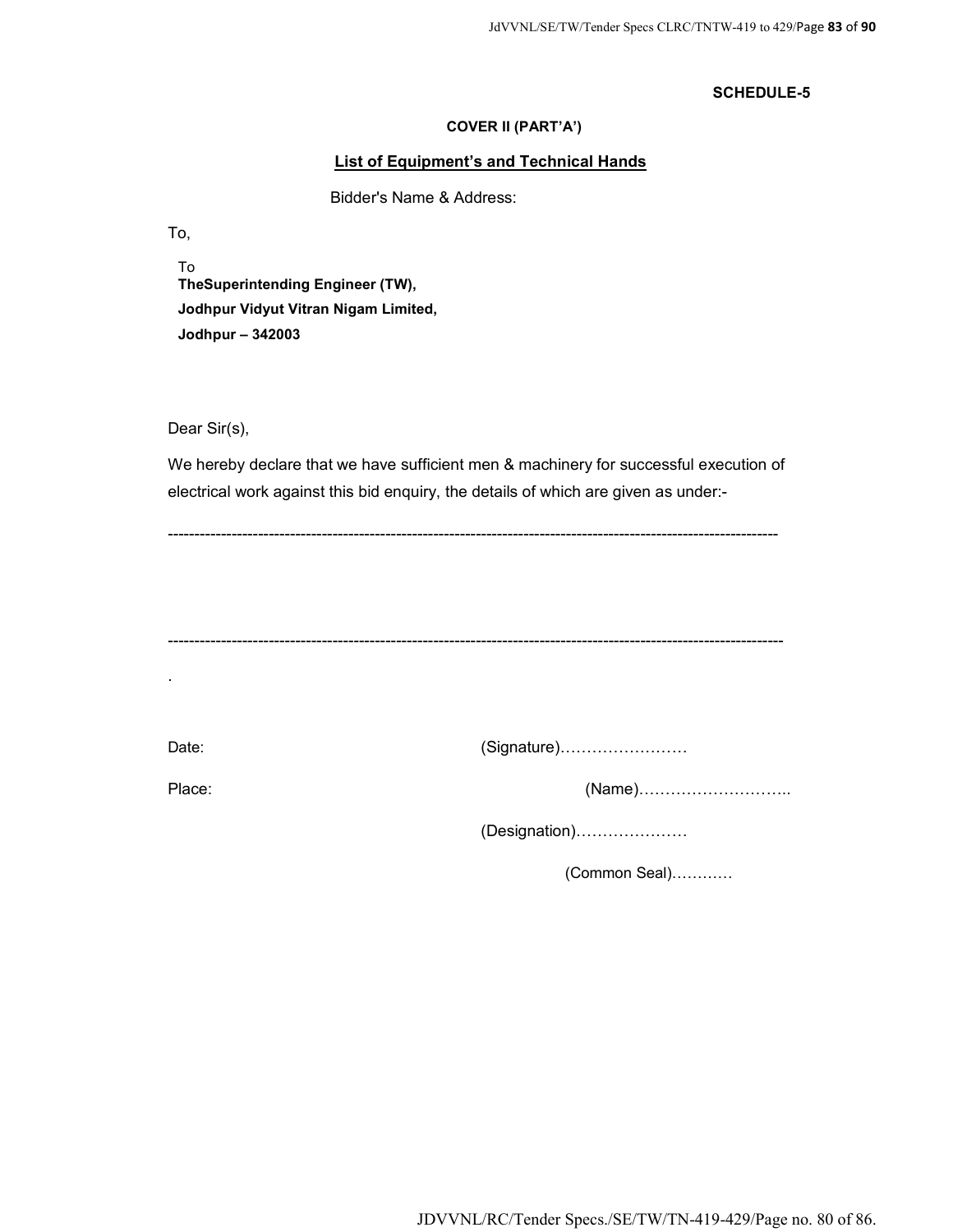### **COVER II (PART'A')**

#### **CHECK LIST FOR BID QUALIFICATION**

### **(TO BE PROVIDED IN "COMMERCIAL AND TECHNICAL BID")**

| Sr. No.          | Particulars                                                                                                               | Bidder's<br>response |
|------------------|---------------------------------------------------------------------------------------------------------------------------|----------------------|
|                  |                                                                                                                           |                      |
| $\overline{1}$ . | Name and Address of the Firm/Company                                                                                      |                      |
| $\overline{2}$ . | Address of the Registered office, Phone Nos. etc                                                                          |                      |
| $\overline{3}$ . | Address of the Factory/Works, Phone Nos. etc.                                                                             |                      |
| $\overline{4}$ . | Fax No. for correspondence                                                                                                |                      |
| $\overline{5}$ . | Whether the bidder is old/contractor to the JDVVNL/Rajasthan<br>DISCOMS for similar type of electrical works.             | Yes / No             |
| 6.               | Whether the copies of orders executed during the last five years in<br>respect of such type of works.(as per schedule 3A) | Yes / No             |
| $\overline{7}$ . | Whether performance certificates from the end users enclosed                                                              | Yes / No             |
| $\overline{8}$ . | Annual Turnover of the Bidder for the last five years duly certified by<br>CA's                                           | Yes / No             |
|                  | 2013-14                                                                                                                   |                      |
|                  | 2014-15                                                                                                                   |                      |
|                  | 2015-16                                                                                                                   |                      |
|                  | 2016-17                                                                                                                   |                      |
|                  | 2017-18                                                                                                                   |                      |
| 9.               | a) Whether documentary evidence produced for the annual turn over                                                         | Yes / No             |
| 10.              | Electrical Contractor License (A/B) [G.O.R]                                                                               | Yes/No               |
| 11.              | Work experience as per qualification requirement enclosed or not?                                                         | Yes/No               |
|                  | DATE:<br><b>SIGNATURE OF THE BIDDER</b>                                                                                   |                      |

PLACE: NAME :

**STATUS IN THE COMPANY** 

## **(AFFIX SEAL OF THE COMPANY)**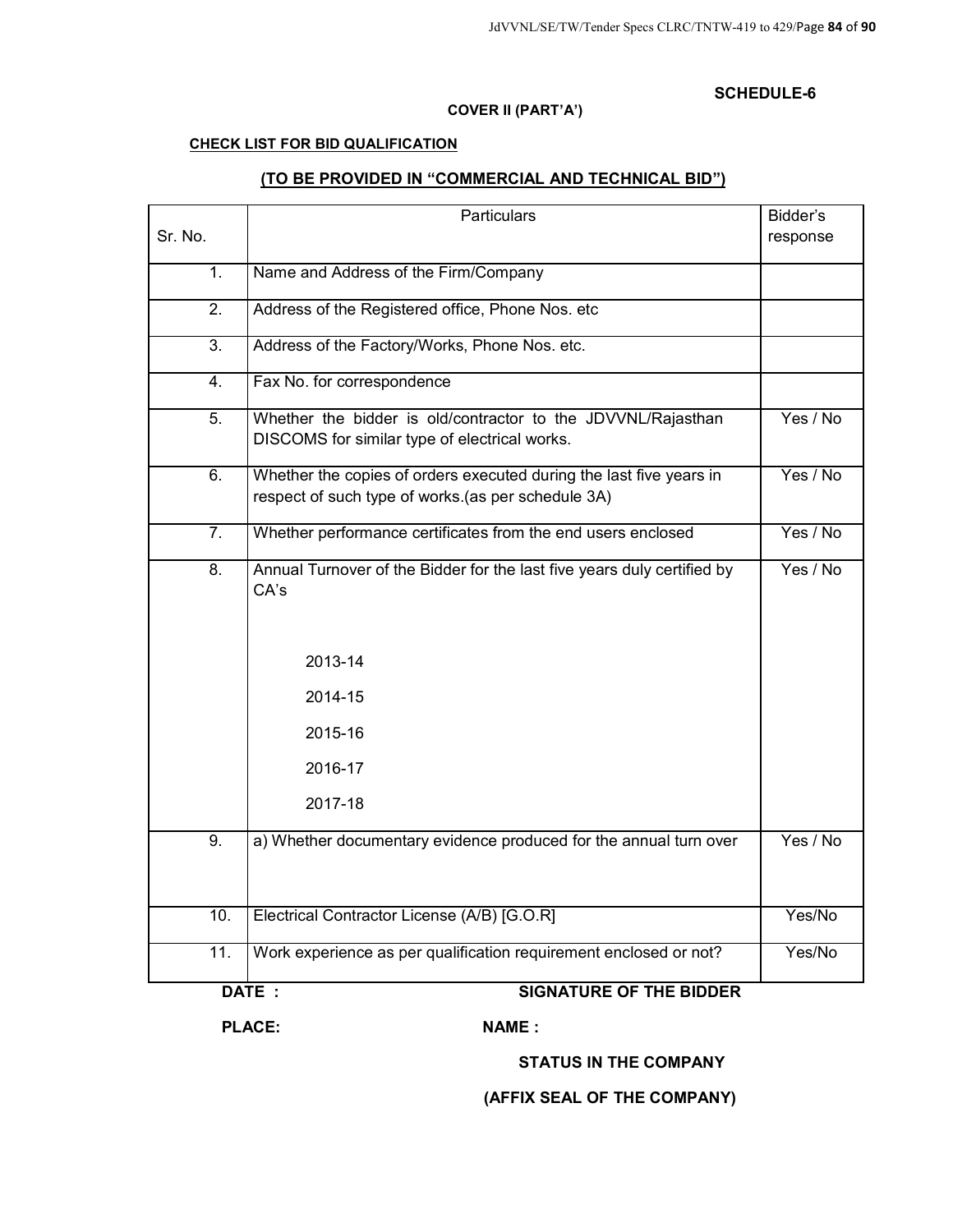### **COVER II (PART'A')**

### **CHECKLIST FOR COMMERCIAL TERMS.**

### **(TO BE PROVIDED IN "COMMERCIAL AND TECHNICAL BID")**

| SI.No. | Particulars                                                                                                                    | Bidder's response                                |
|--------|--------------------------------------------------------------------------------------------------------------------------------|--------------------------------------------------|
| 1.     | <b>BID SECURITY:</b><br>(i) Amount<br>(ii) Mode of payment                                                                     | Rs.----------<br>Bank Draft / Banker's<br>cheque |
| 2.     | Whether the offer is valid for a period of 90<br>(Ninety) days from the date of opening of<br>commercial/Technical bids        | Yes / No                                         |
| 3.     | PRICE:<br>i) Whether quoted FIRM price valid for the<br>entire contract period and GST (if applicable)<br>shall be paid extra. | Yes / No                                         |

#### **DATE : SIGNATURE OF THE BIDDER**

PLACE: NAME :

**STATUS IN THE COMPANY** 

**(AFFIX SEAL OF THE COMPANY)**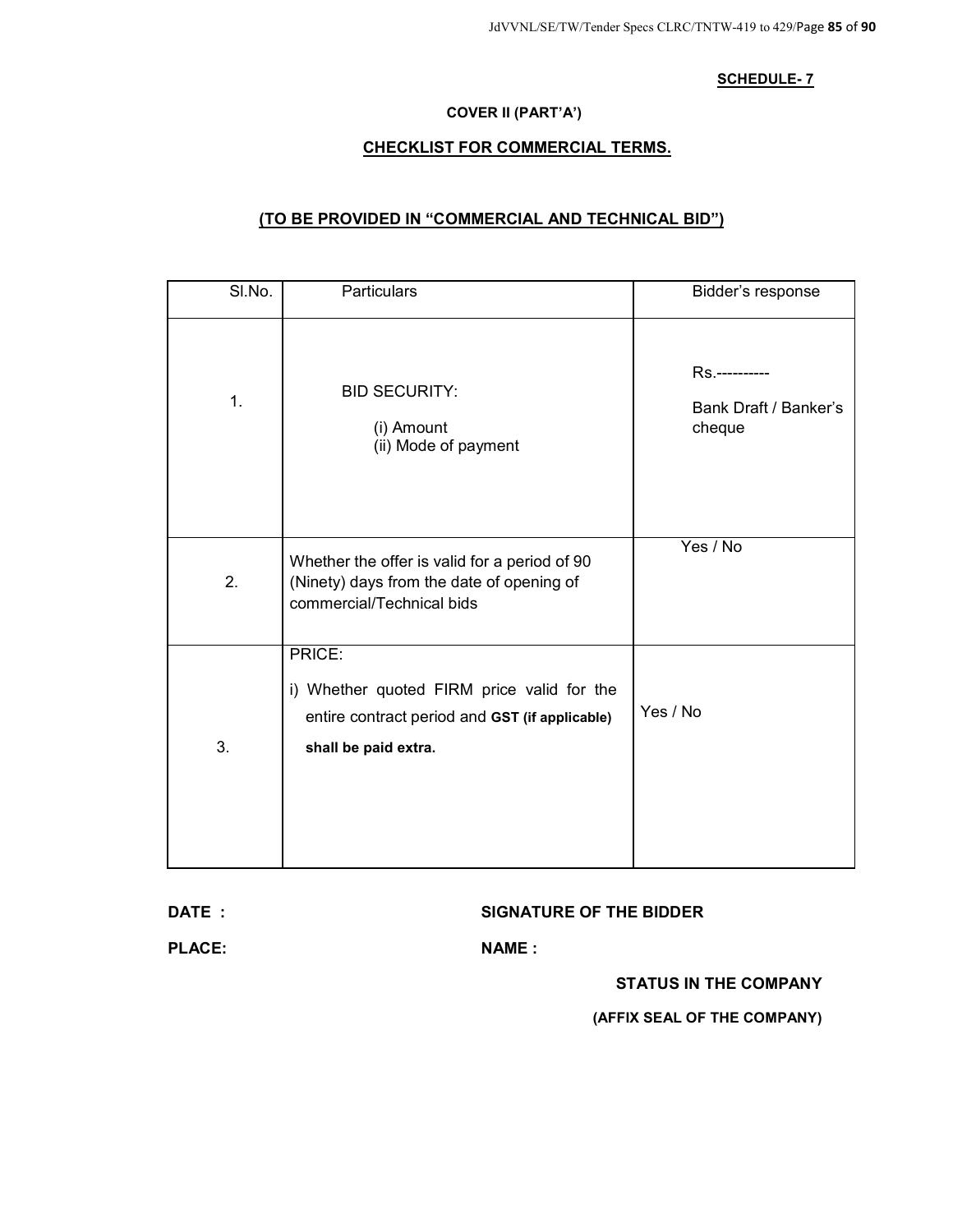### **COVER II (PART'A)'**

### **Confirmation/ declaration regarding GST or any other Taxes**

Bidder's Name & Address:

To,

**The Superintending Engineer (TW),** 

**Jodhpur Vidyut Vitran Nigam Limited** 

**Jodhpur - 342003** 

### **Sub : Confirmation/ declaration regarding GST, or any other Taxes of**   $package No. JDVVNL/SE/TW/TN-$ ...................

### **Dear Sir,**

We hereby confirm that the quoted prices of erection of material/ equipment under package No. JDVVNL/SE/TW/TN----are exclusive of GST & including fright & insurance charges and also inclusive of all type of required local transportation from and to JDVVNL stores to temporary storage/ site as per the various provisions of the bidding document.

Yours faithfully,

(Signature) [[...........................

Date :

| Place | 'Name)        |  |
|-------|---------------|--|
|       | (Designation) |  |

(Common Seal).......................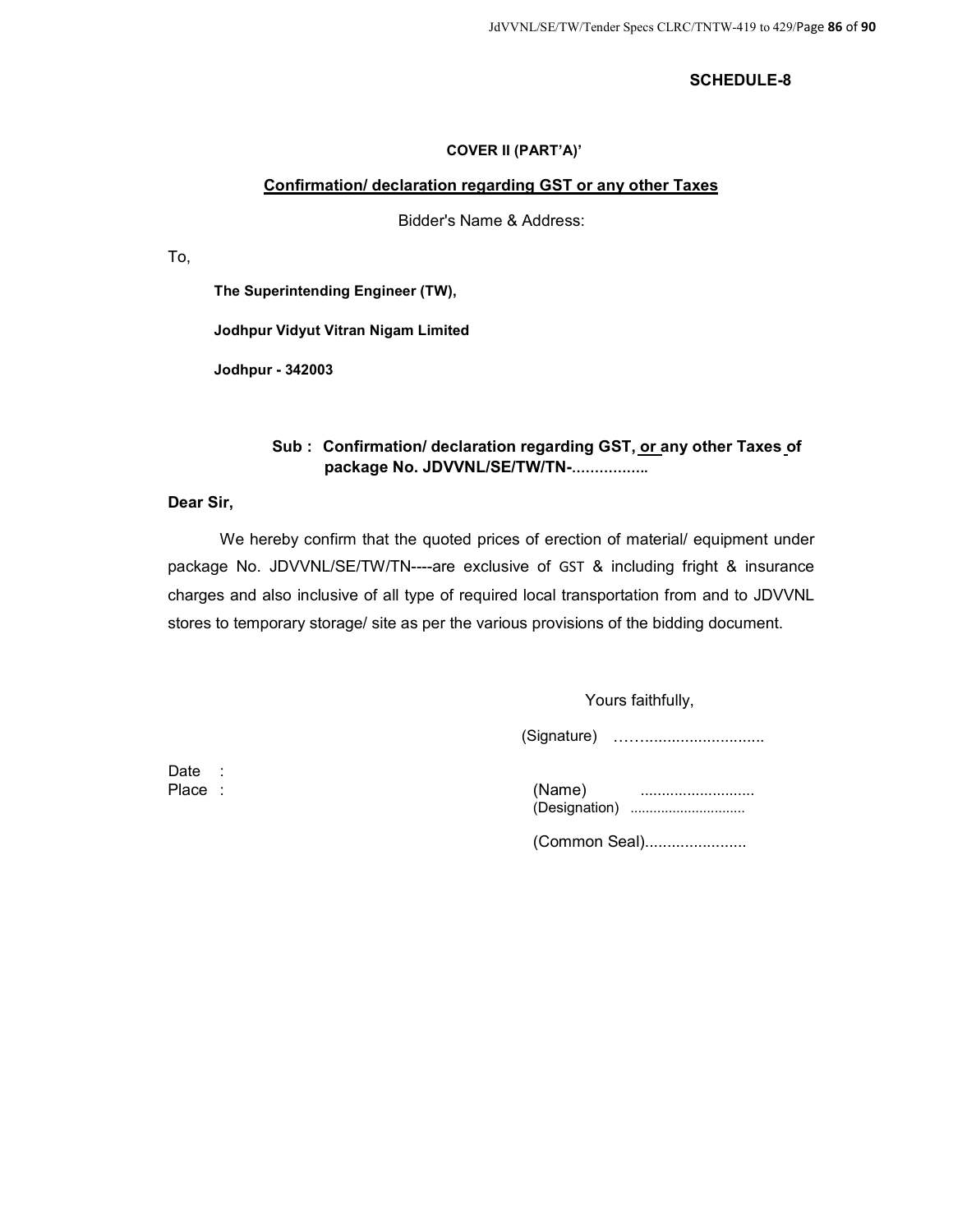### **Self Declaration of non Blacklisting/Debarment/Business relation severement**

**To,** 

**The Superintending Engineer (TW), Jodhpur Vidyut Vitran Nigam Limited Jodhpur - 342003** 

In reference to the tender ref. no[[[[[[[[[[[[[[[dated[[[[[[..as an owner/partner/director of [[[[[[[[[[[[[[..I/We hereby declared that our company/firm [[[[[[[[[[[[[[[is not blacklisted/debarred & business relation are not severed with any State/Central Govt. /PSU/ Power utilities on the date of bid submission.

If this declaration found to be incorrect then without prejudice to any other action that may be taken, my/our security may be forfeited in full & the tender if any to the extend accepted may be cancelled.

Thanking you,

Yours faithfully,

(Signature)[[...........................

Date :

Place : (Name)...........................

(Designation)..............................

(Common Seal).......................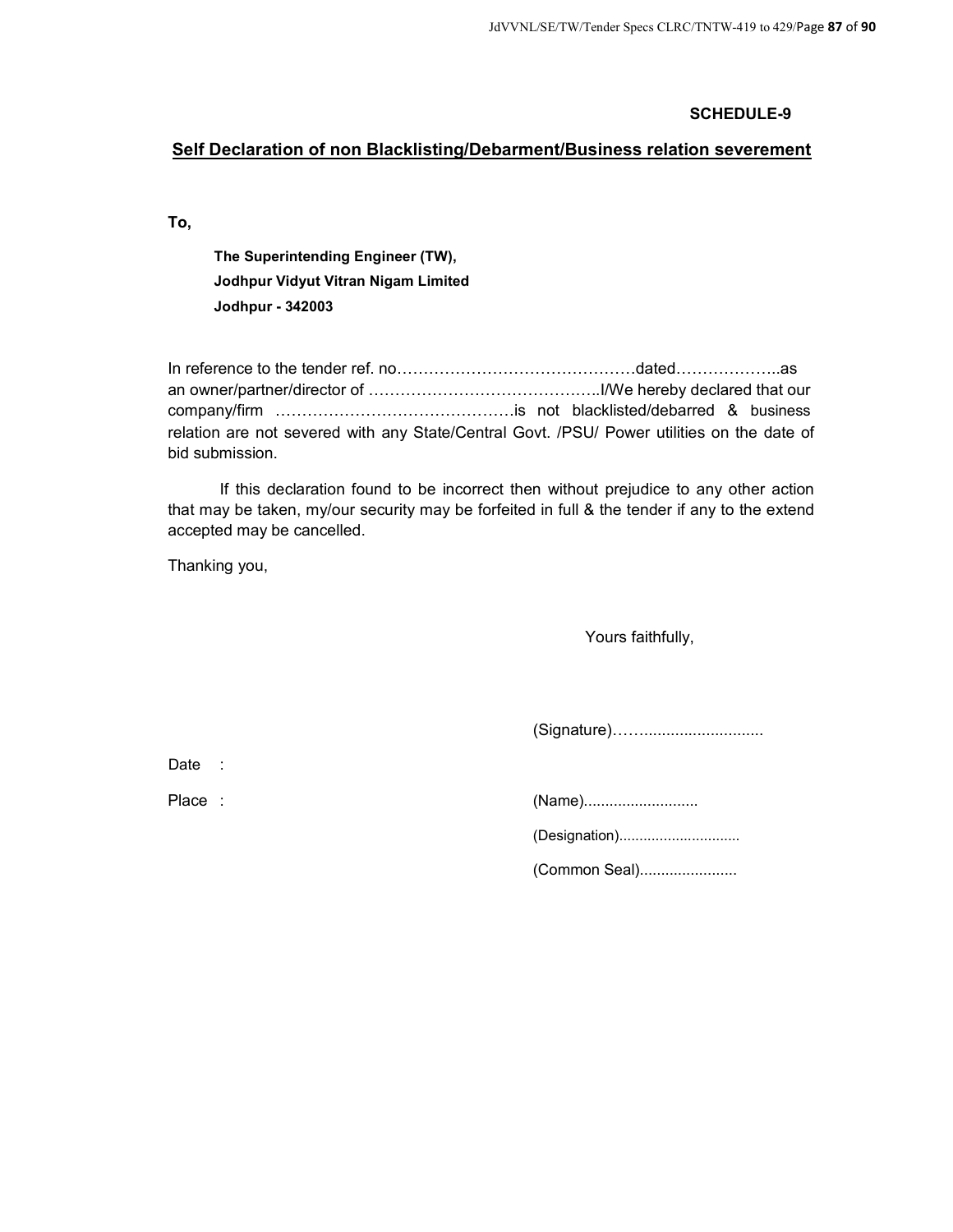|               | יייי יי ייטעט                        |                                                                                                                                                                                                                                                                     |                                                                    |                                   |                        |
|---------------|--------------------------------------|---------------------------------------------------------------------------------------------------------------------------------------------------------------------------------------------------------------------------------------------------------------------|--------------------------------------------------------------------|-----------------------------------|------------------------|
| Tender<br>NO. | Circle                               | <b>Work Description</b>                                                                                                                                                                                                                                             | Estimated<br>cost of<br>work<br>Tentative (<br>in Crore<br>$Rs.$ ) | <b>EMD</b><br>(in Lakh<br>$Rs.$ ) | Comple<br>tion<br>Days |
| TNTW-<br>419  | Jodhpur<br><b>City Circle</b>        | Contract on labour rate for Jodhpur<br>city circle to carryout work of<br>erection, testing and commissioning<br>of 33 KV/11KV/LT lines, 33/11 KV<br>S/S, 11/0.4 KV S/S and 6.35/0.24 KV<br>S/S, providing consumers servicing<br>and other miscellaneous works     | 5.00                                                               | 10.00                             | 730                    |
| TNTW-<br>420  | Jodhpur<br><b>District</b><br>Circle | Contract on labour rate for Jodhpur<br>District Circle to carryout work of<br>erection, testing and commissioning<br>of 33 KV/11KV/LT lines, 33/11 KV<br>S/S, 11/0.4 KV S/S and 6.35/0.24 KV<br>S/S, providing consumers servicing<br>and other miscellaneous works | 5.00                                                               | 10.00                             | 730                    |
| TNTW-<br>421  | Pali                                 | Contract on labour rate for Pali circle<br>to carryout work of erection, testing<br>and commissioning of 33 KV/11KV/LT<br>lines, 33/11 KV S/S, 11/0.4 KV S/S<br>and 6.35/0.24 KV S/S, providing<br>consumers servicing and other<br>miscellaneous works             | 5.00                                                               | 10.00                             | 730                    |
| TNTW-<br>422  | Sirohi                               | Contract on labour rate for Sirohi<br>circle to carryout work of erection,<br>testing and commissioning of 33<br>KV/11KV/LT lines, 33/11 KV S/S,<br>11/0.4 KV S/S and 6.35/0.24 KV S/S,<br>providing consumers servicing and<br>other miscellaneous works           | 5.00                                                               | 10.00                             | 730                    |
| TNTW-<br>423  | Barmer                               | Contract on labour rate for Barmer<br>circle to carryout work of erection,<br>testing and commissioning of 33<br>KV/11KV/LT lines, 33/11 KV S/S,<br>11/0.4 KV S/S and 6.35/0.24 KV S/S,<br>providing consumers servicing and<br>other miscellaneous works           | 5.00                                                               | 10.00                             | 730                    |
| TNTW-<br>424  | Jalore                               | Contract on labour rate for Jalore<br>circle to carryout work of erection,<br>testing and commissioning of 33<br>KV/11KV/LT lines, 33/11 KV S/S,<br>11/0.4 KV S/S and 6.35/0.24 KV S/S,<br>providing consumers servicing and<br>other miscellaneous works           | 5.00                                                               | 10.00                             | 730                    |

# **Scope of work Annexure-I**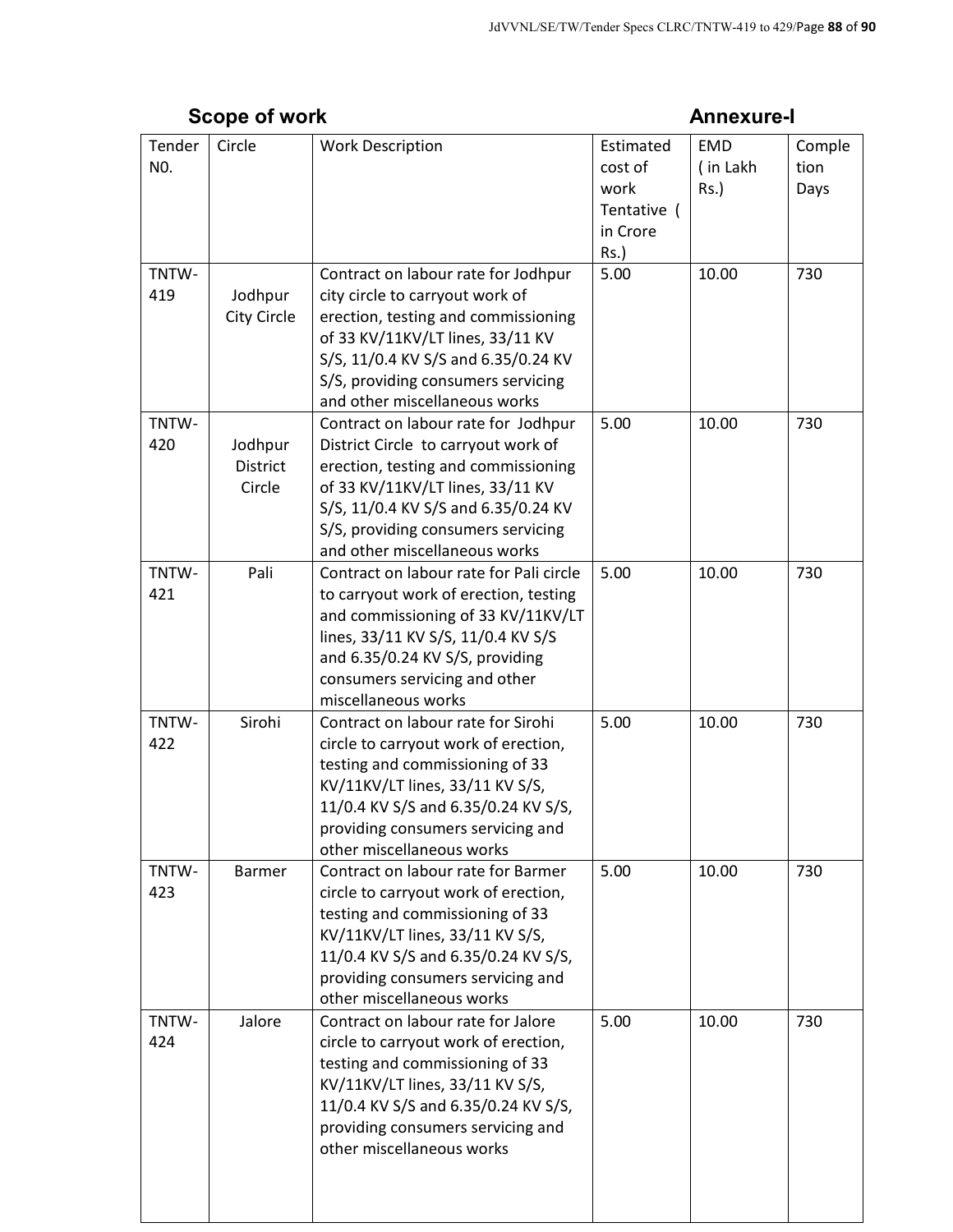| TNTW-<br>425 | Jaisalmer                                   | Contract on labour rate for Jaisalmer<br>circle to carryout work of erection,<br>testing and commissioning of 33<br>KV/11KV/LT lines, 33/11 KV S/S,<br>11/0.4 KV S/S and 6.35/0.24 KV S/S,<br>providing consumers servicing and<br>other miscellaneous works        | 5.00 | 10.00 | 730 |
|--------------|---------------------------------------------|---------------------------------------------------------------------------------------------------------------------------------------------------------------------------------------------------------------------------------------------------------------------|------|-------|-----|
| TNTW-<br>426 | <b>Bikaner</b><br><b>District</b><br>Circle | Contract on labour rate for Bikaner<br>District Circle to carryout work of<br>erection, testing and commissioning<br>of 33 KV/11KV/LT lines, 33/11 KV<br>S/S, 11/0.4 KV S/S and 6.35/0.24 KV<br>S/S, providing consumers servicing<br>and other miscellaneous works | 5.00 | 10.00 | 730 |
| TNTW-<br>427 | Churu                                       | Contract on labour rate for Churu<br>circle to carryout work of erection,<br>testing and commissioning of 33<br>KV/11KV/LT lines, 33/11 KV S/S,<br>11/0.4 KV S/S and 6.35/0.24 KV S/S,<br>providing consumers servicing and<br>other miscellaneous works            | 5.00 | 10.00 | 730 |
| TNTW-<br>428 | Hanumanga<br>rh                             | Contract on labour rate for<br>Hanumangarh circle to carryout work<br>of erection, testing and<br>commissioning of 33 KV/11KV/LT<br>lines, 33/11 KV S/S, 11/0.4 KV S/S<br>and 6.35/0.24 KV S/S, providing<br>consumers servicing and other<br>miscellaneous works   | 5.00 | 10.00 | 730 |
| TNTW-<br>429 | Sriganganag<br>ar                           | Contract on labour rate for<br>Sriganganagar circle to carryout work<br>of erection, testing and<br>commissioning of 33 KV/11KV/LT<br>lines, 33/11 KV S/S, 11/0.4 KV S/S<br>and 6.35/0.24 KV S/S, providing<br>consumers servicing and other<br>miscellaneous works | 5.00 | 10.00 | 730 |